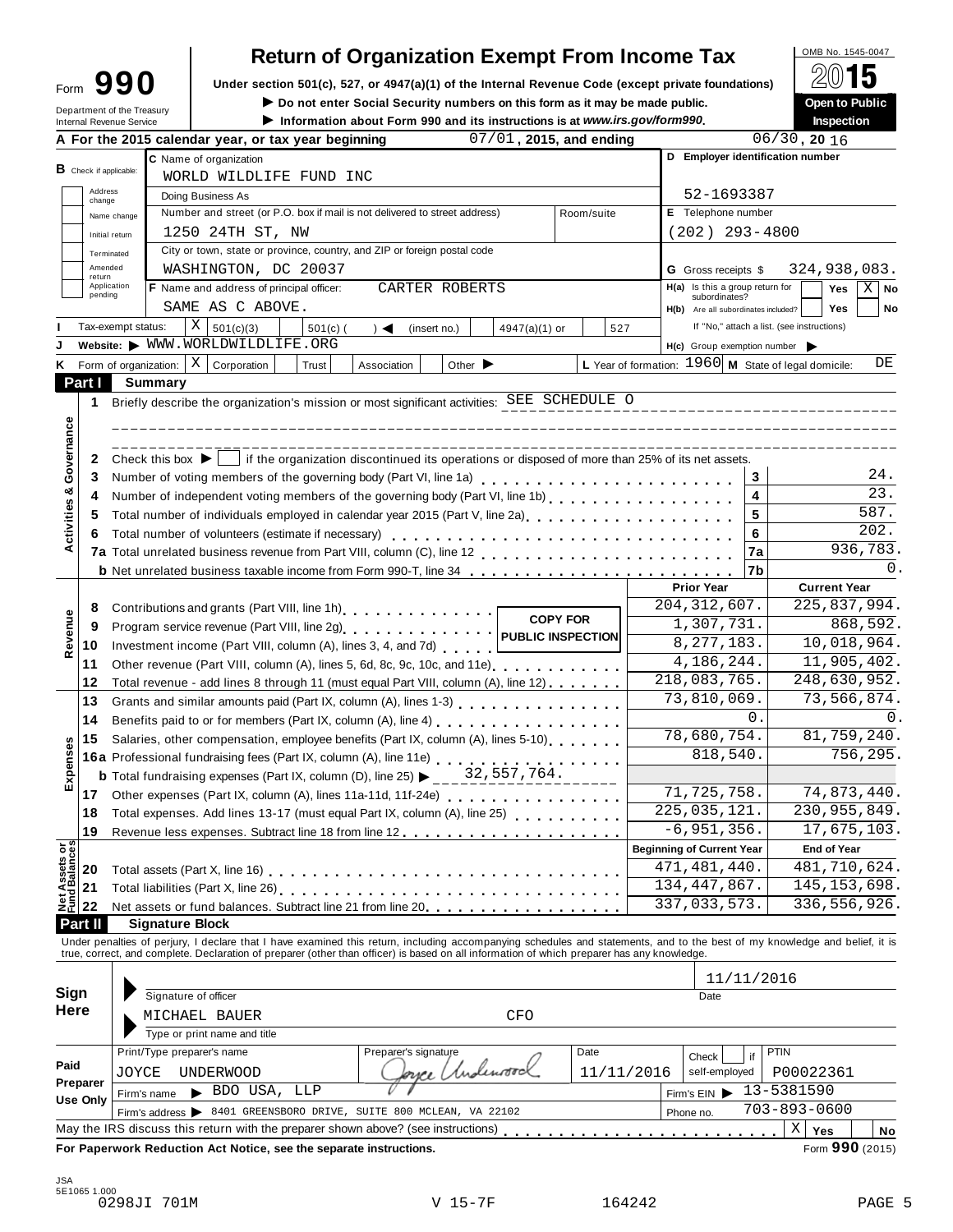| WORLD WILDLIFE FUND | INC | 52-1693387 |  |
|---------------------|-----|------------|--|
|                     |     |            |  |

|            | Form 990 (2015)                                                                                                                    | Page 2          |
|------------|------------------------------------------------------------------------------------------------------------------------------------|-----------------|
|            | Part III<br><b>Statement of Program Service Accomplishments</b>                                                                    |                 |
| 1          | Briefly describe the organization's mission:                                                                                       | $\vert X \vert$ |
|            | SEE SCHEDULE O                                                                                                                     |                 |
|            |                                                                                                                                    |                 |
|            |                                                                                                                                    |                 |
|            |                                                                                                                                    |                 |
|            | 2 Did the organization undertake any significant program services during the year which were not listed on the                     |                 |
|            | Yes                                                                                                                                | $X \mid No$     |
|            | If "Yes," describe these new services on Schedule O.                                                                               |                 |
| 3          | Did the organization cease conducting, or make significant changes in how it conducts, any program                                 | $x \mid N$ o    |
|            | <b>Yes</b><br>If "Yes," describe these changes on Schedule O.                                                                      |                 |
|            | 4 Describe the organization's program service accomplishments for each of its three largest program services, as measured by       |                 |
|            | expenses. Section $501(c)(3)$ and $501(c)(4)$ organizations are required to report the amount of grants and allocations to others, |                 |
|            | the total expenses, and revenue, if any, for each program service reported.                                                        |                 |
|            |                                                                                                                                    |                 |
|            | (Expenses \$ 131,435,501. including grants of \$ $67,194,486$ . ) (Revenue \$ 432,410. )<br>4a (Code:                              |                 |
|            | GLOBAL CONSERVATION - SEE SCHEDULE O                                                                                               |                 |
|            |                                                                                                                                    |                 |
|            |                                                                                                                                    |                 |
|            |                                                                                                                                    |                 |
|            |                                                                                                                                    |                 |
|            |                                                                                                                                    |                 |
|            |                                                                                                                                    |                 |
|            |                                                                                                                                    |                 |
|            |                                                                                                                                    |                 |
|            |                                                                                                                                    |                 |
|            | 18,940,135. including grants of \$4,476,517. ) (Revenue \$<br>4b (Code:<br>) (Expenses \$<br>0.                                    |                 |
|            | POLICY - SEE SCHEDULE O                                                                                                            |                 |
|            |                                                                                                                                    |                 |
|            |                                                                                                                                    |                 |
|            |                                                                                                                                    |                 |
|            |                                                                                                                                    |                 |
|            |                                                                                                                                    |                 |
|            |                                                                                                                                    |                 |
|            |                                                                                                                                    |                 |
|            |                                                                                                                                    |                 |
|            |                                                                                                                                    |                 |
|            |                                                                                                                                    |                 |
|            | ) (Expenses $$$ 10, 274, 386. including grants of $$$ 1, 373, 673. ) (Revenue $$$<br>4c (Code:<br>0.                               |                 |
|            | MARKET TRANSFORMATION - SEE SCHEDULE O                                                                                             |                 |
|            |                                                                                                                                    |                 |
|            |                                                                                                                                    |                 |
|            |                                                                                                                                    |                 |
|            |                                                                                                                                    |                 |
|            |                                                                                                                                    |                 |
|            |                                                                                                                                    |                 |
|            |                                                                                                                                    |                 |
|            |                                                                                                                                    |                 |
|            |                                                                                                                                    |                 |
|            |                                                                                                                                    |                 |
|            | 4d Other program services (Describe in Schedule O.)                                                                                |                 |
|            | (Expenses \$<br>23,819,246. including grants of \$<br>522,198. ) (Revenue \$<br>0.                                                 |                 |
| <b>JSA</b> | 4e Total program service expenses $\triangleright$ 184,469,268.                                                                    | Form 990 (2015) |
|            | 5E1020 1.000<br>0298JI 701M<br>$V$ 15-7F<br>164242                                                                                 | PAGE 6          |
|            |                                                                                                                                    |                 |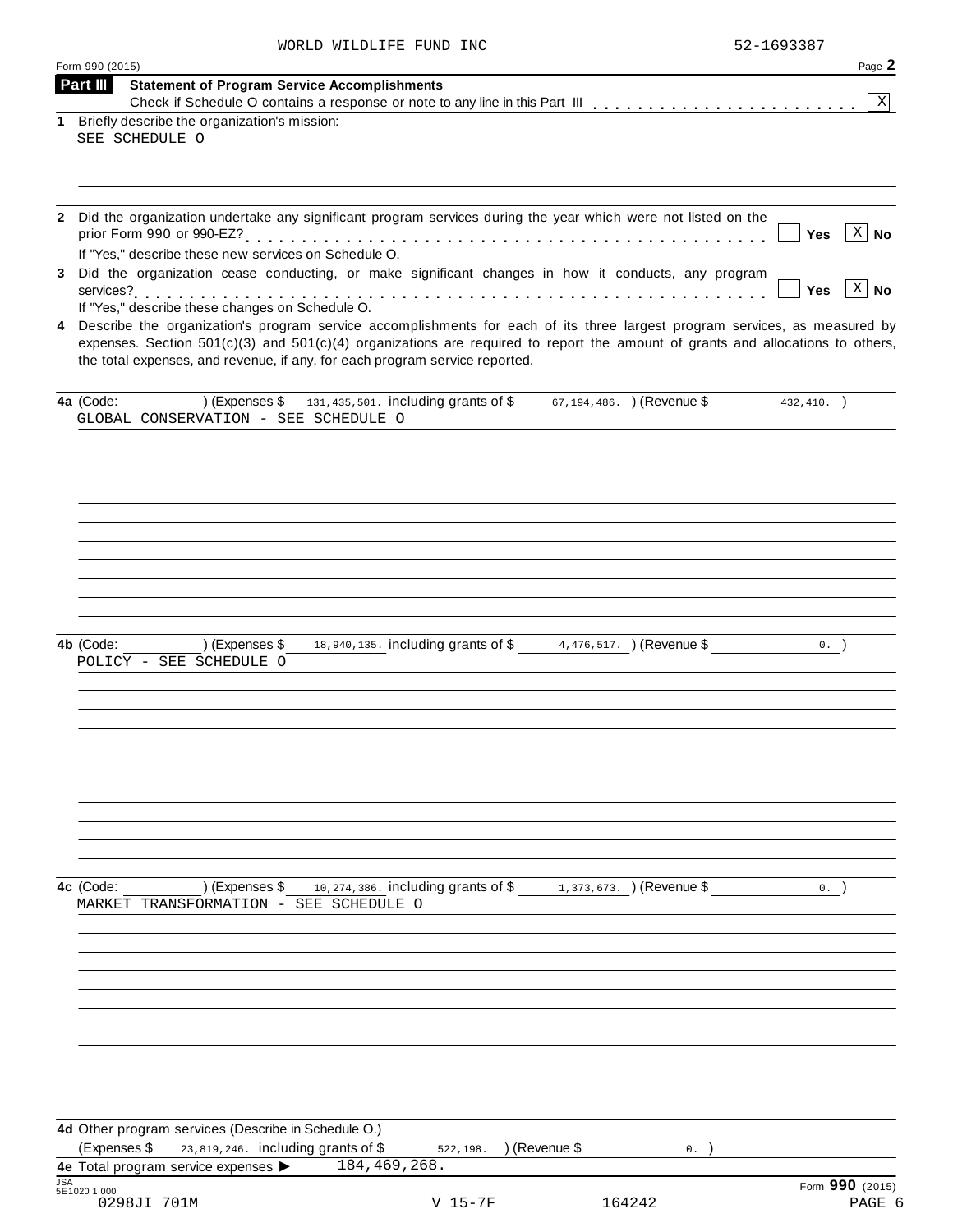WORLD WILDLIFE FUND INC 62-1693387

|         | Form 990 (2015)                                                                                                                                                                                                                                                                                                                                                                               |                 |                  | Page 3 |
|---------|-----------------------------------------------------------------------------------------------------------------------------------------------------------------------------------------------------------------------------------------------------------------------------------------------------------------------------------------------------------------------------------------------|-----------------|------------------|--------|
| Part IV | <b>Checklist of Required Schedules</b>                                                                                                                                                                                                                                                                                                                                                        |                 |                  |        |
|         |                                                                                                                                                                                                                                                                                                                                                                                               |                 | Yes              | No     |
| 1.      | Is the organization described in section $501(c)(3)$ or $4947(a)(1)$ (other than a private foundation)? If "Yes,"                                                                                                                                                                                                                                                                             |                 |                  |        |
|         |                                                                                                                                                                                                                                                                                                                                                                                               | 1               | Χ<br>$\mathbf X$ |        |
| 2       | Is the organization required to complete Schedule B, Schedule of Contributors (see instructions)?.                                                                                                                                                                                                                                                                                            | $\mathbf{2}$    |                  |        |
| 3       | Did the organization engage in direct or indirect political campaign activities on behalf of or in opposition to                                                                                                                                                                                                                                                                              |                 |                  | Χ      |
|         | candidates for public office? If "Yes," complete Schedule C, Part I.                                                                                                                                                                                                                                                                                                                          | 3               |                  |        |
| 4       | Section 501(c)(3) organizations. Did the organization engage in lobbying activities, or have a section 501(h)                                                                                                                                                                                                                                                                                 |                 | Χ                |        |
|         |                                                                                                                                                                                                                                                                                                                                                                                               | $\overline{4}$  |                  |        |
| 5       | Is the organization a section $501(c)(4)$ , $501(c)(5)$ , or $501(c)(6)$ organization that receives membership dues,                                                                                                                                                                                                                                                                          |                 |                  |        |
|         | assessments, or similar amounts as defined in Revenue Procedure 98-19? If "Yes," complete Schedule C,                                                                                                                                                                                                                                                                                         |                 |                  | Χ      |
|         |                                                                                                                                                                                                                                                                                                                                                                                               | 5               |                  |        |
| 6       | Did the organization maintain any donor advised funds or any similar funds or accounts for which donors                                                                                                                                                                                                                                                                                       |                 |                  |        |
|         | have the right to provide advice on the distribution or investment of amounts in such funds or accounts? If                                                                                                                                                                                                                                                                                   |                 |                  |        |
|         | "Yes," complete Schedule D, Part $l_1, \ldots, l_k, \ldots, l_k, \ldots, l_k, \ldots, l_k, \ldots, l_k, \ldots, l_k, \ldots, l_k, \ldots, l_k, \ldots, l_k, \ldots, l_k, \ldots, l_k, \ldots, l_k, \ldots, l_k, \ldots, l_k, \ldots, l_k, \ldots, l_k, \ldots, l_k, \ldots, l_k, \ldots, l_k, \ldots, l_k, \ldots, l_k, \ldots, l_k, \ldots, l_k, \ldots, l_k, \ldots, l_k, \ldots, l_k, \ld$ | 6               |                  | Χ      |
| 7       | Did the organization receive or hold a conservation easement, including easements to preserve open space,                                                                                                                                                                                                                                                                                     |                 |                  |        |
|         | the environment, historic land areas, or historic structures? If "Yes," complete Schedule D, Part II.                                                                                                                                                                                                                                                                                         | $\overline{7}$  |                  | Χ      |
| 8       | Did the organization maintain collections of works of art, historical treasures, or other similar assets? If "Yes,"                                                                                                                                                                                                                                                                           |                 |                  |        |
|         |                                                                                                                                                                                                                                                                                                                                                                                               | 8               |                  | Χ      |
| 9       | Did the organization report an amount in Part X, line 21, for escrow or custodial account liability, serve as a                                                                                                                                                                                                                                                                               |                 |                  |        |
|         | custodian for amounts not listed in Part X; or provide credit counseling, debt management, credit repair, or                                                                                                                                                                                                                                                                                  |                 |                  |        |
|         |                                                                                                                                                                                                                                                                                                                                                                                               | 9               |                  | Χ      |
| 10      | Did the organization, directly or through a related organization, hold assets in temporarily restricted                                                                                                                                                                                                                                                                                       |                 |                  |        |
|         | endowments, permanent endowments, or quasi-endowments? If "Yes," complete Schedule D, Part V.                                                                                                                                                                                                                                                                                                 | 10              | Χ                |        |
| 11      | If the organization's answer to any of the following questions is "Yes," then complete Schedule D, Parts VI,                                                                                                                                                                                                                                                                                  |                 |                  |        |
|         | VII, VIII, IX, or X as applicable.                                                                                                                                                                                                                                                                                                                                                            |                 |                  |        |
|         | a Did the organization report an amount for land, buildings, and equipment in Part X, line 10? If "Yes,"                                                                                                                                                                                                                                                                                      |                 |                  |        |
|         |                                                                                                                                                                                                                                                                                                                                                                                               | 11a             | Χ                |        |
|         | <b>b</b> Did the organization report an amount for investments-other securities in Part X, line 12 that is 5% or more                                                                                                                                                                                                                                                                         |                 |                  |        |
|         |                                                                                                                                                                                                                                                                                                                                                                                               | 11 <sub>b</sub> | Χ                |        |
|         | c Did the organization report an amount for investments-program related in Part X, line 13 that is 5% or more                                                                                                                                                                                                                                                                                 |                 |                  |        |
|         |                                                                                                                                                                                                                                                                                                                                                                                               | 11c             |                  | Χ      |
|         | d Did the organization report an amount for other assets in Part X, line 15 that is 5% or more of its total assets                                                                                                                                                                                                                                                                            |                 |                  |        |
|         | reported in Part X, line 16? If "Yes," complete Schedule D, Part IX.                                                                                                                                                                                                                                                                                                                          | 11d             |                  | Χ      |
|         | e Did the organization report an amount for other liabilities in Part X, line 25? If "Yes," complete Schedule D, Part X                                                                                                                                                                                                                                                                       | 11e             | Χ                |        |
|         | f Did the organization's separate or consolidated financial statements for the tax year include a footnote that addresses                                                                                                                                                                                                                                                                     |                 |                  |        |
|         | the organization's liability for uncertain tax positions under FIN 48 (ASC 740)? If "Yes," complete Schedule D, Part X                                                                                                                                                                                                                                                                        | 11f             | Χ                |        |
|         | 12a Did the organization obtain separate, independent audited financial statements for the tax year? If "Yes," complete                                                                                                                                                                                                                                                                       |                 |                  |        |
|         |                                                                                                                                                                                                                                                                                                                                                                                               | 12a             | Χ                |        |
|         | <b>b</b> Was the organization included in consolidated, independent audited financial statements for the tax year? If                                                                                                                                                                                                                                                                         |                 |                  |        |
|         | "Yes," and if the organization answered "No" to line 12a, then completing Schedule D, Parts XI and XII is optional 1                                                                                                                                                                                                                                                                          | 12b             |                  | Χ      |
| 13      | Is the organization a school described in section $170(b)(1)(A)(ii)?$ If "Yes," complete Schedule E.                                                                                                                                                                                                                                                                                          | 13              |                  | Χ      |
|         | 14a Did the organization maintain an office, employees, or agents outside of the United States?.                                                                                                                                                                                                                                                                                              | 14a             | Χ                |        |
|         | <b>b</b> Did the organization have aggregate revenues or expenses of more than \$10,000 from grantmaking,                                                                                                                                                                                                                                                                                     |                 |                  |        |
|         | fundraising, business, investment, and program service activities outside the United States, or aggregate                                                                                                                                                                                                                                                                                     |                 |                  |        |
|         | foreign investments valued at \$100,000 or more? If "Yes," complete Schedule F, Parts I and IV                                                                                                                                                                                                                                                                                                | 14b             | Χ                |        |
| 15      | Did the organization report on Part IX, column (A), line 3, more than \$5,000 of grants or other assistance to or                                                                                                                                                                                                                                                                             |                 |                  |        |
|         |                                                                                                                                                                                                                                                                                                                                                                                               | 15              | Χ                |        |
| 16      | Did the organization report on Part IX, column (A), line 3, more than \$5,000 of aggregate grants or other                                                                                                                                                                                                                                                                                    |                 |                  |        |
|         | assistance to or for foreign individuals? If "Yes," complete Schedule F, Parts III and IV                                                                                                                                                                                                                                                                                                     | 16              | Χ                |        |
| 17      | Did the organization report a total of more than \$15,000 of expenses for professional fundraising services on                                                                                                                                                                                                                                                                                |                 |                  |        |
|         | Part IX, column (A), lines 6 and 11e? If "Yes," complete Schedule G, Part I (see instructions)                                                                                                                                                                                                                                                                                                | 17              | Χ                |        |
| 18      | Did the organization report more than \$15,000 total of fundraising event gross income and contributions on                                                                                                                                                                                                                                                                                   |                 |                  |        |
|         |                                                                                                                                                                                                                                                                                                                                                                                               | 18              | Χ                |        |
| 19      | Did the organization report more than \$15,000 of gross income from gaming activities on Part VIII, line 9a?                                                                                                                                                                                                                                                                                  |                 |                  |        |
|         |                                                                                                                                                                                                                                                                                                                                                                                               | 19              |                  | Χ      |

Form **990** (2015)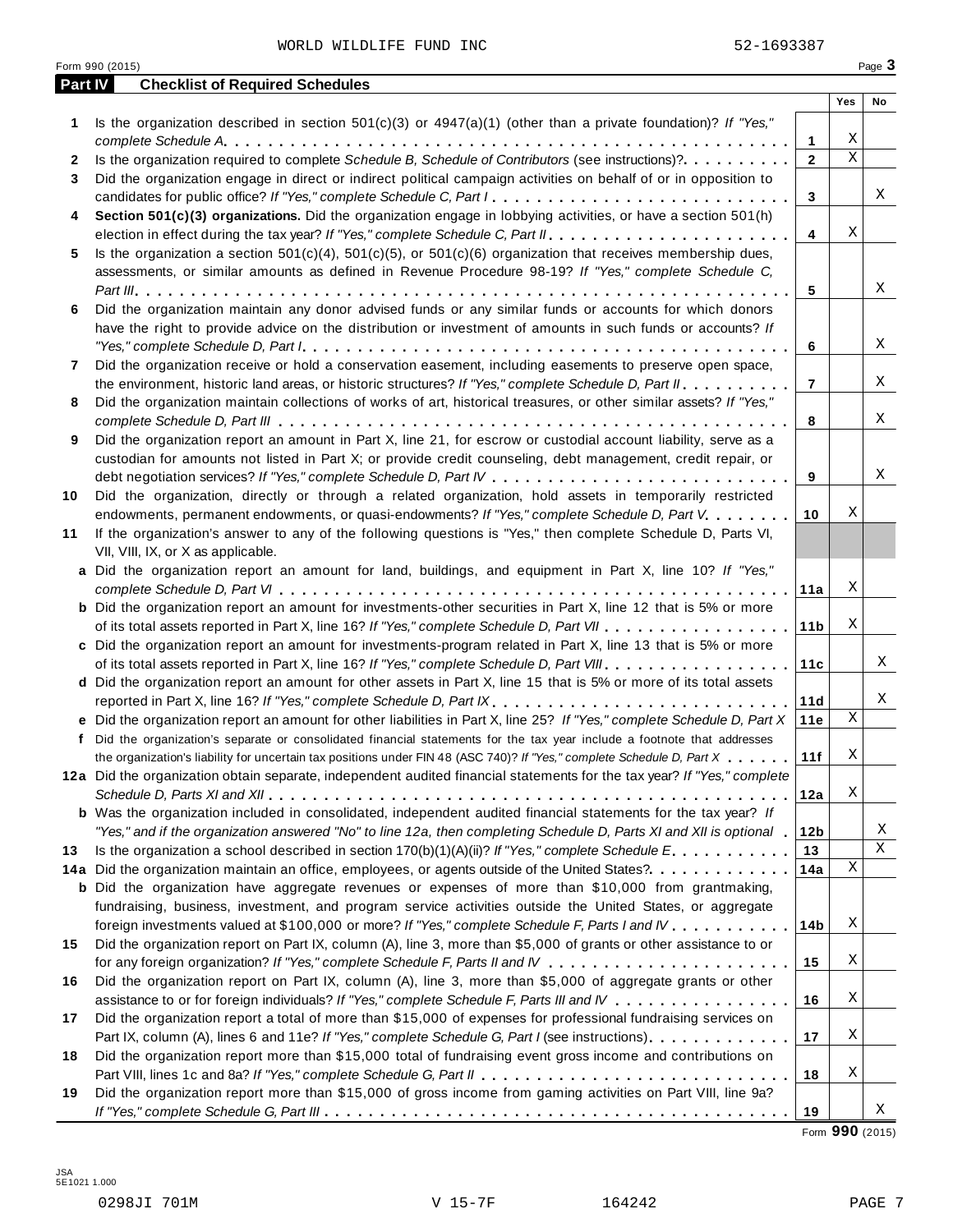| <b>Part IV</b> | <b>Checklist of Required Schedules (continued)</b>                                                                          |                 |     |    |
|----------------|-----------------------------------------------------------------------------------------------------------------------------|-----------------|-----|----|
|                |                                                                                                                             |                 | Yes | No |
| 20 a           | Did the organization operate one or more hospital facilities? If "Yes," complete Schedule H                                 | 20a             |     | X  |
| b              | If "Yes" to line 20a, did the organization attach a copy of its audited financial statements to this return?                | 20 <sub>b</sub> |     |    |
| 21             | Did the organization report more than \$5,000 of grants or other assistance to any domestic organization or                 |                 |     |    |
|                | domestic government on Part IX, column (A), line 1? If "Yes," complete Schedule I, Parts I and II.                          | 21              | Χ   |    |
| 22             | Did the organization report more than \$5,000 of grants or other assistance to or for domestic individuals on               |                 |     |    |
|                | Part IX, column (A), line 2? If "Yes," complete Schedule I, Parts I and III.                                                | 22              | Χ   |    |
| 23             | Did the organization answer "Yes" to Part VII, Section A, line 3, 4, or 5 about compensation of the                         |                 |     |    |
|                | organization's current and former officers, directors, trustees, key employees, and highest compensated                     |                 |     |    |
|                |                                                                                                                             | 23              | Χ   |    |
| 24 a           | Did the organization have a tax-exempt bond issue with an outstanding principal amount of more than                         |                 |     |    |
|                | \$100,000 as of the last day of the year, that was issued after December 31, 2002? If "Yes," answer lines 24b               |                 |     |    |
|                | through 24d and complete Schedule K. If "No," go to line 25a                                                                | 24a             |     | Χ  |
| b              | Did the organization invest any proceeds of tax-exempt bonds beyond a temporary period exception?                           | 24b             |     |    |
| c              | Did the organization maintain an escrow account other than a refunding escrow at any time during the year                   |                 |     |    |
|                |                                                                                                                             | 24c             |     |    |
| d              | Did the organization act as an "on behalf of" issuer for bonds outstanding at any time during the year?                     | 24d             |     |    |
| 25 a           | Section 501(c)(3), 501(c)(4), and 501(c)(29) organizations. Did the organization engage in an excess benefit                |                 |     |    |
|                | transaction with a disqualified person during the year? If "Yes," complete Schedule L, Part I                               | 25a             |     | Χ  |
| b              | Is the organization aware that it engaged in an excess benefit transaction with a disqualified person in a prior            |                 |     |    |
|                | year, and that the transaction has not been reported on any of the organization's prior Forms 990 or 990-EZ?                |                 |     |    |
|                |                                                                                                                             | 25 <sub>b</sub> |     | Χ  |
| 26             | Did the organization report any amount on Part X, line 5, 6, or 22 for receivables from or payables to any                  |                 |     |    |
|                | current or former officers, directors, trustees, key employees, highest compensated employees, or                           |                 |     |    |
|                |                                                                                                                             | 26              |     | X  |
| 27             | Did the organization provide a grant or other assistance to an officer, director, trustee, key employee,                    |                 |     |    |
|                | substantial contributor or employee thereof, a grant selection committee member, or to a 35% controlled                     |                 |     |    |
|                | entity or family member of any of these persons? If "Yes," complete Schedule L, Part III.                                   | 27              |     | Χ  |
| 28             | Was the organization a party to a business transaction with one of the following parties (see Schedule L,                   |                 |     |    |
|                | Part IV instructions for applicable filing thresholds, conditions, and exceptions):                                         |                 |     |    |
| а              | A current or former officer, director, trustee, or key employee? If "Yes," complete Schedule L, Part IV                     | 28a             |     | X  |
| b              | A family member of a current or former officer, director, trustee, or key employee? If "Yes," complete                      |                 |     |    |
|                |                                                                                                                             | 28 <sub>b</sub> |     | Χ  |
| c              | An entity of which a current or former officer, director, trustee, or key employee (or a family member thereof)             |                 |     |    |
|                | was an officer, director, trustee, or direct or indirect owner? If "Yes," complete Schedule L, Part IV.                     | 28c             |     | Χ  |
| 29             | Did the organization receive more than \$25,000 in non-cash contributions? If "Yes," complete Schedule M                    | 29              | Χ   |    |
| 30             | Did the organization receive contributions of art, historical treasures, or other similar assets, or qualified              |                 |     |    |
|                |                                                                                                                             | 30              |     | Χ  |
| 31             | Did the organization liquidate, terminate, or dissolve and cease operations? If "Yes," complete Schedule N,                 |                 |     |    |
|                |                                                                                                                             | 31              |     | Χ  |
| 32             | Did the organization sell, exchange, dispose of, or transfer more than 25% of its net assets? If "Yes,"                     |                 |     |    |
|                |                                                                                                                             | 32              |     | Χ  |
| 33             | Did the organization own 100% of an entity disregarded as separate from the organization under Regulations                  |                 |     |    |
|                | sections 301.7701-2 and 301.7701-3? If "Yes," complete Schedule R, Part $1, \ldots, \ldots, \ldots, \ldots, \ldots, \ldots$ | 33              |     | Χ  |
| 34             | Was the organization related to any tax-exempt or taxable entity? If "Yes," complete Schedule R, Part II, III,              |                 |     |    |
|                |                                                                                                                             | 34              |     | Χ  |
| 35a            | Did the organization have a controlled entity within the meaning of section 512(b)(13)?                                     | 35a             |     | X  |
| b              | If "Yes" to line 35a, did the organization receive any payment from or engage in any transaction with a                     |                 |     |    |
|                | controlled entity within the meaning of section 512(b)(13)? If "Yes," complete Schedule R, Part V, line 2                   | 35 <sub>b</sub> |     |    |
| 36             | Section 501(c)(3) organizations. Did the organization make any transfers to an exempt non-charitable                        |                 |     |    |
|                |                                                                                                                             | 36              |     | Χ  |
| 37             | Did the organization conduct more than 5% of its activities through an entity that is not a related organization            |                 |     |    |
|                | and that is treated as a partnership for federal income tax purposes? If "Yes," complete Schedule R,                        |                 |     |    |
|                |                                                                                                                             | 37              |     | Χ  |
| 38             | Did the organization complete Schedule O and provide explanations in Schedule O for Part VI, lines 11b and                  |                 |     |    |
|                | 19? Note. All Form 990 filers are required to complete Schedule O.                                                          | 38              | Χ   |    |

Form **990** (2015)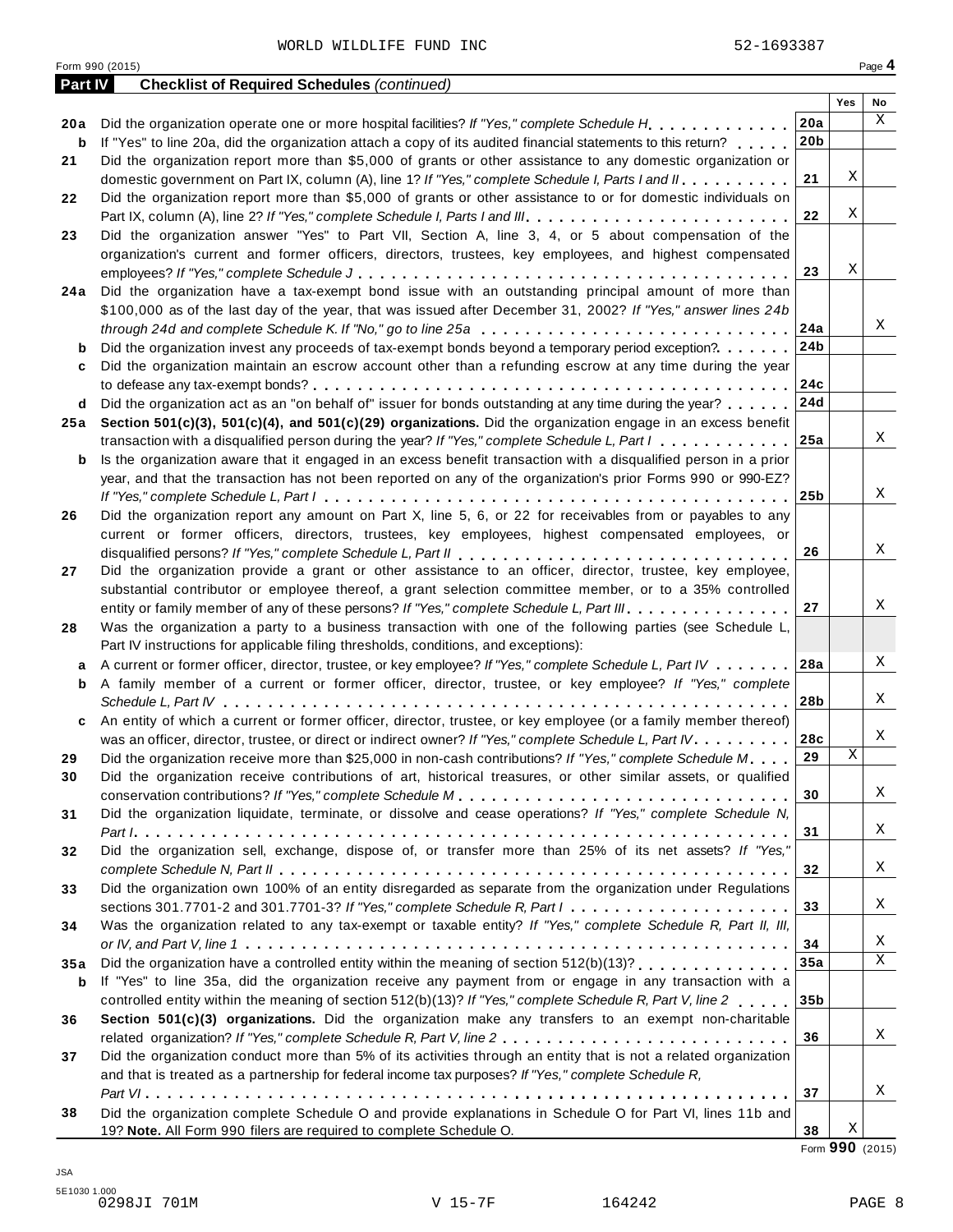WORLD WILDLIFE FUND INC 62-1693387

Form <sup>990</sup> (2015) Page **5**

| <b>Part V</b> | <b>Statements Regarding Other IRS Filings and Tax Compliance</b>                                                                     |                 |                 | Χ      |
|---------------|--------------------------------------------------------------------------------------------------------------------------------------|-----------------|-----------------|--------|
|               | Check if Schedule O contains a response or note to any line in this Part V                                                           |                 | Yes             | No     |
|               | 247<br>1a<br>1a Enter the number reported in Box 3 of Form 1096. Enter -0- if not applicable                                         |                 |                 |        |
|               | 0.<br>1b<br><b>b</b> Enter the number of Forms W-2G included in line 1a. Enter -0- if not applicable                                 |                 |                 |        |
|               | c Did the organization comply with backup withholding rules for reportable payments to vendors and                                   |                 |                 |        |
|               |                                                                                                                                      | 1c              | Χ               |        |
|               | 2a Enter the number of employees reported on Form W-3, Transmittal of Wage and Tax                                                   |                 |                 |        |
|               | 587<br>2a<br>Statements, filed for the calendar year ending with or within the year covered by this return                           |                 |                 |        |
|               | <b>b</b> If at least one is reported on line 2a, did the organization file all required federal employment tax returns?              | 2b              | Χ               |        |
|               |                                                                                                                                      |                 |                 |        |
|               | Note. If the sum of lines 1a and 2a is greater than 250, you may be required to e-file (see instructions)                            | 3a              | Χ               |        |
|               | 3a Did the organization have unrelated business gross income of \$1,000 or more during the year?                                     | 3 <sub>b</sub>  |                 | Χ      |
|               | <b>b</b> If "Yes," has it filed a Form 990-T for this year? If "No" to line 3b, provide an explanation in Schedule O.                |                 |                 |        |
|               | 4a At any time during the calendar year, did the organization have an interest in, or a signature or other authority                 |                 |                 |        |
|               | over, a financial account in a foreign country (such as a bank account, securities account, or other financial                       |                 |                 |        |
|               |                                                                                                                                      | 4a              | Χ               |        |
|               | <b>b</b> If "Yes," enter the name of the foreign country: $\blacktriangleright$                                                      |                 |                 |        |
|               | See instructions for filing requirements for FinCEN Form 114, Report of Foreign Bank and Financial Accounts                          |                 |                 |        |
|               | (FBAR).                                                                                                                              |                 |                 |        |
|               | 5a Was the organization a party to a prohibited tax shelter transaction at any time during the tax year?                             | 5a              |                 | Χ      |
|               | <b>b</b> Did any taxable party notify the organization that it was or is a party to a prohibited tax shelter transaction?            | 5b              |                 | X      |
|               |                                                                                                                                      | 5c              |                 |        |
|               | 6a Does the organization have annual gross receipts that are normally greater than \$100,000, and did the                            |                 |                 |        |
|               | organization solicit any contributions that were not tax deductible as charitable contributions?                                     | 6a              |                 | Χ      |
|               | <b>b</b> If "Yes," did the organization include with every solicitation an express statement that such contributions or              |                 |                 |        |
|               |                                                                                                                                      | 6b              |                 |        |
| 7             | Organizations that may receive deductible contributions under section 170(c).                                                        |                 |                 |        |
|               | a Did the organization receive a payment in excess of \$75 made partly as a contribution and partly for goods                        |                 |                 |        |
|               |                                                                                                                                      | 7а              | Χ               |        |
|               |                                                                                                                                      | 7b              | X               |        |
|               | <b>b</b> If "Yes," did the organization notify the donor of the value of the goods or services provided?                             |                 |                 |        |
|               | c Did the organization sell, exchange, or otherwise dispose of tangible personal property for which it was                           |                 |                 | Χ      |
|               |                                                                                                                                      | 7с              |                 |        |
|               | 7d<br>d If "Yes," indicate the number of Forms 8282 filed during the year                                                            |                 |                 |        |
|               | e Did the organization receive any funds, directly or indirectly, to pay premiums on a personal benefit contract?                    | 7е              |                 | Χ      |
|               | f Did the organization, during the year, pay premiums, directly or indirectly, on a personal benefit contract?                       | 7f              |                 | X      |
|               | g If the organization received a contribution of qualified intellectual property, did the organization file Form 8899 as required?   | 7g              |                 |        |
|               | h If the organization received a contribution of cars, boats, airplanes, or other vehicles, did the organization file a Form 1098-C? | 7h              |                 |        |
|               | Sponsoring organizations maintaining donor advised funds. Did a donor advised fund maintained by the                                 |                 |                 |        |
|               | sponsoring organization have excess business holdings at any time during the year?                                                   | 8               |                 |        |
| 9             | Sponsoring organizations maintaining donor advised funds.                                                                            |                 |                 |        |
|               | a Did the sponsoring organization make any taxable distributions under section 4966?                                                 | 9a              |                 |        |
|               | <b>b</b> Did the sponsoring organization make a distribution to a donor, donor advisor, or related person?                           | 9b              |                 |        |
| 10            | Section 501(c)(7) organizations. Enter:                                                                                              |                 |                 |        |
|               | 10a<br>a Initiation fees and capital contributions included on Part VIII, line 12                                                    |                 |                 |        |
|               | 10 <sub>b</sub><br><b>b</b> Gross receipts, included on Form 990, Part VIII, line 12, for public use of club facilities.             |                 |                 |        |
|               |                                                                                                                                      |                 |                 |        |
| 11            | Section 501(c)(12) organizations. Enter:<br>11a                                                                                      |                 |                 |        |
|               | a Gross income from members or shareholders                                                                                          |                 |                 |        |
|               | b Gross income from other sources (Do not net amounts due or paid to other sources                                                   |                 |                 |        |
|               | 11b<br>against amounts due or received from them.) $\ldots \ldots \ldots \ldots \ldots \ldots \ldots \ldots \ldots$                  |                 |                 |        |
|               | 12a Section 4947(a)(1) non-exempt charitable trusts. Is the organization filing Form 990 in lieu of Form 1041?                       | 12a             |                 |        |
|               | 12b<br><b>b</b> If "Yes," enter the amount of tax-exempt interest received or accrued during the year                                |                 |                 |        |
| 13            | Section 501(c)(29) qualified nonprofit health insurance issuers.                                                                     |                 |                 |        |
|               | a Is the organization licensed to issue qualified health plans in more than one state?                                               | 13a             |                 |        |
|               | Note. See the instructions for additional information the organization must report on Schedule O.                                    |                 |                 |        |
|               | <b>b</b> Enter the amount of reserves the organization is required to maintain by the states in which                                |                 |                 |        |
|               | 13 <sub>b</sub><br>the organization is licensed to issue qualified health plans $\ldots \ldots \ldots \ldots \ldots \ldots \ldots$   |                 |                 |        |
|               | 13c                                                                                                                                  |                 |                 |        |
|               | 14a Did the organization receive any payments for indoor tanning services during the tax year?                                       | 14a             |                 | Χ      |
|               | <b>b</b> If "Yes," has it filed a Form 720 to report these payments? If "No," provide an explanation in Schedule $0 \ldots \ldots$   | 14 <sub>b</sub> |                 |        |
| <b>JSA</b>    | 5E1040 1.000                                                                                                                         |                 | Form 990 (2015) |        |
|               | 0298JI 701M<br>$V$ 15-7 $F$<br>164242                                                                                                |                 |                 | PAGE 9 |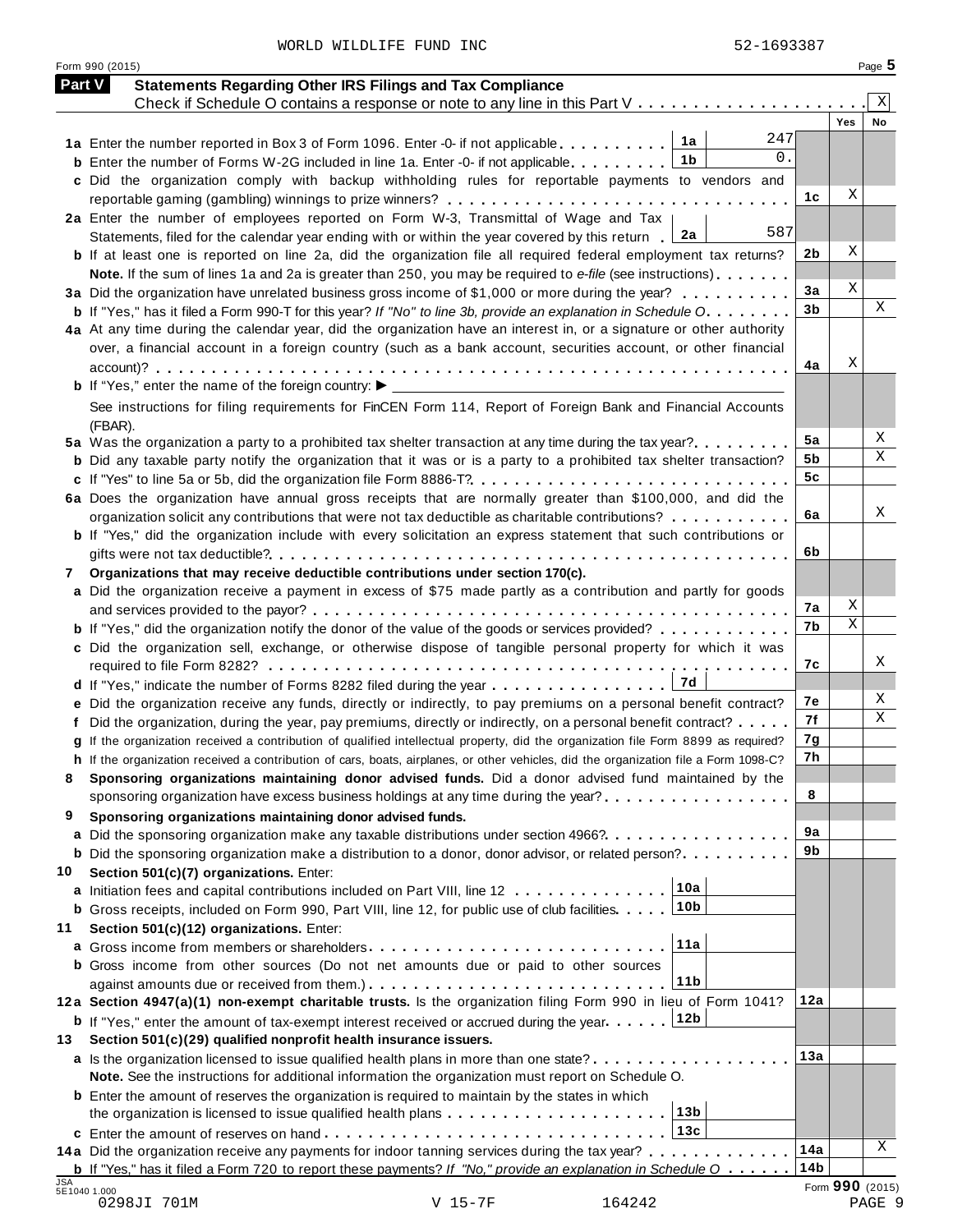|                | 52-1693387<br>WORLD WILDLIFE FUND INC<br>Form 990 (2015)                                                                                                                                                                                |                 |            | Page $6$ |
|----------------|-----------------------------------------------------------------------------------------------------------------------------------------------------------------------------------------------------------------------------------------|-----------------|------------|----------|
| <b>Part VI</b> | Governance, Management, and Disclosure For each "Yes" response to lines 2 through 7b below, and for a "No"<br>response to line 8a, 8b, or 10b below, describe the circumstances, processes, or changes in Schedule O. See instructions. |                 |            |          |
|                |                                                                                                                                                                                                                                         |                 |            | X        |
|                | <b>Section A. Governing Body and Management</b>                                                                                                                                                                                         |                 |            |          |
|                |                                                                                                                                                                                                                                         |                 | <b>Yes</b> | No       |
|                | 1a<br>1a Enter the number of voting members of the governing body at the end of the tax year                                                                                                                                            | 24              |            |          |
|                | If there are material differences in voting rights among members of the governing body, or if the governing                                                                                                                             |                 |            |          |
|                | body delegated broad authority to an executive committee or similar committee, explain in Schedule O.                                                                                                                                   |                 |            |          |
| b              | 1b<br>Enter the number of voting members included in line 1a, above, who are independent                                                                                                                                                | 23              |            |          |
| 2              | Did any officer, director, trustee, or key employee have a family relationship or a business relationship with                                                                                                                          |                 |            |          |
|                |                                                                                                                                                                                                                                         | 2               |            | Χ        |
| 3              | Did the organization delegate control over management duties customarily performed by or under the direct                                                                                                                               |                 |            |          |
|                | supervision of officers, directors, or trustees, or key employees to a management company or other person?                                                                                                                              | 3               |            | Χ<br>Χ   |
| 4              | Did the organization make any significant changes to its governing documents since the prior Form 990 was filed?.                                                                                                                       | 4               |            | Χ        |
| 5              | Did the organization become aware during the year of a significant diversion of the organization's assets?                                                                                                                              | 5               |            | X        |
| 6              |                                                                                                                                                                                                                                         | 6               |            |          |
| 7a             | Did the organization have members, stockholders, or other persons who had the power to elect or appoint                                                                                                                                 |                 |            | Χ        |
|                |                                                                                                                                                                                                                                         | 7a              |            |          |
| b              | Are any governance decisions of the organization reserved to (or subject to approval by) members,                                                                                                                                       |                 |            | Χ        |
|                |                                                                                                                                                                                                                                         | 7b              |            |          |
| 8              | Did the organization contemporaneously document the meetings held or written actions undertaken during                                                                                                                                  |                 |            |          |
|                | the year by the following:                                                                                                                                                                                                              | 8a              | Χ          |          |
|                |                                                                                                                                                                                                                                         | 8b              | Χ          |          |
| b              |                                                                                                                                                                                                                                         |                 |            |          |
| 9              | Is there any officer, director, trustee, or key employee listed in Part VII, Section A, who cannot be reached at<br>the organization's mailing address? If "Yes," provide the names and addresses in Schedule O                         | 9               |            | Χ        |
|                | Section B. Policies (This Section B requests information about policies not required by the Internal Revenue Code.)                                                                                                                     |                 |            |          |
|                |                                                                                                                                                                                                                                         |                 | Yes        | No       |
|                | 10a Did the organization have local chapters, branches, or affiliates?                                                                                                                                                                  | 10a             |            | Χ        |
| b              | If "Yes," did the organization have written policies and procedures governing the activities of such chapters,                                                                                                                          |                 |            |          |
|                | affiliates, and branches to ensure their operations are consistent with the organization's exempt purposes?                                                                                                                             | 10 <sub>b</sub> |            |          |
| 11 a           | Has the organization provided a complete copy of this Form 990 to all members of its governing body before filing the form?                                                                                                             | 11a             | X          |          |
| b              | Describe in Schedule O the process, if any, used by the organization to review this Form 990.                                                                                                                                           |                 |            |          |
| 12a            | Did the organization have a written conflict of interest policy? If "No," go to line 13                                                                                                                                                 | 12a             | Χ          |          |
|                | <b>b</b> Were officers, directors, or trustees, and key employees required to disclose annually interests that could give                                                                                                               |                 |            |          |
|                |                                                                                                                                                                                                                                         | 12 <sub>b</sub> | X          |          |
|                | Did the organization regularly and consistently monitor and enforce compliance with the policy? If "Yes,"                                                                                                                               |                 |            |          |
|                |                                                                                                                                                                                                                                         | 12c             | X          |          |
| 13             | Did the organization have a written whistleblower policy?                                                                                                                                                                               | 13              | Χ          |          |
| 14             | Did the organization have a written document retention and destruction policy?                                                                                                                                                          | 14              | Χ          |          |
| 15             | Did the process for determining compensation of the following persons include a review and approval by                                                                                                                                  |                 |            |          |
|                | independent persons, comparability data, and contemporaneous substantiation of the deliberation and decision?                                                                                                                           |                 |            |          |
|                |                                                                                                                                                                                                                                         | 15a             | Χ          |          |
| b              |                                                                                                                                                                                                                                         | 15b             | Χ          |          |
|                | If "Yes" to line 15a or 15b, describe the process in Schedule O (see instructions).                                                                                                                                                     |                 |            |          |
| 16a            | Did the organization invest in, contribute assets to, or participate in a joint venture or similar arrangement                                                                                                                          |                 |            |          |
|                |                                                                                                                                                                                                                                         | 16a             |            | Χ        |
|                | <b>b</b> If "Yes," did the organization follow a written policy or procedure requiring the organization to evaluate its                                                                                                                 |                 |            |          |
|                | participation in joint venture arrangements under applicable federal tax law, and take steps to safeguard the                                                                                                                           |                 |            |          |
|                |                                                                                                                                                                                                                                         | 16 <sub>b</sub> |            |          |
|                | <b>Section C. Disclosure</b>                                                                                                                                                                                                            |                 |            |          |
| 17             | List the states with which a copy of this Form 990 is required to be filed $\blacktriangleright$                                                                                                                                        |                 |            |          |
| 18             | Section 6104 requires an organization to make its Forms 1023 (or 1024 if applicable), 990, and 990-T (Section 501(c)(3)s only)                                                                                                          |                 |            |          |
|                | available for public inspection. Indicate how you made these available. Check all that apply.<br>$X$ Upon request<br>Χ<br>Another's website<br>Own website<br>Other (explain in Schedule O)                                             |                 |            |          |
|                |                                                                                                                                                                                                                                         |                 |            |          |
| 19             | Describe in Schedule O whether (and if so, how) the organization made its governing documents, conflict of interest policy, and                                                                                                         |                 |            |          |
|                | financial statements available to the public during the tax year.                                                                                                                                                                       |                 |            |          |
| 20             | State the name, address, and telephone number of the person who possesses the organization's books and records: $\blacktriangleright$ MICHAEL BAUER 1250 24TH ST, NW WASHINGTON, DC 20037                                               |                 |            |          |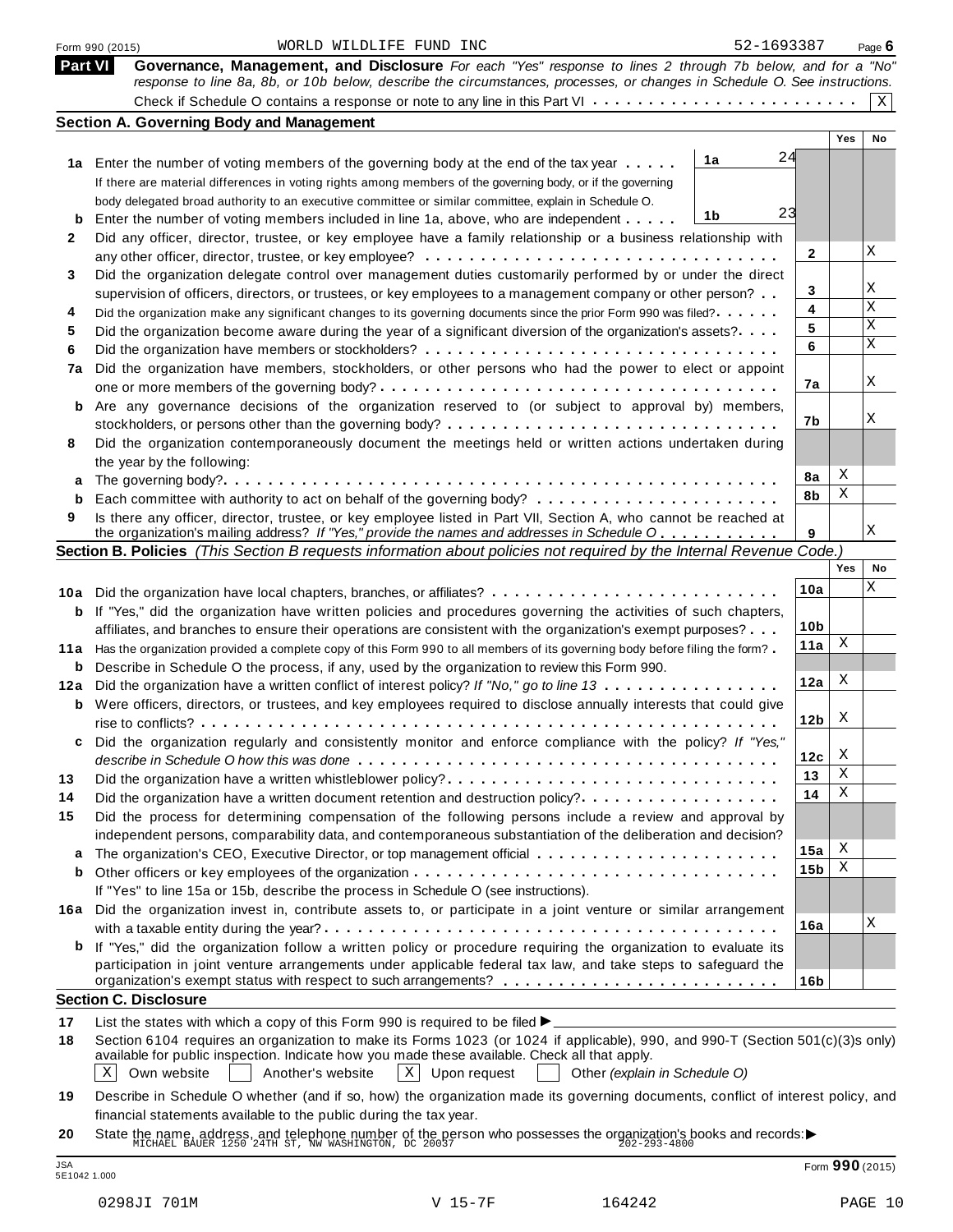| <b>Part VII</b>   | Compensation of Officers, Directors, Trustees, Key Employees, Highest Compensated Employees, and<br><b>Independent Contractors</b> |
|-------------------|------------------------------------------------------------------------------------------------------------------------------------|
|                   |                                                                                                                                    |
| <b>Section A.</b> | Officers, Directors, Trustees, Key Employees, and Highest Compensated Employees                                                    |

**1a** Complete this table for all persons required to be listed. Report compensation for the calendar year ending with or within the organization's tax year.

anization's lax year.<br>● List all of the organization's **current** officers, directors, trustees (whether individuals or organizations), regardless of amount of<br>nnensation Enter -0- in columns (D) (E) and (E) if no compensa compensation. Enter -0- in columns (D), (E), and (F) if no compensation was paid.

• List all of the organization's **current** key employees, if any. See instructions for definition of "key employee."<br>● List the experientials five expect highest expressed explores (other than an efficer director of

**Example in the organization's current** key employees, if any. See instructions for definition of key employee.<br>• List the organization's five **current** highest compensated employees (other than an officer, director, trust who received reportable compensation (Box 5 of Form W-2 and/or Box 7 of Form 1099-MISC) of more than \$100,000 from the

organization and any related organizations.<br>• List all of the organization's **former** officers, key employees, and highest compensated employees who received more than<br>\$1.00.000 of reportable componention from the erganiza \$100,000 of reportable compensation from the organization and any related organizations.

% List all of the organization's **former directors or trustees** that received, in the capacity as a former director or trustee of the organization, more than \$10,000 of reportable compensation from the organization and any related organizations.

List persons in the following order: individual trustees or directors; institutional trustees; officers; key employees; highest compensated employees; and former such persons.

Check this box if neither the organization nor any related organization compensated any current officer, director, or trustee.

| (A)<br>Name and Title    | (B)<br>Average<br>hours per<br>week (list any<br>hours for<br>related |                                   |                       | (C)<br>Officer | Position     | (do not check more than one<br>box, unless person is both an<br>officer and a director/trustee) | Former | (D)<br>Reportable<br>compensation<br>from<br>the<br>organization | (E)<br>Reportable<br>compensation from<br>related<br>organizations<br>(W-2/1099-MISC) | (F)<br>Estimated<br>amount of<br>other<br>compensation<br>from the |
|--------------------------|-----------------------------------------------------------------------|-----------------------------------|-----------------------|----------------|--------------|-------------------------------------------------------------------------------------------------|--------|------------------------------------------------------------------|---------------------------------------------------------------------------------------|--------------------------------------------------------------------|
|                          | organizations<br>below dotted<br>line)                                | or director<br>Individual trustee | Institutional trustee |                | Key employee | Highest compensated<br>employee                                                                 |        | (W-2/1099-MISC)                                                  |                                                                                       | organization<br>and related<br>organizations                       |
| (1) NEVILLE ISDELL       | $0$ .                                                                 |                                   |                       |                |              |                                                                                                 |        |                                                                  |                                                                                       |                                                                    |
| CHAIRMAN                 | 0.                                                                    | Χ                                 |                       |                |              |                                                                                                 |        | 0.                                                               | 0.                                                                                    | 0.                                                                 |
| (2) PAMELA MATSON        | $0$ .                                                                 |                                   |                       |                |              |                                                                                                 |        |                                                                  |                                                                                       |                                                                    |
| VICE CHAIRMAN            | $0$ .                                                                 | Χ                                 |                       |                |              |                                                                                                 |        | 0.                                                               | $\boldsymbol{0}$ .                                                                    | 0.                                                                 |
| (3) ROBERT LITTERMAN     | $\overline{0}$ .                                                      |                                   |                       |                |              |                                                                                                 |        |                                                                  |                                                                                       |                                                                    |
| TREASURER                | $0$ .                                                                 | Χ                                 |                       |                |              |                                                                                                 |        | $0$ .                                                            | $0$ .                                                                                 | $\mathsf 0$ .                                                      |
| (4) SHELLY LAZARUS       | $\overline{0}$ .                                                      |                                   |                       |                |              |                                                                                                 |        |                                                                  |                                                                                       |                                                                    |
| SECRETARY                | 0.                                                                    | Χ                                 |                       |                |              |                                                                                                 |        | 0.                                                               | 0.                                                                                    | 0.                                                                 |
| (5) FABIOLA ARREDONDO    | $\overline{0}$ .                                                      |                                   |                       |                |              |                                                                                                 |        |                                                                  |                                                                                       |                                                                    |
| <b>DIRECTOR</b>          | $0$ .                                                                 | Χ                                 |                       |                |              |                                                                                                 |        | 0.                                                               | 0.                                                                                    | 0.                                                                 |
| (6) PETER CRANE          | $0$ .                                                                 |                                   |                       |                |              |                                                                                                 |        |                                                                  |                                                                                       |                                                                    |
| DIRECTOR                 | 0.                                                                    | Χ                                 |                       |                |              |                                                                                                 |        | $\mathsf{O}$ .                                                   | 0.                                                                                    | 0.                                                                 |
| (7) TAMMY CROWN          | $0$ .                                                                 |                                   |                       |                |              |                                                                                                 |        |                                                                  |                                                                                       |                                                                    |
| DIRECTOR                 | $0$ .                                                                 | Χ                                 |                       |                |              |                                                                                                 |        | $\mathsf{O}$ .                                                   | 0.                                                                                    | 0.                                                                 |
| (8) BRENDA DAVIS         | $\overline{0}$ .                                                      |                                   |                       |                |              |                                                                                                 |        |                                                                  |                                                                                       |                                                                    |
| DIRECTOR                 | $\overline{0}$ .                                                      | Χ                                 |                       |                |              |                                                                                                 |        | $\mathbf 0$ .                                                    | 0.                                                                                    | 0.                                                                 |
| (9) JARED DIAMOND        | $0$ .                                                                 |                                   |                       |                |              |                                                                                                 |        |                                                                  |                                                                                       |                                                                    |
| <b>DIRECTOR</b>          | 0.                                                                    | X                                 |                       |                |              |                                                                                                 |        | $\mathbf 0$ .                                                    | 0.                                                                                    | 0.                                                                 |
| (10) LEONARDO DICAPRIO   | $0$ .                                                                 |                                   |                       |                |              |                                                                                                 |        |                                                                  |                                                                                       |                                                                    |
| <b>DIRECTOR</b>          | 0.                                                                    | Χ                                 |                       |                |              |                                                                                                 |        | 0.                                                               | 0.                                                                                    | $0$ .                                                              |
| (11) CHRISTOPHER DODD    | $0$ .                                                                 |                                   |                       |                |              |                                                                                                 |        |                                                                  |                                                                                       |                                                                    |
| DIRECTOR                 | $0$ .                                                                 | Χ                                 |                       |                |              |                                                                                                 |        | 0.                                                               | 0.                                                                                    | 0.                                                                 |
| (12) MOHAMED T. EL-ASHRY | $\mathsf 0$ .                                                         |                                   |                       |                |              |                                                                                                 |        |                                                                  |                                                                                       |                                                                    |
| DIRECTOR                 | 0.                                                                    | Χ                                 |                       |                |              |                                                                                                 |        | 0.                                                               | 0.                                                                                    | 0.                                                                 |
| (13) EXEQUIEL EZCURRA    | $0$ .                                                                 |                                   |                       |                |              |                                                                                                 |        |                                                                  |                                                                                       |                                                                    |
| <b>DIRECTOR</b>          | $0$ .                                                                 | X                                 |                       |                |              |                                                                                                 |        | $0$ .                                                            | $0$ .                                                                                 | $0$ .                                                              |
| (14) URS HOELZLE         | 0.                                                                    |                                   |                       |                |              |                                                                                                 |        |                                                                  |                                                                                       |                                                                    |
| <b>DIRECTOR</b>          | $0$ .                                                                 | Χ                                 |                       |                |              |                                                                                                 |        | 0.                                                               | $0$ .                                                                                 | $0$ .                                                              |

Form **990** (2015) JSA 5E1041 1.000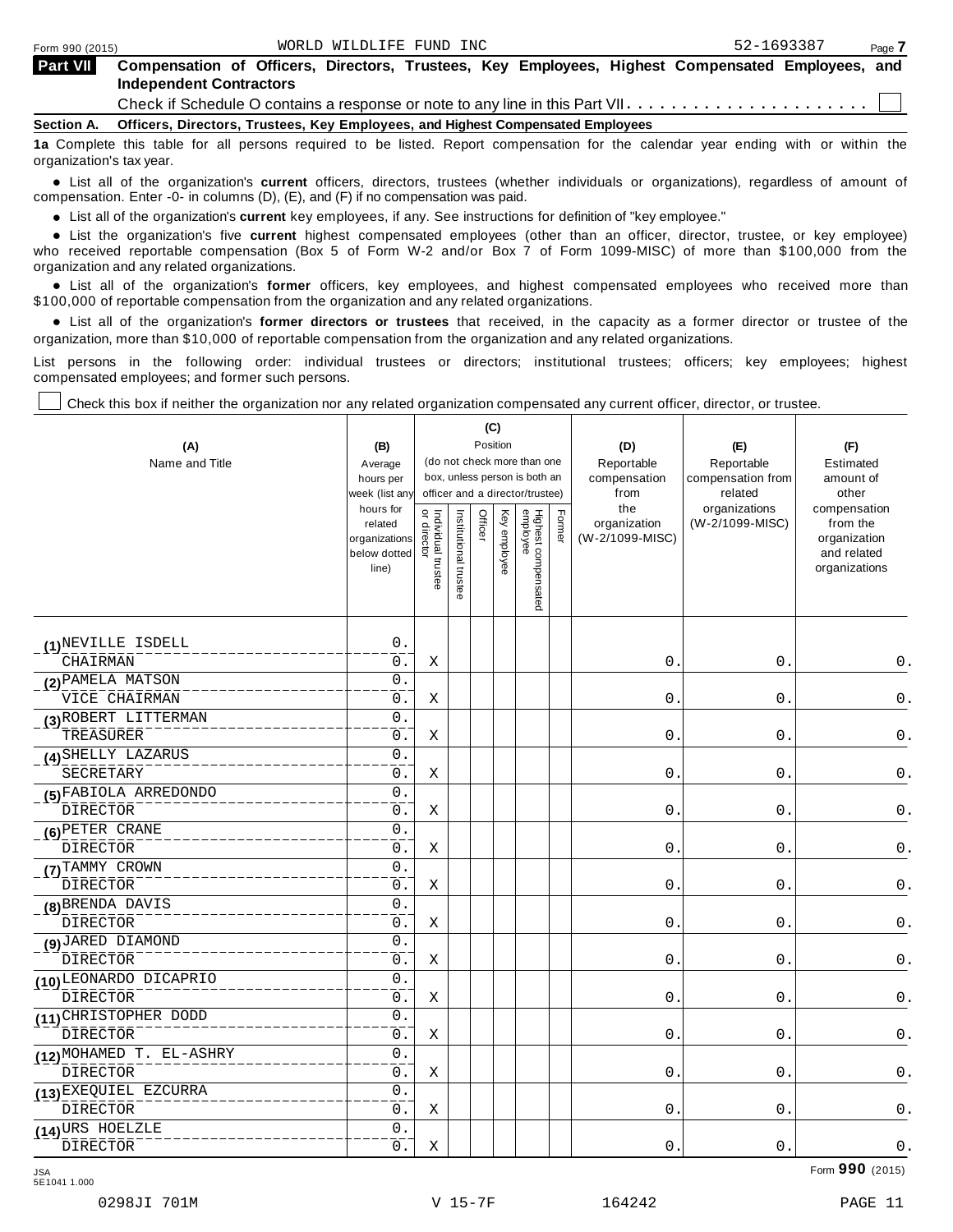### WORLD WILDLIFE FUND INC 62-1693387

|                                                                                                                                                                                                                                                                                                        | (B)<br>Average<br>hours per<br>week (list any<br>hours for |                                     |                    | (C)<br>Position |              | (do not check more than one<br>box, unless person is both an<br>officer and a director/trustee) |        | (D)<br>Reportable<br>compensation<br>from<br>the | (E)<br>Reportable<br>compensation from<br>related<br>organizations | (F)<br>Estimated<br>amount of<br>other<br>compensation   |
|--------------------------------------------------------------------------------------------------------------------------------------------------------------------------------------------------------------------------------------------------------------------------------------------------------|------------------------------------------------------------|-------------------------------------|--------------------|-----------------|--------------|-------------------------------------------------------------------------------------------------|--------|--------------------------------------------------|--------------------------------------------------------------------|----------------------------------------------------------|
|                                                                                                                                                                                                                                                                                                        | related<br>organizations<br>below dotted<br>line)          | õ<br>Individual trustee<br>director | Institutional trus | Officer         | Key employee | Highest compensated<br>employee                                                                 | Former | organization<br>(W-2/1099-MISC)                  | (W-2/1099-MISC)                                                    | from the<br>organization<br>and related<br>organizations |
| 15) LAWRENCE H. LINDEN                                                                                                                                                                                                                                                                                 | 0.                                                         |                                     |                    |                 |              |                                                                                                 |        |                                                  |                                                                    |                                                          |
| <b>DIRECTOR</b><br>16) STEVE LUCZO                                                                                                                                                                                                                                                                     | 0.<br>0.                                                   | X                                   |                    |                 |              |                                                                                                 |        | $\mathsf{0}$ .                                   | 0                                                                  | 0.                                                       |
| DIRECTOR                                                                                                                                                                                                                                                                                               | 0.                                                         | Χ                                   |                    |                 |              |                                                                                                 |        | $\mathsf{0}$ .                                   | 0                                                                  | 0.                                                       |
| 17) PERK PERKINS                                                                                                                                                                                                                                                                                       | 0.                                                         |                                     |                    |                 |              |                                                                                                 |        |                                                  |                                                                    |                                                          |
| DIRECTOR                                                                                                                                                                                                                                                                                               | 0.                                                         | Χ                                   |                    |                 |              |                                                                                                 |        | $\mathsf{0}$ .                                   | 0                                                                  | 0.                                                       |
| (18) MICHAEL PHILIPP<br><b>DIRECTOR</b>                                                                                                                                                                                                                                                                | 0.<br>0.                                                   | Χ                                   |                    |                 |              |                                                                                                 |        | $\mathsf{0}$ .                                   | 0                                                                  | 0.                                                       |
| 19) MAYARI PRITZKER                                                                                                                                                                                                                                                                                    | 0.                                                         |                                     |                    |                 |              |                                                                                                 |        |                                                  |                                                                    |                                                          |
| <b>DIRECTOR</b>                                                                                                                                                                                                                                                                                        | 0.                                                         | Χ                                   |                    |                 |              |                                                                                                 |        | $\mathsf{0}$ .                                   | 0                                                                  | 0.                                                       |
| 20) JOHN SALL                                                                                                                                                                                                                                                                                          | 0.                                                         |                                     |                    |                 |              |                                                                                                 |        |                                                  |                                                                    |                                                          |
| DIRECTOR                                                                                                                                                                                                                                                                                               | 0.                                                         | Χ                                   |                    |                 |              |                                                                                                 |        | $\mathsf{0}$ .                                   | 0                                                                  | 0.                                                       |
| 21) ROGER W. SANT                                                                                                                                                                                                                                                                                      | 0.                                                         |                                     |                    |                 |              |                                                                                                 |        |                                                  |                                                                    |                                                          |
| <b>DIRECTOR</b><br>22) WANG SHI                                                                                                                                                                                                                                                                        | 0.<br>0.                                                   | Χ                                   |                    |                 |              |                                                                                                 |        | $\mathsf{0}$ .                                   | 0                                                                  | 0.                                                       |
| <b>DIRECTOR</b>                                                                                                                                                                                                                                                                                        | 0.                                                         | Χ                                   |                    |                 |              |                                                                                                 |        | $\mathsf{0}$ .                                   | 0                                                                  | 0.                                                       |
| 23) SHARON YOUNGBLOOD                                                                                                                                                                                                                                                                                  | 0.                                                         |                                     |                    |                 |              |                                                                                                 |        |                                                  |                                                                    |                                                          |
| <b>DIRECTOR</b>                                                                                                                                                                                                                                                                                        | 0.                                                         | Χ                                   |                    |                 |              |                                                                                                 |        | 0.                                               | 0                                                                  | 0.                                                       |
| 24) CARTER ROBERTS                                                                                                                                                                                                                                                                                     | 40.00                                                      |                                     |                    |                 |              |                                                                                                 |        |                                                  |                                                                    |                                                          |
| PRESIDENT & CEO                                                                                                                                                                                                                                                                                        | 0.                                                         | Χ                                   |                    | Χ               |              |                                                                                                 |        | 740,666.                                         | 0                                                                  | 200,515.                                                 |
| 25) MARCIA MARSH                                                                                                                                                                                                                                                                                       | 40.00                                                      |                                     |                    |                 |              |                                                                                                 |        |                                                  |                                                                    |                                                          |
| CHIEF OPERATING OFFICER                                                                                                                                                                                                                                                                                | 0.                                                         |                                     |                    | Χ               |              |                                                                                                 |        | 448,224.                                         | 0                                                                  | 128,320.                                                 |
| 1b Sub-total                                                                                                                                                                                                                                                                                           |                                                            |                                     |                    |                 |              |                                                                                                 |        | $\Omega$                                         | $\overline{0}$ .                                                   | $0$ .                                                    |
| c Total from continuation sheets to Part VII, Section A                                                                                                                                                                                                                                                |                                                            |                                     |                    |                 |              |                                                                                                 |        | 4,640,236.                                       | 0.                                                                 | 905, 804.                                                |
| d Total (add lines 1b and 1c) $\cdots$ $\cdots$ $\cdots$ $\cdots$ $\cdots$ $\cdots$ $\cdots$ $\cdots$ $\cdots$ $\cdots$ $\cdots$<br>2 Total number of individuals (including but not limited to those listed above) who received more than \$100,000 of                                                |                                                            |                                     |                    |                 |              |                                                                                                 |        | 4,640,236.                                       | $\Omega$ .                                                         | 905, 804.                                                |
| reportable compensation from the organization ▶                                                                                                                                                                                                                                                        |                                                            | 185                                 |                    |                 |              |                                                                                                 |        |                                                  |                                                                    | <b>Yes</b><br>No.<br>Χ<br>3                              |
| Did the organization list any former officer, director, or trustee, key employee, or highest compensated<br>employee on line 1a? If "Yes," complete Schedule J for such individual                                                                                                                     |                                                            |                                     |                    |                 |              |                                                                                                 |        |                                                  |                                                                    |                                                          |
| 3<br>For any individual listed on line 1a, is the sum of reportable compensation and other compensation from the<br>organization and related organizations greater than \$150,000? If "Yes," complete Schedule J for such                                                                              |                                                            |                                     |                    |                 |              |                                                                                                 |        |                                                  |                                                                    | Χ<br>4                                                   |
| Did any person listed on line 1a receive or accrue compensation from any unrelated organization or individual<br>5.<br>for services rendered to the organization? If "Yes," complete Schedule J for such person                                                                                        |                                                            |                                     |                    |                 |              |                                                                                                 |        |                                                  |                                                                    | Χ<br>5                                                   |
| <b>Section B. Independent Contractors</b><br>Complete this table for your five highest compensated independent contractors that received more than \$100,000 of<br>compensation from the organization. Report compensation for the calendar year ending with or within the organization's tax<br>year. |                                                            |                                     |                    |                 |              |                                                                                                 |        |                                                  |                                                                    |                                                          |
| (A)<br>Name and business address                                                                                                                                                                                                                                                                       |                                                            |                                     |                    |                 |              |                                                                                                 |        | (B)<br>Description of services                   |                                                                    | (C)<br>Compensation                                      |
|                                                                                                                                                                                                                                                                                                        |                                                            |                                     |                    |                 |              |                                                                                                 |        |                                                  |                                                                    |                                                          |
| ATTACHMENT 1                                                                                                                                                                                                                                                                                           |                                                            |                                     |                    |                 |              |                                                                                                 |        |                                                  |                                                                    |                                                          |
|                                                                                                                                                                                                                                                                                                        |                                                            |                                     |                    |                 |              |                                                                                                 |        |                                                  |                                                                    |                                                          |

JSA Form **990** (2015) 5E1055 1.000 0298JI 701M V 15-7F 164242 PAGE 12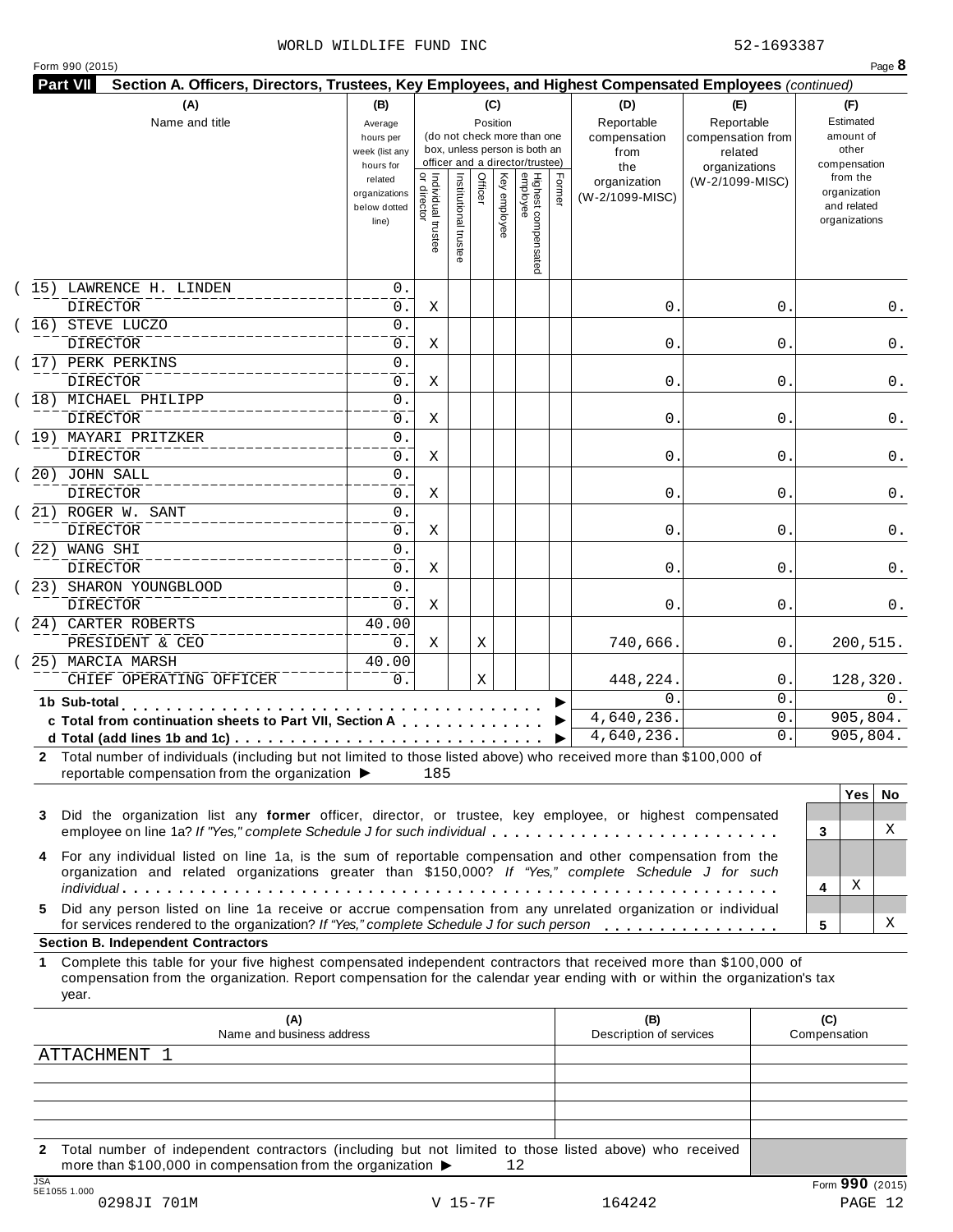### WORLD WILDLIFE FUND INC 62-1693387

| Form 990 (2015)                                                                                                                                                                                                                                                 |                                                            |                                   |                       |                 |              |                                                                                                 |        |                                           |                                                   |    |                                                          | Page 8  |
|-----------------------------------------------------------------------------------------------------------------------------------------------------------------------------------------------------------------------------------------------------------------|------------------------------------------------------------|-----------------------------------|-----------------------|-----------------|--------------|-------------------------------------------------------------------------------------------------|--------|-------------------------------------------|---------------------------------------------------|----|----------------------------------------------------------|---------|
| Section A. Officers, Directors, Trustees, Key Employees, and Highest Compensated Employees (continued)<br><b>Part VII</b>                                                                                                                                       |                                                            |                                   |                       |                 |              |                                                                                                 |        |                                           |                                                   |    |                                                          |         |
| (A)<br>Name and title                                                                                                                                                                                                                                           | (B)<br>Average<br>hours per<br>week (list any<br>hours for |                                   |                       | (C)<br>Position |              | (do not check more than one<br>box, unless person is both an<br>officer and a director/trustee) |        | (D)<br>Reportable<br>compensation<br>from | (E)<br>Reportable<br>compensation from<br>related |    | (F)<br>Estimated<br>amount of<br>other<br>compensation   |         |
|                                                                                                                                                                                                                                                                 | related<br>organizations<br>below dotted<br>line)          | Individual trustee<br>or director | Institutional trustee | Officer         | Key employee | Highest compensated<br>employee                                                                 | Former | the<br>organization<br>(W-2/1099-MISC)    | organizations<br>(W-2/1099-MISC)                  |    | from the<br>organization<br>and related<br>organizations |         |
| (26) MARGARET ACKERLEY                                                                                                                                                                                                                                          | 40.00                                                      |                                   |                       |                 |              |                                                                                                 |        |                                           |                                                   |    |                                                          |         |
| SVP & GENERAL COUNSEL                                                                                                                                                                                                                                           | 0.                                                         |                                   |                       | Χ               |              |                                                                                                 |        | 367,522.                                  |                                                   | 0. |                                                          | 53,099. |
| 27) MICHAEL BAUER                                                                                                                                                                                                                                               | 40.00                                                      |                                   |                       |                 |              |                                                                                                 |        |                                           |                                                   |    |                                                          |         |
| CHIEF FINANCIAL OFFICER                                                                                                                                                                                                                                         | $0$ .                                                      |                                   |                       | Χ               |              |                                                                                                 |        | 328,179.                                  |                                                   | 0  | 35,040.                                                  |         |
| 28) JULIE MILLER                                                                                                                                                                                                                                                | 40.00                                                      |                                   |                       |                 |              |                                                                                                 |        |                                           |                                                   |    |                                                          |         |
| SVP DEVELOPMENT                                                                                                                                                                                                                                                 | $0$ .                                                      |                                   |                       | Χ               |              |                                                                                                 |        | 308,259.                                  |                                                   | 0  | 49,596.                                                  |         |
| 29) LEROY WADE<br>CONTROLLER                                                                                                                                                                                                                                    | 40.00<br>$0$ .                                             |                                   |                       | Χ               |              |                                                                                                 |        | 174,504.                                  |                                                   | 0  | 34,926.                                                  |         |
| 30) JASON CLAY                                                                                                                                                                                                                                                  | 40.00                                                      |                                   |                       |                 |              |                                                                                                 |        |                                           |                                                   |    |                                                          |         |
| SVP MARKETS AND FOOD                                                                                                                                                                                                                                            | $0$ .                                                      |                                   |                       |                 | Χ            |                                                                                                 |        | 344,681.                                  |                                                   | 0  | 113,932.                                                 |         |
| 31) TERRENCE MACKO                                                                                                                                                                                                                                              | 40.00                                                      |                                   |                       |                 |              |                                                                                                 |        |                                           |                                                   |    |                                                          |         |
| SVP MARKETING & COMMUNICATIONS                                                                                                                                                                                                                                  | $0$ .                                                      |                                   |                       |                 | X            |                                                                                                 |        | 315,356.                                  |                                                   | 0. | 37,124.                                                  |         |
| 32) DAVID MCCAULEY                                                                                                                                                                                                                                              | 40.00                                                      |                                   |                       |                 |              |                                                                                                 |        |                                           |                                                   |    |                                                          |         |
| SVP POLICY & GOVT AFFAIRS                                                                                                                                                                                                                                       | $0$ .                                                      |                                   |                       |                 | Χ            |                                                                                                 |        | 259,485.                                  |                                                   | 0. | 24,650.                                                  |         |
| 33) GINETTE HEMLEY                                                                                                                                                                                                                                              | 40.00                                                      |                                   |                       |                 |              |                                                                                                 |        |                                           |                                                   |    |                                                          |         |
| SVP WILDLIFE CONSERVATION                                                                                                                                                                                                                                       | $0$ .                                                      |                                   |                       |                 |              | Χ                                                                                               |        | 296,638.                                  | 0.                                                |    | 42,118.                                                  |         |
| 34) THOMAS DILLON                                                                                                                                                                                                                                               | 40.00                                                      |                                   |                       |                 |              |                                                                                                 |        |                                           |                                                   |    |                                                          |         |
| SVP FOREST AND FRESHWATER                                                                                                                                                                                                                                       | 0.                                                         |                                   |                       |                 |              | Χ                                                                                               |        | 285,598.                                  | 0.                                                |    | 58,095.                                                  |         |
| 35) DAVID REED                                                                                                                                                                                                                                                  | 40.00                                                      |                                   |                       |                 |              |                                                                                                 |        |                                           |                                                   |    |                                                          |         |
| SR POLICY ADVISOR                                                                                                                                                                                                                                               | $0$ .                                                      |                                   |                       |                 |              | Χ                                                                                               |        | 262,508.                                  |                                                   | 0. | 37,488.                                                  |         |
| 36) BRAD ACK                                                                                                                                                                                                                                                    | 40.00                                                      |                                   |                       |                 |              |                                                                                                 |        |                                           |                                                   |    |                                                          |         |
| SVP OCEANS                                                                                                                                                                                                                                                      | 0.                                                         |                                   |                       |                 |              | Χ                                                                                               |        | 258,343.                                  |                                                   | 0. | 46,044.                                                  |         |
| 1b Sub-total<br>c Total from continuation sheets to Part VII, Section A<br>Total number of individuals (including but not limited to those listed above) who received more than \$100,000 of<br>reportable compensation from the organization ▶                 |                                                            | 185                               |                       |                 |              |                                                                                                 |        |                                           |                                                   |    |                                                          |         |
|                                                                                                                                                                                                                                                                 |                                                            |                                   |                       |                 |              |                                                                                                 |        |                                           |                                                   |    | <b>Yes</b>                                               | No      |
| Did the organization list any former officer, director, or trustee, key employee, or highest compensated<br>3<br>employee on line 1a? If "Yes," complete Schedule J for such individual                                                                         |                                                            |                                   |                       |                 |              |                                                                                                 |        |                                           |                                                   |    | 3                                                        | Χ       |
| For any individual listed on line 1a, is the sum of reportable compensation and other compensation from the<br>organization and related organizations greater than \$150,000? If "Yes," complete Schedule J for such                                            |                                                            |                                   |                       |                 |              |                                                                                                 |        |                                           |                                                   |    | Χ<br>4                                                   |         |
| Did any person listed on line 1a receive or accrue compensation from any unrelated organization or individual<br>5.<br>for services rendered to the organization? If "Yes," complete Schedule J for such person                                                 |                                                            |                                   |                       |                 |              |                                                                                                 |        |                                           |                                                   |    | 5                                                        | Χ       |
| <b>Section B. Independent Contractors</b>                                                                                                                                                                                                                       |                                                            |                                   |                       |                 |              |                                                                                                 |        |                                           |                                                   |    |                                                          |         |
| Complete this table for your five highest compensated independent contractors that received more than \$100,000 of<br>1.<br>compensation from the organization. Report compensation for the calendar year ending with or within the organization's tax<br>year. |                                                            |                                   |                       |                 |              |                                                                                                 |        |                                           |                                                   |    |                                                          |         |
| (A)<br>Name and business address                                                                                                                                                                                                                                |                                                            |                                   |                       |                 |              |                                                                                                 |        | (B)<br>Description of services            |                                                   |    | (C)<br>Compensation                                      |         |
|                                                                                                                                                                                                                                                                 |                                                            |                                   |                       |                 |              |                                                                                                 |        |                                           |                                                   |    |                                                          |         |
|                                                                                                                                                                                                                                                                 |                                                            |                                   |                       |                 |              |                                                                                                 |        |                                           |                                                   |    |                                                          |         |
|                                                                                                                                                                                                                                                                 |                                                            |                                   |                       |                 |              |                                                                                                 |        |                                           |                                                   |    |                                                          |         |
|                                                                                                                                                                                                                                                                 |                                                            |                                   |                       |                 |              |                                                                                                 |        |                                           |                                                   |    |                                                          |         |

**2** Total number of independent contractors (including but not limited to those listed above) who received more than \$100,000 in compensation from the organization  $\blacktriangleright$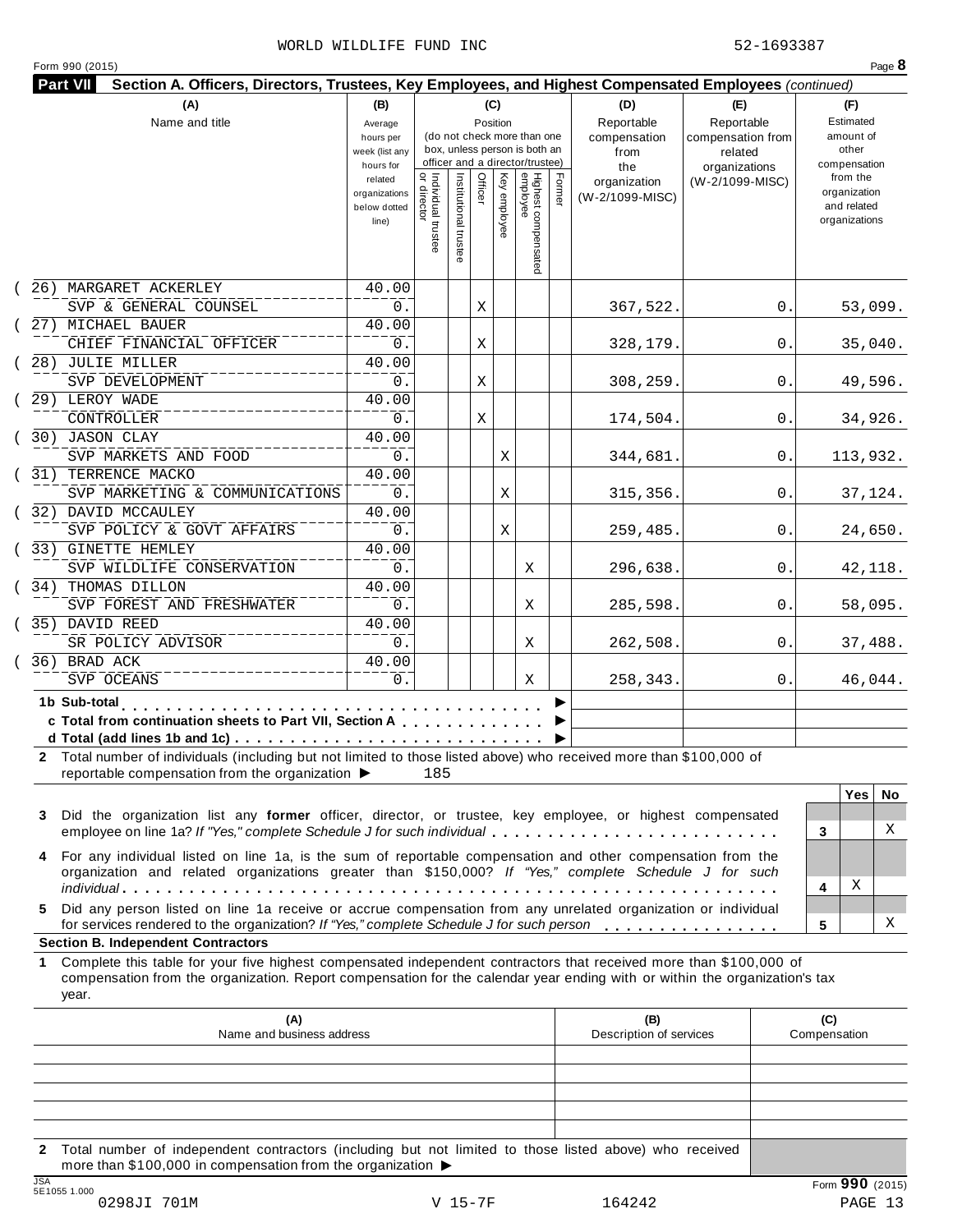### WORLD WILDLIFE FUND INC 52-1693387

|     | (A)<br>Name and title                                                                                                                                                                                                                                     | (B)<br>Average<br>hours per<br>week (list any<br>hours for | (C)<br>(D)<br>(E)<br>Reportable<br>Reportable<br>Position<br>(do not check more than one<br>compensation<br>compensation from<br>box, unless person is both an<br>from<br>related<br>officer and a director/trustee)<br>organizations<br>the |                       |         |              |                                 | (F)<br>Estimated<br>amount of<br>other<br>compensation |                                 |                 |    |                                                          |          |
|-----|-----------------------------------------------------------------------------------------------------------------------------------------------------------------------------------------------------------------------------------------------------------|------------------------------------------------------------|----------------------------------------------------------------------------------------------------------------------------------------------------------------------------------------------------------------------------------------------|-----------------------|---------|--------------|---------------------------------|--------------------------------------------------------|---------------------------------|-----------------|----|----------------------------------------------------------|----------|
|     |                                                                                                                                                                                                                                                           | related<br>organizations<br>below dotted<br>line)          | <br>  Individual trustee<br>  or director                                                                                                                                                                                                    | Institutional trustee | Officer | Key employee | Highest compensated<br>employee | Former                                                 | organization<br>(W-2/1099-MISC) | (W-2/1099-MISC) |    | from the<br>organization<br>and related<br>organizations |          |
| 37) | CHRISTINE SINGER                                                                                                                                                                                                                                          | 40.00                                                      |                                                                                                                                                                                                                                              |                       |         |              |                                 |                                                        |                                 |                 |    |                                                          |          |
|     | VP INDIVIDUAL GIVING                                                                                                                                                                                                                                      | 0.                                                         |                                                                                                                                                                                                                                              |                       |         |              | Χ                               |                                                        | 250, 273.                       |                 | 0. | 44,857.                                                  |          |
|     |                                                                                                                                                                                                                                                           |                                                            |                                                                                                                                                                                                                                              |                       |         |              |                                 |                                                        |                                 |                 |    |                                                          |          |
|     |                                                                                                                                                                                                                                                           |                                                            |                                                                                                                                                                                                                                              |                       |         |              |                                 |                                                        |                                 |                 |    |                                                          |          |
|     |                                                                                                                                                                                                                                                           |                                                            |                                                                                                                                                                                                                                              |                       |         |              |                                 |                                                        |                                 |                 |    |                                                          |          |
|     |                                                                                                                                                                                                                                                           |                                                            |                                                                                                                                                                                                                                              |                       |         |              |                                 |                                                        |                                 |                 |    |                                                          |          |
|     |                                                                                                                                                                                                                                                           |                                                            |                                                                                                                                                                                                                                              |                       |         |              |                                 |                                                        |                                 |                 |    |                                                          |          |
|     |                                                                                                                                                                                                                                                           |                                                            |                                                                                                                                                                                                                                              |                       |         |              |                                 |                                                        |                                 |                 |    |                                                          |          |
|     |                                                                                                                                                                                                                                                           |                                                            |                                                                                                                                                                                                                                              |                       |         |              |                                 |                                                        |                                 |                 |    |                                                          |          |
|     |                                                                                                                                                                                                                                                           |                                                            |                                                                                                                                                                                                                                              |                       |         |              |                                 |                                                        |                                 |                 |    |                                                          |          |
|     | 1b Sub-total<br>c Total from continuation sheets to Part VII, Section A                                                                                                                                                                                   |                                                            |                                                                                                                                                                                                                                              |                       |         |              |                                 |                                                        |                                 |                 |    |                                                          |          |
|     | 2 Total number of individuals (including but not limited to those listed above) who received more than \$100,000 of<br>reportable compensation from the organization ▶                                                                                    |                                                            | 185                                                                                                                                                                                                                                          |                       |         |              |                                 |                                                        |                                 |                 |    |                                                          |          |
| 3   | Did the organization list any former officer, director, or trustee, key employee, or highest compensated<br>employee on line 1a? If "Yes," complete Schedule J for such individual                                                                        |                                                            |                                                                                                                                                                                                                                              |                       |         |              |                                 |                                                        |                                 |                 | 3  | <b>Yes</b>                                               | No.<br>X |
| 4   | For any individual listed on line 1a, is the sum of reportable compensation and other compensation from the<br>organization and related organizations greater than \$150,000? If "Yes," complete Schedule J for such                                      |                                                            |                                                                                                                                                                                                                                              |                       |         |              |                                 |                                                        |                                 |                 | 4  | Χ                                                        |          |
| 5.  | Did any person listed on line 1a receive or accrue compensation from any unrelated organization or individual<br>for services rendered to the organization? If "Yes," complete Schedule J for such person                                                 |                                                            |                                                                                                                                                                                                                                              |                       |         |              |                                 |                                                        |                                 |                 | 5  |                                                          | X        |
|     | <b>Section B. Independent Contractors</b>                                                                                                                                                                                                                 |                                                            |                                                                                                                                                                                                                                              |                       |         |              |                                 |                                                        |                                 |                 |    |                                                          |          |
| 1   | Complete this table for your five highest compensated independent contractors that received more than \$100,000 of<br>compensation from the organization. Report compensation for the calendar year ending with or within the organization's tax<br>year. |                                                            |                                                                                                                                                                                                                                              |                       |         |              |                                 |                                                        |                                 |                 |    |                                                          |          |
|     | (A)<br>Name and business address                                                                                                                                                                                                                          |                                                            |                                                                                                                                                                                                                                              |                       |         |              |                                 |                                                        | (B)<br>Description of services  |                 |    | (C)<br>Compensation                                      |          |
|     |                                                                                                                                                                                                                                                           |                                                            |                                                                                                                                                                                                                                              |                       |         |              |                                 |                                                        |                                 |                 |    |                                                          |          |

**2** Total number of independent contractors (including but not limited to those listed above) who received more than \$100,000 in compensation from the organization  $\blacktriangleright$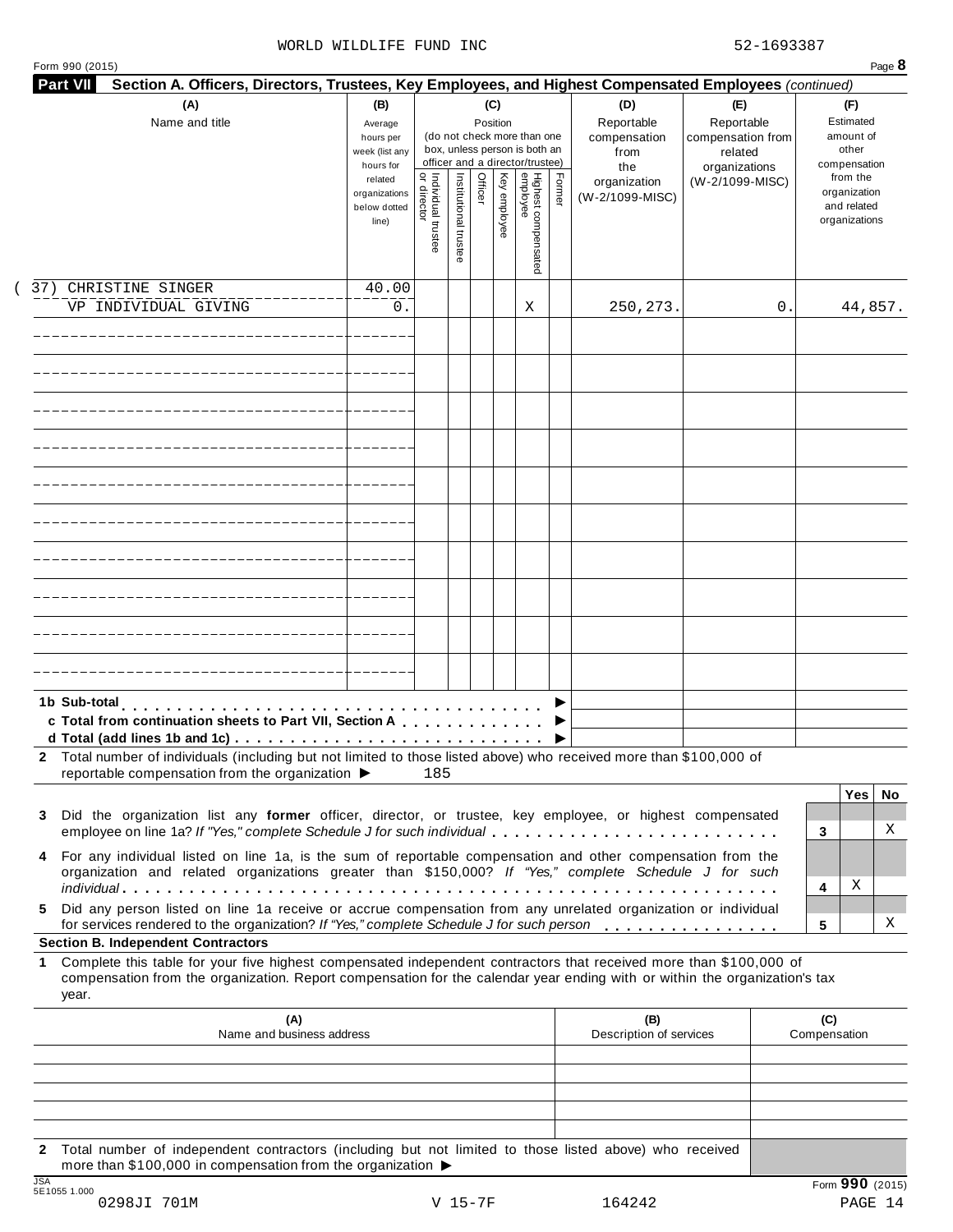|                                                                  | <b>Part VIII</b>  | <b>Statement of Revenue</b>                                                                                                                                                                                                                                                                                                   |                              |                                               |                      |                                                    |                                         |                                                                  |
|------------------------------------------------------------------|-------------------|-------------------------------------------------------------------------------------------------------------------------------------------------------------------------------------------------------------------------------------------------------------------------------------------------------------------------------|------------------------------|-----------------------------------------------|----------------------|----------------------------------------------------|-----------------------------------------|------------------------------------------------------------------|
|                                                                  |                   |                                                                                                                                                                                                                                                                                                                               |                              |                                               | (A)<br>Total revenue | (B)<br>Related or<br>exempt<br>function<br>revenue | (C)<br>Unrelated<br>business<br>revenue | (D)<br>Revenue<br>excluded from tax<br>under sections<br>512-514 |
|                                                                  | 1a<br>b<br>c      | Federated campaigns <b>Federated</b><br>Membership dues<br>Fundraising events <b>Fundraising</b>                                                                                                                                                                                                                              | 1a<br>1 b<br>1c              | 1,528,861.<br>77,804.                         |                      |                                                    |                                         |                                                                  |
| <b>Contributions, Gifts, Grants</b><br>and Other Similar Amounts | d<br>е<br>f       | Related organizations <b>contains</b> and <b>Related</b> organizations <b>and</b> a set of the set of the set of the set of the set of the set of the set of the set of the set of the set of the set of the set of the set of the set of the<br>Government grants (contributions)<br>All other contributions, gifts, grants, | 1d<br>1е                     | 46, 365, 374.                                 |                      |                                                    |                                         |                                                                  |
|                                                                  | g                 | and similar amounts not included above<br>Noncash contributions included in lines 1a-1f: \$                                                                                                                                                                                                                                   | 1f                           | 177,865,955.<br>3,127,328.<br>▸               | 225,837,994.         |                                                    |                                         |                                                                  |
|                                                                  | h                 | <b>Total.</b> Add lines 1a-1f                                                                                                                                                                                                                                                                                                 |                              | <b>Business Code</b>                          |                      |                                                    |                                         |                                                                  |
|                                                                  | 2a                | TRAVEL PROGRAMS                                                                                                                                                                                                                                                                                                               |                              | 561520                                        | 436,182.             |                                                    | 436,182.                                |                                                                  |
| Program Service Revenue                                          | b<br>c            | MISCELLANEOUS                                                                                                                                                                                                                                                                                                                 |                              | 900099                                        | 432, 410.            | 432,410.                                           |                                         |                                                                  |
|                                                                  | d<br>f            | All other program service revenue                                                                                                                                                                                                                                                                                             |                              |                                               |                      |                                                    |                                         |                                                                  |
|                                                                  | g                 | Total. Add lines 2a-2f                                                                                                                                                                                                                                                                                                        |                              | ▶                                             | 868,592.             |                                                    |                                         |                                                                  |
|                                                                  | 3                 | Investment<br>income<br>and other similar amounts). 1                                                                                                                                                                                                                                                                         | (including<br>dividends,     | interest,                                     | 2,284,735            |                                                    | $-33,000.$                              | 2,317,735.                                                       |
|                                                                  | 4                 | Income from investment of tax-exempt bond proceeds .                                                                                                                                                                                                                                                                          |                              |                                               | $\mathbf 0$ .        |                                                    |                                         |                                                                  |
|                                                                  | 5                 |                                                                                                                                                                                                                                                                                                                               |                              |                                               | 11,085,268           |                                                    |                                         | 11,085,268.                                                      |
|                                                                  |                   |                                                                                                                                                                                                                                                                                                                               | (i) Real                     | (ii) Personal                                 |                      |                                                    |                                         |                                                                  |
|                                                                  | 6a<br>$\mathbf b$ | Gross rents <b>Container and Container</b><br>Less: rental expenses                                                                                                                                                                                                                                                           | 6,768,799.<br>6, 235, 198.   |                                               |                      |                                                    |                                         |                                                                  |
|                                                                  | c                 | Rental income or (loss)                                                                                                                                                                                                                                                                                                       | 533,601.                     |                                               |                      |                                                    |                                         |                                                                  |
|                                                                  | d                 | Net rental income or (loss).                                                                                                                                                                                                                                                                                                  | . <i>.</i><br>(i) Securities | $\cdot$ . $\blacktriangleright$<br>(ii) Other | 533,601.             |                                                    | 533,601.                                |                                                                  |
|                                                                  | 7a                | Gross amount from sales of<br>assets other than inventory                                                                                                                                                                                                                                                                     | 76,994,717.                  | 757,637.                                      |                      |                                                    |                                         |                                                                  |
|                                                                  | b<br>с            | Less: cost or other basis<br>and sales expenses<br>Gain or (loss)                                                                                                                                                                                                                                                             | 69,260,488.<br>7,734,229.    | 757,637.                                      |                      |                                                    |                                         |                                                                  |
|                                                                  | d                 |                                                                                                                                                                                                                                                                                                                               |                              |                                               | 7,734,229.           |                                                    |                                         | 7,734,229.                                                       |
| Other Revenue                                                    | 8а                | Gross income from fundraising<br>events (not including \$                                                                                                                                                                                                                                                                     | 77,804.                      | ATCH <sub>2</sub>                             |                      |                                                    |                                         |                                                                  |
|                                                                  |                   | of contributions reported on line 1c).<br>See Part IV, line 18 and the same state of the same state of the same state of the same state of the same state of the same state of the same state of the same state of the same state of the same state of the same state of                                                      |                              | 6,400.                                        |                      |                                                    |                                         |                                                                  |
|                                                                  | b<br>с            | Less: direct expenses<br>Net income or (loss) from fundraising events $ATCH$ 3                                                                                                                                                                                                                                                | b                            | 53,808.                                       | $-47,408.$           |                                                    |                                         | $-47,408.$                                                       |
|                                                                  | 9а                | Gross income from gaming activities.<br>See Part IV, line 19 a                                                                                                                                                                                                                                                                |                              |                                               |                      |                                                    |                                         |                                                                  |
|                                                                  | b                 | Less: direct expenses<br>Net income or (loss) from gaming activities. $\ldots$ .                                                                                                                                                                                                                                              | b                            |                                               | $\mathbb O$ .        |                                                    |                                         |                                                                  |
|                                                                  | c<br>10a          | Gross sales of inventory, less<br>returns and allowances and allowances                                                                                                                                                                                                                                                       |                              |                                               |                      |                                                    |                                         |                                                                  |
|                                                                  | b<br>c            | Less: cost of goods sold<br>Net income or (loss) from sales of inventory                                                                                                                                                                                                                                                      | b                            |                                               | $\mathbb O$ .        |                                                    |                                         |                                                                  |
|                                                                  |                   | Miscellaneous Revenue                                                                                                                                                                                                                                                                                                         |                              | <b>Business Code</b>                          |                      |                                                    |                                         |                                                                  |
|                                                                  | 11a               | LIST RENTAL                                                                                                                                                                                                                                                                                                                   |                              | 900099                                        | 160,864.             |                                                    |                                         | 160,864.                                                         |
|                                                                  | b                 | MISCELLANEOUS                                                                                                                                                                                                                                                                                                                 |                              | 900099                                        | 173,077.             |                                                    |                                         | 173,077.                                                         |
|                                                                  | c                 |                                                                                                                                                                                                                                                                                                                               |                              |                                               |                      |                                                    |                                         |                                                                  |
|                                                                  | d                 | All other revenue experience and the set of the set of the set of the set of the set of the set of the set of                                                                                                                                                                                                                 |                              |                                               |                      |                                                    |                                         |                                                                  |
|                                                                  | е                 |                                                                                                                                                                                                                                                                                                                               |                              |                                               | 333,941.             |                                                    |                                         |                                                                  |
| .ISA                                                             | 12                | Total revenue. See instructions.                                                                                                                                                                                                                                                                                              |                              |                                               | 248,630,952.         | 432,410.                                           | 936,783.                                | 21, 423, 765.                                                    |

JSA Form **990** (2015) 5E1051 1.000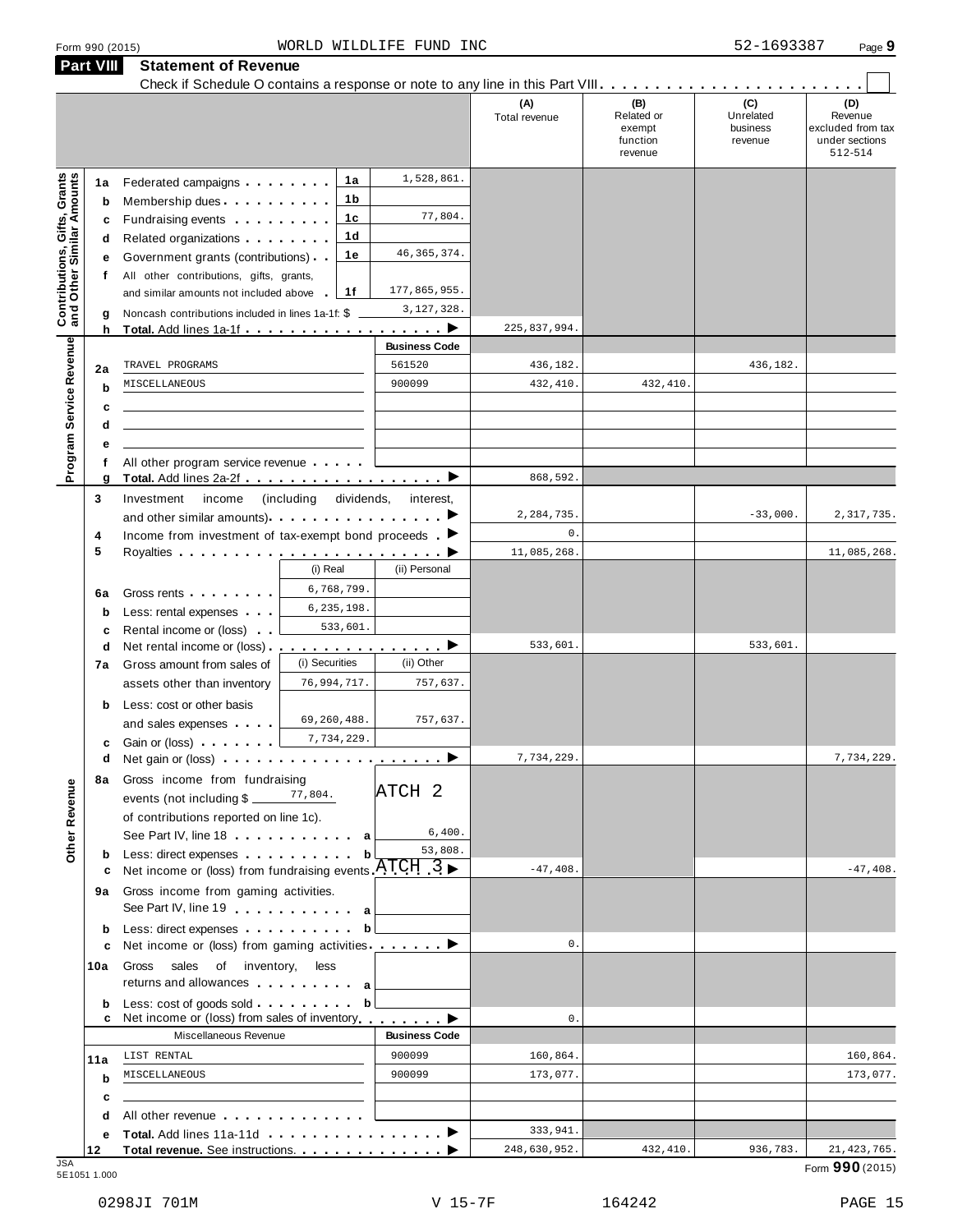### Form <sup>990</sup> (2015) Page **10** WORLD WILDLIFE FUND INC 52-1693387

| <b>Part IX</b> Statement of Functional Expenses                                                                                                                                                                                      |                                        |                                           |                                    |                                |
|--------------------------------------------------------------------------------------------------------------------------------------------------------------------------------------------------------------------------------------|----------------------------------------|-------------------------------------------|------------------------------------|--------------------------------|
| Section 501(c)(3) and 501(c)(4) organizations must complete all columns. All other organizations must complete column (A).                                                                                                           |                                        |                                           |                                    |                                |
| Check if Schedule O contains a response or note to any line in this Part IX                                                                                                                                                          |                                        |                                           |                                    |                                |
| Do not include amounts reported on lines 6b, 7b,<br>8b, 9b, and 10b of Part VIII.                                                                                                                                                    | (A)<br>Total expenses                  | (B)<br>Program service<br>expenses        | Management and<br>general expenses | (D)<br>Fundraising<br>expenses |
| 1 Grants and other assistance to domestic organizations<br>and domestic governments. See Part IV, line 21                                                                                                                            | 1,711,675.                             | 1,711,675.                                |                                    |                                |
| 2 Grants and other assistance to domestic                                                                                                                                                                                            |                                        |                                           |                                    |                                |
| individuals. See Part IV, line 22                                                                                                                                                                                                    | 422,845.                               | 422,845.                                  |                                    |                                |
| 3 Grants and other assistance to foreign                                                                                                                                                                                             |                                        |                                           |                                    |                                |
| organizations, foreign governments, and foreign                                                                                                                                                                                      |                                        |                                           |                                    |                                |
| individuals. See Part IV, lines 15 and 16                                                                                                                                                                                            | 71, 432, 354.                          | 71, 432, 354.                             |                                    |                                |
| 4 Benefits paid to or for members                                                                                                                                                                                                    | $\Omega$ .                             |                                           |                                    |                                |
| 5 Compensation of current officers, directors,                                                                                                                                                                                       |                                        |                                           |                                    |                                |
| trustees, and key employees                                                                                                                                                                                                          | 3,929,512.                             | 1,821,750.                                | 1,400,642.                         | 707,120.                       |
| 6 Compensation not included above, to disqualified                                                                                                                                                                                   |                                        |                                           |                                    |                                |
| persons (as defined under section 4958(f)(1)) and                                                                                                                                                                                    | $\mathsf{O}$ .                         |                                           |                                    |                                |
| persons described in section 4958(c)(3)(B)                                                                                                                                                                                           | 54, 166, 540.                          | $\overline{41,026}$ , 349.                | 5, 205, 431.                       | 7,934,760.                     |
| 7 Other salaries and wages<br>1.1.1.1.1.1                                                                                                                                                                                            |                                        |                                           |                                    |                                |
| 8 Pension plan accruals and contributions (include<br>section 401(k) and 403(b) employer contributions)                                                                                                                              | 3, 161, 568.                           | 2,203,831.                                | 334,787.                           | 622,950.                       |
| 9 Other employee benefits                                                                                                                                                                                                            | 17,077,642.                            | 13, 158, 551.                             | 1,686,372.                         | 2, 232, 719.                   |
| Payroll taxes<br>10                                                                                                                                                                                                                  | 3,423,978.                             | 2,303,550.                                | 475,892.                           | 644,536.                       |
| 11 Fees for services (non-employees):                                                                                                                                                                                                |                                        |                                           |                                    |                                |
| a Management                                                                                                                                                                                                                         | 129,527.                               |                                           | 129,527.                           |                                |
|                                                                                                                                                                                                                                      | 94,700.                                | 19,257.                                   | 73,587.                            | 1,856.                         |
| c Accounting                                                                                                                                                                                                                         | 256,654.                               | 60,364.                                   | 196,290.                           |                                |
| <b>d</b> Lobbying<br>.                                                                                                                                                                                                               | $0$ .                                  |                                           |                                    |                                |
| e Professional fundraising services. See Part IV, line 17                                                                                                                                                                            | 756,295.                               |                                           |                                    | 756,295.                       |
| f Investment management fees<br>.                                                                                                                                                                                                    | 1,238,926.                             |                                           | 1,238,926.                         |                                |
| <b>g</b> Other. (If line 11g amount exceeds 10% of line 25, column                                                                                                                                                                   |                                        |                                           |                                    |                                |
| (A) amount, list line 11g expenses on Schedule O.)                                                                                                                                                                                   | 17,056,508.                            | 15,723,264.                               | 604,086.                           | 729,158.                       |
| 12 Advertising and promotion                                                                                                                                                                                                         | 4,285,997.                             | 2,048,794.                                | 195,090.                           | 2, 237, 203.<br>10,292,134.    |
| Office expenses<br>13                                                                                                                                                                                                                | 20,553,368.<br>2,712,244.              | 10,066,144.<br>$\overline{1}$ , 125, 324. | 1,278,812.                         | 308, 108.                      |
| Information technology.<br>14                                                                                                                                                                                                        | 732,752.                               | 331,973.                                  |                                    | 400,779.                       |
| 15                                                                                                                                                                                                                                   | 3,054,973.                             | 2,661,205.                                |                                    | 393,768.                       |
| 16 Occupancy                                                                                                                                                                                                                         | 6,829,114.                             | $\overline{5,959,577.}$                   | 215,900                            | 653,637.                       |
| 17 Travel <b>17 Travel</b><br>18 Payments of travel or entertainment expenses                                                                                                                                                        |                                        |                                           |                                    |                                |
| for any federal, state, or local public officials                                                                                                                                                                                    | $\mathsf{O}$ .                         |                                           |                                    |                                |
| 19 Conferences, conventions, and meetings                                                                                                                                                                                            | 3,784,085.                             | 3,484,757.                                | 186,989.                           | 112,339.                       |
| 20                                                                                                                                                                                                                                   | 958,769.                               | 810,218.                                  |                                    | 148,551.                       |
| Payments to affiliates experience and the set of the set of the set of the set of the set of the set of the set of the set of the set of the set of the set of the set of the set of the set of the set of the set of the set<br>21. | $0$ .                                  |                                           |                                    |                                |
| Depreciation, depletion, and amortization<br>22                                                                                                                                                                                      | 2,042,048.                             | $\overline{1,730,307}.$                   | 27, 111.                           | 284,630.                       |
| 23<br>Insurance experience and the set of the set of the set of the set of the set of the set of the set of the set of the set of the set of the set of the set of the set of the set of the set of the set of the set of the set of | 618,587.                               | 532,367.                                  |                                    | 86,220.                        |
| 24<br>Other expenses. Itemize expenses not covered                                                                                                                                                                                   |                                        |                                           |                                    |                                |
| above (List miscellaneous expenses in line 24e. If                                                                                                                                                                                   |                                        |                                           |                                    |                                |
| line 24e amount exceeds 10% of line 25, column                                                                                                                                                                                       |                                        |                                           |                                    |                                |
| (A) amount, list line 24e expenses on Schedule O.)                                                                                                                                                                                   |                                        |                                           |                                    |                                |
| a DUES & SUBSCRIPTIONS                                                                                                                                                                                                               | 2,687,850.                             | 1,550,737.                                | 401,004.                           | 736,109.                       |
| <b>b</b> PREMIUMS<br>______________                                                                                                                                                                                                  | 2,052,756.                             | 946, 235.                                 | 412                                | 1,106,109.                     |
| $c^{\text{AUDIO}}$ VISUAL__________________                                                                                                                                                                                          | 942,361.<br>$\overline{1}$ , 509, 442. | 492,575.                                  | 313,528.                           | 449,786.                       |
| $d$ BANK FEES<br><u>U U U U U U U U U U U U U</u>                                                                                                                                                                                    | 3, 332, 779.                           | 591,001.<br>2, 254, 264.                  | $-35,569.$                         | 604,913.<br>1,114,084.         |
| e All other expenses $\frac{1}{1}$                                                                                                                                                                                                   | 230,955,849.                           | 184,469,268.                              | 13,928,817.                        | 32,557,764.                    |
| 25 Total functional expenses. Add lines 1 through 24e<br>26 Joint costs. Complete this line only if the                                                                                                                              |                                        |                                           |                                    |                                |
| organization reported in column (B) joint costs                                                                                                                                                                                      |                                        |                                           |                                    |                                |
| from a combined educational campaign and<br>fundraising solicitation. Check here<br>  X  <br>if                                                                                                                                      |                                        |                                           |                                    |                                |
| following SOP 98-2 (ASC 958-720)                                                                                                                                                                                                     | 32, 299, 675.                          | 14,633,365.                               |                                    | 17,666,310.                    |
| <b>JSA</b><br>5E1052 1.000                                                                                                                                                                                                           |                                        |                                           |                                    | Form 990 (2015)                |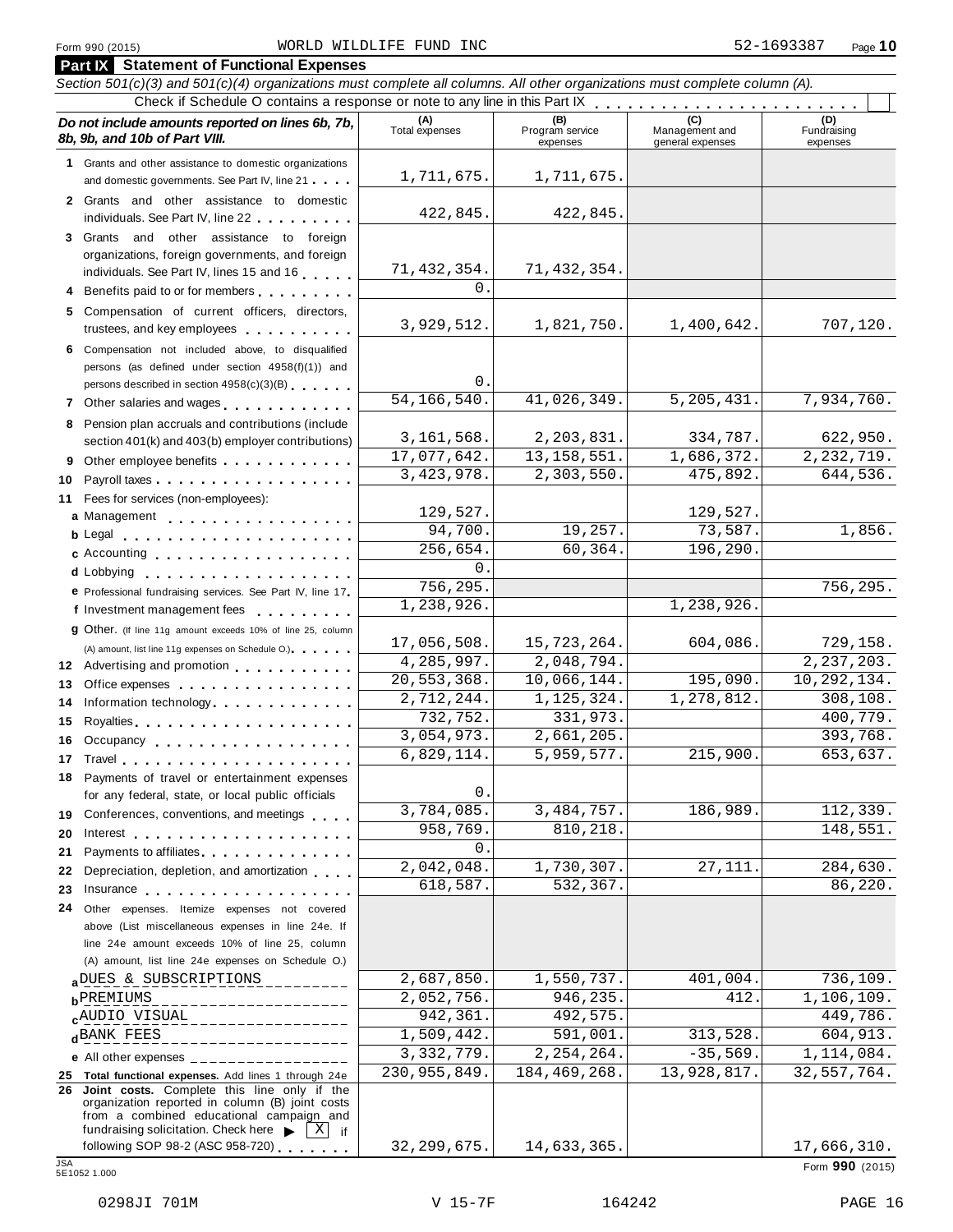### WORLD WILDLIFE FUND INC 62-1693387

| Form 990 (2015)      |              |                                                                                                                                                                                                                                  |                              |                     | Page 11            |
|----------------------|--------------|----------------------------------------------------------------------------------------------------------------------------------------------------------------------------------------------------------------------------------|------------------------------|---------------------|--------------------|
| Part X               |              | <b>Balance Sheet</b>                                                                                                                                                                                                             |                              |                     |                    |
|                      |              |                                                                                                                                                                                                                                  | (A)<br>Beginning of year     |                     | (B)<br>End of year |
|                      |              |                                                                                                                                                                                                                                  | 29,579,996.                  |                     | 41,310,065.        |
|                      | 1            |                                                                                                                                                                                                                                  | 35,055,384.                  | $\mathbf{1}$        | 32,999,520.        |
|                      | $\mathbf{2}$ |                                                                                                                                                                                                                                  | 47,039,267.                  | $\overline{2}$      | 45, 251, 835.      |
|                      | 3            |                                                                                                                                                                                                                                  | 56,602,654.                  | $\overline{3}$<br>4 | 77,801,011.        |
|                      | 4            | Loans and other receivables from current and former officers, directors,                                                                                                                                                         |                              |                     |                    |
|                      | 5            | trustees, key employees, and highest compensated employees.                                                                                                                                                                      |                              |                     |                    |
|                      |              |                                                                                                                                                                                                                                  | 0.                           | $5\phantom{1}$      | 0.                 |
|                      | 6            | Complete Part II of Schedule L<br>Loans and other receivables from other disqualified persons (as defined under section                                                                                                          |                              |                     |                    |
|                      |              | 4958(f)(1)), persons described in section 4958(c)(3)(B), and contributing employers                                                                                                                                              |                              |                     |                    |
|                      |              | and sponsoring organizations of section 501(c)(9) voluntary employees' beneficiary                                                                                                                                               | 0.                           | 6                   | 0.                 |
|                      | 7            | organizations (see instructions). Complete Part II of Schedule L <sub>. .</sub>                                                                                                                                                  | 0.                           | $\overline{7}$      | 0.                 |
| Assets               | 8            |                                                                                                                                                                                                                                  | 0.                           | 8                   | $0$ .              |
|                      | 9            | Inventories for sale or use enterpreteration of the contract of the contract of the contract of the contract of                                                                                                                  | $\overline{3,111,251}$ .     | 9                   | 3,638,491.         |
|                      |              | 10a Land, buildings, and equipment: cost or                                                                                                                                                                                      |                              |                     |                    |
|                      |              | 109,229,163.<br> 10a <br>other basis. Complete Part VI of Schedule D                                                                                                                                                             |                              |                     |                    |
|                      |              | <b>b</b> Less: accumulated depreciation $ 10b $ 44,527, $\overline{369}$ .                                                                                                                                                       | 60,589,778. 10c              |                     | 64,701,794.        |
|                      | 11           |                                                                                                                                                                                                                                  | 100,646,458.                 | 11                  | 98,230,358.        |
|                      | 12           | Investments - other securities. See Part IV, line 11                                                                                                                                                                             | 131, 532, 595.               | 12                  | 107,107,984.       |
|                      | 13           | Investments - program-related. See Part IV, line 11                                                                                                                                                                              | 0.1                          | 13                  | 0.                 |
|                      | 14           | Intangible assets enterpreteration of the contract of the contract of the contract of the contract of the contract of the contract of the contract of the contract of the contract of the contract of the contract of the cont   | 0.                           | 14                  | 0.                 |
|                      | 15           |                                                                                                                                                                                                                                  | 7,324,057.                   | 15                  | 10,669,566.        |
|                      | 16           | Total assets. Add lines 1 through 15 (must equal line 34)                                                                                                                                                                        | $\overline{471, 481}$ , 440. | 16                  | 481,710,624.       |
|                      | 17           | Accounts payable and accrued expenses                                                                                                                                                                                            | 23, 164, 744.                | 17                  | 25,887,091.        |
|                      | 18           |                                                                                                                                                                                                                                  | 30,724,370.                  | 18                  | 37,653,505.        |
|                      | 19           |                                                                                                                                                                                                                                  | 7,291,405.                   | 19                  | 7,161,590.         |
|                      | 20           |                                                                                                                                                                                                                                  | 0.                           | 20                  | 0.                 |
|                      | 21           | Escrow or custodial account liability. Complete Part IV of Schedule D                                                                                                                                                            | 0.1                          | 21                  | 0.                 |
|                      | 22           | Loans and other payables to current and former officers, directors,                                                                                                                                                              |                              |                     |                    |
| Liabilities          |              | trustees, key employees, highest compensated employees, and                                                                                                                                                                      |                              |                     |                    |
|                      |              | disqualified persons. Complete Part II of Schedule L                                                                                                                                                                             |                              | $0$ $\vert$ 22      | 0.                 |
|                      | 23           | Secured mortgages and notes payable to unrelated third parties                                                                                                                                                                   | 59,830,701.                  | 23                  | 57,681,988.        |
|                      | 24           | Unsecured notes and loans payable to unrelated third parties                                                                                                                                                                     | 0.1                          | 24                  | 0.                 |
|                      | 25           | Other liabilities (including federal income tax, payables to related third                                                                                                                                                       |                              |                     |                    |
|                      |              | parties, and other liabilities not included on lines 17-24). Complete Part X                                                                                                                                                     |                              |                     |                    |
|                      |              |                                                                                                                                                                                                                                  | 13, 436, 647.                | 25                  | 16,769,524.        |
|                      | 26           |                                                                                                                                                                                                                                  | 134, 447, 867.               | 26                  | 145, 153, 698.     |
|                      |              | $\overline{X}$ and<br>Organizations that follow SFAS 117 (ASC 958), check here ▶<br>complete lines 27 through 29, and lines 33 and 34.                                                                                           |                              |                     |                    |
|                      | 27           | Unrestricted net assets                                                                                                                                                                                                          | 162,906,032.                 | 27                  | 138, 193, 973.     |
| <b>Fund Balances</b> | 28           |                                                                                                                                                                                                                                  | 131,019,641.                 | 28                  | 156, 152, 518.     |
|                      | 29           | Permanently restricted net assets<br>interior  interior  interior  interior  interior  interior  interior  interior  interior  interior  interior  interior  interior  interior  interior  interior  interior  interior  interio | 43,107,900.                  | 29                  | 42, 210, 435.      |
| ŏ                    |              | Organizations that do not follow SFAS 117 (ASC 958), check here ▶<br>and<br>complete lines 30 through 34.                                                                                                                        |                              |                     |                    |
|                      | 30           |                                                                                                                                                                                                                                  |                              | 30                  |                    |
| Assets               | 31           | Paid-in or capital surplus, or land, building, or equipment fund<br>                                                                                                                                                             |                              | 31                  |                    |
|                      | 32           | Retained earnings, endowment, accumulated income, or other funds                                                                                                                                                                 |                              | 32                  |                    |
| <b>p</b><br>2        | 33           |                                                                                                                                                                                                                                  | 337,033,573.                 | 33                  | 336,556,926.       |
|                      | 34           | Total liabilities and net assets/fund balances                                                                                                                                                                                   | 471, 481, 440.               | 34                  | 481,710,624.       |

Form **990** (2015)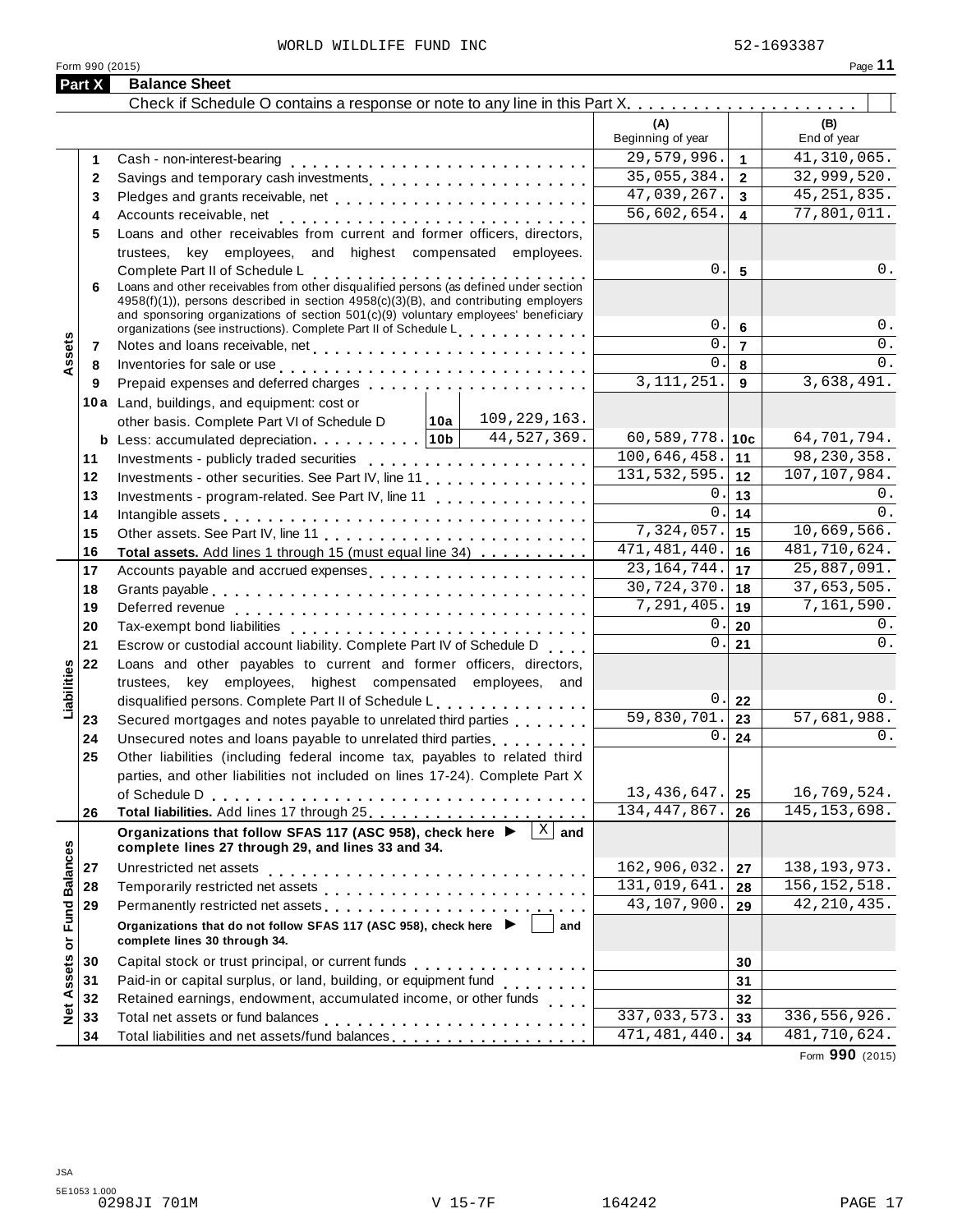|  |  | WORLD WILDLIFE FUND INC |  |  |
|--|--|-------------------------|--|--|
|--|--|-------------------------|--|--|

|                 | Form 990 (2015)                                                                                                       |                |                |                  | Page 12         |
|-----------------|-----------------------------------------------------------------------------------------------------------------------|----------------|----------------|------------------|-----------------|
| Part XI         | <b>Reconciliation of Net Assets</b>                                                                                   |                |                |                  |                 |
|                 |                                                                                                                       |                |                |                  | X               |
| 1               |                                                                                                                       |                |                | 248,630,952.     |                 |
| $\mathbf{2}$    | Total expenses (must equal Part IX, column (A), line 25)                                                              | $\overline{2}$ |                | 230, 955, 849.   |                 |
| 3               |                                                                                                                       | 3              |                | 17,675,103.      |                 |
| 4               | Net assets or fund balances at beginning of year (must equal Part X, line 33, column (A))                             | 4              |                | 337,033,573.     |                 |
| 5               |                                                                                                                       | 5              |                | $-15, 431, 678.$ |                 |
| 6               |                                                                                                                       | 6              |                |                  | 0.              |
| 7               |                                                                                                                       | $\overline{7}$ |                |                  | 0.              |
| 8               |                                                                                                                       | 8              |                |                  | $\Omega$ .      |
| 9               |                                                                                                                       | 9              |                | $-2,720,072.$    |                 |
| 10              | Net assets or fund balances at end of year. Combine lines 3 through 9 (must equal Part X, line                        |                |                |                  |                 |
|                 |                                                                                                                       | 10             |                | 336, 556, 926.   |                 |
| <b>Part XII</b> | <b>Financial Statements and Reporting</b>                                                                             |                |                |                  |                 |
|                 |                                                                                                                       |                |                |                  | Χ               |
|                 |                                                                                                                       |                |                | $Yes \mid$       | No              |
| 1               | $ X $ Accrual<br>Accounting method used to prepare the Form 990:     Cash<br>Other                                    |                |                |                  |                 |
|                 | If the organization changed its method of accounting from a prior year or checked "Other," explain in                 |                |                |                  |                 |
|                 | Schedule O.                                                                                                           |                |                |                  |                 |
|                 | 2a Were the organization's financial statements compiled or reviewed by an independent accountant?                    |                | 2a             |                  | X               |
|                 | If "Yes," check a box below to indicate whether the financial statements for the year were compiled or                |                |                |                  |                 |
|                 | reviewed on a separate basis, consolidated basis, or both:                                                            |                |                |                  |                 |
|                 | Consolidated basis<br>Separate basis<br>Both consolidated and separate basis                                          |                |                |                  |                 |
|                 |                                                                                                                       |                | 2 <sub>b</sub> | X                |                 |
|                 | If "Yes," check a box below to indicate whether the financial statements for the year were audited on a               |                |                |                  |                 |
|                 | separate basis, consolidated basis, or both:                                                                          |                |                |                  |                 |
|                 | $X$ Separate basis<br>Consolidated basis<br>Both consolidated and separate basis                                      |                |                |                  |                 |
|                 | c If "Yes" to line 2a or 2b, does the organization have a committee that assumes responsibility for oversight         |                |                |                  |                 |
|                 | of the audit, review, or compilation of its financial statements and selection of an independent accountant?          |                | 2c             | Χ                |                 |
|                 | If the organization changed either its oversight process or selection process during the tax year, explain in         |                |                |                  |                 |
|                 | Schedule O.                                                                                                           |                |                |                  |                 |
|                 | 3a As a result of a federal award, was the organization required to undergo an audit or audits as set forth in        |                |                |                  |                 |
|                 |                                                                                                                       |                | 3a             | Χ                |                 |
|                 | <b>b</b> If "Yes," did the organization undergo the required audit or audits? If the organization did not undergo the |                |                |                  |                 |
|                 | required audit or audits, explain why in Schedule O and describe any steps taken to undergo such audits.              |                | 3 <sub>b</sub> | Χ                |                 |
|                 |                                                                                                                       |                |                |                  | Form 990 (2015) |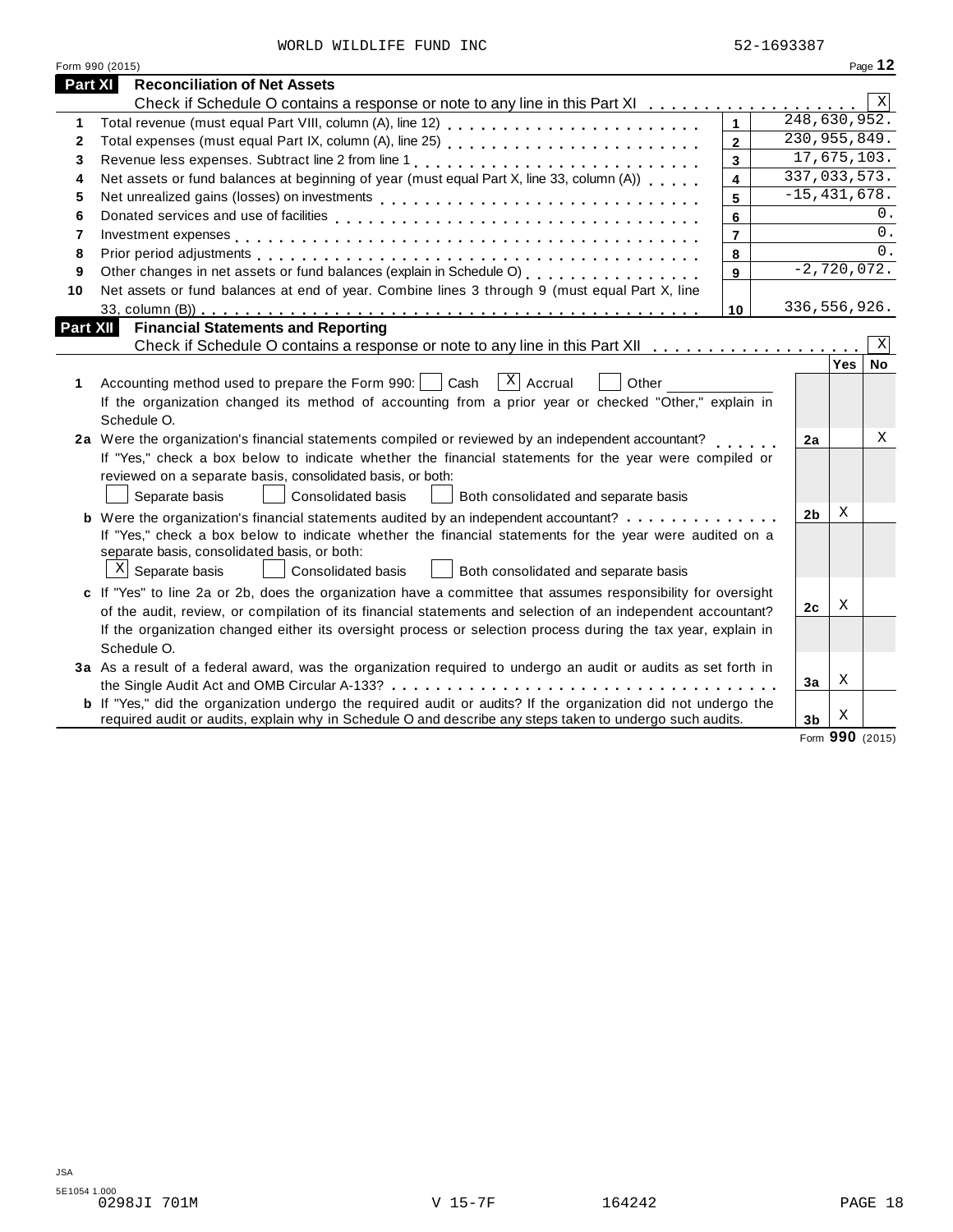# **SCHEDULE A Pub** OMB No. 1545-0047 **lic Charity Status and Public Support**

(Form 990 or 990-EZ) Complete if the organization is a section 501(c)(3) organization or a section  $4947(a)(1)$  nonexempt charitable trust.

| Attach to Form 990 or Form 990-EZ.<br>Open to Public<br>Department of the Treasury                                                                                                                                                                                    |  |
|-----------------------------------------------------------------------------------------------------------------------------------------------------------------------------------------------------------------------------------------------------------------------|--|
| <b>Inspection</b><br><b>Internal Revenue Service</b>                                                                                                                                                                                                                  |  |
| Information about Schedule A (Form 990 or 990-EZ) and its instructions is at www.irs.gov/form990.<br>Name of the organization<br><b>Employer identification number</b>                                                                                                |  |
| 52-1693387<br>WORLD WILDLIFE FUND INC                                                                                                                                                                                                                                 |  |
| Reason for Public Charity Status (All organizations must complete this part.) See instructions.<br>Part I                                                                                                                                                             |  |
| The organization is not a private foundation because it is: (For lines 1 through 11, check only one box.)                                                                                                                                                             |  |
| A church, convention of churches, or association of churches described in section 170(b)(1)(A)(i).<br>1                                                                                                                                                               |  |
| A school described in section 170(b)(1)(A)(ii). (Attach Schedule E (Form 990 or 990-EZ).)                                                                                                                                                                             |  |
| A hospital or a cooperative hospital service organization described in section 170(b)(1)(A)(iii).                                                                                                                                                                     |  |
| A medical research organization operated in conjunction with a hospital described in section 170(b)(1)(A)(iii). Enter the                                                                                                                                             |  |
| hospital's name, city, and state:                                                                                                                                                                                                                                     |  |
| An organization operated for the benefit of a college or university owned or operated by a governmental unit described in<br>5                                                                                                                                        |  |
| section 170(b)(1)(A)(iv). (Complete Part II.)                                                                                                                                                                                                                         |  |
| A federal, state, or local government or governmental unit described in section 170(b)(1)(A)(v).                                                                                                                                                                      |  |
| Χ<br>An organization that normally receives a substantial part of its support from a governmental unit or from the general public                                                                                                                                     |  |
| described in section 170(b)(1)(A)(vi). (Complete Part II.)                                                                                                                                                                                                            |  |
| A community trust described in section 170(b)(1)(A)(vi). (Complete Part II.)                                                                                                                                                                                          |  |
| An organization that normally receives: (1) more than 331/3% of its support from contributions, membership fees, and gross<br>9                                                                                                                                       |  |
| receipts from activities related to its exempt functions - subject to certain exceptions, and (2) no more than 331/3% of its                                                                                                                                          |  |
| support from gross investment income and unrelated business taxable income (less section 511 tax) from businesses                                                                                                                                                     |  |
| acquired by the organization after June 30, 1975. See section 509(a)(2). (Complete Part III.)                                                                                                                                                                         |  |
| An organization organized and operated exclusively to test for public safety. See section 509(a)(4).                                                                                                                                                                  |  |
| An organization organized and operated exclusively for the benefit of, to perform the functions of, or to carry out the purposes of<br>one or more publicly supported organizations described in section 509(a)(1) or section 509(a)(2). See section 509(a)(3). Check |  |
| the box in lines 11a through 11d that describes the type of supporting organization and complete lines 11e, 11f, and 11g.                                                                                                                                             |  |
| Type I. A supporting organization operated, supervised, or controlled by its supported organization(s), typically by giving                                                                                                                                           |  |
| a<br>the supported organization(s) the power to regularly appoint or elect a majority of the directors or trustees of the supporting                                                                                                                                  |  |
| organization. You must complete Part IV, Sections A and B.                                                                                                                                                                                                            |  |
| b<br>Type II. A supporting organization supervised or controlled in connection with its supported organization(s), by having                                                                                                                                          |  |
| control or management of the supporting organization vested in the same persons that control or manage the supported                                                                                                                                                  |  |
| organization(s). You must complete Part IV, Sections A and C.                                                                                                                                                                                                         |  |
| Type III functionally integrated. A supporting organization operated in connection with, and functionally integrated with,<br>c                                                                                                                                       |  |
| its supported organization(s) (see instructions). You must complete Part IV, Sections A, D, and E.                                                                                                                                                                    |  |
| d<br>Type III non-functionally integrated. A supporting organization operated in connection with its supported organization(s)                                                                                                                                        |  |
| that is not functionally integrated. The organization generally must satisfy a distribution requirement and an attentiveness                                                                                                                                          |  |
| requirement (see instructions). You must complete Part IV, Sections A and D, and Part V.                                                                                                                                                                              |  |
| Check this box if the organization received a written determination from the IRS that it is a Type I, Type II, Type III<br>е                                                                                                                                          |  |
| functionally integrated, or Type III non-functionally integrated supporting organization.                                                                                                                                                                             |  |
| t.                                                                                                                                                                                                                                                                    |  |
| Provide the following information about the supported organization(s).<br>q                                                                                                                                                                                           |  |
| (i) Name of supported organization<br>$(ii)$ EIN<br>(iii) Type of organization<br>(iv) Is the organization<br>(v) Amount of monetary<br>(vi) Amount of<br>(described on lines 1-9<br>other support (see<br>listed in your governing<br>support (see                   |  |
| above (see instructions))<br>instructions)<br>instructions)<br>document?                                                                                                                                                                                              |  |
|                                                                                                                                                                                                                                                                       |  |
| Yes<br>No                                                                                                                                                                                                                                                             |  |
| (A)                                                                                                                                                                                                                                                                   |  |
|                                                                                                                                                                                                                                                                       |  |
| (B)                                                                                                                                                                                                                                                                   |  |
|                                                                                                                                                                                                                                                                       |  |
| (C)                                                                                                                                                                                                                                                                   |  |
|                                                                                                                                                                                                                                                                       |  |
| (D)                                                                                                                                                                                                                                                                   |  |
|                                                                                                                                                                                                                                                                       |  |
|                                                                                                                                                                                                                                                                       |  |
| (E)                                                                                                                                                                                                                                                                   |  |

**Total**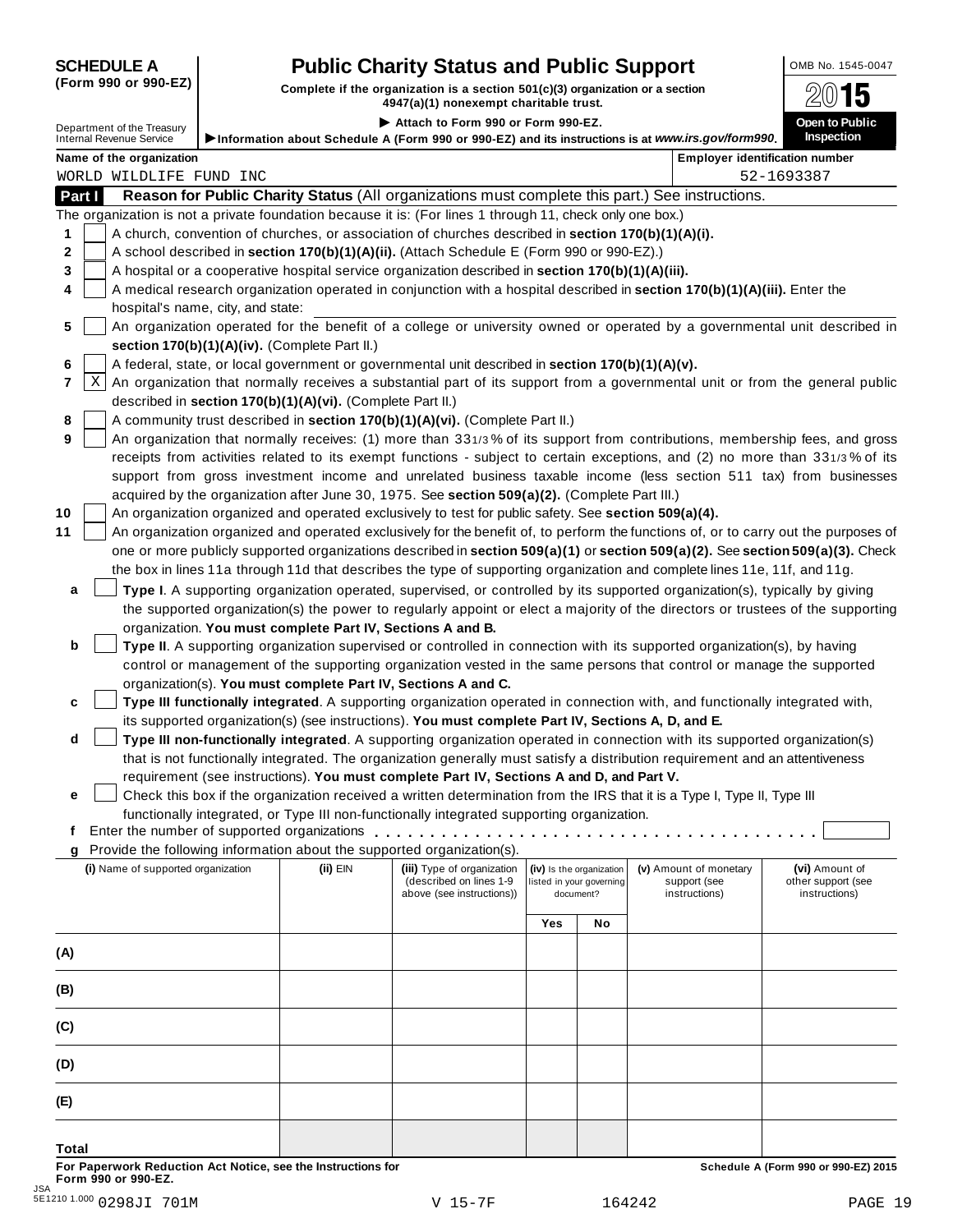**Support Schedule for Organizations Described in Sections 170(b)(1)(A)(iv) and 170(b)(1)(A)(vi)** (Complete only if you checked the box on line 5, 7, or 8 of Part I or if the organization failed to qualify under Part III. If the organization fails to qualify under the tests listed below, please complete Part III.) **Part II**

|              | <b>Section A. Public Support</b>                                                                                                                                                                                                                                                                                                                                                     |                |                |                |                |              |                                  |
|--------------|--------------------------------------------------------------------------------------------------------------------------------------------------------------------------------------------------------------------------------------------------------------------------------------------------------------------------------------------------------------------------------------|----------------|----------------|----------------|----------------|--------------|----------------------------------|
|              | Calendar year (or fiscal year beginning in)                                                                                                                                                                                                                                                                                                                                          | (a) $2011$     | (b) 2012       | $(c)$ 2013     | (d) $2014$     | (e) 2015     | (f) Total                        |
| 1.           | contributions,<br>Gifts,<br>grants,<br>and<br>membership fees received. (Do not<br>include any "unusual grants.")                                                                                                                                                                                                                                                                    | 195, 342, 694. | 215,817,911.   | 217, 482, 602. | 204, 312, 607. |              | 225,837,994. 1,058,793,808.      |
| $\mathbf{2}$ | Tax<br>revenues<br>levied<br>for<br>the<br>organization's benefit and either paid<br>to or expended on its behalf                                                                                                                                                                                                                                                                    |                |                |                |                |              | 0.                               |
| 3            | The value of services or facilities<br>furnished by a governmental unit to the<br>organization without charge                                                                                                                                                                                                                                                                        |                |                |                |                |              | 0.                               |
| 4            | Total. Add lines 1 through 3                                                                                                                                                                                                                                                                                                                                                         | 195, 342, 694. | 215,817,911.   | 217, 482, 602. | 204, 312, 607. |              | 225, 837, 994. 1, 058, 793, 808. |
| 5            | The portion of total contributions by<br>each<br>person<br>(other<br>than<br>a<br>governmental<br>unit<br>publicly<br>or<br>supported organization) included on<br>line 1 that exceeds 2% of the amount<br>shown on line 11, column (f)                                                                                                                                              |                |                |                |                |              | 45, 203, 971.                    |
| 6            | Public support. Subtract line 5 from line 4.                                                                                                                                                                                                                                                                                                                                         |                |                |                |                |              | 1,013,589,837.                   |
|              | <b>Section B. Total Support</b>                                                                                                                                                                                                                                                                                                                                                      |                |                |                |                |              |                                  |
|              | Calendar year (or fiscal year beginning in)                                                                                                                                                                                                                                                                                                                                          | (a) 2011       | (b) $2012$     | $(c)$ 2013     | $(d)$ 2014     | (e) $2015$   | (f) Total                        |
| 7            | Amounts from line 4                                                                                                                                                                                                                                                                                                                                                                  | 195, 342, 694. | 215, 817, 911. | 217, 482, 602. | 204, 312, 607. | 225,837,994. | 1,058,793,808.                   |
| 8            | Gross income from interest, dividends,<br>payments received on securities loans,<br>rents, royalties and income from similar<br>sources experiences and the set of the set of the set of the set of the set of the set of the set of the set of the set of the set of the set of the set of the set of the set of the set of the set of the set of the set of                        | 15,891,637.    | 16,130,941.    | 12,059,731.    | 11,589,962.    | 20,138,802.  | 75,811,073.                      |
| 9            | Net income from unrelated business<br>activities, whether or not the business<br>is regularly carried on the control of the state of the state of the state of the state of the state of the state of the state of the state of the state of the state of the state of the state of the state of the state of t                                                                      |                |                |                |                |              | 0.                               |
| 10           | Other income. Do not include gain or<br>loss from the sale of capital assets<br>(Explain in Part VI.) ATCH 1                                                                                                                                                                                                                                                                         | 365,193.       | 254,826.       | 220,747.       | 285,045.       | 340,341.     | 1,466,152.                       |
| 11           | Total support. Add lines 7 through 10                                                                                                                                                                                                                                                                                                                                                |                |                |                |                |              | 1,136,071,033.                   |
| 12           |                                                                                                                                                                                                                                                                                                                                                                                      |                |                |                |                | 12           | 2,739,255.                       |
| 13           | First five years. If the Form 990 is for the organization's first, second, third, fourth, or fifth tax year as a section 501(c)(3)                                                                                                                                                                                                                                                   |                |                |                |                |              |                                  |
|              | <b>Section C. Computation of Public Support Percentage</b>                                                                                                                                                                                                                                                                                                                           |                |                |                |                |              |                                  |
| 14           | Public support percentage for 2015 (line 6, column (f) divided by line 11, column (f)                                                                                                                                                                                                                                                                                                |                |                |                |                | 14           | 89.22%                           |
| 15           |                                                                                                                                                                                                                                                                                                                                                                                      |                |                |                |                | $ 15\rangle$ | 90.93%                           |
|              | 16a 331/3% support test - 2015. If the organization did not check the box on line 13, and line 14 is 331/3% or more, check<br>this box and stop here. The organization qualifies as a publicly supported organization                                                                                                                                                                |                |                |                |                |              | X                                |
|              | b 331/3% support test - 2014. If the organization did not check a box on line 13 or 16a, and line 15 is 331/3% or more,<br>check this box and stop here. The organization qualifies as a publicly supported organization $\dots \dots \dots \dots \dots$                                                                                                                             |                |                |                |                |              |                                  |
|              | 17a 10%-facts-and-circumstances test - 2015. If the organization did not check a box on line 13, 16a, or 16b, and line 14 is<br>10% or more, and if the organization meets the "facts-and-circumstances" test, check this box and stop here. Explain in<br>Part VI how the organization meets the "facts-and-circumstances" test. The organization qualifies as a publicly supported |                |                |                |                |              |                                  |
|              | b 10%-facts-and-circumstances test - 2014. If the organization did not check a box on line 13, 16a, 16b, or 17a, and line<br>15 is 10% or more, and if the organization meets the "facts-and-circumstances" test, check this box and stop here.<br>Explain in Part VI how the organization meets the "facts-and-circumstances" test. The organization qualifies as a publicly        |                |                |                |                |              |                                  |
| 18           | Private foundation. If the organization did not check a box on line 13, 16a, 16b, 17a, or 17b, check this box and see                                                                                                                                                                                                                                                                |                |                |                |                |              |                                  |
|              |                                                                                                                                                                                                                                                                                                                                                                                      |                |                |                |                |              |                                  |

**Schedule A (Form 990 or 990-EZ) 2015**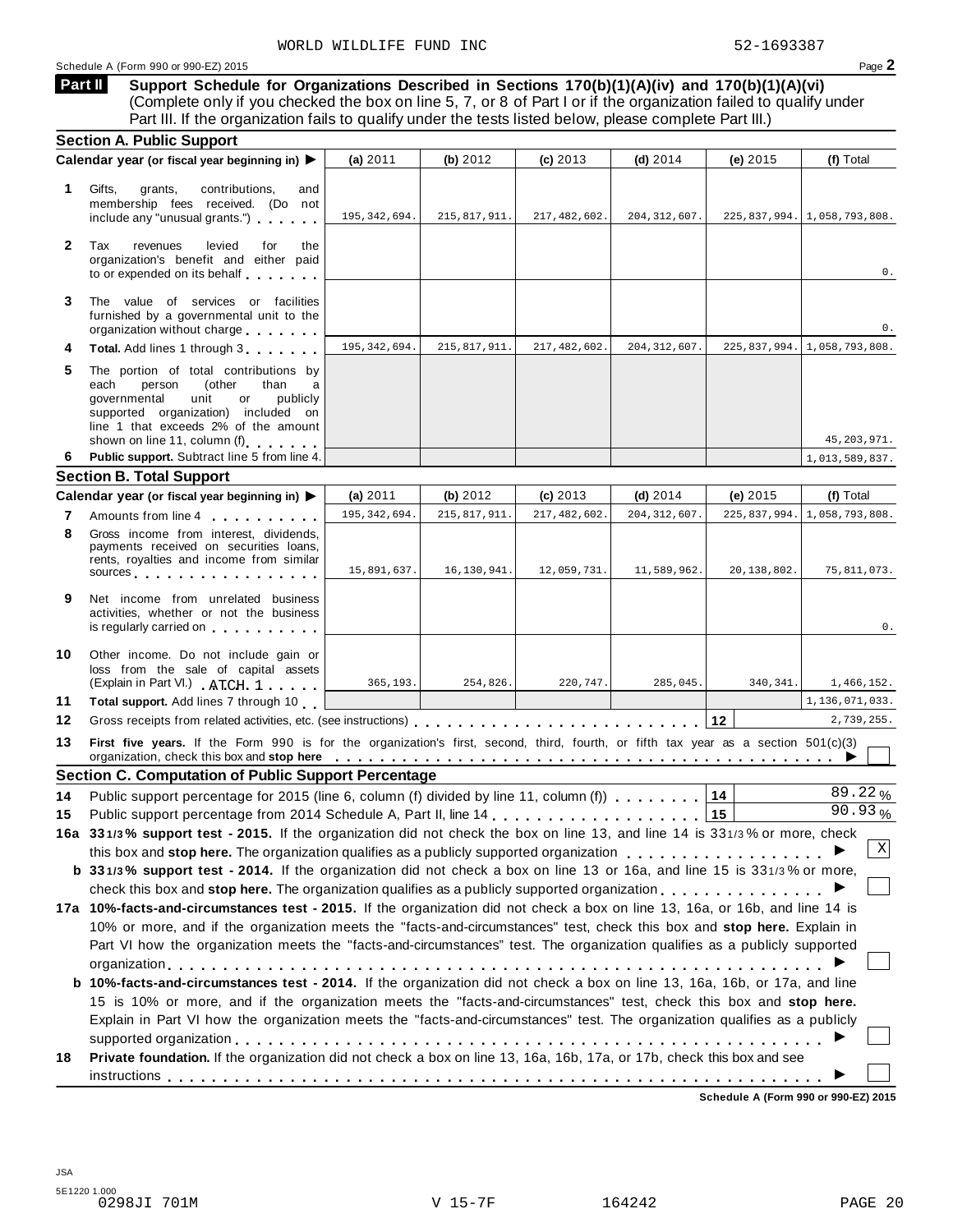### Schedule A (Form 990 or 990-EZ) 2015 Page 3

#### **Support Schedule for Organizations Described in Section 509(a)(2) Part III**

(Complete only if you checked the box on line 9 of Part I or if the organization failed to qualify under Part II. If the organization fails to qualify under the tests listed below, please complete Part II.)

|            | <b>Section A. Public Support</b>                                                                                                                                                                                                                                   |            |           |            |            |                                      |           |
|------------|--------------------------------------------------------------------------------------------------------------------------------------------------------------------------------------------------------------------------------------------------------------------|------------|-----------|------------|------------|--------------------------------------|-----------|
|            | Calendar year (or fiscal year beginning in) $\blacktriangleright$                                                                                                                                                                                                  | (a) 2011   | (b) 2012  | $(c)$ 2013 | (d) $2014$ | (e) $2015$                           | (f) Total |
| 1.         | Gifts, grants, contributions, and membership fees                                                                                                                                                                                                                  |            |           |            |            |                                      |           |
|            | received. (Do not include any "unusual grants.")                                                                                                                                                                                                                   |            |           |            |            |                                      |           |
| 2          | Gross receipts from admissions, merchandise                                                                                                                                                                                                                        |            |           |            |            |                                      |           |
|            | sold or services performed, or facilities                                                                                                                                                                                                                          |            |           |            |            |                                      |           |
|            | furnished in any activity that is related to the                                                                                                                                                                                                                   |            |           |            |            |                                      |           |
|            | organization's tax-exempt purpose                                                                                                                                                                                                                                  |            |           |            |            |                                      |           |
| 3          | Gross receipts from activities that are not an                                                                                                                                                                                                                     |            |           |            |            |                                      |           |
|            | unrelated trade or business under section 513                                                                                                                                                                                                                      |            |           |            |            |                                      |           |
| 4          | Tax<br>revenues<br>levied<br>for<br>the                                                                                                                                                                                                                            |            |           |            |            |                                      |           |
|            | organization's benefit and either paid                                                                                                                                                                                                                             |            |           |            |            |                                      |           |
|            | to or expended on its behalf                                                                                                                                                                                                                                       |            |           |            |            |                                      |           |
| 5          | The value of services or facilities                                                                                                                                                                                                                                |            |           |            |            |                                      |           |
|            | furnished by a governmental unit to the                                                                                                                                                                                                                            |            |           |            |            |                                      |           |
|            | organization without charge                                                                                                                                                                                                                                        |            |           |            |            |                                      |           |
|            | Total. Add lines 1 through 5                                                                                                                                                                                                                                       |            |           |            |            |                                      |           |
| 6          |                                                                                                                                                                                                                                                                    |            |           |            |            |                                      |           |
|            | <b>7a</b> Amounts included on lines 1, 2, and 3                                                                                                                                                                                                                    |            |           |            |            |                                      |           |
|            | received from disqualified persons<br><b>b</b> Amounts included on lines 2 and 3                                                                                                                                                                                   |            |           |            |            |                                      |           |
|            | received from other than disqualified                                                                                                                                                                                                                              |            |           |            |            |                                      |           |
|            | persons that exceed the greater of \$5,000                                                                                                                                                                                                                         |            |           |            |            |                                      |           |
|            | or 1% of the amount on line 13 for the year                                                                                                                                                                                                                        |            |           |            |            |                                      |           |
|            | c Add lines 7a and 7b                                                                                                                                                                                                                                              |            |           |            |            |                                      |           |
| 8          | <b>Public support.</b> (Subtract line 7c from                                                                                                                                                                                                                      |            |           |            |            |                                      |           |
|            | $line 6.)$                                                                                                                                                                                                                                                         |            |           |            |            |                                      |           |
|            | <b>Section B. Total Support</b>                                                                                                                                                                                                                                    |            |           |            |            |                                      |           |
|            | Calendar year (or fiscal year beginning in) ▶                                                                                                                                                                                                                      | (a) $2011$ | (b) 2012  | $(c)$ 2013 | (d) $2014$ | (e) $2015$                           | (f) Total |
| 9          | Amounts from line 6                                                                                                                                                                                                                                                |            |           |            |            |                                      |           |
|            | 10 a Gross income from interest, dividends,                                                                                                                                                                                                                        |            |           |            |            |                                      |           |
|            | payments received on securities loans,<br>rents, royalties and income from similar                                                                                                                                                                                 |            |           |            |            |                                      |           |
|            | sources and the set of the set of the set of the set of the set of the set of the set of the set of the set of                                                                                                                                                     |            |           |            |            |                                      |           |
|            | <b>b</b> Unrelated business taxable income (less                                                                                                                                                                                                                   |            |           |            |            |                                      |           |
|            | section 511 taxes) from businesses                                                                                                                                                                                                                                 |            |           |            |            |                                      |           |
|            | acquired after June 30, 1975                                                                                                                                                                                                                                       |            |           |            |            |                                      |           |
|            | c Add lines 10a and 10b                                                                                                                                                                                                                                            |            |           |            |            |                                      |           |
| 11         | Net income from unrelated business                                                                                                                                                                                                                                 |            |           |            |            |                                      |           |
|            | activities not included in line 10b,                                                                                                                                                                                                                               |            |           |            |            |                                      |           |
|            | whether or not the business is regularly                                                                                                                                                                                                                           |            |           |            |            |                                      |           |
|            | carried on with the carried on                                                                                                                                                                                                                                     |            |           |            |            |                                      |           |
| 12.        | Other income. Do not include gain or<br>loss from the sale of capital assets                                                                                                                                                                                       |            |           |            |            |                                      |           |
|            | (Explain in Part VI.) <b>All and Strategies</b>                                                                                                                                                                                                                    |            |           |            |            |                                      |           |
| 13         | Total support. (Add lines 9, 10c, 11,                                                                                                                                                                                                                              |            |           |            |            |                                      |           |
|            |                                                                                                                                                                                                                                                                    |            |           |            |            |                                      |           |
|            | and 12.) $\cdots$ $\cdots$ $\cdots$ $\cdots$                                                                                                                                                                                                                       |            |           |            |            |                                      |           |
| 14         | First five years. If the Form 990 is for the organization's first, second, third, fourth, or fifth tax year as a section 501(c)(3)                                                                                                                                 |            |           |            |            |                                      |           |
|            |                                                                                                                                                                                                                                                                    |            |           |            |            |                                      |           |
|            | <b>Section C. Computation of Public Support Percentage</b>                                                                                                                                                                                                         |            |           |            |            |                                      |           |
| 15         | Public support percentage for 2015 (line 8, column (f) divided by line 13, column (f))<br>[11] reading (f) $\frac{1}{2}$ , column (f) divided by line 13, column (f) $\frac{1}{2}$ , $\frac{1}{2}$ , $\frac{1}{2}$ , $\frac{1}{2}$ , $\frac{1}{2}$ , $\frac{1}{2}$ |            |           |            |            | 15                                   | %         |
| 16         | Public support percentage from 2014 Schedule A, Part III, line 15.                                                                                                                                                                                                 |            |           |            |            | 16                                   | %         |
|            | Section D. Computation of Investment Income Percentage                                                                                                                                                                                                             |            |           |            |            |                                      |           |
| 17         | Investment income percentage for 2015 (line 10c, column (f) divided by line 13, column (f)                                                                                                                                                                         |            |           |            |            | 17                                   | %         |
| 18         |                                                                                                                                                                                                                                                                    |            |           |            |            | 18                                   | %         |
|            | 19a 331/3% support tests - 2015. If the organization did not check the box on line 14, and line 15 is more than 331/3%, and line                                                                                                                                   |            |           |            |            |                                      |           |
|            | 17 is not more than 331/3%, check this box and stop here. The organization qualifies as a publicly supported organization                                                                                                                                          |            |           |            |            |                                      |           |
|            | <b>b</b> 331/3% support tests - 2014. If the organization did not check a box on line 14 or line 19a, and line 16 is more than 331/3%, and                                                                                                                         |            |           |            |            |                                      |           |
|            | line 18 is not more than 331/3%, check this box and stop here. The organization qualifies as a publicly supported organization                                                                                                                                     |            |           |            |            |                                      |           |
| 20         | Private foundation. If the organization did not check a box on line 14, 19a, or 19b, check this box and see instructions ▶                                                                                                                                         |            |           |            |            |                                      |           |
| <b>JSA</b> |                                                                                                                                                                                                                                                                    |            |           |            |            | Schedule A (Form 990 or 990-EZ) 2015 |           |
|            | 5E1221 1.000<br>0298JI 701M                                                                                                                                                                                                                                        |            | $V 15-7F$ |            | 164242     |                                      | PAGE 21   |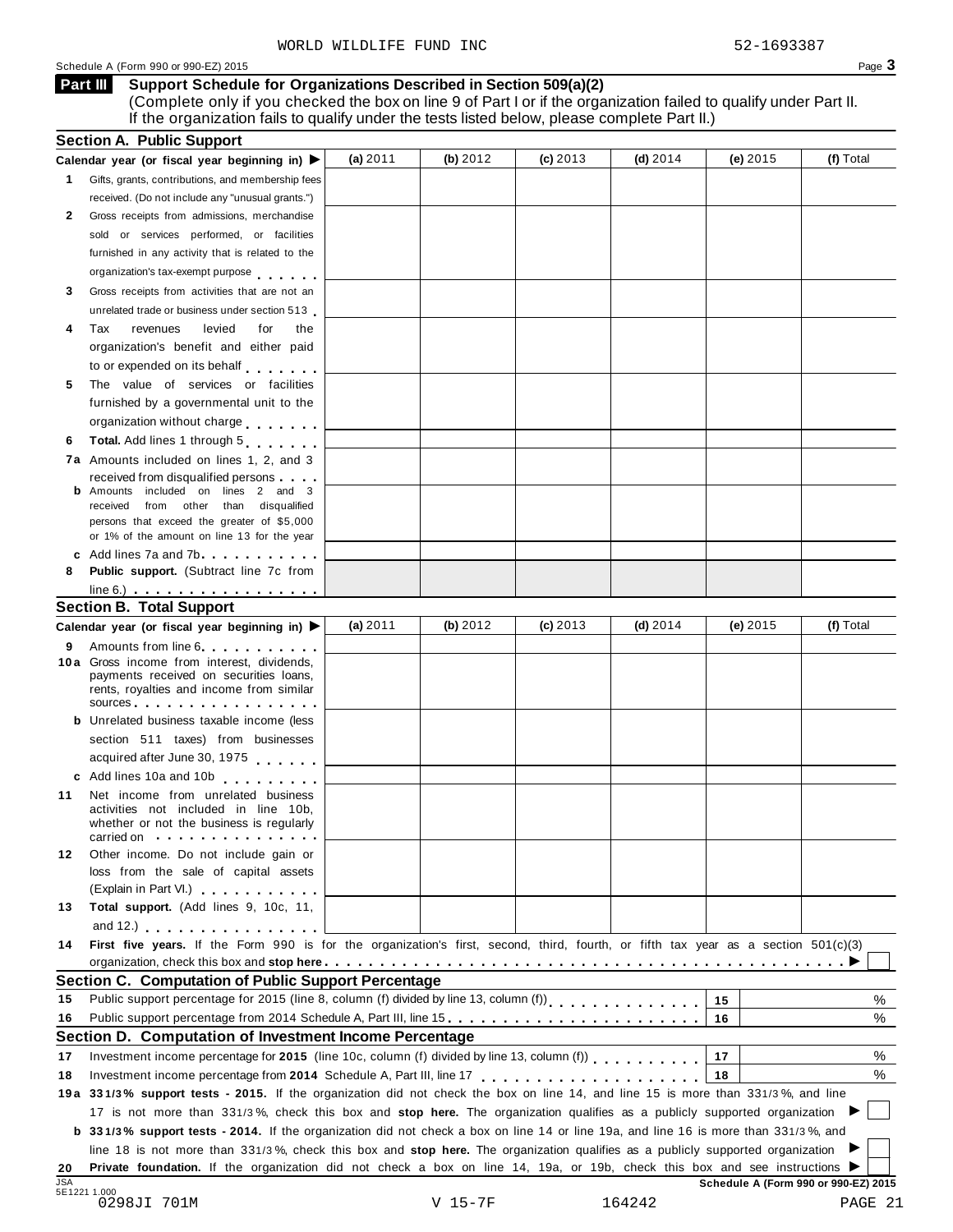**Yes No**

**2**

**3a**

**3b**

**3c**

**4a**

**4b**

**4c**

**5a**

**5b 5c**

**6**

**7**

**8**

**9a**

**9b**

**9c**

**10a**

### **Part IV Supporting Organizations**

(Complete only if you checked a box in line 11 of Part I. If you checked 11a of Part I, complete Sections A and B. If you checked 11b of Part I, complete Sections A and C. If you checked 11c of Part I, complete Sections A, D, and E. If you checked 11d of Part I, complete Sections A and D, and complete Part V.)

### **Section A. All Supporting Organizations**

- **1** Are all of the organization's supported organizations listed by name in the organization's governing documents? *If* "*No,*" *describe in Part VI how the supported organizations are designated. If designated by class or purpose, describe the designation. If historic and continuing relationship, explain.* **1**
- **2** Did the organization have any supported organization that does not have an IRS determination of status under section 509(a)(1) or (2)? *If*"*Yes,*" *explain in Part VI how the organization determined that the supported organization was described in section 509(a)(1) or (2).*
- **3 a** Did the organization have a supported organization described in section 501(c)(4), (5), or (6)? *If* "*Yes,*" *answer (b) and (c) below.*
- **b** Did the organization confirm that each supported organization qualified under section 501(c)(4), (5), or (6) and | satisfied the public support tests under section 509(a)(2)? *If* "*Yes,*" *describe in Part VI when and how the organization made the determination.*
- **c** Did the organization ensure that all support to such organizations was used exclusively for section 170(c)(2)(B) purposes? *If*"*Yes,*" *explain in Part VI what controls the organization put in place to ensure such use.*
- **4 a** Was any supported organization not organized in the United States ("foreign supported organization")? *If* "*Yes,*" *and if you checked 11a or 11b in Part I, answer (b) and (c) below.*
- **b** Did the organization have ultimate control and discretion in deciding whether to make grants to the foreign | supported organization? *If* "*Yes,*" *describe in Part VI how the organization had such control and discretion despite being controlled or supervised by or in connection with its supported organizations.*
- **c** Did the organization support any foreign supported organization that does not have an IRS determination | under sections 501(c)(3) and 509(a)(1) or (2)? *If* "*Yes,*" *explain in Part VI what controls the organization used to ensure that all support to the foreign supported organization was used exclusively for section 170(c)(2)(B) purposes.*
- **5 a** Did the organization add, substitute, or remove any supported organizations during the tax year? *If* "*Yes,*" answer (b) and (c) below (if applicable). Also, provide detail in Part VI, including (i) the names and EIN *numbers of the supported organizations added, substituted, or removed; (ii) the reasons for each such action;* (iii) the authority under the organization's organizing document authorizing such action; and (iv) how the action *was accomplished (such as by amendment to the organizing document).*
- **b** Type I or Type II only. Was any added or substituted supported organization part of a class already | designated in the organization's organizing document?
- **c Substitutions only.** Was the substitution the result of an event beyond the organization's control?
- **6** Did the organization provide support (whether in the form of grants or the provision of services or facilities) to anyone other than (i) its supported organizations, (ii) individuals that are part of the charitable class benefited by one or more of its supported organizations, or (iii) other supporting organizations that also support or benefit one or more of the filing organization's supported organizations? *If*"*Yes,*" *provide detail in Part VI.*
- **7** Did the organization provide a grant, loan, compensation, or other similar payment to a substantial contributor (defined in section 4958(c)(3)(C)), a family member of a substantial contributor, or a 35% controlled entity with regard to a substantial contributor? *If*"*Yes,*" *complete Part I of Schedule L (Form 990 or 990-EZ).*
- **8** Did the organization make a loan to a disqualified person (as defined in section 4958) not described in line 7? *If* "*Yes,*" *complete Part I of Schedule L (Form 990 or 990-EZ).*
- **a** Was the organization controlled directly or indirectly at any time during the tax year by one or more | **9** disqualified persons as defined in section 4946 (other than foundation managers and organizations described in section 509(a)(1) or (2))? *If*"*Yes,*" *provide detail in Part VI.*
- **b** Did one or more disqualified persons (as defined in line 9a) hold a controlling interest in any entity in which | the supporting organization had an interest? *If*"*Yes,*" *provide detail in Part VI.*
- **c** Did a disqualified person (as defined in line 9a) have an ownership interest in, or derive any personal benefit from, assets in which the supporting organization also had an interest? *If*"*Yes,*" *provide detail in Part VI.*
- **10a** Was the organization subject to the excess business holdings rules of section 4943 because of section | 4943(f) (regarding certain Type II supporting organizations, and all Type III non-functionally integrated supporting organizations)? *If*"*Yes,*" *answer 10b below.*
	- **b** Did the organization have any excess business holdings in the tax year? *(Use Schedule C, Form 4720, to determine whether the organization had excess business holdings.)*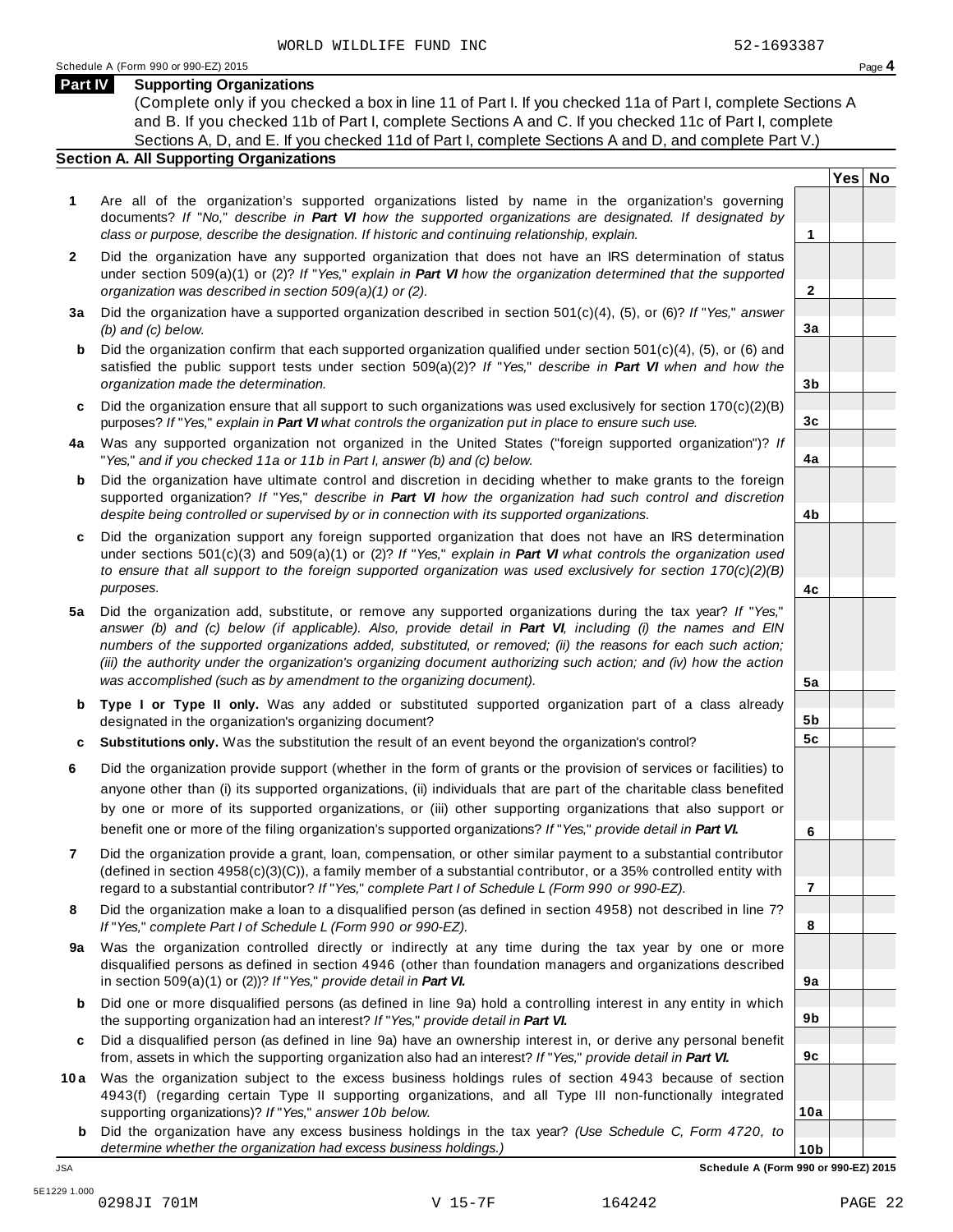|         | 52-1693387<br>WORLD WILDLIFE FUND INC                                                                                             |                 |        |        |
|---------|-----------------------------------------------------------------------------------------------------------------------------------|-----------------|--------|--------|
|         | Schedule A (Form 990 or 990-EZ) 2015                                                                                              |                 |        | Page 5 |
| Part IV | <b>Supporting Organizations (continued)</b>                                                                                       |                 |        |        |
|         |                                                                                                                                   |                 | Yes No |        |
| 11      | Has the organization accepted a gift or contribution from any of the following persons?                                           |                 |        |        |
|         | a A person who directly or indirectly controls, either alone or together with persons described in (b) and (c)                    |                 |        |        |
|         | below, the governing body of a supported organization?                                                                            | 11a             |        |        |
|         | <b>b</b> A family member of a person described in (a) above?                                                                      | 11 <sub>b</sub> |        |        |
|         | c A 35% controlled entity of a person described in (a) or (b) above? If "Yes" to a, b, or c, provide detail in Part VI.           | 11c             |        |        |
|         | <b>Section B. Type I Supporting Organizations</b>                                                                                 |                 |        |        |
|         |                                                                                                                                   |                 | Yes No |        |
|         |                                                                                                                                   |                 |        |        |
| 1       | Did the directors, trustees, or membership of one or more supported organizations have the power to                               |                 |        |        |
|         | regularly appoint or elect at least a majority of the organization's directors or trustees at all times during the                |                 |        |        |
|         | tax year? If "No," describe in Part VI how the supported organization(s) effectively operated, supervised, or                     |                 |        |        |
|         | controlled the organization's activities. If the organization had more than one supported organization,                           |                 |        |        |
|         | describe how the powers to appoint and/or remove directors or trustees were allocated among the supported                         |                 |        |        |
|         | organizations and what conditions or restrictions, if any, applied to such powers during the tax year.                            | 1               |        |        |
| 2       | Did the organization operate for the benefit of any supported organization other than the supported                               |                 |        |        |
|         | organization(s) that operated, supervised, or controlled the supporting organization? If "Yes," explain in Part                   |                 |        |        |
|         | VI how providing such benefit carried out the purposes of the supported organization(s) that operated,                            |                 |        |        |
|         | supervised, or controlled the supporting organization.                                                                            | 2               |        |        |
|         | <b>Section C. Type II Supporting Organizations</b>                                                                                |                 |        |        |
|         |                                                                                                                                   |                 | Yes No |        |
| 1       | Were a majority of the organization's directors or trustees during the tax year also a majority of the directors                  |                 |        |        |
|         | or trustees of each of the organization's supported organization(s)? If "No," describe in Part VI how control                     |                 |        |        |
|         | or management of the supporting organization was vested in the same persons that controlled or managed                            |                 |        |        |
|         | the supported organization(s).                                                                                                    | 1               |        |        |
|         | <b>Section D. All Type III Supporting Organizations</b>                                                                           |                 |        |        |
|         |                                                                                                                                   |                 | Yes No |        |
| 1       | Did the organization provide to each of its supported organizations, by the last day of the fifth month of the                    |                 |        |        |
|         | organization's tax year, (i) a written notice describing the type and amount of support provided during the prior                 |                 |        |        |
|         | tax year, (ii) a copy of the Form 990 that was most recently filed as of the date of notification, and (iii) copies of            |                 |        |        |
|         | the organization's governing documents in effect on the date of notification, to the extent not previously                        |                 |        |        |
|         | provided?                                                                                                                         | 1               |        |        |
| 2       | Were any of the organization's officers, directors, or trustees either (i) appointed or elected by the supported                  |                 |        |        |
|         | organization(s) or (ii) serving on the governing body of a supported organization? If "No," explain in Part VI how                |                 |        |        |
|         | the organization maintained a close and continuous working relationship with the supported organization(s).                       | 2               |        |        |
| 3       | By reason of the relationship described in (2), did the organization's supported organizations have a                             |                 |        |        |
|         | significant voice in the organization's investment policies and in directing the use of the organization's                        |                 |        |        |
|         | income or assets at all times during the tax year? If "Yes," describe in Part VI the role the organization's                      |                 |        |        |
|         | supported organizations played in this regard.                                                                                    | 3               |        |        |
|         | Section E. Type III Functionally-Integrated Supporting Organizations                                                              |                 |        |        |
| 1       | Check the box next to the method that the organization used to satisfy the Integral Part Test during the year (see instructions): |                 |        |        |
| a       | The organization satisfied the Activities Test. Complete line 2 below.                                                            |                 |        |        |
| b       | The organization is the parent of each of its supported organizations. Complete line 3 below.                                     |                 |        |        |
| C       | The organization supported a governmental entity. Describe in Part VI how you supported a government entity (see instructions).   |                 |        |        |
|         |                                                                                                                                   |                 | Yes No |        |
| 2       | Activities Test. Answer (a) and (b) below.                                                                                        |                 |        |        |
| a       | Did substantially all of the organization's activities during the tax year directly further the exempt purposes of                |                 |        |        |
|         | the supported organization(s) to which the organization was responsive? If "Yes," then in Part VI identify                        |                 |        |        |
|         | those supported organizations and explain how these activities directly furthered their exempt purposes,                          |                 |        |        |
|         | how the organization was responsive to those supported organizations, and how the organization determined                         |                 |        |        |
|         | that these activities constituted substantially all of its activities.                                                            | 2a              |        |        |

- **b** Did the activities described in (a) constitute activities that, but for the organization's involvement, one or more of the organization's supported organization(s) would have been engaged in? *If "Yes," explain in Part VI the reasons for the organization's position that its supported organization(s) would have engaged in these activities but for the organization's involvement.*
- **3** Parent of Supported Organizations. *Answer (a) and (b) below.*
- **a** Did the organization have the power to regularly appoint or elect a majority of the officers, directors, or trustees of each of the supported organizations? *Provide details in Part VI.*
- **b** Did the organization exercise a substantial degree of direction over the policies, programs, and activities of each of its supported organizations? *If"Yes," describe in Part VI the role played by the organization in this regard.*

**3b Schedule A (Form 990 or 990-EZ) 2015**

**2b**

**3a**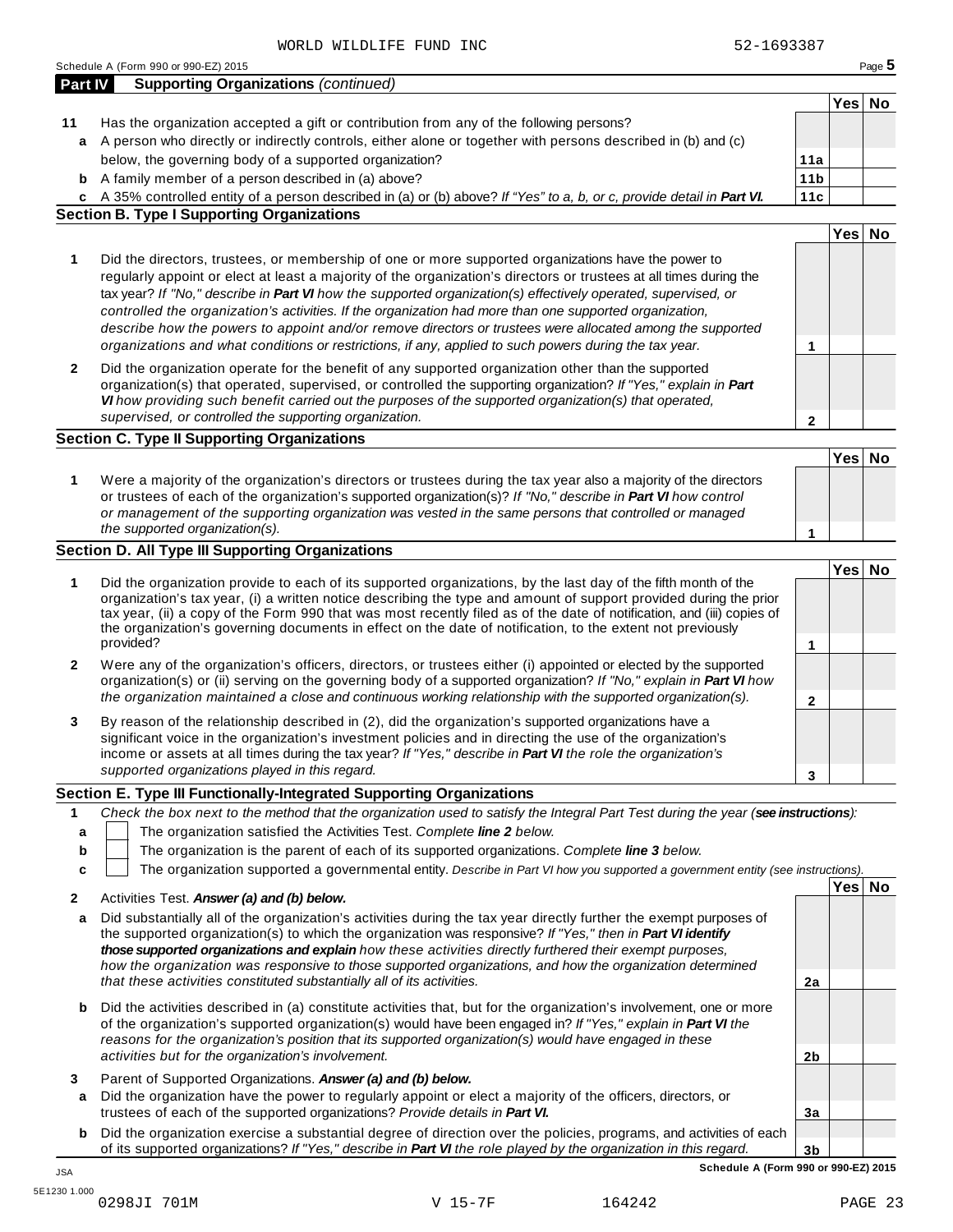| Schedule A (Form 990 or 990-EZ) 2015                                                                                                         |                |                | Page $6$                       |
|----------------------------------------------------------------------------------------------------------------------------------------------|----------------|----------------|--------------------------------|
| Type III Non-Functionally Integrated 509(a)(3) Supporting Organizations<br>Part V                                                            |                |                |                                |
| $\mathbf 1$<br>Check here if the organization satisfied the Integral Part Test as a qualifying trust on Nov. 20, 1970. See instructions. All |                |                |                                |
| other Type III non-functionally integrated supporting organizations must complete Sections A through E.                                      |                |                |                                |
| <b>Section A - Adjusted Net Income</b>                                                                                                       |                |                | (B) Current Year               |
|                                                                                                                                              |                | (A) Prior Year | (optional)                     |
| 1 Net short-term capital gain                                                                                                                | 1              |                |                                |
| 2 Recoveries of prior-year distributions                                                                                                     | $\mathbf{2}$   |                |                                |
| 3 Other gross income (see instructions)                                                                                                      | 3              |                |                                |
| 4 Add lines 1 through 3                                                                                                                      | 4              |                |                                |
| 5 Depreciation and depletion                                                                                                                 | 5              |                |                                |
| 6 Portion of operating expenses paid or incurred for production or                                                                           |                |                |                                |
| collection of gross income or for management, conservation, or                                                                               |                |                |                                |
| maintenance of property held for production of income (see instructions)                                                                     | 6              |                |                                |
| 7 Other expenses (see instructions)                                                                                                          | $\overline{7}$ |                |                                |
| 8 Adjusted Net Income (subtract lines 5, 6 and 7 from line 4)                                                                                | 8              |                |                                |
| <b>Section B - Minimum Asset Amount</b>                                                                                                      |                | (A) Prior Year | (B) Current Year<br>(optional) |
| 1 Aggregate fair market value of all non-exempt-use assets (see                                                                              |                |                |                                |
| instructions for short tax year or assets held for part of year):                                                                            |                |                |                                |
| a Average monthly value of securities                                                                                                        | 1a             |                |                                |
| <b>b</b> Average monthly cash balances                                                                                                       | 1 <sub>b</sub> |                |                                |
| c Fair market value of other non-exempt-use assets                                                                                           | 1 <sub>c</sub> |                |                                |
| d Total (add lines 1a, 1b, and 1c)                                                                                                           | 1d             |                |                                |
| e Discount claimed for blockage or other<br>factors (explain in detail in Part VI):                                                          |                |                |                                |
| 2 Acquisition indebtedness applicable to non-exempt-use assets                                                                               | $\mathbf 2$    |                |                                |
| 3 Subtract line 2 from line 1d                                                                                                               | 3              |                |                                |
| 4 Cash deemed held for exempt use. Enter 1-1/2% of line 3 (for greater amount,<br>see instructions).                                         | 4              |                |                                |
| 5 Net value of non-exempt-use assets (subtract line 4 from line 3)                                                                           | 5              |                |                                |
| 6 Multiply line 5 by .035                                                                                                                    | 6              |                |                                |
| 7 Recoveries of prior-year distributions                                                                                                     | $\overline{7}$ |                |                                |
| 8 Minimum Asset Amount (add line 7 to line 6)                                                                                                | 8              |                |                                |
| <b>Section C - Distributable Amount</b>                                                                                                      |                |                | <b>Current Year</b>            |
| 1 Adjusted net income for prior year (from Section A, line 8, Column A)                                                                      | 1              |                |                                |
| 2 Enter 85% of line 1                                                                                                                        | $\mathbf 2$    |                |                                |
| 3 Minimum asset amount for prior year (from Section B, line 8, Column A)                                                                     | 3              |                |                                |
| 4 Enter greater of line 2 or line 3                                                                                                          | 4              |                |                                |
| 5 Income tax imposed in prior year                                                                                                           | 5              |                |                                |
| 6 Distributable Amount. Subtract line 5 from line 4, unless subject to                                                                       |                |                |                                |
| emergency temporary reduction (see instructions)                                                                                             | 6              |                |                                |

**7** | Check here if the current year is the organization's first as a non-functionally-integrated Type III supporting organization (see instructions).

**Schedule A (Form 990 or 990-EZ) 2015**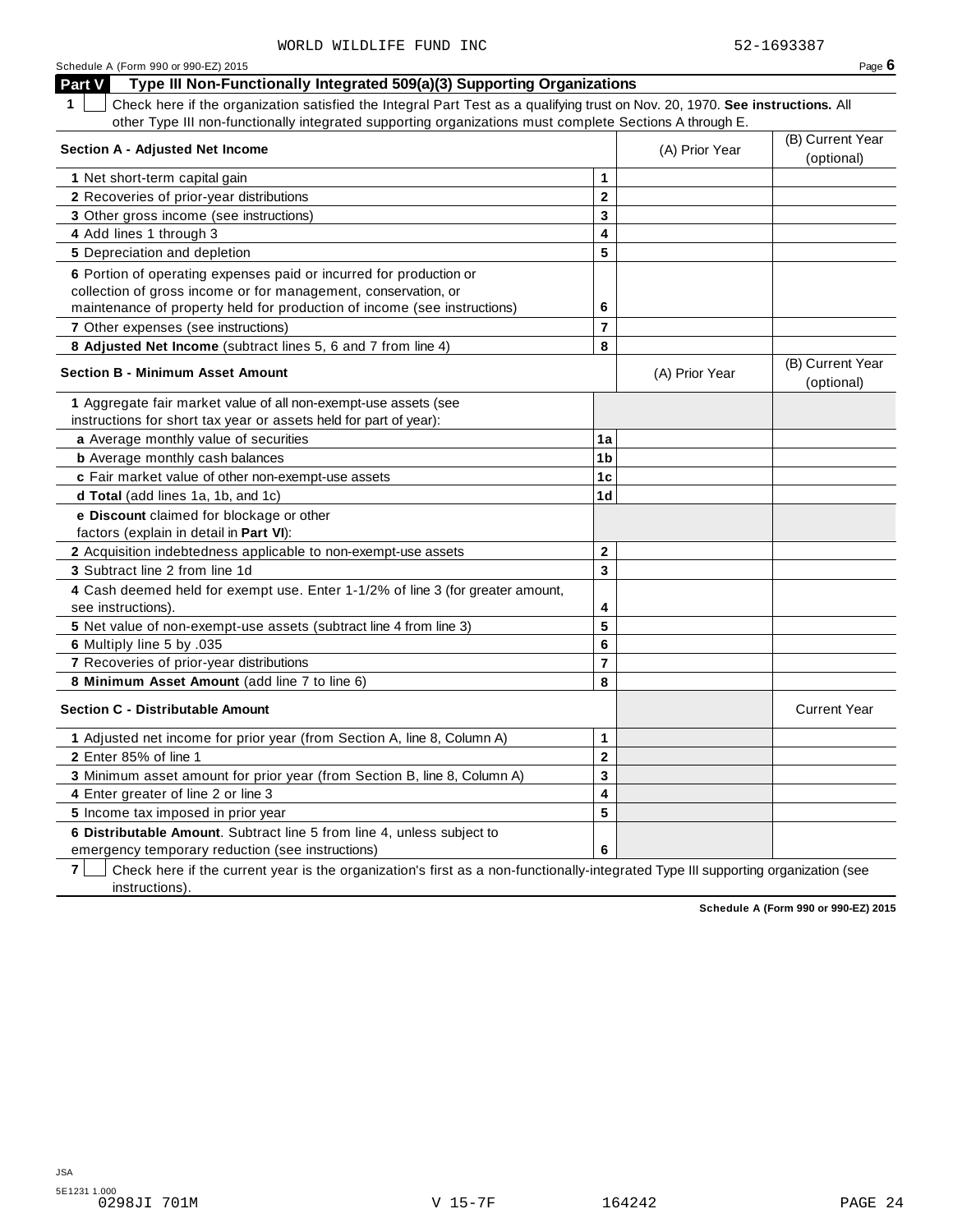| <b>Part V</b>  | Schedule A (Form 990 or 990-EZ) 2015<br>Type III Non-Functionally Integrated 509(a)(3) Supporting Organizations (continued) |                                    |                                               | Page 7                                           |
|----------------|-----------------------------------------------------------------------------------------------------------------------------|------------------------------------|-----------------------------------------------|--------------------------------------------------|
|                | <b>Section D - Distributions</b>                                                                                            |                                    |                                               | <b>Current Year</b>                              |
| 1              | Amounts paid to supported organizations to accomplish exempt purposes                                                       |                                    |                                               |                                                  |
| $\mathbf{2}$   | Amounts paid to perform activity that directly furthers exempt purposes of supported                                        |                                    |                                               |                                                  |
|                | organizations, in excess of income from activity                                                                            |                                    |                                               |                                                  |
| 3              | Administrative expenses paid to accomplish exempt purposes of supported organizations                                       |                                    |                                               |                                                  |
| 4              | Amounts paid to acquire exempt-use assets                                                                                   |                                    |                                               |                                                  |
| 5              | Qualified set-aside amounts (prior IRS approval required)                                                                   |                                    |                                               |                                                  |
| 6              | Other distributions (describe in Part VI). See instructions.                                                                |                                    |                                               |                                                  |
| 7              | Total annual distributions. Add lines 1 through 6.                                                                          |                                    |                                               |                                                  |
| 8              | Distributions to attentive supported organizations to which the organization is responsive                                  |                                    |                                               |                                                  |
|                | (provide details in Part VI). See instructions.                                                                             |                                    |                                               |                                                  |
| 9              | Distributable amount for 2015 from Section C, line 6                                                                        |                                    |                                               |                                                  |
| 10             | Line 8 amount divided by Line 9 amount                                                                                      |                                    |                                               |                                                  |
|                | Section E - Distribution Allocations (see instructions)                                                                     | (i)<br><b>Excess Distributions</b> | (ii)<br><b>Underdistributions</b><br>Pre-2015 | (iii)<br><b>Distributable</b><br>Amount for 2015 |
| 1              | Distributable amount for 2015 from Section C, line 6                                                                        |                                    |                                               |                                                  |
| $\mathbf{2}$   | Underdistributions, if any, for years prior to 2015                                                                         |                                    |                                               |                                                  |
|                | (reasonable cause required-see instructions)                                                                                |                                    |                                               |                                                  |
| 3              | Excess distributions carryover, if any, to 2015:                                                                            |                                    |                                               |                                                  |
| а              |                                                                                                                             |                                    |                                               |                                                  |
| b              |                                                                                                                             |                                    |                                               |                                                  |
| c              |                                                                                                                             |                                    |                                               |                                                  |
| d              | From 2013 $\frac{1}{2}$                                                                                                     |                                    |                                               |                                                  |
| e              | From 2014 <b></b>                                                                                                           |                                    |                                               |                                                  |
| f              | Total of lines 3a through e                                                                                                 |                                    |                                               |                                                  |
| g              | Applied to underdistributions of prior years                                                                                |                                    |                                               |                                                  |
| h.             | Applied to 2015 distributable amount                                                                                        |                                    |                                               |                                                  |
| j.             | Carryover from 2010 not applied (see instructions)                                                                          |                                    |                                               |                                                  |
|                | Remainder. Subtract lines 3g, 3h, and 3i from 3f.                                                                           |                                    |                                               |                                                  |
| 4              | Distributions for 2015 from Section                                                                                         |                                    |                                               |                                                  |
|                | D, line 7:                                                                                                                  |                                    |                                               |                                                  |
| a              | Applied to underdistributions of prior years                                                                                |                                    |                                               |                                                  |
| b              | Applied to 2015 distributable amount                                                                                        |                                    |                                               |                                                  |
| c              | Remainder. Subtract lines 4a and 4b from 4.                                                                                 |                                    |                                               |                                                  |
| 5              | Remaining underdistributions for years prior to 2015, if                                                                    |                                    |                                               |                                                  |
|                | any. Subtract lines 3g and 4a from line 2 (if amount                                                                        |                                    |                                               |                                                  |
|                | greater than zero, see instructions).                                                                                       |                                    |                                               |                                                  |
| 6              | Remaining underdistributions for 2015. Subtract lines 3h                                                                    |                                    |                                               |                                                  |
|                | and 4b from line 1 (if amount greater than zero, see                                                                        |                                    |                                               |                                                  |
|                | instructions).                                                                                                              |                                    |                                               |                                                  |
| $\overline{7}$ | Excess distributions carryover to 2016. Add lines 3j                                                                        |                                    |                                               |                                                  |
|                | and 4c.                                                                                                                     |                                    |                                               |                                                  |
| 8              | Breakdown of line 7:                                                                                                        |                                    |                                               |                                                  |
| a              |                                                                                                                             |                                    |                                               |                                                  |
| b              |                                                                                                                             |                                    |                                               |                                                  |
| c              | Excess from 2013                                                                                                            |                                    |                                               |                                                  |
| d              | Excess from 2014                                                                                                            |                                    |                                               |                                                  |
| e              | Excess from 2015                                                                                                            |                                    |                                               |                                                  |
|                |                                                                                                                             |                                    |                                               |                                                  |

**Schedule A (Form 990 or 990-EZ) 2015**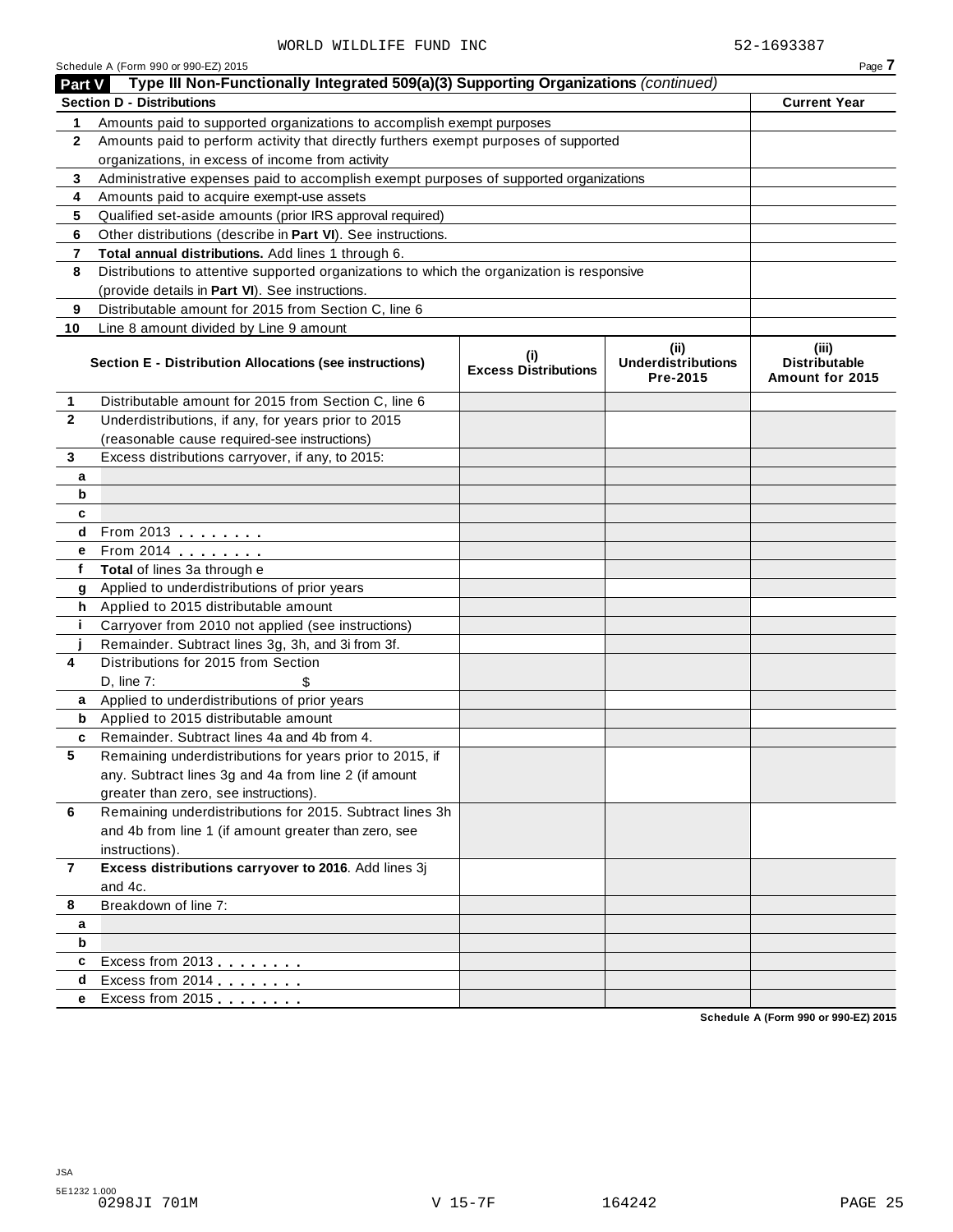**Part VI** Supplemental Information. Provide the explanations required by Part II, line 10; Part II, line 17a or 17b; and Part III, line 12. Also complete this part for any additional information. (See instructions).

| ATTACHMENT<br>SCHEDULE A, PART II - OTHER INCOME |          |          |          |          |          |            |  |  |  |
|--------------------------------------------------|----------|----------|----------|----------|----------|------------|--|--|--|
| DESCRIPTION                                      | 2011     | 2012     | 2013     | 2014     | 2015     | TOTAL      |  |  |  |
| MISCELLANEOUS                                    | 365,193. | 254,826. | 220,747. | 285,045. | 333,941. | 1,459,752. |  |  |  |
| INCOME FROM FUNDRAISING EVENT                    |          |          |          |          | 6,400.   | 6,400.     |  |  |  |
| TOTALS                                           | 365,193. | 254,826. | 220,747. | 285,045. | 340,341. | 1,466,152. |  |  |  |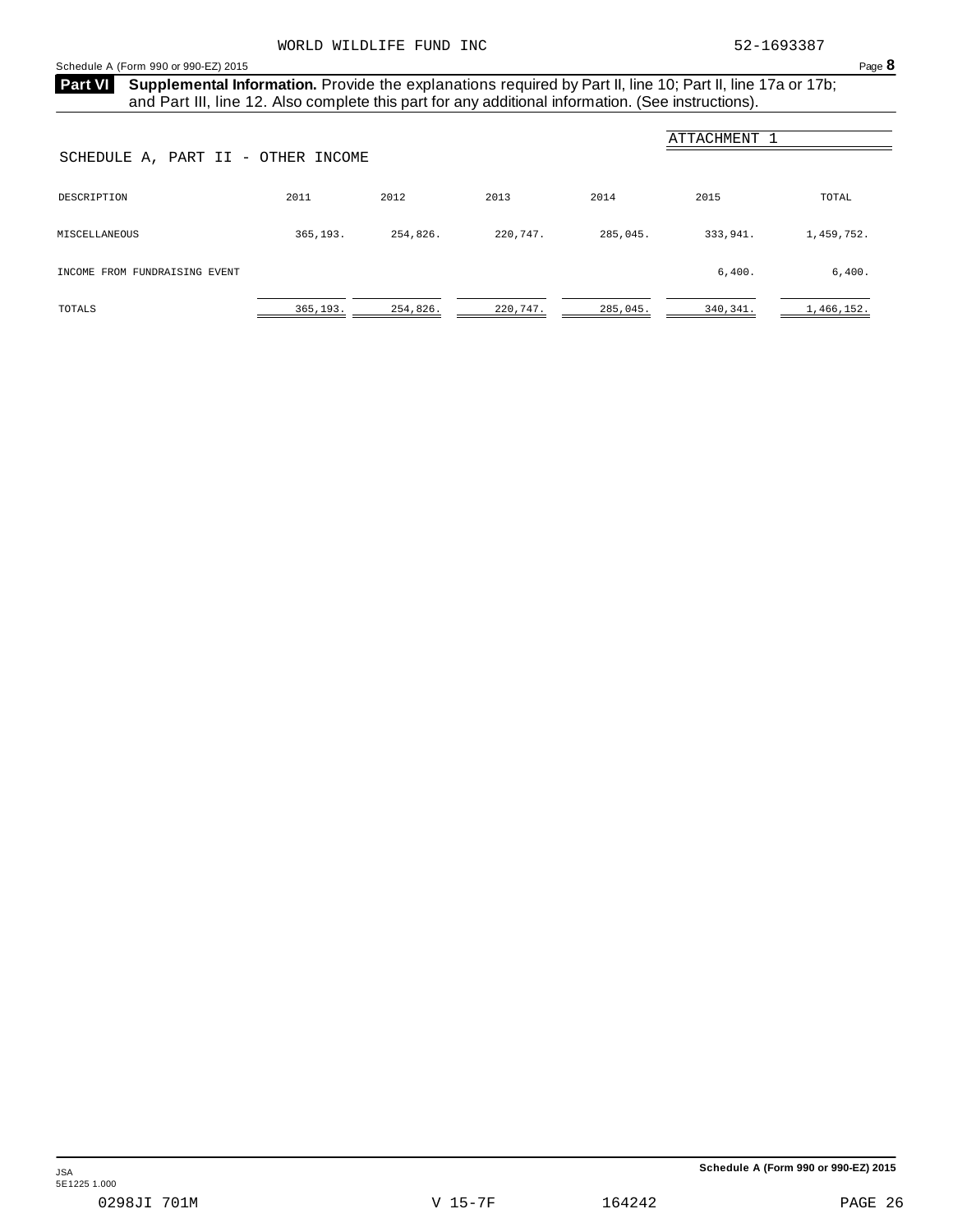**(Form 990, 990-EZ, or 990-PF)** Department of the Treasury<br>Internal Revenue Service<br>Information a

### **Schedule B chedule of Contributors**

| ( FUI III  990, 990 EL,<br>or 990-PF).<br>Department of the Treasury  <br>Internal Revenue Service | Attach to Form 990, Form 990-EZ, or Form 990-PF.<br>Information about Schedule B (Form 990, 990-EZ, or 990-PF) and its instructions is at www.irs.gov/form990. |  | 2015                             |
|----------------------------------------------------------------------------------------------------|----------------------------------------------------------------------------------------------------------------------------------------------------------------|--|----------------------------------|
| Name of the organization                                                                           |                                                                                                                                                                |  | l Emplover identification number |

WORLD WILDLIFE FUND INC

52-1693387

### **Organization type** (check one):

| Filers of:         | Section:                                                                    |
|--------------------|-----------------------------------------------------------------------------|
| Form 990 or 990-EZ | $\boxed{\text{X}}$ 501(c)( $^3$ ) (enter number) organization               |
|                    | $4947(a)(1)$ nonexempt charitable trust not treated as a private foundation |
|                    | 527 political organization                                                  |
| Form 990-PF        | 501(c)(3) exempt private foundation                                         |
|                    | 4947(a)(1) nonexempt charitable trust treated as a private foundation       |
|                    | 501(c)(3) taxable private foundation                                        |
|                    |                                                                             |

Check if your organization is covered by the **General Rule** or a **Special Rule.**

**Note.** Only a section 501(c)(7), (8), or (10) organization can check boxes for both the General Rule and a Special Rule. See instructions.

### **General Rule**

For an organization filing Form 990, 990-EZ, or 990-PF that received, during the year, contributions totaling \$5,000 or more (in money or property) from any one contributor. Complete Parts I and II. See instructions for determining a contributor's total contributions.

### **Special Rules**

 $\text{X}$  For an organization described in section 501(c)(3) filing Form 990 or 990-EZ that met the 33 1/3 % support test of the regulations under sections 509(a)(1) and 170(b)(1)(A)(vi), that checked Schedule A (Form 990 or 990-EZ), Part II, line 13, 16a, or 16b, and that received from any one contributor, during the year, total contributions of the greater of **(1)** \$5,000 or **(2)** 2% of the amount on (i) Form 990, Part VIII, line 1h, or (ii) Form 990-EZ, line 1. Complete Parts I and II.

For an organization described in section 501(c)(7), (8), or (10) filing Form 990 or 990-EZ that received from any one contributor, during the year, total contributions of more than \$1,000 *exclusively* for religious, charitable, scientific, literary, or educational purposes, or for the prevention of cruelty to children or animals. Complete Parts I, II, and III.

For an organization described in section 501(c)(7), (8), or (10) filing Form 990 or 990-EZ that received from any one contributor, during the year, contributions *exclusively* for religious, charitable, etc., purposes, but no such contributions totaled more than \$1,000. If this box is checked, enter here the total contributions that were received during the year for an *exclusively* religious, charitable, etc., purpose. Do not complete any of the parts unless the **General Rule** applies to this organization because it received *nonexclusively* religious, charitable, etc., contributions totaling \$5,000 or more during the year m m m m m m m m m m m m m m m m m m m m m m m m m m m m m m m I \$

**Caution.** An organization that is not covered by the General Rule and/or the Special Rules does not file Schedule B (Form 990, 990-EZ, or 990-PF), but it **must** answer "No" on Part IV, line 2, of its Form 990; or check the box on line H of its Form 990-EZ or on its Form 990-PF, Part I, line 2, to certify that it does not meet the filing requirements of Schedule B (Form 990, 990-EZ, or 990-PF).

For Paperwork Reduction Act Notice, see the Instructions for Form 990, 990-EZ, or 990-PF. Schedule B (Form 990, 990-EZ, or 990-PF) (2015)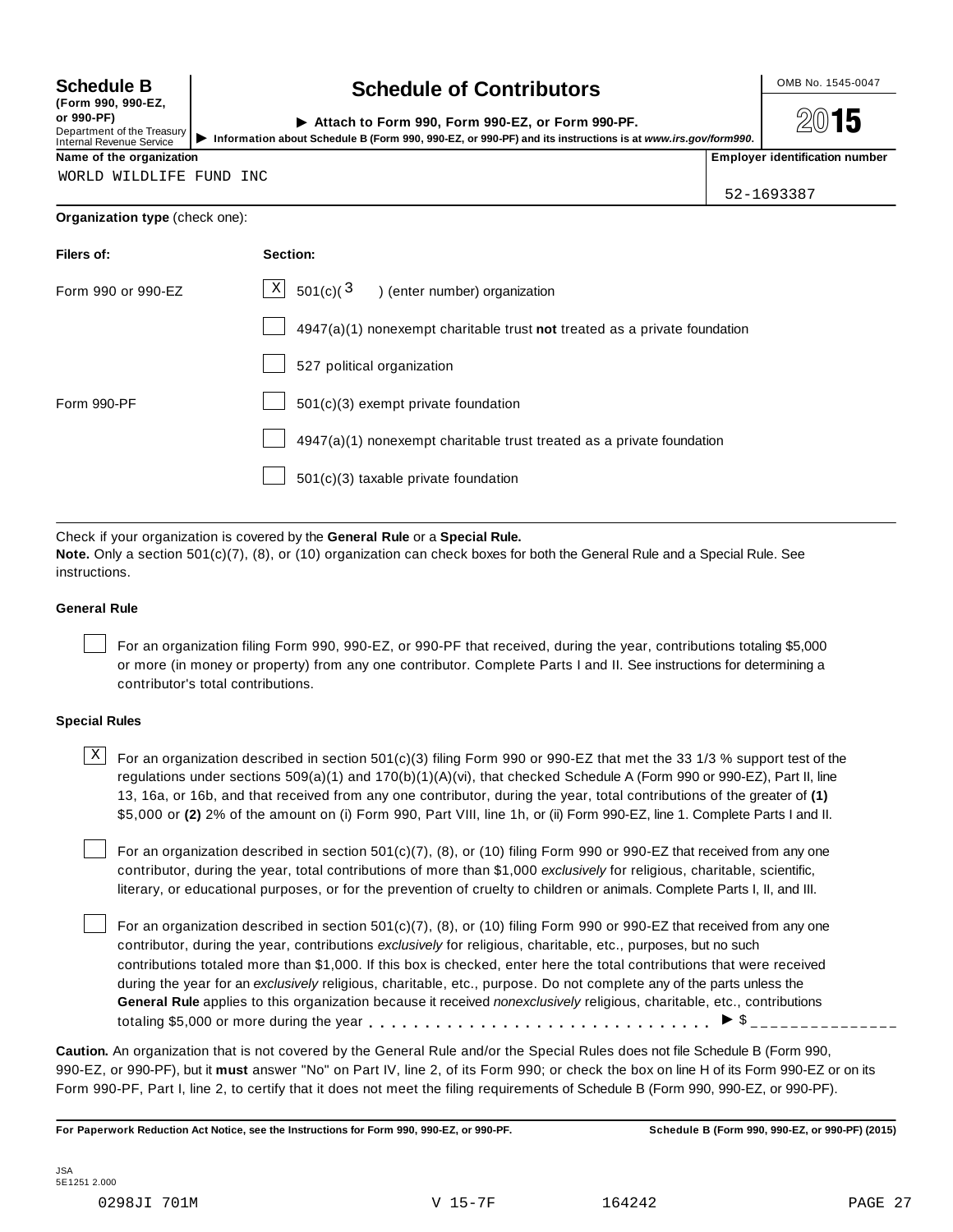**(a) No.**

**(a) No.**

**(a) No.**

**(a) No.**

**(a) No.**

**(a) No.**

|                     |              |        | (Complete Part II for<br>noncash contributions.) |
|---------------------|--------------|--------|--------------------------------------------------|
| JSA<br>5E1253 2.000 |              |        | Schedule B (Form 990, 990-EZ, or 990-PF) (2015)  |
| 0298JI 701M         | $V$ 15-7 $F$ | 164242 | PAGE 28                                          |
|                     |              |        |                                                  |

### Schedule <sup>B</sup> (Form 990, 990-EZ, or 990-PF) (2015) Page **2 Name of organization** WORLD WILDLIFE FUND INC<br> **Employer identification** number **Part <b>I Contributors** (see instructions). Use duplicate copies of Part I if additional space is needed. **(b) Name, address, and ZIP + 4 (c) Total contributions** \$ **Noncash** 23,122,875. **(b) Name, address, and ZIP + 4 (c) Total contributions** \$ **Noncash** 20,083,998. **(b) Name, address, and ZIP + 4 (c) Total contributions (b) Name, address, and ZIP + 4 (c) Total contributions**  $$$   $$$   $$$   $$$ , 017, 901. Noncash **(b) Name, address, and ZIP + 4 (c) Total contributions** \$ **Noncash (b) Name, address, and ZIP + 4 (c) Total contributions** \$ **Noncash**  $1$  **person**  $X$ 2  $\vert$  **person**  $\vert$  **X** 3 X 17,531,293. 4 X 5,017,901.

**Person Payroll**

**Person Payroll**

**Person Payroll**

**Person Payroll**

(Complete Part II for noncash contributions.)

(Complete Part II for noncash contributions.)

(Complete Part II for noncash contributions.)

**(d) Type of contribution**

**(d) Type of contribution**

**(d) Type of contribution**

 $\frac{17}{531}$ ,  $\frac{293}{1000}$  Noncash

noncash contributions.) **(d)**

**Type of contribution**

(Complete Part II for

**(d) Type of contribution**

**Person Payroll**

(Complete Part II for noncash contributions.)

**(d) Type of contribution**

**Person Payroll**

(Complete Part II for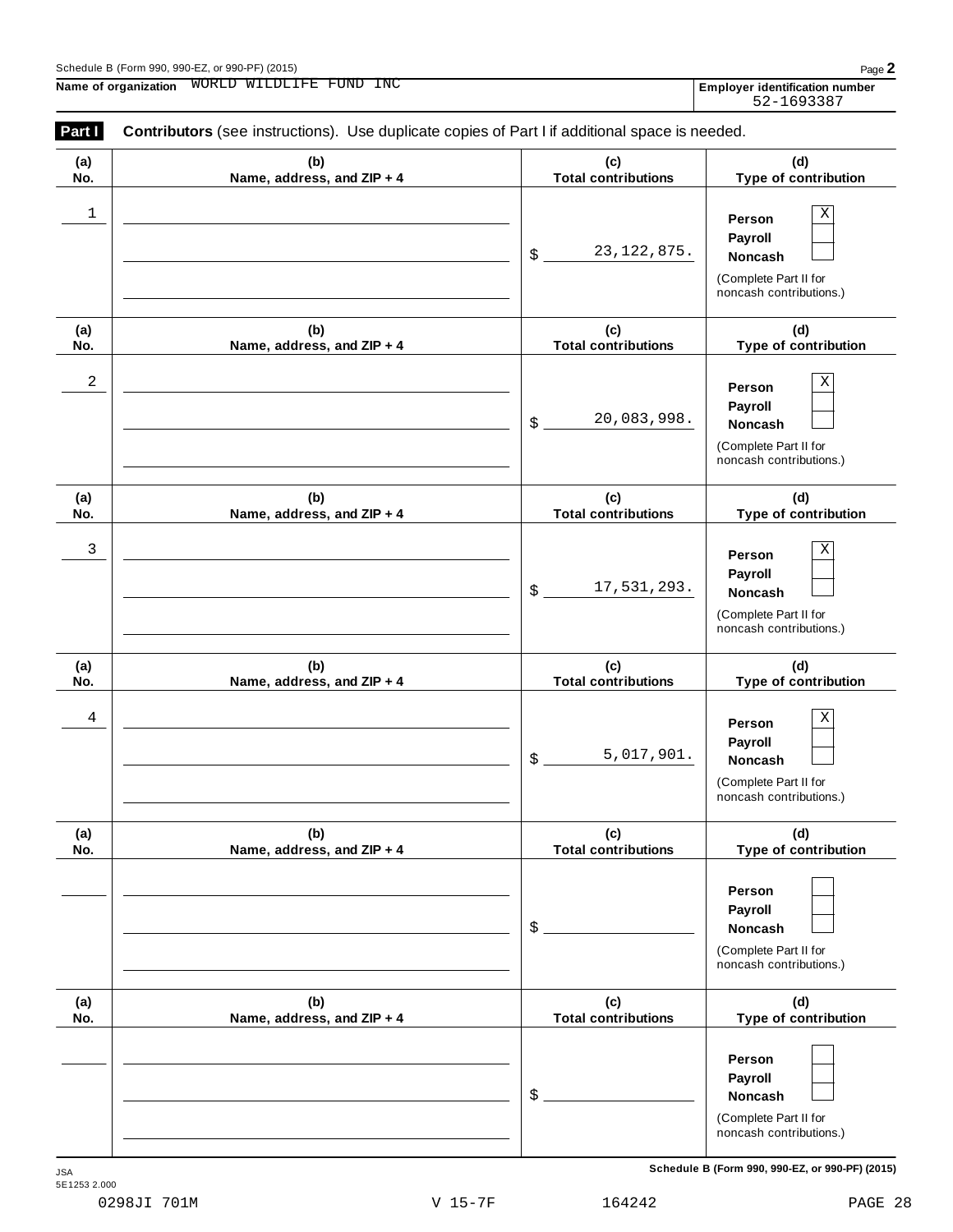|                             |                                              | \$                                             |                                                 |
|-----------------------------|----------------------------------------------|------------------------------------------------|-------------------------------------------------|
| (a) No.<br>from<br>Part I   | (b)<br>Description of noncash property given | (c)<br>FMV (or estimate)<br>(see instructions) | (d)<br>Date received                            |
|                             |                                              | \$                                             |                                                 |
| (a) No.<br>from<br>Part I   | (b)<br>Description of noncash property given | (c)<br>FMV (or estimate)<br>(see instructions) | (d)<br>Date received                            |
|                             |                                              |                                                |                                                 |
|                             |                                              | $\mathcal{L}$                                  |                                                 |
| <b>JSA</b>                  |                                              |                                                | Schedule B (Form 990, 990-EZ, or 990-PF) (2015) |
| 5E1254 2.000<br>0298JI 701M | $V$ 15-7 $F$                                 | 164242                                         | PAGE 29                                         |

Schedule B (Form 990, 990-EZ, or 990-PF) (2015)<br> **Name of organization** WORLD WILDLIFE FUND INC **Properties and Construction Construction Construction Number Name of organization Employer identification number** WORLD WILDLIFE FUND INC

**Part II** Noncash Property (see instructions). Use duplicate copies of Part II if additional space is needed.

| (a) No.<br>from<br>Part I | (b)<br>Description of noncash property given | (c)<br>FMV (or estimate)<br>(see instructions)        | (d)<br>Date received |
|---------------------------|----------------------------------------------|-------------------------------------------------------|----------------------|
|                           |                                              | \$.                                                   |                      |
| (a) No.<br>from<br>Part I | (b)<br>Description of noncash property given | (c)<br>FMV (or estimate)<br>(see instructions)        | (d)<br>Date received |
|                           |                                              | $\$\$ .                                               |                      |
| (a) No.<br>from<br>Part I | (b)<br>Description of noncash property given | (c)<br>FMV (or estimate)<br>(see instructions)        | (d)<br>Date received |
|                           |                                              | \$                                                    |                      |
| (a) No.<br>from<br>Part I | (b)<br>Description of noncash property given | (c)<br>FMV (or estimate)<br>(see instructions)        | (d)<br>Date received |
|                           |                                              | \$.                                                   |                      |
| (a) No.<br>from<br>Part I | (b)<br>Description of noncash property given | (c)<br><b>FMV</b> (or estimate)<br>(see instructions) | (d)<br>Date received |
|                           |                                              | $\mathcal{L}_{-}$                                     |                      |
| (a) No.<br>from<br>Part I | (b)<br>Description of noncash property given | (c)<br>FMV (or estimate)<br>(see instructions)        | (d)<br>Date received |
|                           |                                              | $\mathcal{L}_{-}$                                     |                      |

52-1693387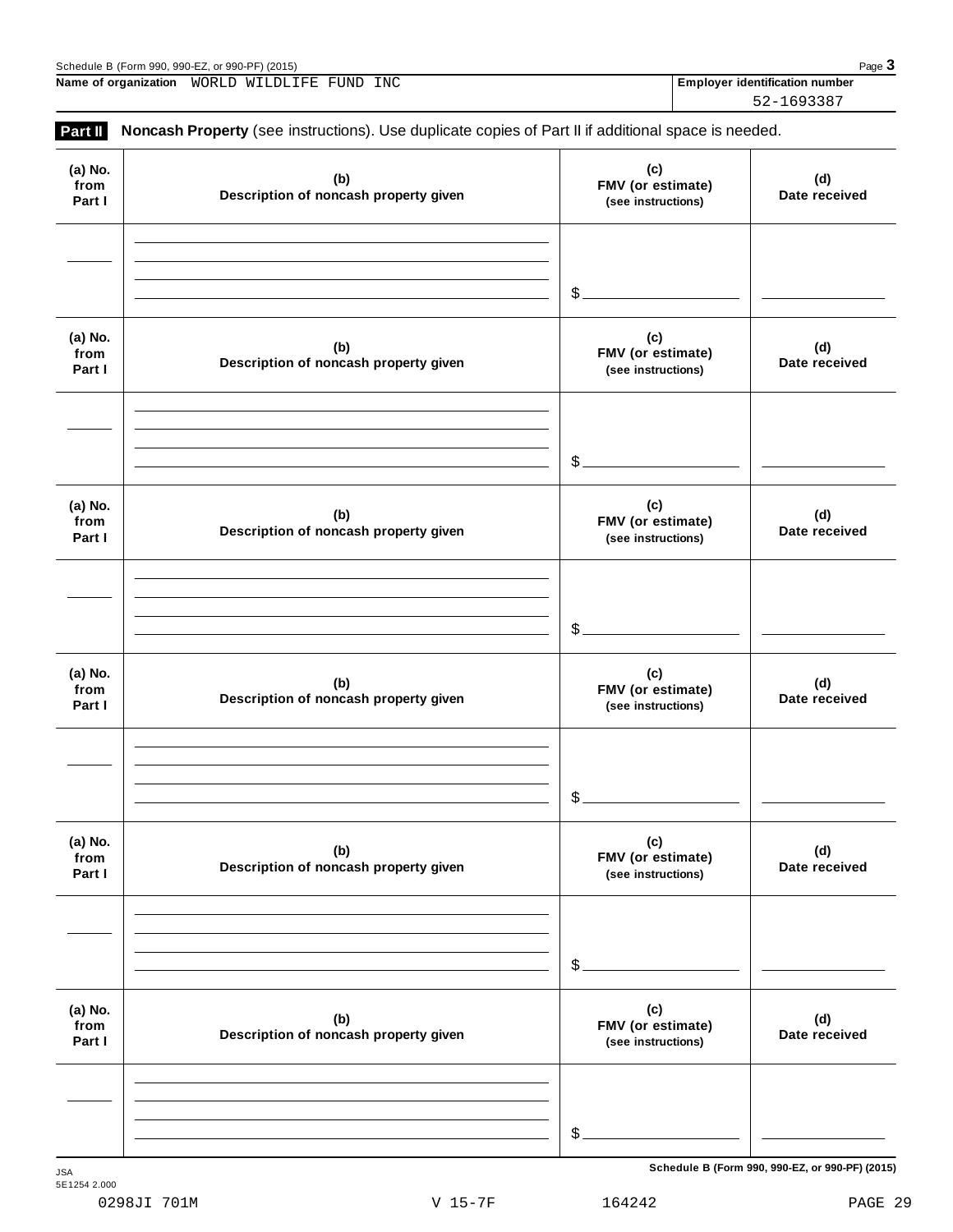| Schedule B (Form 990, 990-EZ, or 990-PF) (2015) |                                  |  |
|-------------------------------------------------|----------------------------------|--|
| Name of organization WORLD WILDLIFE FUND INC    | ' Employer identification number |  |
|                                                 | 52-1693387                       |  |

|                             |                                                                                                                                                                                                                                                                                                                                                                                                                                                                          |                      |                                          | 77-109338                                       |  |
|-----------------------------|--------------------------------------------------------------------------------------------------------------------------------------------------------------------------------------------------------------------------------------------------------------------------------------------------------------------------------------------------------------------------------------------------------------------------------------------------------------------------|----------------------|------------------------------------------|-------------------------------------------------|--|
| Part III                    | Exclusively religious, charitable, etc., contributions to organizations described in section 501(c)(7), (8), or<br>(10) that total more than \$1,000 for the year from any one contributor. Complete columns (a) through (e) and<br>the following line entry. For organizations completing Part III, enter the total of exclusively religious, charitable, etc.,<br>contributions of \$1,000 or less for the year. (Enter this information once. See instructions.) > \$ |                      |                                          |                                                 |  |
|                             | Use duplicate copies of Part III if additional space is needed.                                                                                                                                                                                                                                                                                                                                                                                                          |                      |                                          |                                                 |  |
| (a) No.<br>from<br>Part I   | (b) Purpose of gift                                                                                                                                                                                                                                                                                                                                                                                                                                                      | (c) Use of gift      |                                          | (d) Description of how gift is held             |  |
|                             |                                                                                                                                                                                                                                                                                                                                                                                                                                                                          |                      |                                          |                                                 |  |
|                             |                                                                                                                                                                                                                                                                                                                                                                                                                                                                          |                      |                                          |                                                 |  |
|                             |                                                                                                                                                                                                                                                                                                                                                                                                                                                                          | (e) Transfer of gift |                                          |                                                 |  |
|                             | Transferee's name, address, and ZIP + 4                                                                                                                                                                                                                                                                                                                                                                                                                                  |                      |                                          | Relationship of transferor to transferee        |  |
|                             |                                                                                                                                                                                                                                                                                                                                                                                                                                                                          |                      |                                          |                                                 |  |
| $(a)$ No.<br>from<br>Part I | (b) Purpose of gift                                                                                                                                                                                                                                                                                                                                                                                                                                                      | (c) Use of gift      |                                          | (d) Description of how gift is held             |  |
|                             |                                                                                                                                                                                                                                                                                                                                                                                                                                                                          |                      |                                          |                                                 |  |
|                             |                                                                                                                                                                                                                                                                                                                                                                                                                                                                          | (e) Transfer of gift |                                          |                                                 |  |
|                             | Transferee's name, address, and ZIP + 4                                                                                                                                                                                                                                                                                                                                                                                                                                  |                      | Relationship of transferor to transferee |                                                 |  |
|                             |                                                                                                                                                                                                                                                                                                                                                                                                                                                                          |                      |                                          |                                                 |  |
| (a) No.                     |                                                                                                                                                                                                                                                                                                                                                                                                                                                                          |                      |                                          |                                                 |  |
| from<br>Part I              | (b) Purpose of gift                                                                                                                                                                                                                                                                                                                                                                                                                                                      | (c) Use of gift      |                                          | (d) Description of how gift is held             |  |
|                             |                                                                                                                                                                                                                                                                                                                                                                                                                                                                          |                      |                                          |                                                 |  |
|                             |                                                                                                                                                                                                                                                                                                                                                                                                                                                                          | (e) Transfer of gift |                                          |                                                 |  |
|                             | Transferee's name, address, and ZIP + 4                                                                                                                                                                                                                                                                                                                                                                                                                                  |                      |                                          | Relationship of transferor to transferee        |  |
|                             |                                                                                                                                                                                                                                                                                                                                                                                                                                                                          |                      |                                          |                                                 |  |
| (a) No.<br>from<br>Part I   | (b) Purpose of gift                                                                                                                                                                                                                                                                                                                                                                                                                                                      | (c) Use of gift      |                                          | (d) Description of how gift is held             |  |
|                             |                                                                                                                                                                                                                                                                                                                                                                                                                                                                          |                      |                                          |                                                 |  |
|                             |                                                                                                                                                                                                                                                                                                                                                                                                                                                                          | (e) Transfer of gift |                                          |                                                 |  |
|                             | Transferee's name, address, and ZIP + 4                                                                                                                                                                                                                                                                                                                                                                                                                                  |                      |                                          | Relationship of transferor to transferee        |  |
|                             |                                                                                                                                                                                                                                                                                                                                                                                                                                                                          |                      |                                          |                                                 |  |
|                             |                                                                                                                                                                                                                                                                                                                                                                                                                                                                          |                      |                                          |                                                 |  |
|                             |                                                                                                                                                                                                                                                                                                                                                                                                                                                                          |                      |                                          | Schedule B (Form 990, 990-EZ, or 990-PF) (2015) |  |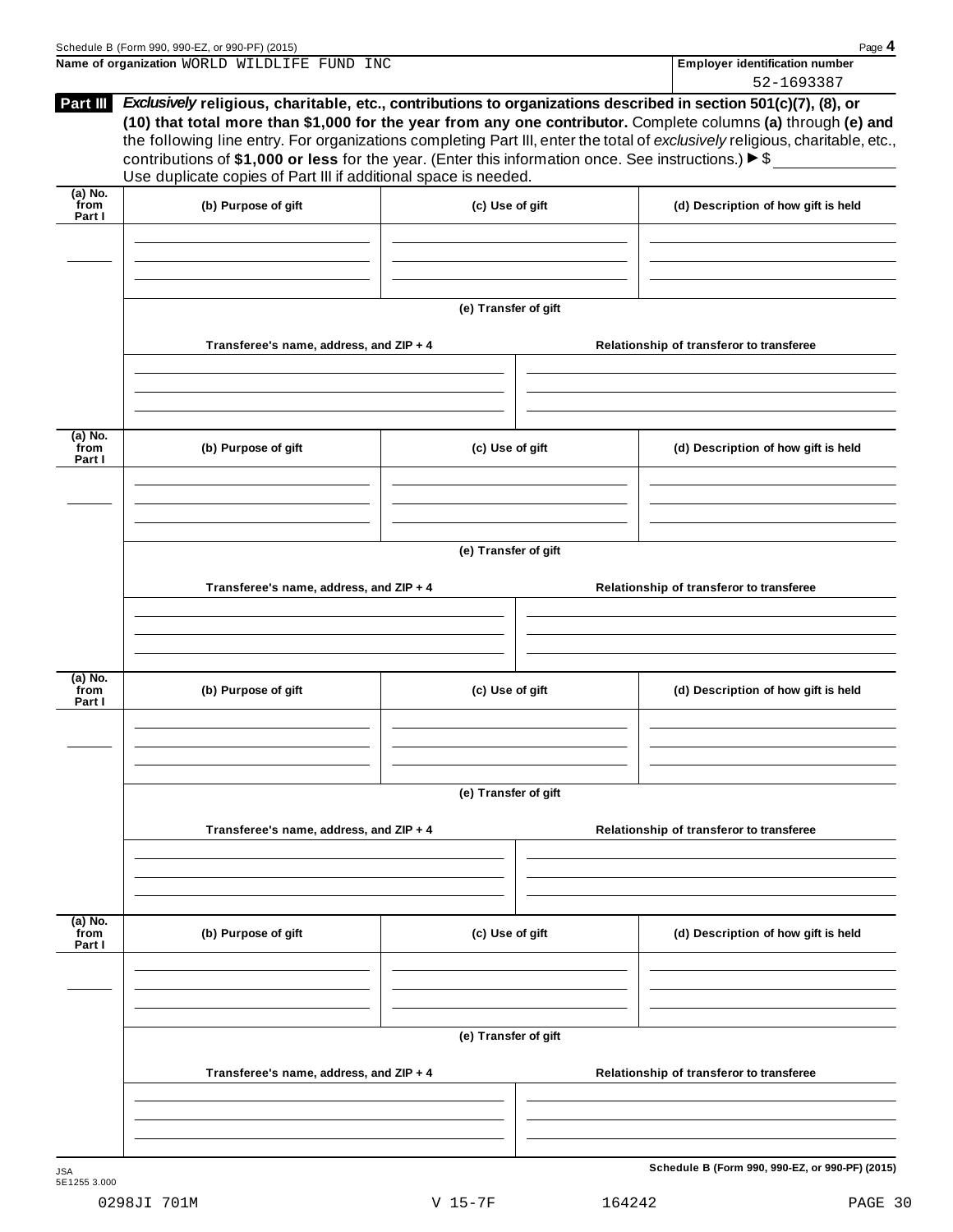|              | <b>SCHEDULE C</b><br>(Form 990 or 990-EZ)                     |                                                                               | <b>Political Campaign and Lobbying Activities</b>                                                                                                                                                                                                                                                                                                                                                                                                                                                                                                    |           |  |                                                     | OMB No. 1545-0047                                                                                                                                           |           |
|--------------|---------------------------------------------------------------|-------------------------------------------------------------------------------|------------------------------------------------------------------------------------------------------------------------------------------------------------------------------------------------------------------------------------------------------------------------------------------------------------------------------------------------------------------------------------------------------------------------------------------------------------------------------------------------------------------------------------------------------|-----------|--|-----------------------------------------------------|-------------------------------------------------------------------------------------------------------------------------------------------------------------|-----------|
|              |                                                               | For Organizations Exempt From Income Tax Under section 501(c) and section 527 |                                                                                                                                                                                                                                                                                                                                                                                                                                                                                                                                                      |           |  | $20$ 15                                             |                                                                                                                                                             |           |
|              | Department of the Treasury<br><b>Internal Revenue Service</b> |                                                                               | Complete if the organization is described below.<br>Information about Schedule C (Form 990 or 990-EZ) and its instructions is at www.irs.gov/form990.                                                                                                                                                                                                                                                                                                                                                                                                |           |  | Attach to Form 990 or Form 990-EZ.                  | <b>Open to Public</b><br>Inspection                                                                                                                         |           |
|              |                                                               |                                                                               | If the organization answered "Yes," on Form 990, Part IV, line 3, or Form 990-EZ, Part V, line 46 (Political Campaign Activities), then<br>• Section 501(c)(3) organizations: Complete Parts I-A and B. Do not complete Part I-C.                                                                                                                                                                                                                                                                                                                    |           |  |                                                     |                                                                                                                                                             |           |
|              |                                                               |                                                                               | • Section 501(c) (other than section 501(c)(3)) organizations: Complete Parts I-A and C below. Do not complete Part I-B.                                                                                                                                                                                                                                                                                                                                                                                                                             |           |  |                                                     |                                                                                                                                                             |           |
|              | • Section 527 organizations: Complete Part I-A only.          |                                                                               |                                                                                                                                                                                                                                                                                                                                                                                                                                                                                                                                                      |           |  |                                                     |                                                                                                                                                             |           |
|              |                                                               |                                                                               | If the organization answered "Yes," on Form 990, Part IV, line 4, or Form 990-EZ, Part VI, line 47 (Lobbying Activities), then                                                                                                                                                                                                                                                                                                                                                                                                                       |           |  |                                                     |                                                                                                                                                             |           |
|              |                                                               |                                                                               | • Section 501(c)(3) organizations that have filed Form 5768 (election under section 501(h)): Complete Part II-A. Do not complete Part II-B.<br>• Section 501(c)(3) organizations that have NOT filed Form 5768 (election under section 501(h)): Complete Part II-B. Do not complete Part II-A.                                                                                                                                                                                                                                                       |           |  |                                                     |                                                                                                                                                             |           |
|              |                                                               |                                                                               | If the organization answered "Yes," on Form 990, Part IV, line 5 (Proxy Tax) (see separate instructions) or Form 990-EZ, Part V, line 35c (Proxy                                                                                                                                                                                                                                                                                                                                                                                                     |           |  |                                                     |                                                                                                                                                             |           |
|              | Tax) (see separate instructions), then                        |                                                                               |                                                                                                                                                                                                                                                                                                                                                                                                                                                                                                                                                      |           |  |                                                     |                                                                                                                                                             |           |
|              |                                                               |                                                                               | • Section $501(c)(4)$ , $(5)$ , or $(6)$ organizations: Complete Part III.                                                                                                                                                                                                                                                                                                                                                                                                                                                                           |           |  |                                                     |                                                                                                                                                             |           |
|              | Name of organization                                          |                                                                               |                                                                                                                                                                                                                                                                                                                                                                                                                                                                                                                                                      |           |  | <b>Employer identification number</b>               |                                                                                                                                                             |           |
|              | WORLD WILDLIFE FUND INC                                       |                                                                               |                                                                                                                                                                                                                                                                                                                                                                                                                                                                                                                                                      |           |  | 52-1693387                                          |                                                                                                                                                             |           |
|              | Part I-A                                                      |                                                                               | Complete if the organization is exempt under section 501(c) or is a section 527 organization.                                                                                                                                                                                                                                                                                                                                                                                                                                                        |           |  |                                                     |                                                                                                                                                             |           |
| 1            |                                                               |                                                                               | Provide a description of the organization's direct and indirect political campaign activities in Part IV.                                                                                                                                                                                                                                                                                                                                                                                                                                            |           |  |                                                     |                                                                                                                                                             |           |
| $\mathbf{2}$ |                                                               |                                                                               | Political expenditures $\ldots \ldots \ldots \ldots \ldots \ldots \ldots \ldots \ldots \ldots \ldots \ldots \ldots \vdots \succ \$                                                                                                                                                                                                                                                                                                                                                                                                                   |           |  |                                                     |                                                                                                                                                             |           |
| 3            |                                                               |                                                                               |                                                                                                                                                                                                                                                                                                                                                                                                                                                                                                                                                      |           |  |                                                     |                                                                                                                                                             |           |
|              | Part I-B                                                      |                                                                               | Complete if the organization is exempt under section 501(c)(3).                                                                                                                                                                                                                                                                                                                                                                                                                                                                                      |           |  |                                                     |                                                                                                                                                             |           |
| 1            |                                                               |                                                                               | Enter the amount of any excise tax incurred by the organization under section 4955 $\ldots \rightarrow$ $\frac{1}{2}$                                                                                                                                                                                                                                                                                                                                                                                                                                |           |  |                                                     |                                                                                                                                                             |           |
| 2            |                                                               |                                                                               | Enter the amount of any excise tax incurred by organization managers under section 4955 $\triangleright$ \$                                                                                                                                                                                                                                                                                                                                                                                                                                          |           |  |                                                     |                                                                                                                                                             |           |
| 3            |                                                               |                                                                               |                                                                                                                                                                                                                                                                                                                                                                                                                                                                                                                                                      |           |  |                                                     | <b>Yes</b>                                                                                                                                                  | <b>No</b> |
|              |                                                               |                                                                               |                                                                                                                                                                                                                                                                                                                                                                                                                                                                                                                                                      |           |  |                                                     | <b>Yes</b>                                                                                                                                                  | No        |
|              | <b>b</b> If "Yes," describe in Part IV.                       |                                                                               |                                                                                                                                                                                                                                                                                                                                                                                                                                                                                                                                                      |           |  |                                                     |                                                                                                                                                             |           |
|              | Part I-C                                                      |                                                                               | Complete if the organization is exempt under section 501(c), except section 501(c)(3).                                                                                                                                                                                                                                                                                                                                                                                                                                                               |           |  |                                                     |                                                                                                                                                             |           |
| 1            |                                                               |                                                                               | Enter the amount directly expended by the filing organization for section 527 exempt function                                                                                                                                                                                                                                                                                                                                                                                                                                                        |           |  |                                                     |                                                                                                                                                             |           |
| $\mathbf{2}$ |                                                               |                                                                               | Enter the amount of the filing organization's funds contributed to other organizations for section<br>527 exempt function activities $\ldots \ldots \ldots \ldots \ldots \ldots \ldots \ldots \ldots \ldots \ldots \blacktriangleright \$                                                                                                                                                                                                                                                                                                            |           |  |                                                     |                                                                                                                                                             |           |
| 3            |                                                               |                                                                               | Total exempt function expenditures. Add lines 1 and 2. Enter here and on Form 1120-POL,                                                                                                                                                                                                                                                                                                                                                                                                                                                              |           |  |                                                     |                                                                                                                                                             |           |
| 4<br>5       |                                                               |                                                                               | Enter the names, addresses and employer identification number (EIN) of all section 527 political organizations to which the filing<br>organization made payments. For each organization listed, enter the amount paid from the filing organization's funds. Also enter<br>the amount of political contributions received that were promptly and directly delivered to a separate political organization, such<br>as a separate segregated fund or a political action committee (PAC). If additional space is needed, provide information in Part IV. |           |  |                                                     | Yes                                                                                                                                                         | <b>No</b> |
|              |                                                               |                                                                               | (b) Address                                                                                                                                                                                                                                                                                                                                                                                                                                                                                                                                          |           |  | (d) Amount paid from                                |                                                                                                                                                             |           |
|              | (a) Name                                                      |                                                                               |                                                                                                                                                                                                                                                                                                                                                                                                                                                                                                                                                      | $(c)$ EIN |  | filing organization's<br>funds. If none, enter -0-. | (e) Amount of political<br>contributions received and<br>promptly and directly<br>delivered to a separate<br>political organization. If<br>none, enter -0-. |           |
| (1)          |                                                               |                                                                               |                                                                                                                                                                                                                                                                                                                                                                                                                                                                                                                                                      |           |  |                                                     |                                                                                                                                                             |           |
| (2)          |                                                               |                                                                               |                                                                                                                                                                                                                                                                                                                                                                                                                                                                                                                                                      |           |  |                                                     |                                                                                                                                                             |           |
| (3)          |                                                               |                                                                               |                                                                                                                                                                                                                                                                                                                                                                                                                                                                                                                                                      |           |  |                                                     |                                                                                                                                                             |           |
| (4)          |                                                               |                                                                               |                                                                                                                                                                                                                                                                                                                                                                                                                                                                                                                                                      |           |  |                                                     |                                                                                                                                                             |           |
| (5)          |                                                               |                                                                               |                                                                                                                                                                                                                                                                                                                                                                                                                                                                                                                                                      |           |  |                                                     |                                                                                                                                                             |           |
| (6)          |                                                               |                                                                               |                                                                                                                                                                                                                                                                                                                                                                                                                                                                                                                                                      |           |  |                                                     |                                                                                                                                                             |           |
|              |                                                               |                                                                               |                                                                                                                                                                                                                                                                                                                                                                                                                                                                                                                                                      |           |  |                                                     |                                                                                                                                                             |           |

For Paperwork Reduction Act Notice, see the Instructions for Form 990 or 990-EZ. Schedule C (Form 990 or 990-EZ) 2015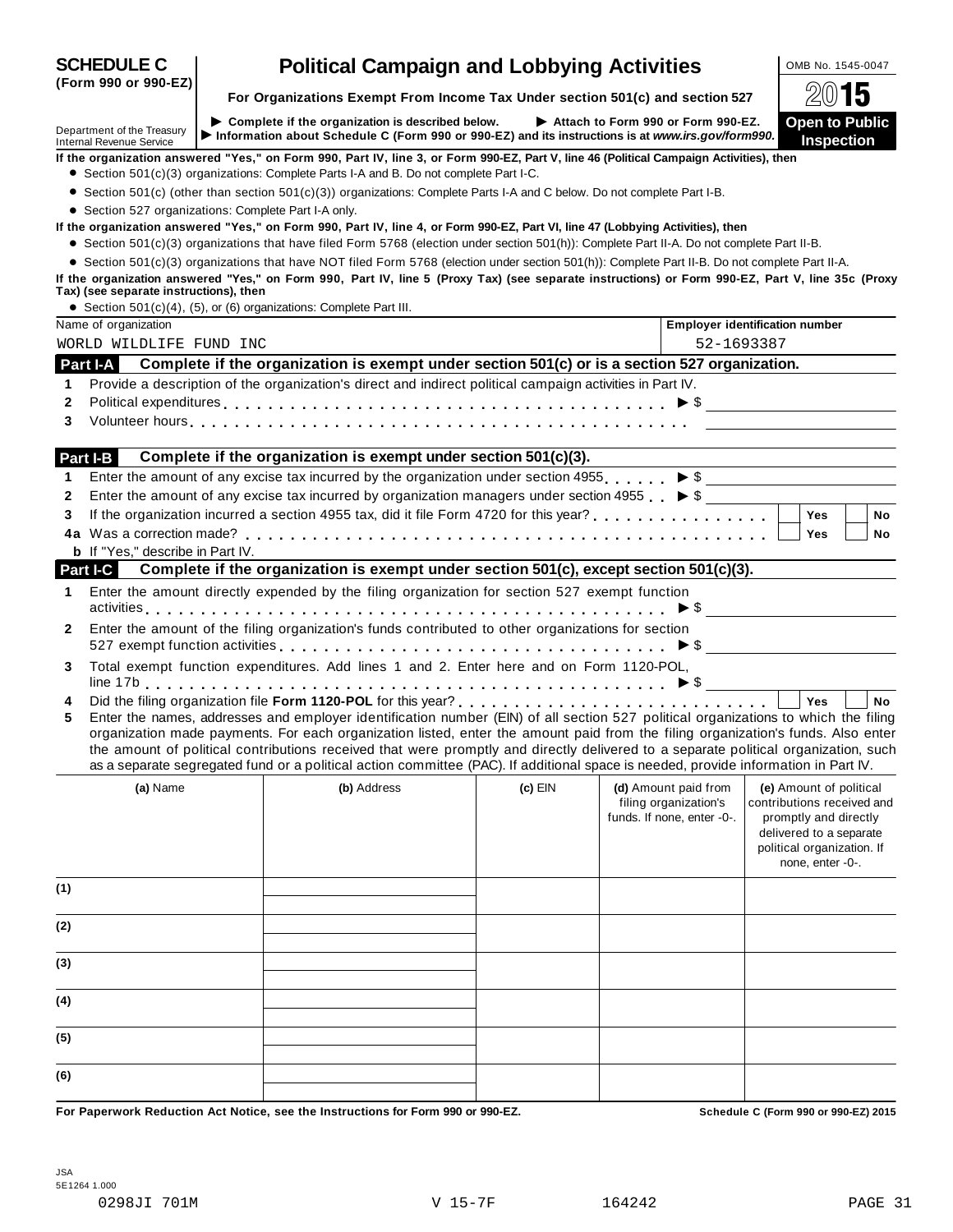| Part II-A<br>section 501(h)).                                                      | Complete if the organization is exempt under section 501(c)(3) and filed Form 5768 (election under                                                                                                                                                                                                                        |                                     |                                |
|------------------------------------------------------------------------------------|---------------------------------------------------------------------------------------------------------------------------------------------------------------------------------------------------------------------------------------------------------------------------------------------------------------------------|-------------------------------------|--------------------------------|
| A Check $\blacktriangleright$                                                      | if the filing organization belongs to an affiliated group (and list in Part IV each affiliated group member's<br>name, address, EIN, expenses, and share of excess lobbying expenditures).                                                                                                                                |                                     |                                |
| Check $\blacktriangleright$<br>В                                                   | if the filing organization checked box A and "limited control" provisions apply.                                                                                                                                                                                                                                          |                                     |                                |
|                                                                                    | <b>Limits on Lobbying Expenditures</b><br>(The term "expenditures" means amounts paid or incurred.)                                                                                                                                                                                                                       | (a) Filing<br>organization's totals | (b) Affiliated<br>group totals |
| c<br>columns.                                                                      | 1a Total lobbying expenditures to influence public opinion (grass roots lobbying)<br><b>b</b> Total lobbying expenditures to influence a legislative body (direct lobbying)<br>e Total exempt purpose expenditures (add lines 1c and 1d)<br>Lobbying nontaxable amount. Enter the amount from the following table in both |                                     |                                |
| If the amount on line 1e, column (a) or (b) is: The lobbying nontaxable amount is: |                                                                                                                                                                                                                                                                                                                           |                                     |                                |
| Not over \$500,000                                                                 | 20% of the amount on line 1e.                                                                                                                                                                                                                                                                                             |                                     |                                |
| Over \$500,000 but not over \$1,000,000                                            | \$100,000 plus 15% of the excess over \$500,000.                                                                                                                                                                                                                                                                          |                                     |                                |
| Over \$1,000,000 but not over \$1,500,000                                          | \$175,000 plus 10% of the excess over \$1,000,000.                                                                                                                                                                                                                                                                        |                                     |                                |
| Over \$1,500,000 but not over \$17,000,000                                         | \$225,000 plus 5% of the excess over \$1,500,000.                                                                                                                                                                                                                                                                         |                                     |                                |
| Over \$17,000,000                                                                  | \$1,000,000.                                                                                                                                                                                                                                                                                                              |                                     |                                |
| g Grassroots nontaxable amount (enter 25% of line 1f)                              | .                                                                                                                                                                                                                                                                                                                         |                                     |                                |
| h Subtract line 1g from line 1a. If zero or less, enter -0-                        |                                                                                                                                                                                                                                                                                                                           |                                     |                                |
| i Subtract line 1f from line 1c. If zero or less, enter -0-                        |                                                                                                                                                                                                                                                                                                                           |                                     |                                |
|                                                                                    | If there is an amount other than zero on either line 1h or line 1i, did the organization file Form 4720                                                                                                                                                                                                                   |                                     | Yes<br>No                      |

**4-Year Averaging Period Under section 501(h)**

(Some organizations that made a section 501(h) election do not have to complete all of the five columns below.

**See the separate instructions for lines 2a through 2f.)**

| Lobbying Expenditures During 4-Year Averaging Period              |          |          |            |            |           |  |  |
|-------------------------------------------------------------------|----------|----------|------------|------------|-----------|--|--|
| Calendar year (or fiscal year<br>beginning in)                    | (a) 2012 | (b) 2013 | $(c)$ 2014 | (d) $2015$ | (e) Total |  |  |
| 2a Lobbying nontaxable amount                                     |          |          |            |            |           |  |  |
| <b>b</b> Lobbying ceiling amount<br>(150% of line 2a, column (e)) |          |          |            |            |           |  |  |
| c Total lobbying expenditures                                     |          |          |            |            |           |  |  |
| <b>d</b> Grassroots nontaxable amount                             |          |          |            |            |           |  |  |
| e Grassroots ceiling amount<br>(150% of line 2d, column (e))      |          |          |            |            |           |  |  |
| Grassroots lobbying expenditures                                  |          |          |            |            |           |  |  |

**Schedule C (Form 990 or 990-EZ) 2015**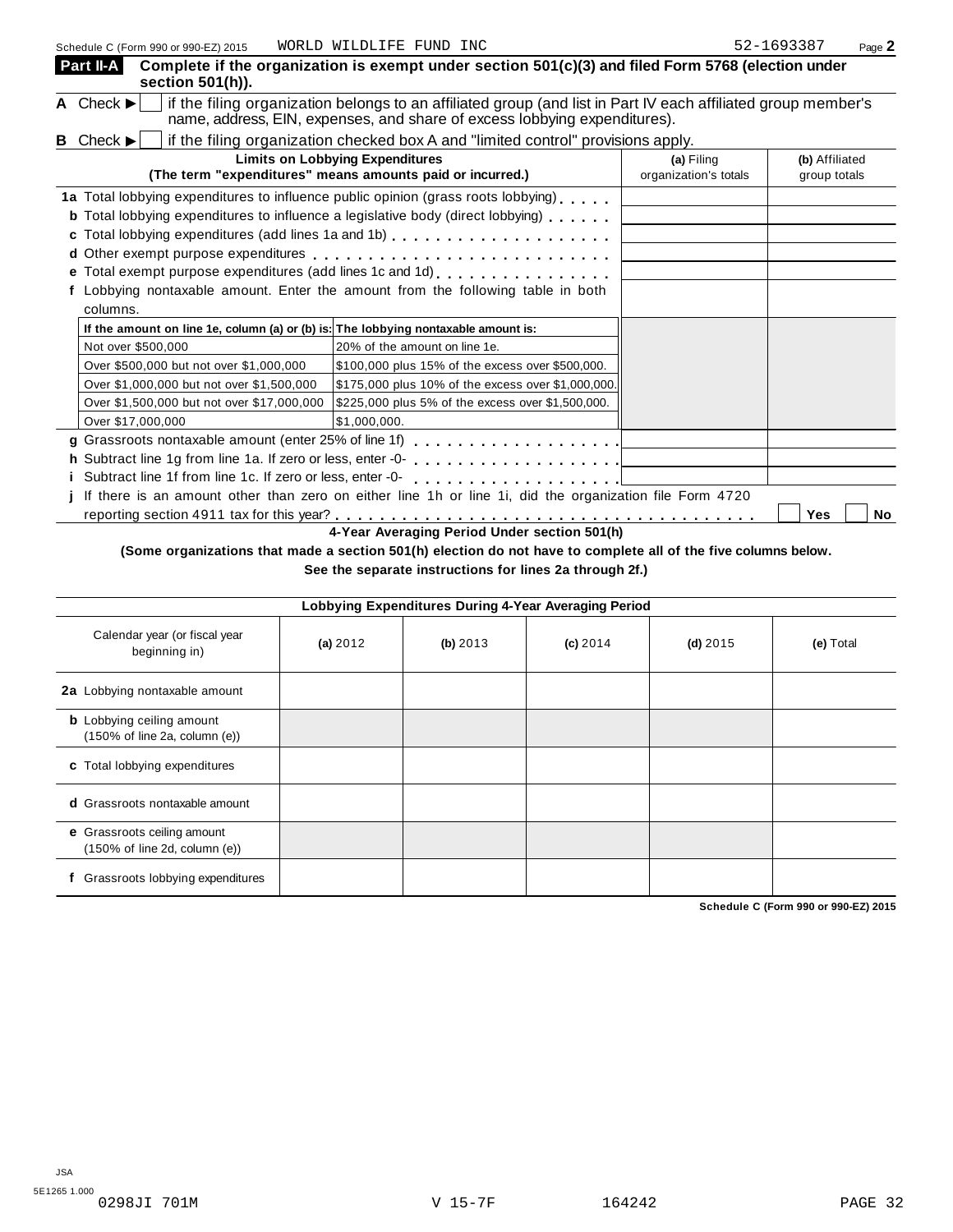|                | Schedule C (Form 990 or 990-EZ) 2015                                                                                                                                                                                                                                           |                         |    |                |            | Page 3            |
|----------------|--------------------------------------------------------------------------------------------------------------------------------------------------------------------------------------------------------------------------------------------------------------------------------|-------------------------|----|----------------|------------|-------------------|
|                | Part II-B<br>Complete if the organization is exempt under section 501(c)(3) and has NOT filed Form 5768<br>(election under section 501(h)).                                                                                                                                    |                         |    |                |            |                   |
|                | For each "Yes," response on lines 1a through 1i below, provide in Part IV a detailed                                                                                                                                                                                           | (a)                     |    | (b)            |            |                   |
|                | description of the lobbying activity.                                                                                                                                                                                                                                          | Yes                     | No | Amount         |            |                   |
| 1              | During the year, did the filing organization attempt to influence foreign, national, state or local<br>legislation, including any attempt to influence public opinion on a legislative matter or<br>referendum, through the use of:                                            |                         |    |                |            |                   |
| а              |                                                                                                                                                                                                                                                                                | X                       |    |                |            |                   |
| b              | Volunteers?<br>Paid staff or management (include compensation in expenses reported on lines 1c through 1i)?                                                                                                                                                                    | X                       |    |                |            |                   |
| C              |                                                                                                                                                                                                                                                                                | $\mathbf X$             |    |                |            | 2,204.            |
| d              | Mailings to members, legislators, or the public?<br>Mailings to members, legislators, or the public?                                                                                                                                                                           | $\mathbf X$             |    |                |            | 96,446.           |
| е              |                                                                                                                                                                                                                                                                                | $\overline{\mathbf{x}}$ |    |                |            | $\overline{94}$ . |
| f              |                                                                                                                                                                                                                                                                                |                         | X  |                |            |                   |
| g              | Direct contact with legislators, their staffs, government officials, or a legislative body?<br>                                                                                                                                                                                | Χ                       |    |                |            | 32,374.           |
| h              | Rallies, demonstrations, seminars, conventions, speeches, lectures, or any similar means?                                                                                                                                                                                      |                         | X  |                |            |                   |
| j.             | Other activities?                                                                                                                                                                                                                                                              | X                       |    |                |            | 16,667.           |
| j              |                                                                                                                                                                                                                                                                                |                         |    |                |            | 147,785.          |
| 2a             | Did the activities in line 1 cause the organization to be not described in section $501(c)(3)$ ?                                                                                                                                                                               |                         | X  |                |            |                   |
| b              | If "Yes," enter the amount of any tax incurred under section 4912<br>If "Yes," enter the amount of any tax incurred under section 4912                                                                                                                                         |                         |    |                |            |                   |
| C              | If "Yes," enter the amount of any tax incurred by organization managers under section 4912                                                                                                                                                                                     |                         |    |                |            |                   |
| d              | If the filing organization incurred a section 4912 tax, did it file Form 4720 for this year?                                                                                                                                                                                   |                         |    |                |            |                   |
|                | Part III-A Complete if the organization is exempt under section 501(c)(4), section 501(c)(5), or section<br>$501(c)(6)$ .                                                                                                                                                      |                         |    |                |            |                   |
|                |                                                                                                                                                                                                                                                                                |                         |    |                | <b>Yes</b> | No                |
| 1              | Were substantially all (90% or more) dues received nondeductible by members?                                                                                                                                                                                                   |                         |    | $\mathbf{1}$   |            |                   |
| $\overline{2}$ | Did the organization make only in-house lobbying expenditures of \$2,000 or less?<br>.                                                                                                                                                                                         |                         |    | $\overline{2}$ |            |                   |
| 3              | Did the organization agree to carry over lobbying and political expenditures from the prior year?                                                                                                                                                                              |                         |    | 3              |            |                   |
|                | Complete if the organization is exempt under section 501(c)(4), section 501(c)(5), or section<br>Part III-B                                                                                                                                                                    |                         |    |                |            |                   |
|                | 501(c)(6) and if either (a) BOTH Part III-A, lines 1 and 2, are answered "No," OR (b) Part III-A, line 3, is                                                                                                                                                                   |                         |    |                |            |                   |
|                | answered "Yes."                                                                                                                                                                                                                                                                |                         |    |                |            |                   |
| 1              | Dues, assessments and similar amounts from members [1] [1] [1] $\ldots$ [1] [1] $\ldots$ [1] $\ldots$ [1] $\ldots$ [1] $\ldots$ [1] $\ldots$ [1] $\ldots$ [1] $\ldots$ [1] $\ldots$ [1] $\ldots$ [1] $\ldots$ [1] $\ldots$ [1] $\ldots$ [1] $\ldots$ [1] $\ldots$ [1] $\ldots$ |                         |    | $\mathbf{1}$   |            |                   |
| $\mathbf{2}$   | Section 162(e) nondeductible lobbying and political expenditures (do not include amounts of                                                                                                                                                                                    |                         |    |                |            |                   |
|                | political expenses for which the section 527(f) tax was paid).                                                                                                                                                                                                                 |                         |    |                |            |                   |
| a              |                                                                                                                                                                                                                                                                                |                         |    | 2a             |            |                   |
| b              |                                                                                                                                                                                                                                                                                |                         |    | 2 <sub>b</sub> |            |                   |
| c              |                                                                                                                                                                                                                                                                                |                         |    | 2c             |            |                   |
| 3              | Aggregate amount reported in section 6033(e)(1)(A) notices of nondeductible section 162(e) dues                                                                                                                                                                                |                         |    | 3              |            |                   |
| 4              | If notices were sent and the amount on line 2c exceeds the amount on line 3, what portion of the                                                                                                                                                                               |                         |    |                |            |                   |
|                | excess does the organization agree to carryover to the reasonable estimate of nondeductible lobbying                                                                                                                                                                           |                         |    |                |            |                   |
|                | and political expenditure next year?                                                                                                                                                                                                                                           |                         |    | 4              |            |                   |
| 5              |                                                                                                                                                                                                                                                                                |                         |    | 5              |            |                   |

**Part IV Supplemental Information**

Provide the descriptions required for Part I-A, line 1; Part I-B, line 4; Part I-C, line 5; Part II-A (affiliated group list); Part II-A, lines 1 and 2 (see instructions); and Part II-B, line 1. Also, complete this part for any additional information.

### PART II-B, LINE 1, LOBBYING ACTIVITIES:

### OTHER ACTIVITIES INCLUDED TIME SPENT ON STRATEGY AND PLANNING RELATED TO

LOBBYING.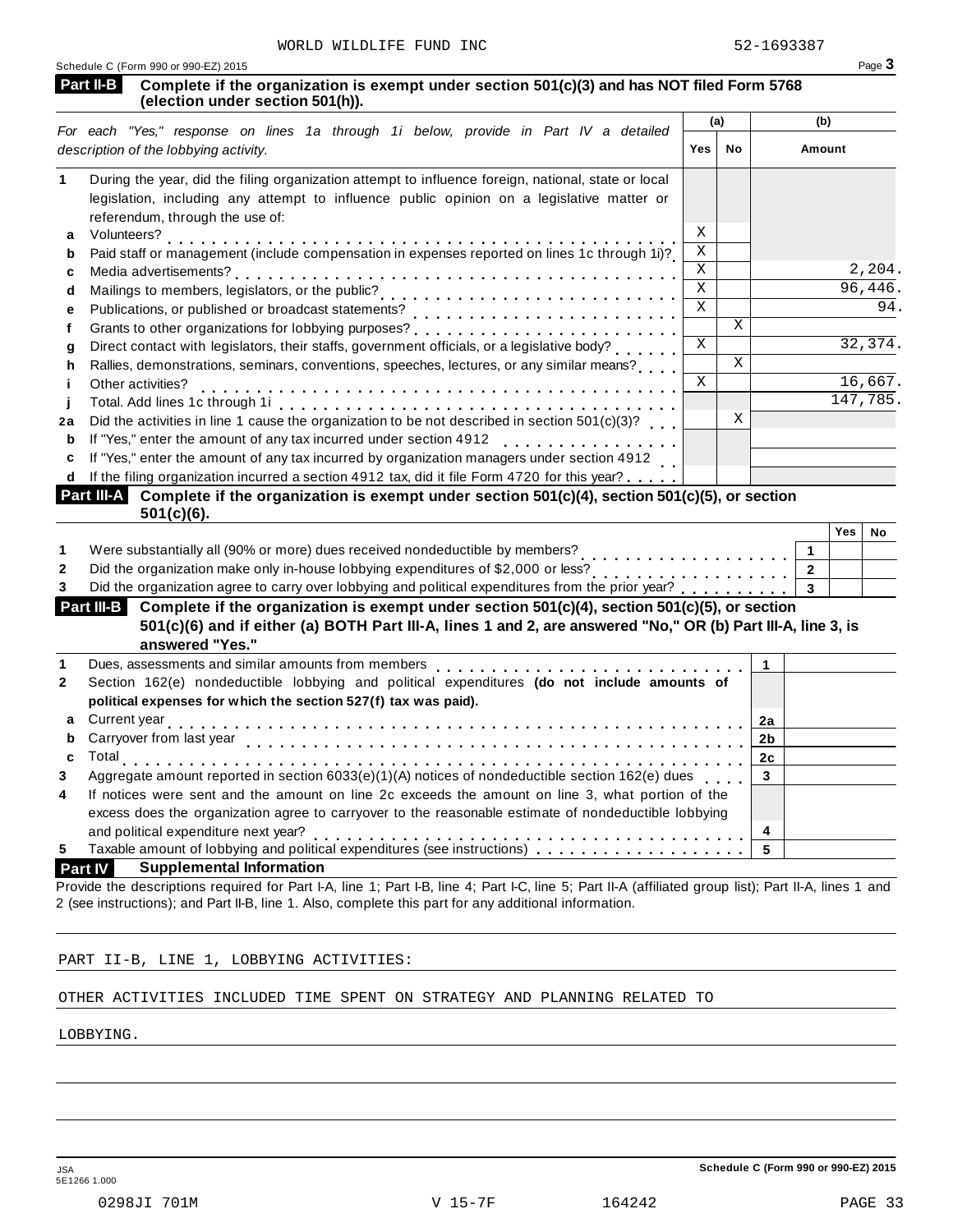Schedule C (Form 990 or 990-EZ) 2015<br> **Part IV Supplemental Information** (continued)<br> **Part IV Supplemental Information** (continued) **Supplemental Information** *(continued)*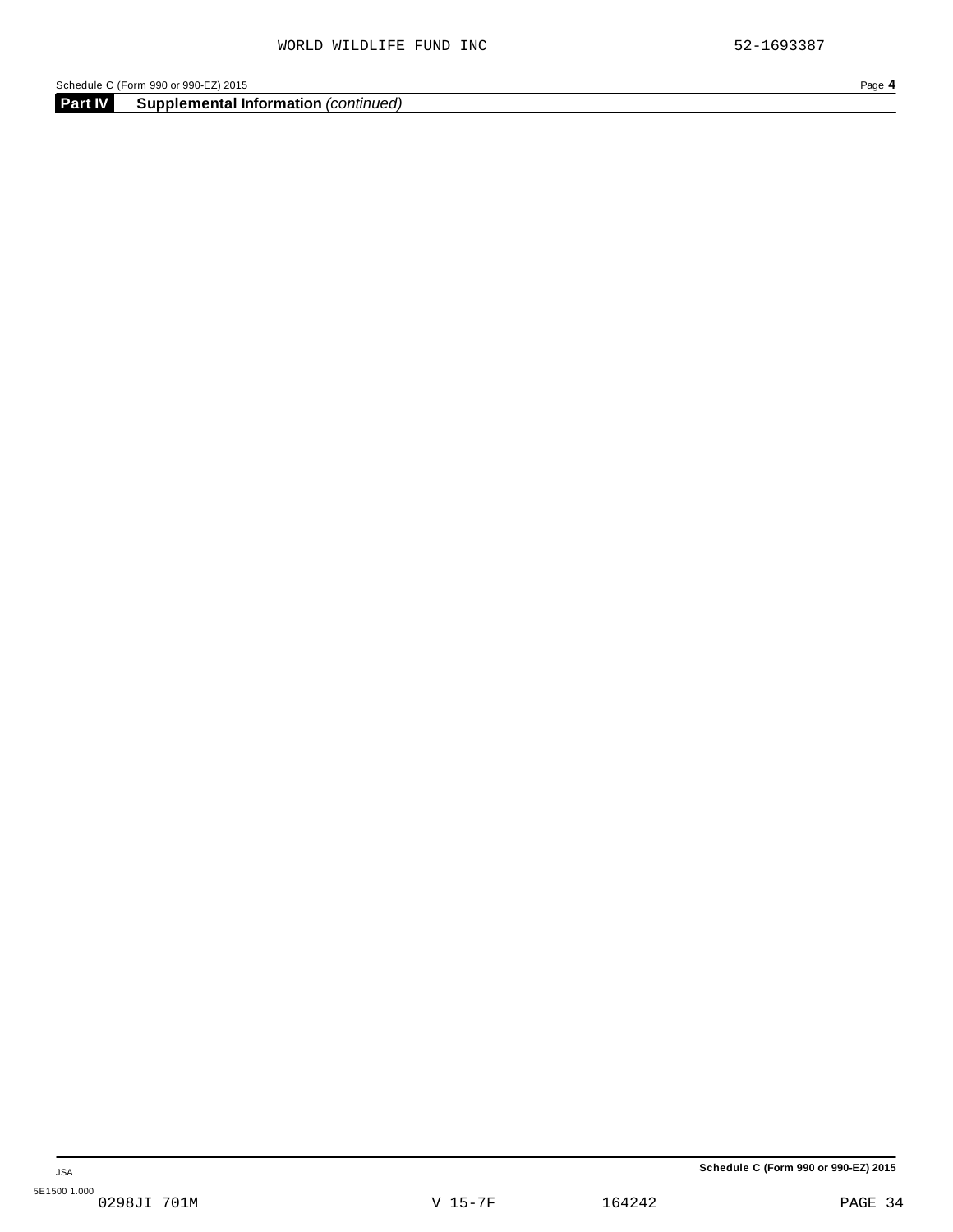|            | <b>SCHEDULE D</b> |
|------------|-------------------|
| (Form 990) |                   |

# SCHEDULE D<br>
Supplemental Financial Statements<br>
Form 990) Part IV, line 6, 7, 8, 9, 10, 11a, 11b, 11c, 11d, 11e, 11f, 12a, or 12b.

|                                                               |                                                                                                                                                                                                                                | Part IV, line 6, 7, 8, 9, 10, 11a, 11b, 11c, 11d, 11e, 11f, 12a, or 12b. |                                                    |                                            |           |
|---------------------------------------------------------------|--------------------------------------------------------------------------------------------------------------------------------------------------------------------------------------------------------------------------------|--------------------------------------------------------------------------|----------------------------------------------------|--------------------------------------------|-----------|
| Department of the Treasury<br><b>Internal Revenue Service</b> | Information about Schedule D (Form 990) and its instructions is at www.irs.gov/form990.                                                                                                                                        | Attach to Form 990.                                                      |                                                    | <b>Open to Public</b><br><b>Inspection</b> |           |
| Name of the organization                                      |                                                                                                                                                                                                                                |                                                                          | <b>Employer identification number</b>              |                                            |           |
| WORLD WILDLIFE FUND INC                                       |                                                                                                                                                                                                                                |                                                                          | 52-1693387                                         |                                            |           |
| Part I                                                        | Organizations Maintaining Donor Advised Funds or Other Similar Funds or Accounts.                                                                                                                                              |                                                                          |                                                    |                                            |           |
|                                                               | Complete if the organization answered "Yes" on Form 990, Part IV, line 6.                                                                                                                                                      |                                                                          |                                                    |                                            |           |
|                                                               |                                                                                                                                                                                                                                | (a) Donor advised funds                                                  | (b) Funds and other accounts                       |                                            |           |
|                                                               | Total number at end of year manufacturers.                                                                                                                                                                                     |                                                                          |                                                    |                                            |           |
|                                                               | Aggregate value of contributions to (during year)                                                                                                                                                                              |                                                                          |                                                    |                                            |           |
|                                                               | Aggregate value of grants from (during year)                                                                                                                                                                                   |                                                                          |                                                    |                                            |           |
|                                                               | Aggregate value at end of year                                                                                                                                                                                                 |                                                                          |                                                    |                                            |           |
|                                                               | Did the organization inform all donors and donor advisors in writing that the assets held in donor advised                                                                                                                     |                                                                          |                                                    |                                            |           |
|                                                               | funds are the organization's property, subject to the organization's exclusive legal control?                                                                                                                                  |                                                                          |                                                    | Yes                                        | No        |
|                                                               | Did the organization inform all grantees, donors, and donor advisors in writing that grant funds can be used                                                                                                                   |                                                                          |                                                    |                                            |           |
|                                                               | only for charitable purposes and not for the benefit of the donor or donor advisor, or for any other purpose                                                                                                                   |                                                                          |                                                    |                                            |           |
|                                                               |                                                                                                                                                                                                                                |                                                                          |                                                    | Yes                                        | No        |
| Part II                                                       | <b>Conservation Easements.</b>                                                                                                                                                                                                 |                                                                          |                                                    |                                            |           |
|                                                               | Complete if the organization answered "Yes" on Form 990, Part IV, line 7.                                                                                                                                                      |                                                                          |                                                    |                                            |           |
|                                                               | Purpose(s) of conservation easements held by the organization (check all that apply).                                                                                                                                          |                                                                          |                                                    |                                            |           |
|                                                               | Preservation of land for public use (e.g., recreation or education)                                                                                                                                                            |                                                                          | Preservation of a historically important land area |                                            |           |
|                                                               | Protection of natural habitat                                                                                                                                                                                                  |                                                                          | Preservation of a certified historic structure     |                                            |           |
|                                                               | Preservation of open space                                                                                                                                                                                                     |                                                                          |                                                    |                                            |           |
|                                                               | Complete lines 2a through 2d if the organization held a qualified conservation contribution in the form of a conservation                                                                                                      |                                                                          |                                                    |                                            |           |
|                                                               | easement on the last day of the tax year.                                                                                                                                                                                      |                                                                          |                                                    | Held at the End of the Tax Year            |           |
|                                                               |                                                                                                                                                                                                                                |                                                                          | 2a                                                 |                                            |           |
|                                                               | Total acreage restricted by conservation easements                                                                                                                                                                             |                                                                          | 2b                                                 |                                            |           |
|                                                               | Number of conservation easements on a certified historic structure included in (a)                                                                                                                                             |                                                                          | 2c                                                 |                                            |           |
|                                                               | Number of conservation easements included in (c) acquired after 8/17/06, and not on a                                                                                                                                          |                                                                          |                                                    |                                            |           |
|                                                               | historic structure listed in the National Register                                                                                                                                                                             |                                                                          | 2d                                                 |                                            |           |
|                                                               | Number of conservation easements modified, transferred, released, extinguished, or terminated by the organization during the                                                                                                   |                                                                          |                                                    |                                            |           |
| tax year $\blacktriangleright$                                |                                                                                                                                                                                                                                |                                                                          |                                                    |                                            |           |
|                                                               | Number of states where property subject to conservation easement is located ▶ _________                                                                                                                                        |                                                                          |                                                    |                                            |           |
|                                                               | Does the organization have a written policy regarding the periodic monitoring, inspection, handling of                                                                                                                         |                                                                          |                                                    |                                            |           |
|                                                               | violations, and enforcement of the conservation easements it holds?                                                                                                                                                            |                                                                          |                                                    | Yes                                        | <b>No</b> |
|                                                               | Staff and volunteer hours devoted to monitoring, inspecting, handling of violations, and enforcing conservation easements during the year                                                                                      |                                                                          |                                                    |                                            |           |
|                                                               |                                                                                                                                                                                                                                |                                                                          |                                                    |                                            |           |
|                                                               | Amount of expenses incurred in monitoring, inspecting, handling of violations, and enforcing conservation easements during the year                                                                                            |                                                                          |                                                    |                                            |           |
|                                                               |                                                                                                                                                                                                                                |                                                                          |                                                    |                                            |           |
|                                                               | Does each conservation easement reported on line 2(d) above satisfy the requirements of section 170(h)(4)(B)(i)                                                                                                                |                                                                          |                                                    |                                            |           |
|                                                               |                                                                                                                                                                                                                                |                                                                          |                                                    | Yes                                        | <b>No</b> |
|                                                               | In Part XIII, describe how the organization reports conservation easements in its revenue and expense statement, and                                                                                                           |                                                                          |                                                    |                                            |           |
|                                                               | balance sheet, and include, if applicable, the text of the footnote to the organization's financial statements that describes the                                                                                              |                                                                          |                                                    |                                            |           |
|                                                               | organization's accounting for conservation easements.                                                                                                                                                                          |                                                                          |                                                    |                                            |           |
|                                                               | Part III  Organizations Maintaining Collections of Art, Historical Treasures, or Other Similar Assets.                                                                                                                         |                                                                          |                                                    |                                            |           |
|                                                               | Complete if the organization answered "Yes" on Form 990, Part IV, line 8.                                                                                                                                                      |                                                                          |                                                    |                                            |           |
|                                                               |                                                                                                                                                                                                                                |                                                                          |                                                    |                                            |           |
|                                                               | If the organization elected, as permitted under SFAS 116 (ASC 958), not to report in its revenue statement and balance sheet works of art, historical treasures, or other similar assets held for public exhibition, education |                                                                          |                                                    |                                            |           |
|                                                               |                                                                                                                                                                                                                                |                                                                          |                                                    |                                            |           |
|                                                               | If the organization elected, as permitted under SFAS 116 (ASC 958), to report in its revenue statement and balance sheet                                                                                                       |                                                                          |                                                    |                                            |           |
|                                                               | works of art, historical treasures, or other similar assets held for public exhibition, education, or research in furtherance of<br>public service, provide the following amounts relating to these items:                     |                                                                          |                                                    |                                            |           |
|                                                               | (i) Revenue included in Form 990, Part VIII, line 1 $\dots \dots \dots \dots \dots \dots \dots \dots \dots \dots \dots \bullet \$                                                                                              |                                                                          |                                                    |                                            |           |
|                                                               |                                                                                                                                                                                                                                |                                                                          |                                                    |                                            |           |
|                                                               |                                                                                                                                                                                                                                |                                                                          |                                                    |                                            |           |
|                                                               | If the organization received or held works of art, historical treasures, or other similar assets for financial gain, provide the                                                                                               |                                                                          |                                                    |                                            |           |
|                                                               | following amounts required to be reported under SFAS 116 (ASC 958) relating to these items:                                                                                                                                    |                                                                          |                                                    |                                            |           |
| b                                                             |                                                                                                                                                                                                                                |                                                                          | $\blacktriangleright$ \$                           | $\triangleright$ \$                        |           |
|                                                               | For Paperwork Reduction Act Notice, see the Instructions for Form 990.                                                                                                                                                         |                                                                          |                                                    | Schedule D (Form 990) 2015                 |           |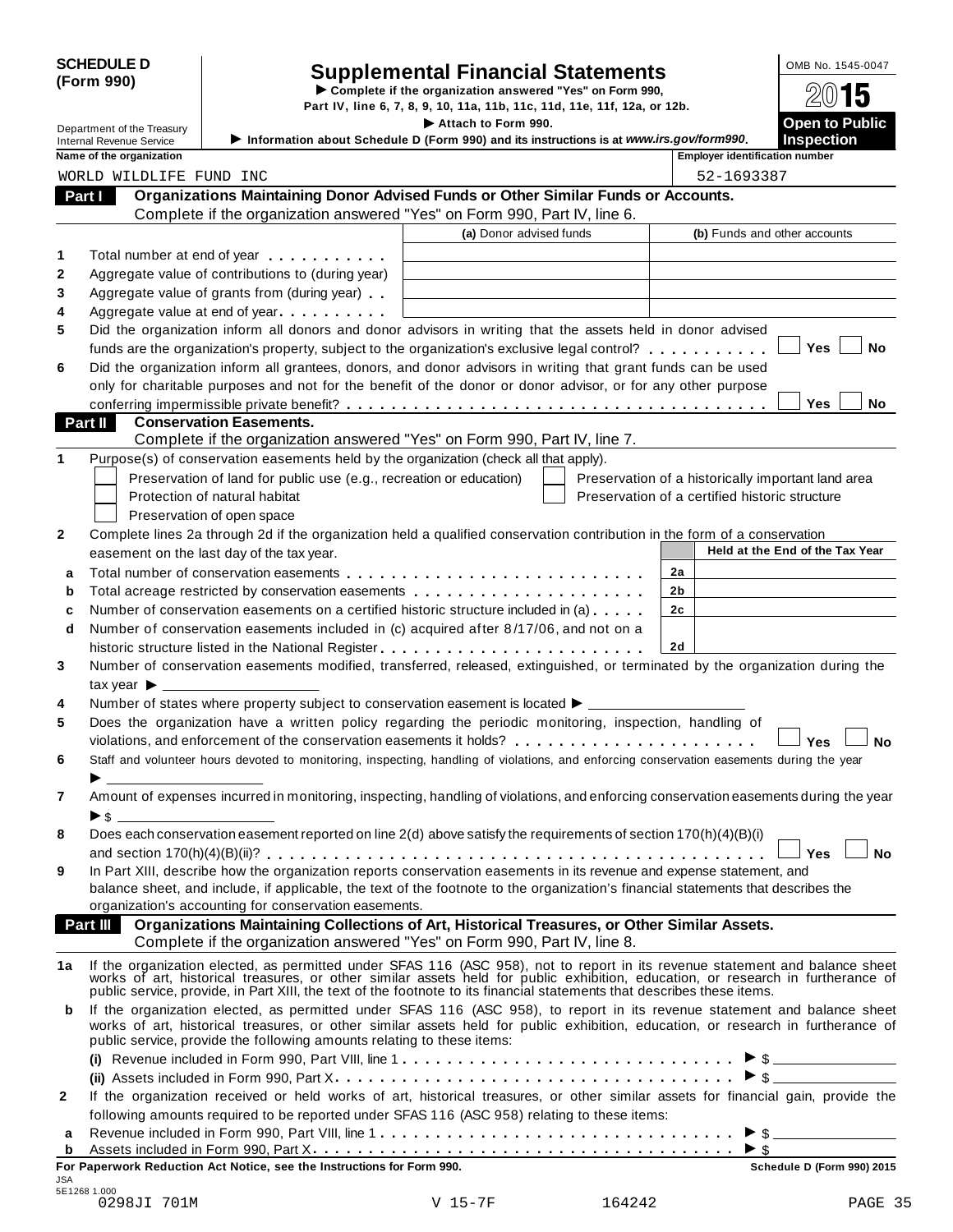WORLD WILDLIFE FUND INC 62-1693387

|                     | Schedule D (Form 990) 2015                                                                                                       |                  |                         |                           |            |                               |                     |               | Page 2      |
|---------------------|----------------------------------------------------------------------------------------------------------------------------------|------------------|-------------------------|---------------------------|------------|-------------------------------|---------------------|---------------|-------------|
| Part III            | Organizations Maintaining Collections of Art, Historical Treasures, or Other Similar Assets (continued)                          |                  |                         |                           |            |                               |                     |               |             |
| 3                   | Using the organization's acquisition, accession, and other records, check any of the following that are a significant use of its |                  |                         |                           |            |                               |                     |               |             |
|                     | collection items (check all that apply):                                                                                         |                  |                         |                           |            |                               |                     |               |             |
| a                   | Public exhibition                                                                                                                |                  | d                       | Loan or exchange programs |            |                               |                     |               |             |
| b                   | Scholarly research                                                                                                               |                  | Other<br>е              |                           |            |                               |                     |               |             |
| c                   | Preservation for future generations                                                                                              |                  |                         |                           |            |                               |                     |               |             |
|                     | Provide a description of the organization's collections and explain how they further the organization's exempt purpose in Part   |                  |                         |                           |            |                               |                     |               |             |
|                     | XIII.                                                                                                                            |                  |                         |                           |            |                               |                     |               |             |
| 5                   | During the year, did the organization solicit or receive donations of art, historical treasures, or other similar                |                  |                         |                           |            |                               |                     |               |             |
|                     | assets to be sold to raise funds rather than to be maintained as part of the organization's collection?                          |                  |                         |                           |            |                               | <b>Yes</b>          |               | No          |
| <b>Part IV</b>      | <b>Escrow and Custodial Arrangements.</b>                                                                                        |                  |                         |                           |            |                               |                     |               |             |
|                     | Complete if the organization answered "Yes" on Form 990, Part IV, line 9, or reported an amount on Form                          |                  |                         |                           |            |                               |                     |               |             |
|                     | 990, Part X, line 21.                                                                                                            |                  |                         |                           |            |                               |                     |               |             |
|                     | 1a Is the organization an agent, trustee, custodian or other intermediary for contributions or other assets not                  |                  |                         |                           |            |                               |                     |               |             |
|                     |                                                                                                                                  |                  |                         |                           |            |                               | Yes                 |               | No          |
| b                   | If "Yes," explain the arrangement in Part XIII and complete the following table:                                                 |                  |                         |                           |            |                               |                     |               |             |
|                     |                                                                                                                                  |                  |                         |                           |            | Amount                        |                     |               |             |
| c                   |                                                                                                                                  |                  |                         | 1 <sup>c</sup>            |            |                               |                     |               |             |
|                     |                                                                                                                                  |                  |                         | 1d                        |            |                               |                     |               |             |
| е                   |                                                                                                                                  |                  |                         | 1e                        |            |                               |                     |               |             |
|                     | Ending balance enterprise and and all the series are series and all the series are series and all the series of                  |                  |                         | 1f                        |            |                               |                     |               |             |
| 2a                  | Did the organization include an amount on Form 990, Part X, line 21, for escrow or custodial account liability?                  |                  |                         |                           |            |                               | <b>Yes</b>          |               | No          |
|                     | <b>b</b> If "Yes," explain the arrangement in Part XIII. Check here if the explanation has been provided on Part XIII            |                  |                         |                           |            |                               |                     |               |             |
| <b>Part V</b>       | <b>Endowment Funds.</b>                                                                                                          |                  |                         |                           |            |                               |                     |               |             |
|                     | Complete if the organization answered "Yes" on Form 990, Part IV, line 10.                                                       |                  |                         |                           |            |                               |                     |               |             |
|                     |                                                                                                                                  | (a) Current year | (b) Prior year          | (c) Two years back        |            | (d) Three years back          | (e) Four years back |               |             |
| 1а                  | Beginning of year balance                                                                                                        | 223,606,066.     | 237, 197, 263.          | 207,898,943.              |            | 195, 204, 277.                | 187, 912, 951.      |               |             |
| b                   | Contributions <b>Contributions</b>                                                                                               | 21, 213, 812.    | 24,863,603.             | 25,588,255.               |            | 19,635,074.                   |                     | 31, 370, 985. |             |
| c                   | Net investment earnings, gains,                                                                                                  |                  |                         |                           |            |                               |                     |               |             |
|                     | and losses experiences and losses                                                                                                | $-6, 540, 800.$  | 3, 241, 982.            | 32, 354, 063.             |            | 17,996,121.                   |                     |               | 992, 257.   |
|                     | Grants or scholarships                                                                                                           | 1,001,145.       | 5,330,166.              |                           | 1,446,712. | 2,140,681.                    |                     |               | 2,090,825.  |
| е                   | Other expenditures for facilities                                                                                                |                  |                         |                           |            |                               |                     |               |             |
|                     | and programs                                                                                                                     | 37,969,074.      | 36, 366, 616.           | 27, 197, 286.             |            | 22,795,848.                   |                     |               | 22,981,091. |
|                     | Administrative expenses                                                                                                          | 199, 308, 859.   | 223,606,066.            |                           |            | 237, 197, 263. 207, 898, 943. | 195, 204, 277.      |               |             |
| q                   | End of year balance                                                                                                              |                  |                         |                           |            |                               |                     |               |             |
| 2                   | Provide the estimated percentage of the current year end balance (line 1g, column (a)) held as:                                  |                  |                         |                           |            |                               |                     |               |             |
| a                   | Board designated or quasi-endowment $\triangleright$ 70.1200 %                                                                   |                  |                         |                           |            |                               |                     |               |             |
| b                   | Permanent endowment > 21.1800 %                                                                                                  | 8.7000 %         |                         |                           |            |                               |                     |               |             |
| c                   | Temporarily restricted endowment ▶<br>The percentages on lines 2a, 2b, and 2c should equal 100%.                                 |                  |                         |                           |            |                               |                     |               |             |
|                     | 3a Are there endowment funds not in the possession of the organization that are held and administered for the                    |                  |                         |                           |            |                               |                     |               |             |
|                     |                                                                                                                                  |                  |                         |                           |            |                               |                     | Yes           | No          |
|                     | organization by:                                                                                                                 |                  |                         |                           |            |                               | 3a(i)               |               | Χ           |
|                     | (ii) related organizations enterpresent respectively in the contract of the contract of the contract or contract $\alpha$        |                  |                         |                           |            |                               | 3a(ii)              |               | X           |
|                     | <b>b</b> If "Yes" on line 3a(ii), are the related organizations listed as required on Schedule R?                                |                  |                         |                           |            |                               | 3b                  |               |             |
|                     | Describe in Part XIII the intended uses of the organization's endowment funds.                                                   |                  |                         |                           |            |                               |                     |               |             |
| 4<br><b>Part VI</b> | Land, Buildings, and Equipment.                                                                                                  |                  |                         |                           |            |                               |                     |               |             |
|                     | Complete if the organization answered "Yes" on Form 990, Part IV, line 11a. See Form 990, Part X, line 10.                       |                  |                         |                           |            |                               |                     |               |             |
|                     | Description of property                                                                                                          |                  | (a) Cost or other basis | (b) Cost or other basis   |            | (c) Accumulated               | (d) Book value      |               |             |
| 1a                  |                                                                                                                                  |                  | (investment)            | (other)<br>17,436,974.    |            | depreciation                  | 17,436,974.         |               |             |
| b                   | <b>Buildings</b><br>.                                                                                                            |                  |                         | 46,007,955.               |            | 18, 311, 533.                 | 27,696,422.         |               |             |
| c                   | Leasehold improvements <b>Leasehold</b> improvements                                                                             |                  |                         | 21, 442, 983.             |            | 13,840,995.                   |                     | 7,601,988.    |             |
| d                   | Equipment<br>.                                                                                                                   |                  |                         | 12,336,819.               |            | 10,657,675.                   |                     | 1,679,144.    |             |
| е                   | Other                                                                                                                            |                  |                         | 12,004,432.               |            | 1,717,166.                    | 10,287,266.         |               |             |
|                     | Total. Add lines 1a through 1e. (Column (d) must equal Form 990, Part X, column (B), line 10c.)                                  |                  |                         |                           |            | ▶                             | 64,701,794.         |               |             |
|                     |                                                                                                                                  |                  |                         |                           |            |                               |                     |               |             |

**Schedule D (Form 990) 2015**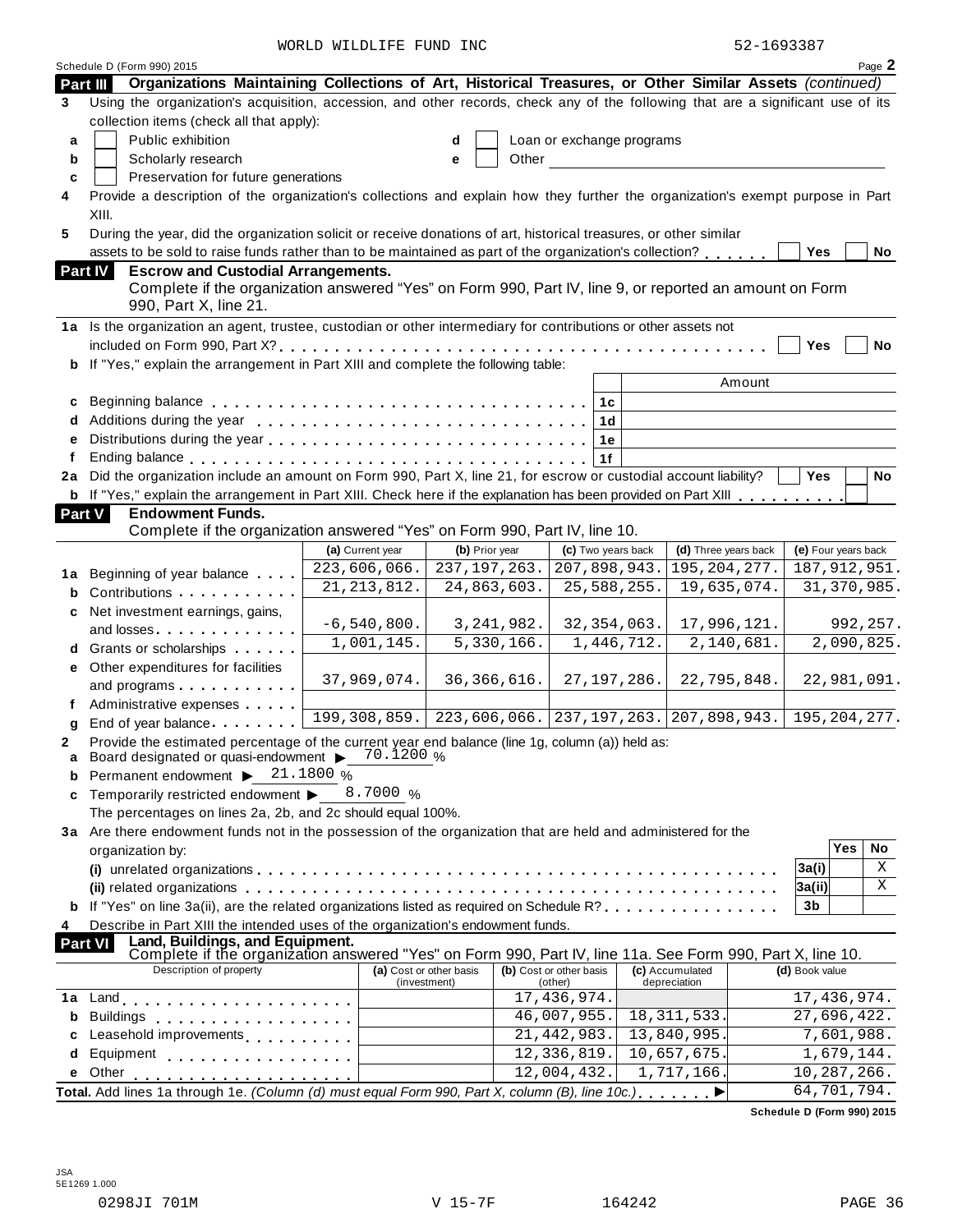| Schedule D (Form 990) 2015 |  |  |
|----------------------------|--|--|
|                            |  |  |

| Schedule D (Form 990) 2015<br><b>Part VII</b><br><b>Investments - Other Securities.</b>         |                 | Page 3                                                                                                     |
|-------------------------------------------------------------------------------------------------|-----------------|------------------------------------------------------------------------------------------------------------|
|                                                                                                 |                 | Complete if the organization answered "Yes" on Form 990, Part IV, line 11b. See Form 990, Part X, line 12. |
| (a) Description of security or category<br>(including name of security)                         | (b) Book value  | (c) Method of valuation:<br>Cost or end-of-year market value                                               |
| (1) Financial derivatives                                                                       |                 |                                                                                                            |
| (2) Closely-held equity interests                                                               |                 |                                                                                                            |
| $(3)$ Other                                                                                     |                 |                                                                                                            |
|                                                                                                 | 107, 107, 984.  | FMV                                                                                                        |
| (B)                                                                                             |                 |                                                                                                            |
| $\underline{(C)}$                                                                               |                 |                                                                                                            |
| (D)                                                                                             |                 |                                                                                                            |
| (E)<br>(E)                                                                                      |                 |                                                                                                            |
| (G)                                                                                             |                 |                                                                                                            |
| (H)                                                                                             |                 |                                                                                                            |
| Total. (Column (b) must equal Form 990, Part X, col. (B) line 12.) $\blacktriangleright$        | 107,107,984.    |                                                                                                            |
| Part VIII<br><b>Investments - Program Related.</b>                                              |                 |                                                                                                            |
|                                                                                                 |                 | Complete if the organization answered "Yes" on Form 990, Part IV, line 11c. See Form 990, Part X, line 13. |
| (a) Description of investment                                                                   | (b) Book value  | (c) Method of valuation:                                                                                   |
|                                                                                                 |                 | Cost or end-of-year market value                                                                           |
| (1)                                                                                             |                 |                                                                                                            |
| (2)                                                                                             |                 |                                                                                                            |
| (3)                                                                                             |                 |                                                                                                            |
| (4)                                                                                             |                 |                                                                                                            |
| (5)                                                                                             |                 |                                                                                                            |
| (6)                                                                                             |                 |                                                                                                            |
| (7)                                                                                             |                 |                                                                                                            |
| (8)                                                                                             |                 |                                                                                                            |
| (9)<br>Total. (Column (b) must equal Form 990, Part X, col. (B) line 13.) $\blacktriangleright$ |                 |                                                                                                            |
| Part IX<br>Other Assets.                                                                        |                 |                                                                                                            |
|                                                                                                 |                 | Complete if the organization answered "Yes" on Form 990, Part IV, line 11d. See Form 990, Part X, line 15. |
|                                                                                                 | (a) Description | (b) Book value                                                                                             |
| (1)                                                                                             |                 |                                                                                                            |
| (2)                                                                                             |                 |                                                                                                            |
| (3)                                                                                             |                 |                                                                                                            |
| (4)                                                                                             |                 |                                                                                                            |
| (5)                                                                                             |                 |                                                                                                            |
| (6)                                                                                             |                 |                                                                                                            |
| (7)                                                                                             |                 |                                                                                                            |
| (8)                                                                                             |                 |                                                                                                            |
| (9)                                                                                             |                 |                                                                                                            |
| <b>Other Liabilities.</b>                                                                       |                 | ▶                                                                                                          |
| Part X                                                                                          |                 | Complete if the organization answered "Yes" on Form 990, Part IV, line 11e or 11f. See Form 990, Part X,   |
| line 25.                                                                                        |                 |                                                                                                            |
| (a) Description of liability                                                                    | (b) Book value  |                                                                                                            |
| (1) Federal income taxes                                                                        |                 |                                                                                                            |
| (2) VALUE OF INTEREST RATE SWAPS                                                                | 16,769,524.     |                                                                                                            |
| (3)                                                                                             |                 |                                                                                                            |
| (4)                                                                                             |                 |                                                                                                            |
| (5)                                                                                             |                 |                                                                                                            |
| (6)                                                                                             |                 |                                                                                                            |
| (7)                                                                                             |                 |                                                                                                            |
| (8)                                                                                             |                 |                                                                                                            |
| (9)<br>Total. (Column (b) must equal Form 990, Part X, col. (B) line 25.) $\blacktriangleright$ | 16,769,524.     |                                                                                                            |
|                                                                                                 |                 |                                                                                                            |

organization's liability for uncertain tax positions under FIN 48 (ASC 740). Check here ifthe text of the footnote has been provided in Part XIII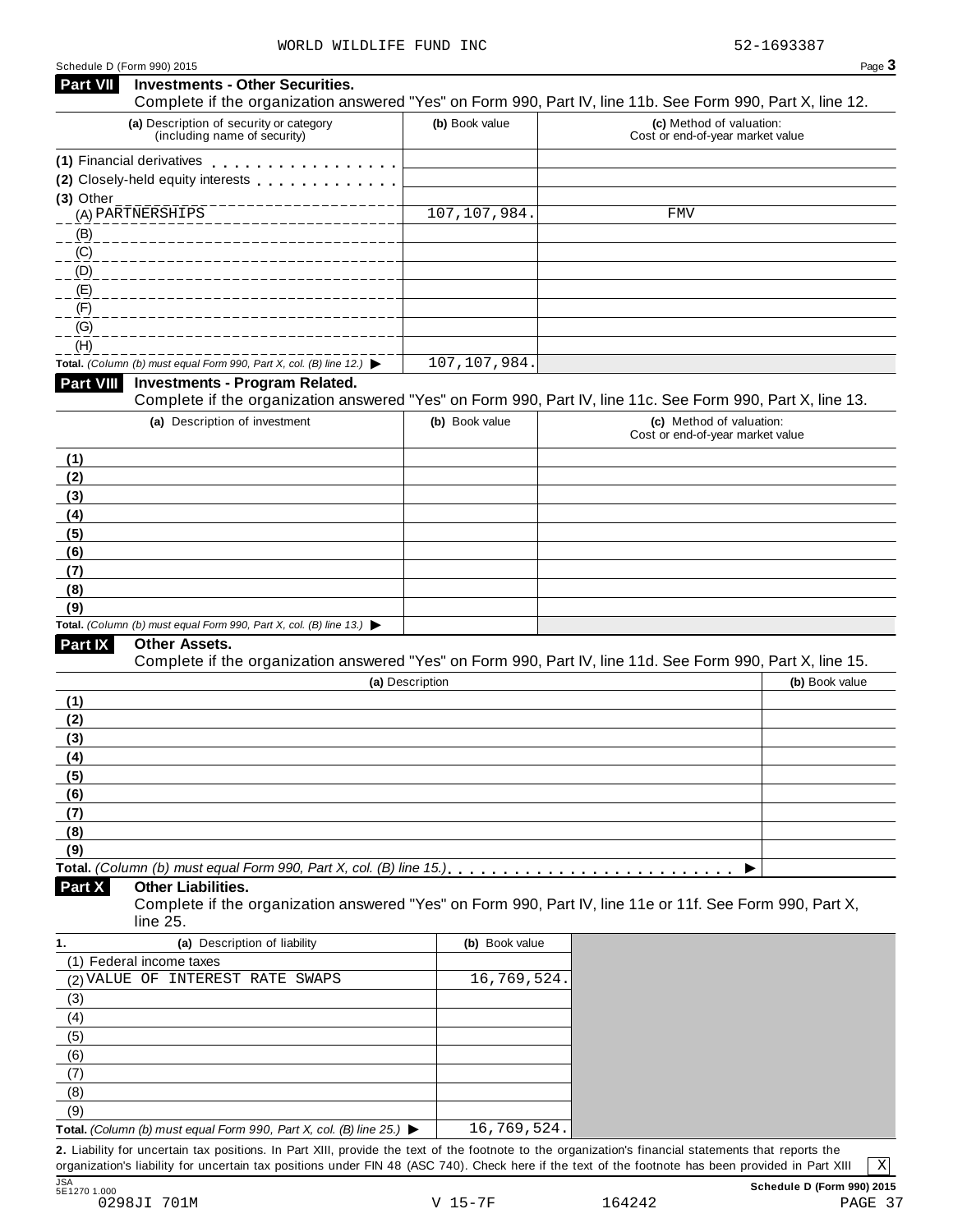| WORLD WILDLIFE FUND INC |  |  |  |  |
|-------------------------|--|--|--|--|
|-------------------------|--|--|--|--|

|              | Schedule D (Form 990) 2015                                                                                                                                         |                | Page 4         |
|--------------|--------------------------------------------------------------------------------------------------------------------------------------------------------------------|----------------|----------------|
| Part XI      | Reconciliation of Revenue per Audited Financial Statements With Revenue per Return.<br>Complete if the organization answered "Yes" on Form 990, Part IV, line 12a. |                |                |
|              |                                                                                                                                                                    | $\mathbf{1}$   | 304, 729, 609. |
| 1            | Total revenue, gains, and other support per audited financial statements                                                                                           |                |                |
| $\mathbf{2}$ | Amounts included on line 1 but not on Form 990, Part VIII, line 12:<br>$-15,431,678.$                                                                              |                |                |
| a            | 2a<br>Net unrealized gains (losses) on investments                                                                                                                 |                |                |
| b            | 75, 957, 723.<br>2 <sub>b</sub>                                                                                                                                    |                |                |
| c            | 2 <sub>c</sub>                                                                                                                                                     |                |                |
| d            | 2d                                                                                                                                                                 |                |                |
| е            |                                                                                                                                                                    | 2e             | 60,526,045.    |
| 3            |                                                                                                                                                                    | $\overline{3}$ | 244, 203, 564. |
| 4            | Amounts included on Form 990, Part VIII, line 12, but not on line 1:                                                                                               |                |                |
| a            | 1,238,926.<br>4a<br>Investment expenses not included on Form 990, Part VIII, line 7b                                                                               |                |                |
| b            | 3, 188, 462.<br>4 <sub>b</sub>                                                                                                                                     |                |                |
| C            |                                                                                                                                                                    | 4c             | 4,427,388.     |
| 5.           | Total revenue. Add lines 3 and 4c. (This must equal Form 990, Part I, line 12.)                                                                                    | 5              | 248,630,952.   |
|              | Reconciliation of Expenses per Audited Financial Statements With Expenses per Return.<br><b>Part XII</b>                                                           |                |                |
|              | Complete if the organization answered "Yes" on Form 990, Part IV, line 12a.                                                                                        |                |                |
| 1            |                                                                                                                                                                    | $\mathbf{1}$   | 305, 206, 256. |
| $\mathbf{2}$ | Amounts included on line 1 but not on Form 990, Part IX, line 25:                                                                                                  |                |                |
| a            | 75, 957, 723.<br>2a                                                                                                                                                |                |                |
| b            | 2 <sub>b</sub>                                                                                                                                                     |                |                |
| c            | 2c                                                                                                                                                                 |                |                |
| d            |                                                                                                                                                                    |                |                |
| e            |                                                                                                                                                                    | 2e             | 75, 957, 723.  |
| 3            |                                                                                                                                                                    | 3              | 229, 248, 533. |
| 4            | Amounts included on Form 990, Part IX, line 25, but not on line 1:                                                                                                 |                |                |
|              | 1,238,926.<br>4a<br>Investment expenses not included on Form 990, Part VIII, line 7b                                                                               |                |                |
| a            | 468,390.<br>4 <sub>b</sub>                                                                                                                                         |                |                |
| b            |                                                                                                                                                                    | 4c             | 1,707,316.     |
| C<br>5.      | Total expenses. Add lines 3 and 4c. (This must equal Form 990, Part I, line 18.)                                                                                   | 5              | 230, 955, 849. |
|              | Part XIII Supplemental Information.                                                                                                                                |                |                |
|              | Provide the descriptions required for Part II, lines 3, 5, and 9; Part III, lines 1a and 4; Part IV, lines 1b and 2b; Part V, line 4; Part X, line                 |                |                |
|              | 2; Part XI, lines 2d and 4b; and Part XII, lines 2d and 4b. Also complete this part to provide any additional information.                                         |                |                |

SEE PAGE 5

JSA **Schedule D (Form 990) 2015**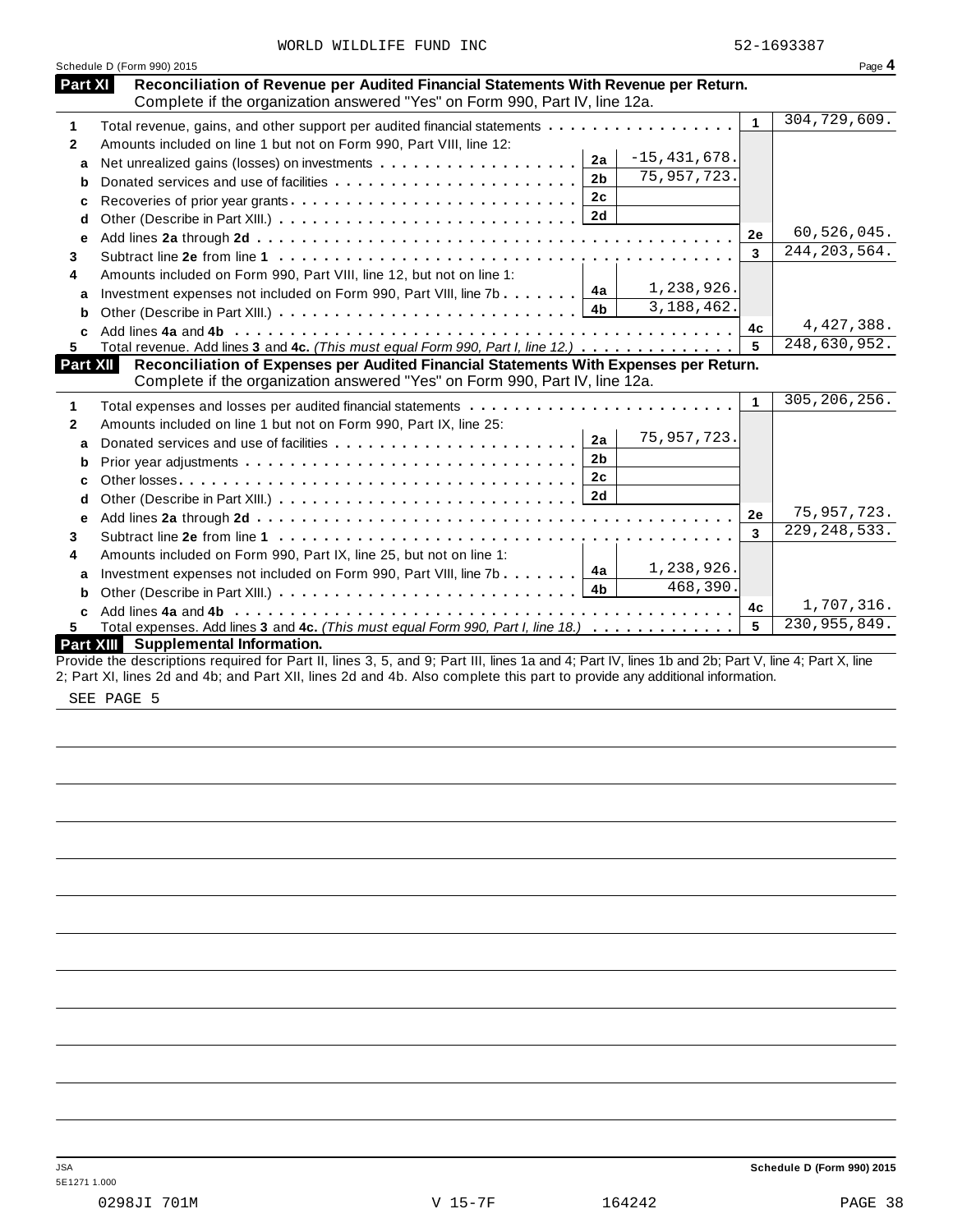### PART V, LINE 4:

ENDOWMENT FUNDS ARE USED TO FURTHER CONSERVATION WORK.

PART X, LINE 2:

WWF ADOPTED THE PROVISIONS OF FASB INTERPRETATION NO. 48 (FIN 48), ACCOUNTING FOR UNCERTAINTY IN INCOME TAXES (NOW CODIFIED AS ASC 740-10), ON JULY 1, 2007. UNDER FIN 48, AN ORGANIZATION MUST RECOGNIZE THE TAX BENEFIT ASSOCIATED WITH TAX POSITIONS TAKEN FOR TAX RETURN PURPOSES WHEN IT IS MORE-LIKELY-THAN-NOT THAT THE POSITION WILL BE SUSTAINED. THE IMPLEMENTATION OF FIN 48 HAD NO IMPACT ON THE WWF'S FINANCIAL STATEMENTS. WWF DOES NOT BELIEVE THERE ARE ANY MATERIAL UNCERTAIN TAX POSITIONS AND ACCORDINGLY IT WILL NOT RECOGNIZE ANY LIABILITY FOR UNRECOGNIZED TAX BENEFITS. WWF HAS FILED FOR AND RECEIVED INCOME TAX EXEMPTIONS IN THE JURISDICTIONS WHERE IT IS REQUIRED TO DO SO. ADDITIONALLY, WWF HAS FILED INTERNAL REVENUE SERVICE FORM 990 AND FORM 990-T TAX RETURNS AS REQUIRED AND ALL OTHER APPLICABLE RETURNS IN THOSE JURISDICTIONS WHERE IT IS REQUIRED. WWF BELIEVES THAT IT IS NO LONGER SUBJECT TO U.S. FEDERAL, STATE AND LOCAL, OR NON-U.S. INCOME TAX EXAMINATIONS BY TAX AUTHORITIES FOR YEARS BEFORE 2012. FOR THE YEARS ENDED JUNE 30, 2016 AND 2015, THERE WERE NO INTEREST OR PENALTIES RECORDED OR INCLUDED IN THE STATEMENTS OF ACTIVITIES.

### PART XI, LINE 4B - OTHER ADJUSTMENTS

| LOSS ON DEBT SWAP                                 | \$3,332,877 |
|---------------------------------------------------|-------------|
| GAIN ON EXCHANGE RATE DIFFERENCES                 | (90.607)    |
| FUNDRAISING EVENT EXPENSES                        | (53,808)    |
| TOTAL TO SCHEDULE D, PART XI, LINE 4B \$3,188,462 |             |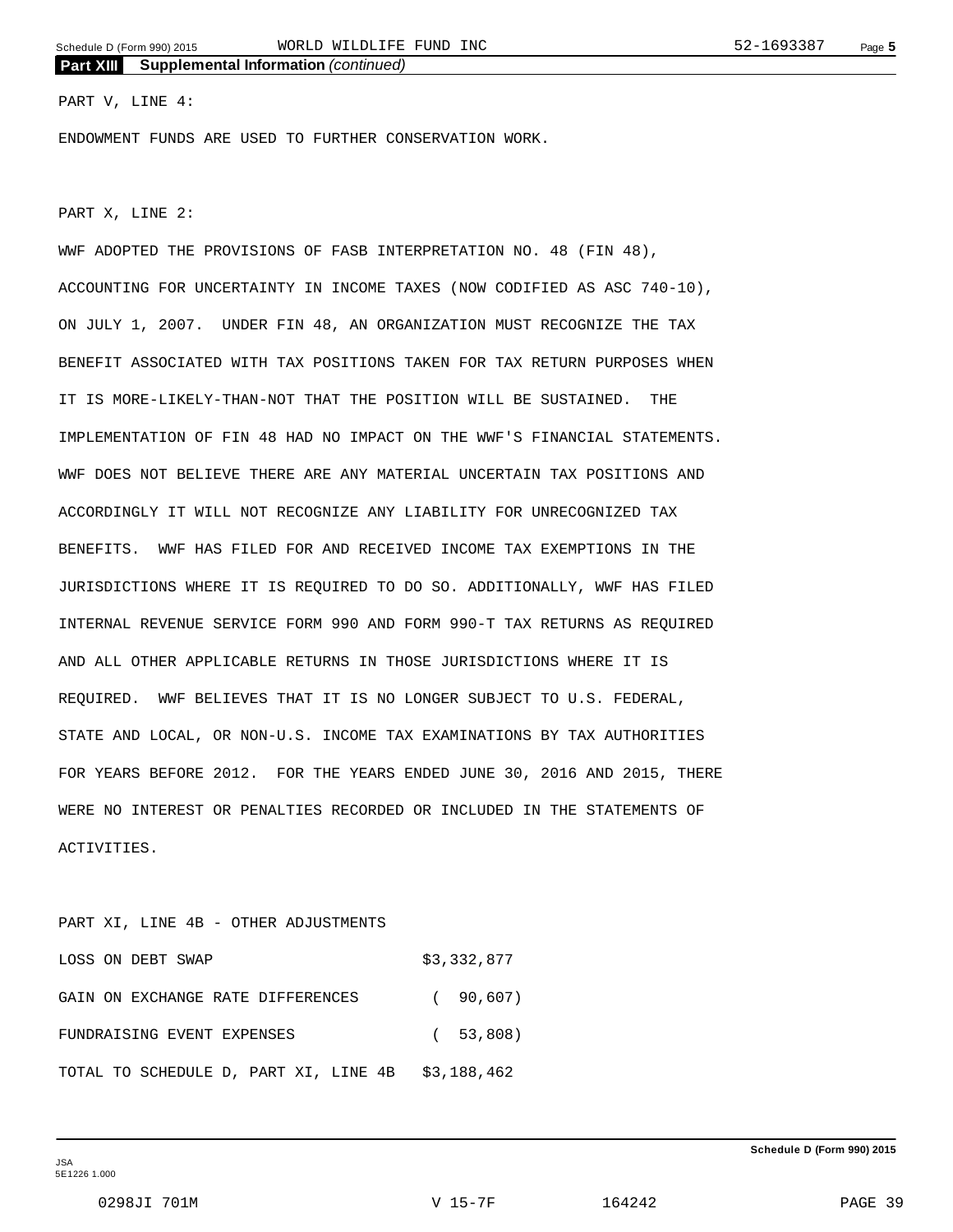| Schedule D (Form 990) 2015                                      | WORLD WILDLIFE FUND INC |              |  | 52-1693387 | Page 5 |
|-----------------------------------------------------------------|-------------------------|--------------|--|------------|--------|
| <b>Part XIII</b><br><b>Supplemental Information (continued)</b> |                         |              |  |            |        |
| PART XII, LINE 4B - OTHER ADJUSTMENTS                           |                         |              |  |            |        |
| FUNDRAISING EVENT EXPENSES                                      |                         | \$ (53, 808) |  |            |        |
| GRANT REIMBURSEMENTS NETTED ON                                  |                         |              |  |            |        |
| FINANCIAL STATEMENTS                                            |                         | 522,198      |  |            |        |
| TOTAL TO SCHEDULE D, PART XII, LINE 4B                          |                         | \$468,390    |  |            |        |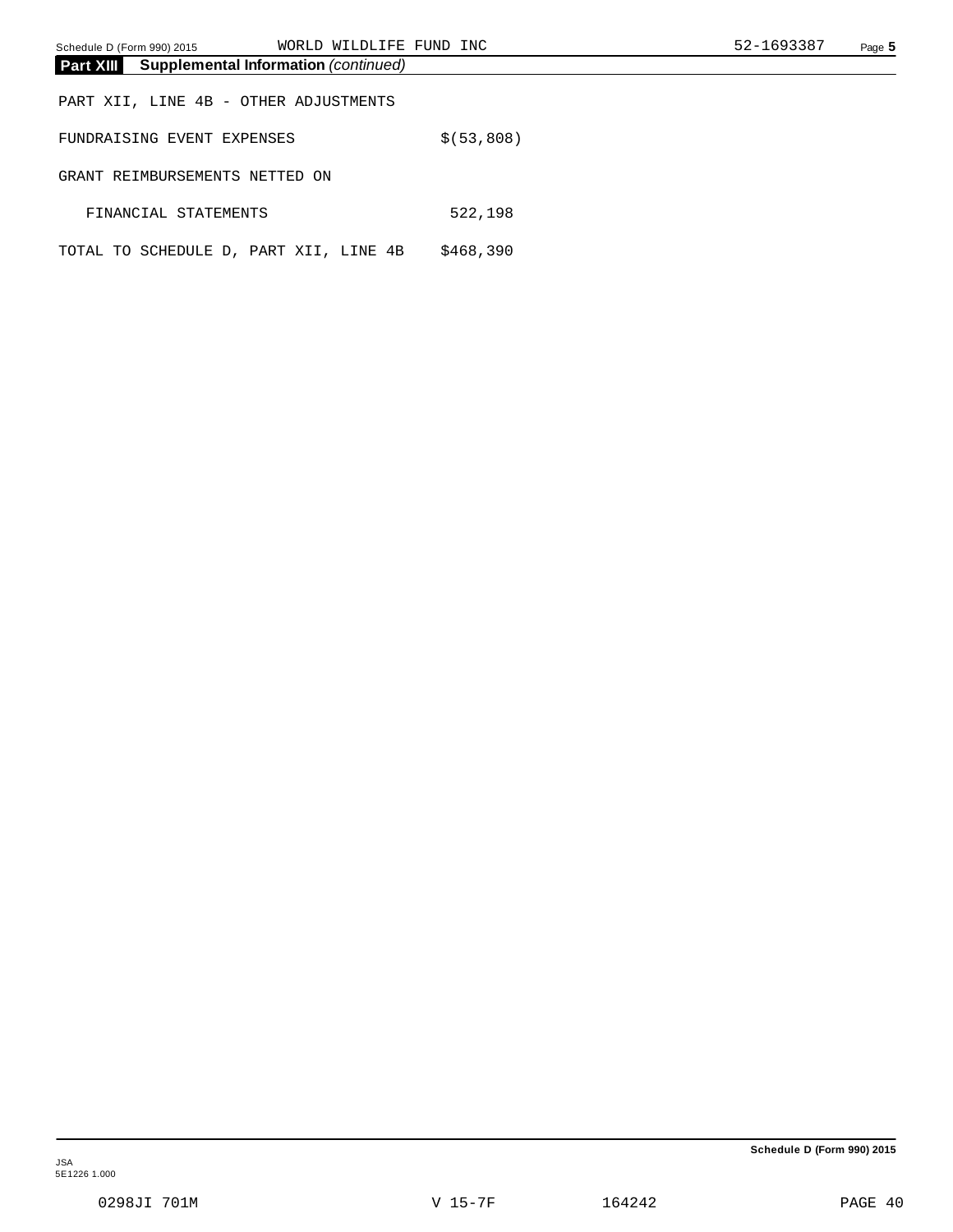| <b>SCHEDULE F</b><br>(Form 990) |                                                               |                              |                                           |                                                                                       | <b>Statement of Activities Outside the United States</b>                                                                                                                                                                       |              |                                                                                                             | OMB No. 1545-0047                                             |
|---------------------------------|---------------------------------------------------------------|------------------------------|-------------------------------------------|---------------------------------------------------------------------------------------|--------------------------------------------------------------------------------------------------------------------------------------------------------------------------------------------------------------------------------|--------------|-------------------------------------------------------------------------------------------------------------|---------------------------------------------------------------|
|                                 |                                                               |                              |                                           |                                                                                       | > Complete if the organization answered "Yes" on Form 990, Part IV, line 14b, 15, or 16.                                                                                                                                       |              |                                                                                                             | 15                                                            |
|                                 | Department of the Treasury<br><b>Internal Revenue Service</b> |                              |                                           |                                                                                       | Attach to Form 990.<br>Information about Schedule F (Form 990) and its instructions is at www.irs.gov/form990.                                                                                                                 |              |                                                                                                             | Open to Public<br><b>Inspection</b>                           |
|                                 | Name of the organization                                      |                              |                                           |                                                                                       |                                                                                                                                                                                                                                |              | <b>Employer identification number</b>                                                                       |                                                               |
|                                 | WORLD WILDLIFE FUND INC                                       |                              |                                           |                                                                                       |                                                                                                                                                                                                                                |              | 52-1693387                                                                                                  |                                                               |
| Part I                          |                                                               | Form 990, Part IV, line 14b. |                                           |                                                                                       | General Information on Activities Outside the United States. Complete if the organization answered "Yes" on                                                                                                                    |              |                                                                                                             |                                                               |
| 1                               |                                                               |                              |                                           |                                                                                       | For grantmakers. Does the organization maintain records to substantiate the amount of its grants and other<br>assistance, the grantees' eligibility for the grants or assistance, and the selection criteria used to award the |              |                                                                                                             | $X \mid$<br>Yes<br>No                                         |
| $\mathbf{2}$                    | assistance outside the United States.                         |                              |                                           |                                                                                       | For grantmakers. Describe in Part V the organization's procedures for monitoring the use of its grants and other                                                                                                               |              |                                                                                                             |                                                               |
| 3                               |                                                               |                              |                                           |                                                                                       | Activities per Region. (The following Part I, line 3 table can be duplicated if additional space is needed.)                                                                                                                   |              |                                                                                                             |                                                               |
|                                 | (a) Region                                                    |                              | (b) Number of<br>offices in the<br>region | (c) Number of<br>employees,<br>agents, and<br>independent<br>contractors<br>in region | (d) Activities conducted in<br>region (by type) (e.g.,<br>fundraising, program services,<br>investments,<br>grants to recipients<br>located in the region)                                                                     |              | (e) If activity listed in (d) is<br>a program service,<br>describe specific type of<br>service(s) in region | (f) Total<br>expenditures for<br>and investments<br>in region |
|                                 |                                                               |                              |                                           |                                                                                       |                                                                                                                                                                                                                                |              |                                                                                                             |                                                               |
| (1)                             | CENTRAL AMERICA/CARIBBEAN                                     |                              | б.                                        | 30.                                                                                   | GRANTMAKING                                                                                                                                                                                                                    | CONSERVATION |                                                                                                             | 589,655.                                                      |
| (2                              | EAST ASIA AND THE PACIFIC                                     |                              |                                           |                                                                                       | GRANTMAKING                                                                                                                                                                                                                    | CONSERVATION |                                                                                                             | 11,649,157.                                                   |
| (3)                             | <b>EUROPE</b>                                                 |                              |                                           |                                                                                       | GRANTMAKING                                                                                                                                                                                                                    | CONSERVATION |                                                                                                             | 10, 405, 333.                                                 |
| (4                              | NORTH AMERICA                                                 |                              | 9.                                        | 53.                                                                                   | GRANTMAKING                                                                                                                                                                                                                    | CONSERVATION |                                                                                                             | 1,287,335.                                                    |
| (5                              | SOUTH AMERICA                                                 |                              | 18.                                       | 251.                                                                                  | GRANTMAKING                                                                                                                                                                                                                    | CONSERVATION |                                                                                                             | 16,407,031.                                                   |
| (6                              | SOUTH ASIA                                                    |                              | $8$ .                                     | 141.                                                                                  | GRANTMAKING                                                                                                                                                                                                                    | CONSERVATION |                                                                                                             | 13, 182, 833.                                                 |
|                                 | SUB-SAHARAN AFRICA                                            |                              | 1.                                        | 20.                                                                                   | <b>GRANTMAKING</b>                                                                                                                                                                                                             | CONSERVATION |                                                                                                             | 16, 347, 051.                                                 |
| (8)                             | RUSSIA/INDEPENDENT STATES                                     |                              |                                           |                                                                                       | <b>GRANTMAKING</b>                                                                                                                                                                                                             | CONSERVATION |                                                                                                             | 1,517,084.                                                    |
| (9)                             | MIDDLE EAST AND NORTH AFRICA                                  |                              |                                           |                                                                                       | <b>GRANTMAKING</b>                                                                                                                                                                                                             | CONSERVATION |                                                                                                             | 46,874.                                                       |
| (10)                            | CENTRAL AMERICA/CARIBBEAN                                     |                              |                                           |                                                                                       | PROGRAM SERVICES                                                                                                                                                                                                               | CONSERVATION |                                                                                                             | 2,680,284.                                                    |
|                                 | (11) NORTH AMERICA                                            |                              |                                           |                                                                                       | PROGRAM SERVICES                                                                                                                                                                                                               | CONSERVATION |                                                                                                             | 7,575,464.                                                    |
| (12)                            | SOUTH AMERICA                                                 |                              |                                           |                                                                                       | PROGRAM SERVICES                                                                                                                                                                                                               | CONSERVATION |                                                                                                             | 7,595,554.                                                    |
| (13)                            | SOUTH ASIA                                                    |                              |                                           |                                                                                       | PROGRAM SERVICES                                                                                                                                                                                                               | CONSERVATION |                                                                                                             | 4,967,450.                                                    |
| (14)                            | SUB-SAHARAN AFRICA                                            |                              |                                           |                                                                                       | PROGRAM SERVICES                                                                                                                                                                                                               | CONSERVATION |                                                                                                             | 1,123,828.                                                    |
| (15)                            | CENTRAL AMERICA/CARIBBEAN                                     |                              |                                           |                                                                                       | INVESTMENTS                                                                                                                                                                                                                    |              |                                                                                                             | 17,837,921.                                                   |
| (16)                            | EUROPE                                                        |                              |                                           |                                                                                       | INVESTMENTS                                                                                                                                                                                                                    |              |                                                                                                             | 15,322,538.                                                   |
| (17)                            |                                                               |                              |                                           |                                                                                       |                                                                                                                                                                                                                                |              |                                                                                                             |                                                               |
| За                              | Sub-total extension and sub-                                  |                              | 42.                                       | 495.                                                                                  |                                                                                                                                                                                                                                |              |                                                                                                             | 128, 535, 392.                                                |
| b                               | Total from                                                    | continuation                 |                                           |                                                                                       |                                                                                                                                                                                                                                |              |                                                                                                             |                                                               |
|                                 | sheets to Part I                                              |                              |                                           |                                                                                       |                                                                                                                                                                                                                                |              |                                                                                                             |                                                               |
|                                 | c Totals (add lines 3a and 3b)                                |                              | 42.                                       | 495.                                                                                  |                                                                                                                                                                                                                                |              |                                                                                                             | 128,535,392.                                                  |

**For Paperwork Reduction Act Notice, see the Instructions for Form 990. Schedule F (Form 990) 2015**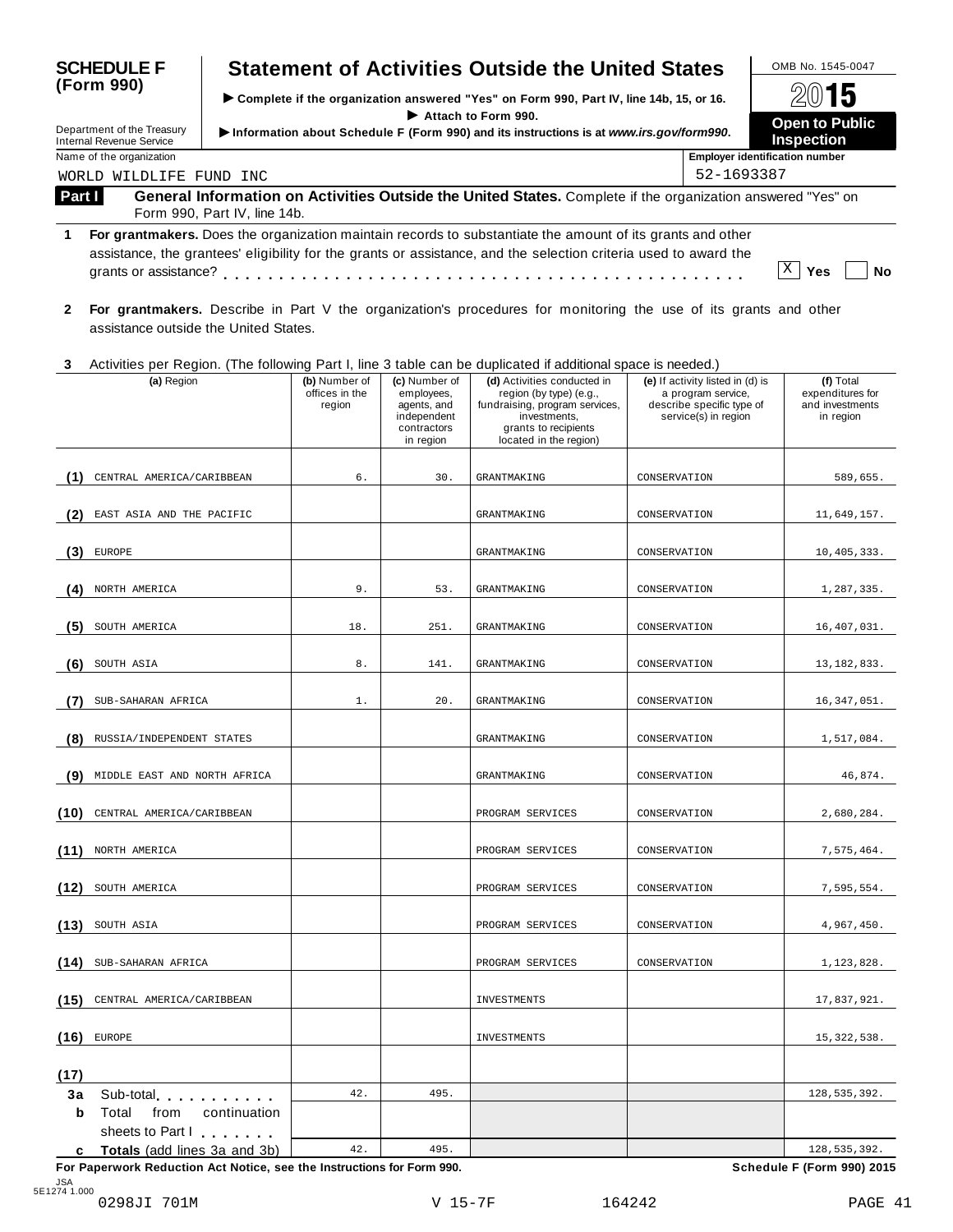| 1    | (a) Name of<br>organization | (b) IRS code<br>section and EIN<br>(if applicable) | (c) Region               | (d) Purpose of<br>grant | (e) Amount of<br>cash grant | (f) Manner of<br>cash<br>disbursement | (g) Amount of<br>non-cash<br>assistance | (h) Description<br>of non-cash<br>assistance | (i) Method of<br>valuation<br>(book, FMV,<br>appraisal,<br>other) |
|------|-----------------------------|----------------------------------------------------|--------------------------|-------------------------|-----------------------------|---------------------------------------|-----------------------------------------|----------------------------------------------|-------------------------------------------------------------------|
|      |                             |                                                    | SOUTH AMERICA            | CONSERVATION            | 8,874,029.                  | WIRE                                  |                                         |                                              |                                                                   |
| (1)  |                             |                                                    |                          |                         |                             |                                       |                                         |                                              |                                                                   |
| (2)  |                             |                                                    | <b>EUROPE</b>            | CONSERVATION            | 8,260,573.                  | WIRE                                  |                                         |                                              |                                                                   |
| (3)  |                             |                                                    | SUB-SAHARAN AFRICA       | CONSERVATION            | 5,695,535.                  | WIRE                                  |                                         |                                              |                                                                   |
| (4)  |                             |                                                    | EAST ASIA & PACIFIC      | CONSERVATION            | 3,590,847.                  | WIRE                                  |                                         |                                              |                                                                   |
| (5)  |                             |                                                    | EAST ASIA & PACIFIC      | CONSERVATION            | 3, 342, 929.                | WIRE                                  |                                         |                                              |                                                                   |
| (6)  |                             |                                                    | SOUTH ASIA               | CONSERVATION            | 2,376,463.                  | WIRE                                  |                                         |                                              |                                                                   |
| (7)  |                             |                                                    | SOUTH ASIA               | CONSERVATION            | 1,778,568.                  | WIRE                                  |                                         |                                              |                                                                   |
| (8)  |                             |                                                    | SUB-SAHARAN AFRICA       | CONSERVATION            | 1,625,585.                  | WIRE                                  |                                         |                                              |                                                                   |
| (9)  |                             |                                                    | SOUTH ASIA               | CONSERVATION            | 1,554,769.                  | WIRE                                  |                                         |                                              |                                                                   |
| (10) |                             |                                                    | RUSSIA/NEWLY IND. STATES | CONSERVATION            | 1,516,043.                  | WIRE                                  |                                         |                                              |                                                                   |
| (11) |                             |                                                    | SUB-SAHARAN AFRICA       | CONSERVATION            | 1,313,290.                  | WIRE                                  |                                         |                                              |                                                                   |
| (12) |                             |                                                    | SOUTH AMERICA            | CONSERVATION            | 1,201,703.                  | WIRE                                  |                                         |                                              |                                                                   |
| (13) |                             |                                                    | SUB-SAHARAN AFRICA       | CONSERVATION            | 990,897.                    | WIRE                                  |                                         |                                              |                                                                   |
| (14) |                             |                                                    | SUB-SAHARAN AFRICA       | CONSERVATION            | 954,018.                    | WIRE                                  |                                         |                                              |                                                                   |
| (15) |                             |                                                    | SOUTH ASIA               | CONSERVATION            | 942,181.                    | WIRE                                  |                                         |                                              |                                                                   |
| (16) |                             |                                                    | SUB-SAHARAN AFRICA       | CONSERVATION            | 916, 455.                   | WIRE                                  |                                         |                                              |                                                                   |

**2** Enter total number of recipient organizations listed above that are recognized as charities by the foreign country, recognized as tax-exempt

2 Enter total number of recipient organizations listed above that are recognized as charities by the foreign country, recognized as tax-exempt<br>by the IRS, or for which the grantee or counsel has provided a section 501(c)(

**Schedule F (Form 990) 2015**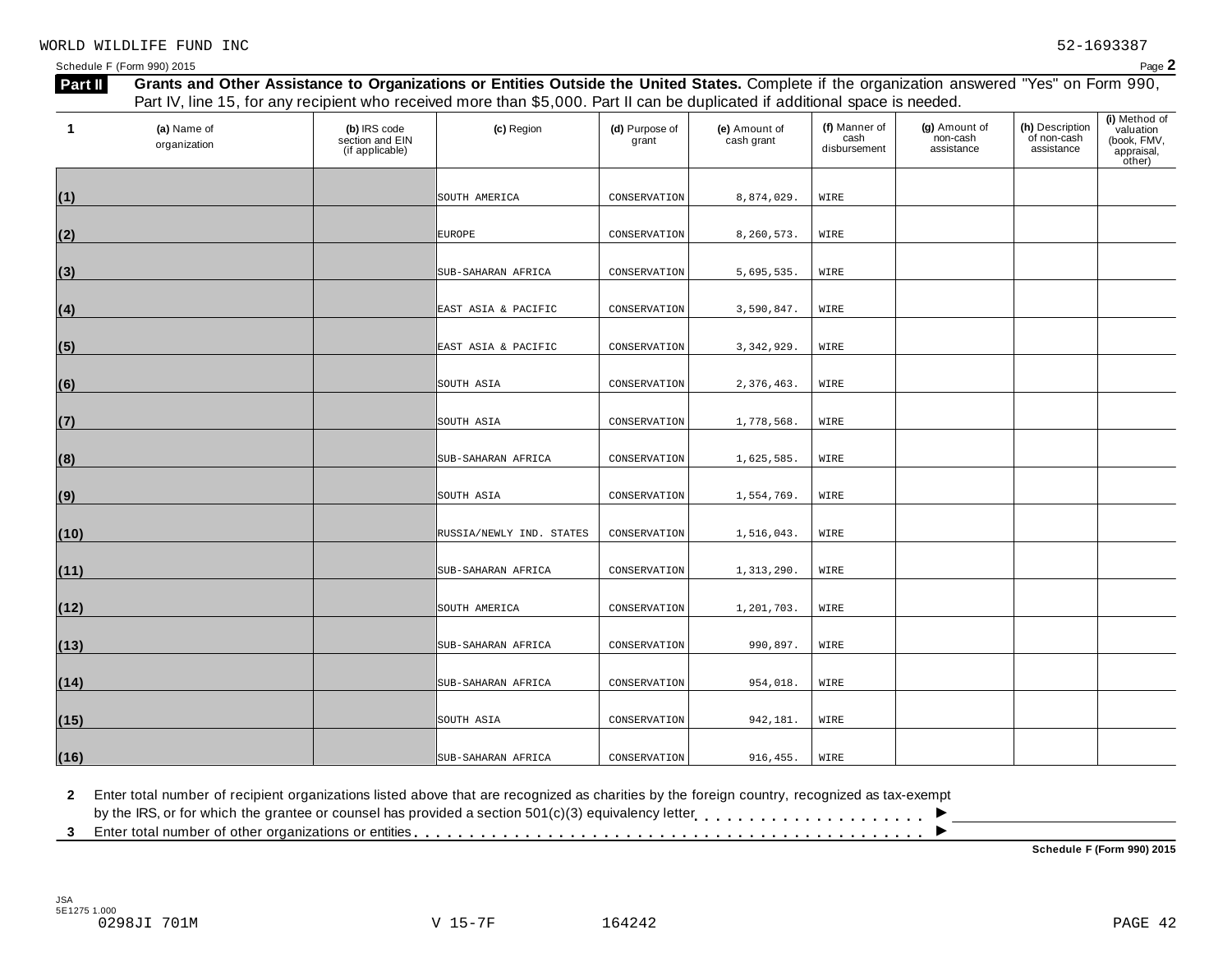| 1    | (a) Name of<br>organization | (b) IRS code<br>section and EIN<br>(if applicable) | (c) Region          | (d) Purpose of<br>grant | (e) Amount of<br>cash grant | (f) Manner of<br>cash<br>disbursement | (g) Amount of<br>non-cash<br>assistance | (h) Description<br>of non-cash<br>assistance | (i) Method of<br>valuation<br>(book, FMV,<br>appraisal,<br>other) |
|------|-----------------------------|----------------------------------------------------|---------------------|-------------------------|-----------------------------|---------------------------------------|-----------------------------------------|----------------------------------------------|-------------------------------------------------------------------|
| (1)  |                             |                                                    | SOUTH AMERICA       | CONSERVATION            | 900,000.                    | WIRE                                  |                                         |                                              |                                                                   |
| (2)  |                             |                                                    | SOUTH AMERICA       | CONSERVATION            | 809,051.                    | WIRE                                  |                                         |                                              |                                                                   |
| (3)  |                             |                                                    | SOUTH ASIA          | CONSERVATION            | 792,185.                    | WIRE                                  |                                         |                                              |                                                                   |
| (4)  |                             |                                                    | SOUTH ASIA          | CONSERVATION            | 778,059.                    | WIRE                                  |                                         |                                              |                                                                   |
| (5)  |                             |                                                    | SUB-SAHARAN AFRICA  | CONSERVATION            | 754,286.                    | WIRE                                  |                                         |                                              |                                                                   |
| (6)  |                             |                                                    | EAST ASIA & PACIFIC | CONSERVATION            | 735,568.                    | WIRE                                  |                                         |                                              |                                                                   |
| (7)  |                             |                                                    | EAST ASIA & PACIFIC | CONSERVATION            | 722,239.                    | WIRE                                  |                                         |                                              |                                                                   |
| (8)  |                             |                                                    | SUB-SAHARAN AFRICA  | CONSERVATION            | 625, 253.                   | WIRE                                  |                                         |                                              |                                                                   |
| (9)  |                             |                                                    | SOUTH ASIA          | CONSERVATION            | 528,430.                    | WIRE                                  |                                         |                                              |                                                                   |
| (10) |                             |                                                    | EAST ASIA & PACIFIC | CONSERVATION            | 517,728.                    | WIRE                                  |                                         |                                              |                                                                   |
| (11) |                             |                                                    | EAST ASIA & PACIFIC | CONSERVATION            | 455,500.                    | WIRE                                  |                                         |                                              |                                                                   |
| (12) |                             |                                                    | SOUTH AMERICA       | CONSERVATION            | 453,981.                    | WIRE                                  |                                         |                                              |                                                                   |
| (13) |                             |                                                    | EAST ASIA & PACIFIC | CONSERVATION            | 440,746.                    | WIRE                                  |                                         |                                              |                                                                   |
| (14) |                             |                                                    | SOUTH AMERICA       | CONSERVATION            | 440,000.                    | WIRE                                  |                                         |                                              |                                                                   |
| (15) |                             |                                                    | NORTH AMERICA       | CONSERVATION            | 429,578.                    | WIRE                                  |                                         |                                              |                                                                   |
| (16) |                             |                                                    | <b>EUROPE</b>       | CONSERVATION            | 410,174.                    | WIRE                                  |                                         |                                              |                                                                   |

**2** Enter total number of recipient organizations listed above that are recognized as charities by the foreign country, recognized as tax-exempt

2 Enter total number of recipient organizations listed above that are recognized as charities by the foreign country, recognized as tax-exempt<br>by the IRS, or for which the grantee or counsel has provided a section 501(c)(

**Schedule F (Form 990) 2015**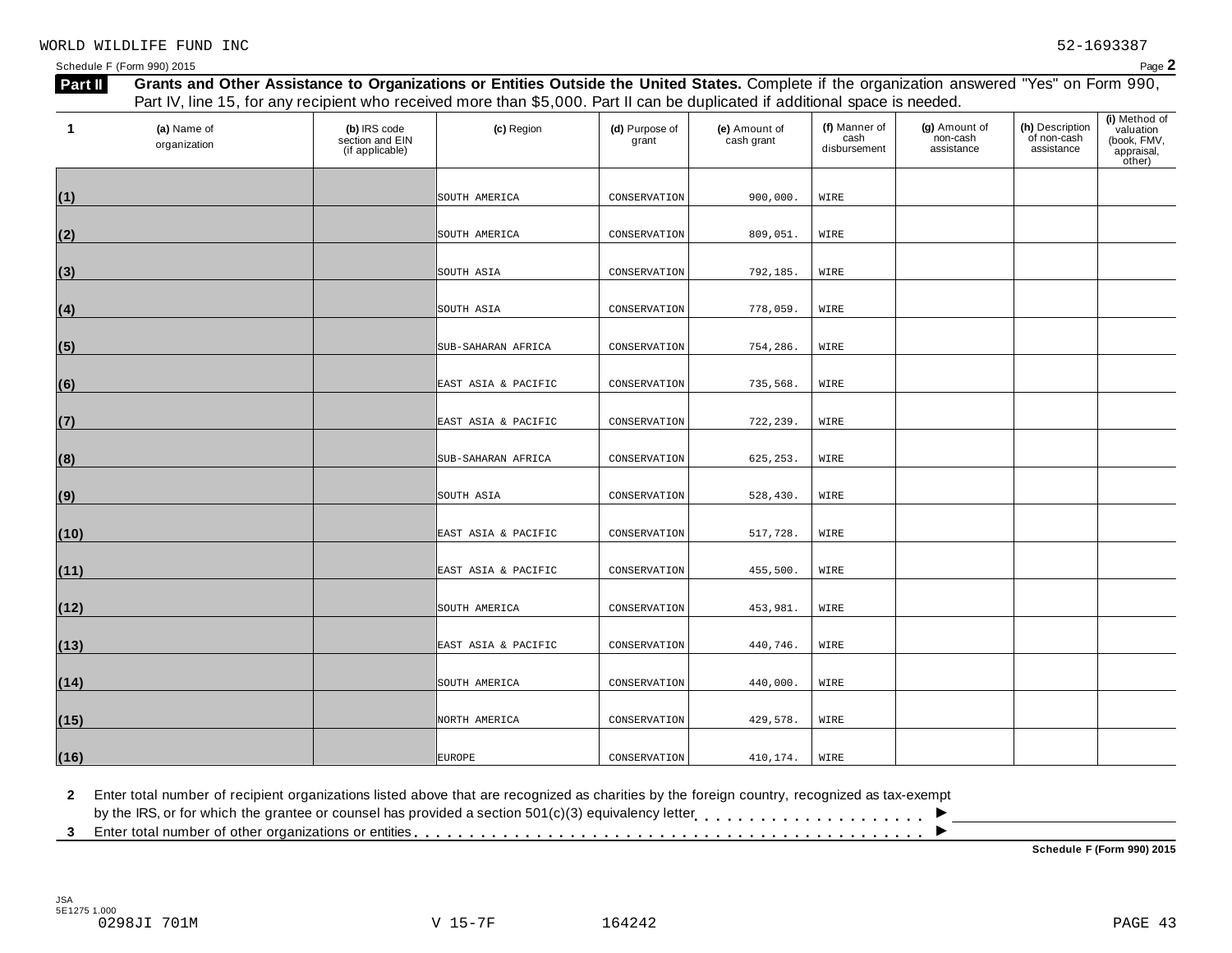| 1    | (a) Name of<br>organization | (b) IRS code<br>section and EIN<br>(if applicable) | (c) Region         | (d) Purpose of<br>grant | (e) Amount of<br>cash grant | (f) Manner of<br>cash<br>disbursement | (g) Amount of<br>non-cash<br>assistance | (h) Description<br>of non-cash<br>assistance | (i) Method of<br>valuation<br>(book, FMV,<br>appraisal,<br>other) |
|------|-----------------------------|----------------------------------------------------|--------------------|-------------------------|-----------------------------|---------------------------------------|-----------------------------------------|----------------------------------------------|-------------------------------------------------------------------|
|      |                             |                                                    |                    |                         |                             |                                       |                                         |                                              |                                                                   |
| (1)  |                             |                                                    | SOUTH ASIA         | CONSERVATION            | 375,526.                    | WIRE                                  |                                         |                                              |                                                                   |
| (2)  |                             |                                                    | SUB-SAHARAN AFRICA | CONSERVATION            | 339,183.                    | WIRE                                  |                                         |                                              |                                                                   |
| (3)  |                             |                                                    | SUB-SAHARAN AFRICA | CONSERVATION            | 314,739.                    | WIRE                                  |                                         |                                              |                                                                   |
| (4)  |                             |                                                    | SOUTH ASIA         | CONSERVATION            | 314,076.                    | WIRE                                  |                                         |                                              |                                                                   |
| (5)  |                             |                                                    | SOUTH ASIA         | CONSERVATION            | 310,990.                    | WIRE                                  |                                         |                                              |                                                                   |
| (6)  |                             |                                                    | SOUTH ASIA         | CONSERVATION            | 293,531.                    | WIRE                                  |                                         |                                              |                                                                   |
| (7)  |                             |                                                    | SUB-SAHARAN AFRICA | CONSERVATION            | 271,463.                    | WIRE                                  |                                         |                                              |                                                                   |
| (8)  |                             |                                                    | SOUTH AMERICA      | CONSERVATION            | 251,077.                    | WIRE                                  |                                         |                                              |                                                                   |
| (9)  |                             |                                                    | SUB-SAHARAN AFRICA | CONSERVATION            | 246,479.                    | WIRE                                  |                                         |                                              |                                                                   |
| (10) |                             |                                                    | SUB-SAHARAN AFRICA | CONSERVATION            | 245, 235.                   | WIRE                                  |                                         |                                              |                                                                   |
| (11) |                             |                                                    | <b>EUROPE</b>      | CONSERVATION            | 224, 463.                   | WIRE                                  |                                         |                                              |                                                                   |
| (12) |                             |                                                    | SUB-SAHARAN AFRICA | CONSERVATION            | 222, 419.                   | WIRE                                  |                                         |                                              |                                                                   |
| (13) |                             |                                                    | <b>EUROPE</b>      | CONSERVATION            | 215,600.                    | WIRE                                  |                                         |                                              |                                                                   |
| (14) |                             |                                                    | SUB-SAHARAN AFRICA | CONSERVATION            | 211,810.                    | WIRE                                  |                                         |                                              |                                                                   |
| (15) |                             |                                                    | SOUTH AMERICA      | CONSERVATION            | 210,000.                    | WIRE                                  |                                         |                                              |                                                                   |
| (16) |                             |                                                    | SOUTH AMERICA      | CONSERVATION            | 210,000.                    | WIRE                                  |                                         |                                              |                                                                   |

**2** Enter total number of recipient organizations listed above that are recognized as charities by the foreign country, recognized as tax-exempt

2 Enter total number of recipient organizations listed above that are recognized as charities by the foreign country, recognized as tax-exempt<br>by the IRS, or for which the grantee or counsel has provided a section 501(c)(

**Schedule F (Form 990) 2015**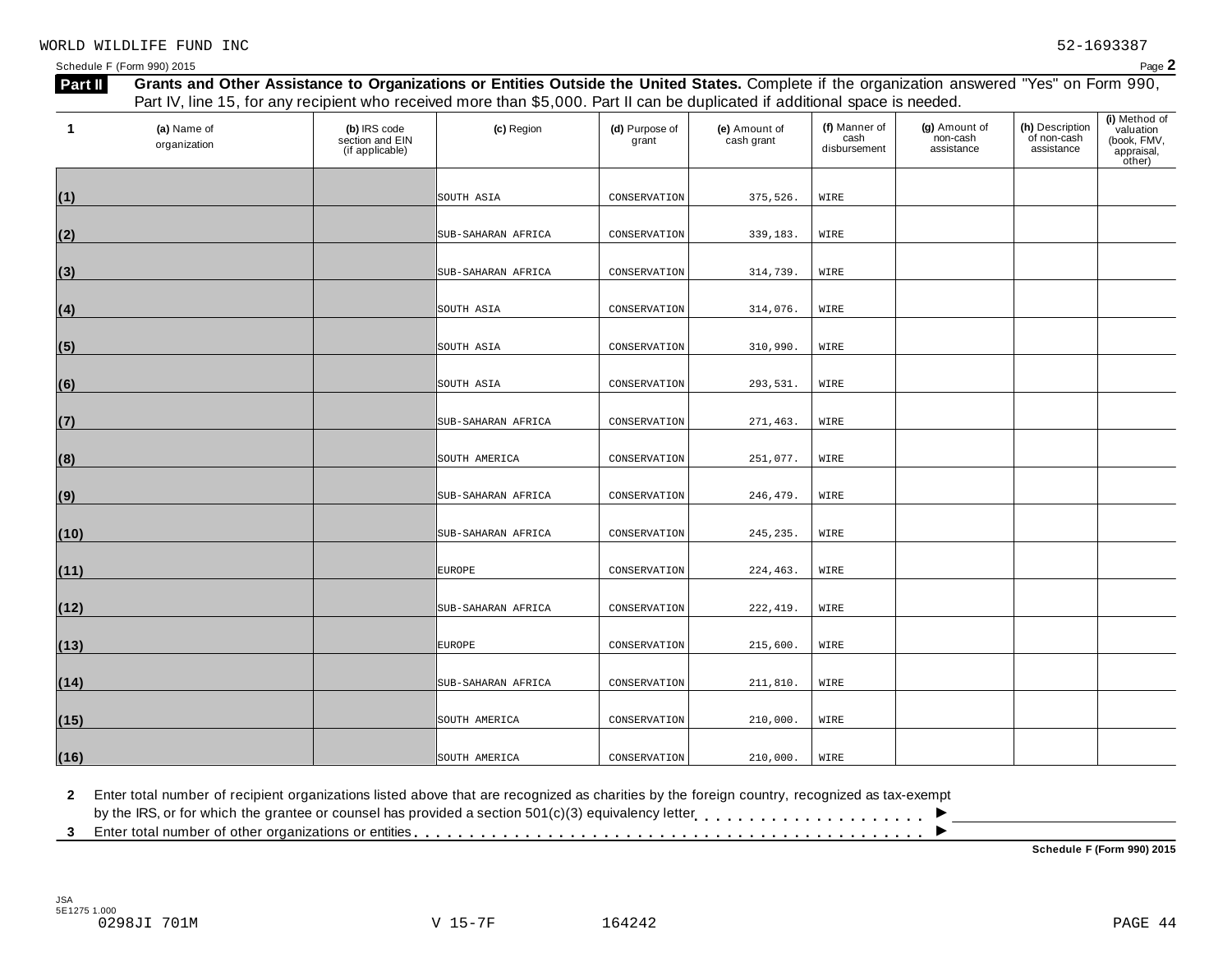| 1    | (a) Name of<br>organization | (b) IRS code<br>section and EIN<br>(if applicable) | (c) Region          | (d) Purpose of<br>grant | (e) Amount of<br>cash grant | (f) Manner of<br>cash<br>disbursement | (g) Amount of<br>non-cash<br>assistance | (h) Description<br>of non-cash<br>assistance | (i) Method of<br>valuation<br>(book, FMV,<br>appraisal,<br>other) |
|------|-----------------------------|----------------------------------------------------|---------------------|-------------------------|-----------------------------|---------------------------------------|-----------------------------------------|----------------------------------------------|-------------------------------------------------------------------|
|      |                             |                                                    |                     |                         |                             |                                       |                                         |                                              |                                                                   |
| (1)  |                             |                                                    | <b>EUROPE</b>       | CONSERVATION            | 200,000.                    | WIRE                                  |                                         |                                              |                                                                   |
| (2)  |                             |                                                    | SOUTH ASIA          | CONSERVATION            | 192,200.                    | WIRE                                  |                                         |                                              |                                                                   |
| (3)  |                             |                                                    | SOUTH AMERICA       | CONSERVATION            | 190,000.                    | WIRE                                  |                                         |                                              |                                                                   |
| (4)  |                             |                                                    | SOUTH ASIA          | CONSERVATION            | 187,325.                    | WIRE                                  |                                         |                                              |                                                                   |
| (5)  |                             |                                                    | <b>EUROPE</b>       | CONSERVATION            | 184,355.                    | WIRE                                  |                                         |                                              |                                                                   |
| (6)  |                             |                                                    | EAST ASIA & PACIFIC | CONSERVATION            | 184,245.                    | WIRE                                  |                                         |                                              |                                                                   |
| (7)  |                             |                                                    | SOUTH ASIA          | CONSERVATION            | 182,911.                    | WIRE                                  |                                         |                                              |                                                                   |
| (8)  |                             |                                                    | SUB-SAHARAN AFRICA  | CONSERVATION            | 180,310.                    | WIRE                                  |                                         |                                              |                                                                   |
| (9)  |                             |                                                    | EAST ASIA & PACIFIC | CONSERVATION            | 177,778.                    | WIRE                                  |                                         |                                              |                                                                   |
| (10) |                             |                                                    | SOUTH ASIA          | CONSERVATION            | 161,059.                    | WIRE                                  |                                         |                                              |                                                                   |
| (11) |                             |                                                    | <b>EUROPE</b>       | CONSERVATION            | 159,404.                    | WIRE                                  |                                         |                                              |                                                                   |
| (12) |                             |                                                    | EAST ASIA & PACIFIC | CONSERVATION            | 154,572.                    | WIRE                                  |                                         |                                              |                                                                   |
| (13) |                             |                                                    | SUB-SAHARAN AFRICA  | CONSERVATION            | 143,067.                    | WIRE                                  |                                         |                                              |                                                                   |
| (14) |                             |                                                    | EAST ASIA & PACIFIC | CONSERVATION            | 142,500.                    | WIRE                                  |                                         |                                              |                                                                   |
| (15) |                             |                                                    | EAST ASIA & PACIFIC | CONSERVATION            | 141,655.                    | WIRE                                  |                                         |                                              |                                                                   |
| (16) |                             |                                                    | NORTH AMERICA       | CONSERVATION            | 140,675.                    | WIRE                                  |                                         |                                              |                                                                   |

**2** Enter total number of recipient organizations listed above that are recognized as charities by the foreign country, recognized as tax-exempt

2 Enter total number of recipient organizations listed above that are recognized as charities by the foreign country, recognized as tax-exempt<br>by the IRS, or for which the grantee or counsel has provided a section 501(c)(

**Schedule F (Form 990) 2015**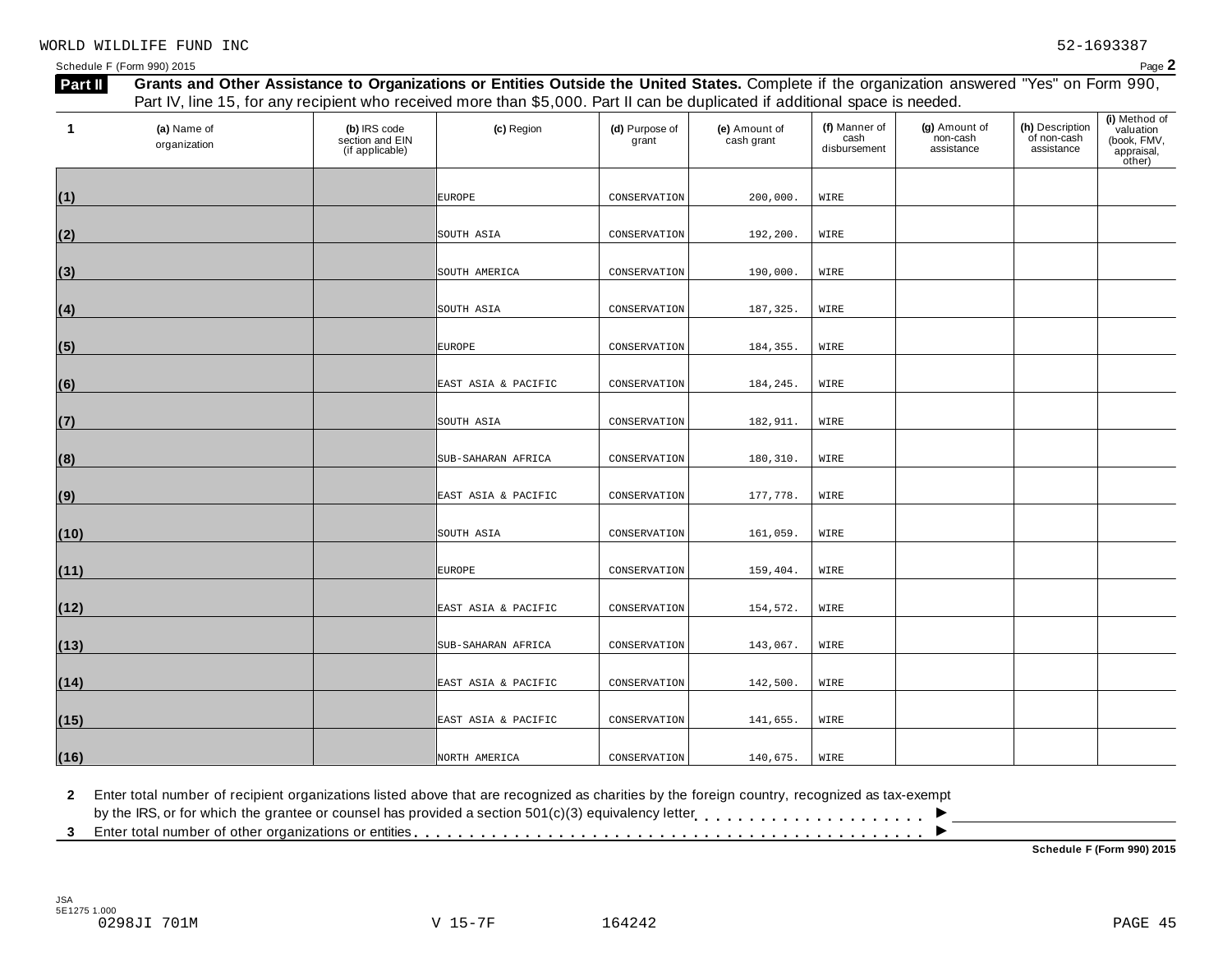| 1    | (a) Name of<br>organization | (b) IRS code<br>section and EIN<br>(if applicable) | (c) Region               | (d) Purpose of<br>grant | (e) Amount of<br>cash grant | (f) Manner of<br>cash<br>disbursement | (g) Amount of<br>non-cash<br>assistance | (h) Description<br>of non-cash<br>assistance | (i) Method of<br>valuation<br>(book, FMV,<br>appraisal,<br>other) |
|------|-----------------------------|----------------------------------------------------|--------------------------|-------------------------|-----------------------------|---------------------------------------|-----------------------------------------|----------------------------------------------|-------------------------------------------------------------------|
| (1)  |                             |                                                    | <b>EUROPE</b>            | CONSERVATION            | 127,554.                    | WIRE                                  |                                         |                                              |                                                                   |
| (2)  |                             |                                                    | SOUTH AMERICA            | CONSERVATION            | 124,565.                    | WIRE                                  |                                         |                                              |                                                                   |
| (3)  |                             |                                                    | SOUTH ASIA               | CONSERVATION            | 118,403.                    | WIRE                                  |                                         |                                              |                                                                   |
| (4)  |                             |                                                    | SUB-SAHARAN AFRICA       | CONSERVATION            | 117,532.                    | WIRE                                  |                                         |                                              |                                                                   |
| (5)  |                             |                                                    | SOUTH AMERICA            | CONSERVATION            | 114,900.                    | WIRE                                  |                                         |                                              |                                                                   |
| (6)  |                             |                                                    | <b>EUROPE</b>            | CONSERVATION            | 111,480.                    | WIRE                                  |                                         |                                              |                                                                   |
| (7)  |                             |                                                    | EAST ASIA & PACIFIC      | CONSERVATION            | 109,562.                    | WIRE                                  |                                         |                                              |                                                                   |
| (8)  |                             |                                                    | EAST ASIA & PACIFIC      | CONSERVATION            | 106,604.                    | WIRE                                  |                                         |                                              |                                                                   |
| (9)  |                             |                                                    | SOUTH ASIA               | CONSERVATION            | 100,000.                    | WIRE                                  |                                         |                                              |                                                                   |
| (10) |                             |                                                    | EAST ASIA & PACIFIC      | CONSERVATION            | 100,000.                    | WIRE                                  |                                         |                                              |                                                                   |
| (11) |                             |                                                    | CENTRAL AMERICA & CARRIB | CONSERVATION            | 99,228.                     | WIRE                                  |                                         |                                              |                                                                   |
| (12) |                             |                                                    | SUB-SAHARAN AFRICA       | CONSERVATION            | 98,700.                     | WIRE                                  |                                         |                                              |                                                                   |
| (13) |                             |                                                    | SUB-SAHARAN AFRICA       | CONSERVATION            | 97,657.                     | WIRE                                  |                                         |                                              |                                                                   |
| (14) |                             |                                                    | NORTH AMERICA            | CONSERVATION            | 97,620.                     | WIRE                                  |                                         |                                              |                                                                   |
| (15) |                             |                                                    | SOUTH AMERICA            | CONSERVATION            | 97,390.                     | WIRE                                  |                                         |                                              |                                                                   |
| (16) |                             |                                                    | <b>EUROPE</b>            | CONSERVATION            | 91,576.                     | WIRE                                  |                                         |                                              |                                                                   |

**2** Enter total number of recipient organizations listed above that are recognized as charities by the foreign country, recognized as tax-exempt

2 Enter total number of recipient organizations listed above that are recognized as charities by the foreign country, recognized as tax-exempt<br>by the IRS, or for which the grantee or counsel has provided a section 501(c)(

**Schedule F (Form 990) 2015**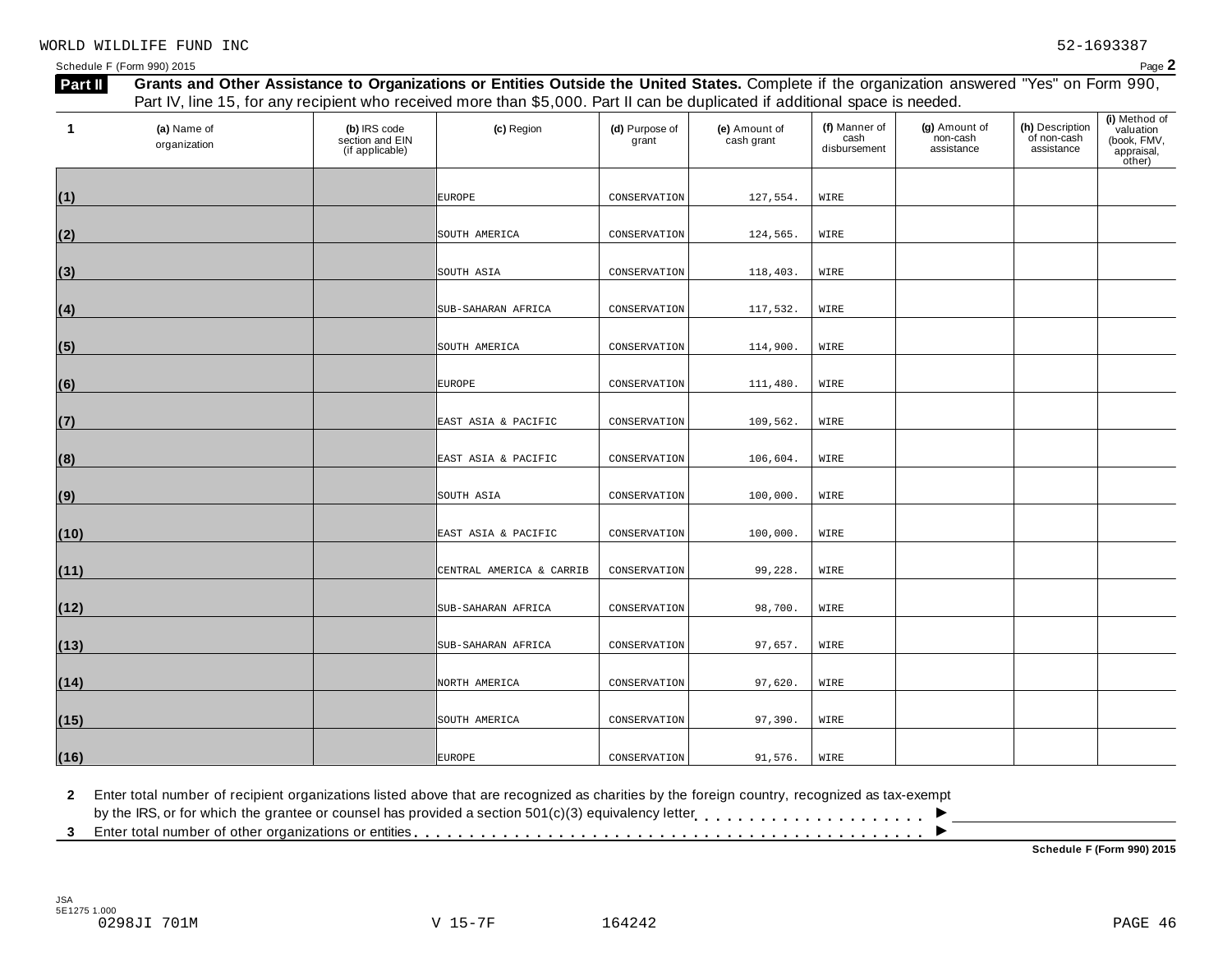| 1    | (a) Name of<br>organization | (b) IRS code<br>section and EIN<br>(if applicable) | (c) Region               | (d) Purpose of<br>grant | (e) Amount of<br>cash grant | (f) Manner of<br>cash<br>disbursement | (g) Amount of<br>non-cash<br>assistance | (h) Description<br>of non-cash<br>assistance | (i) Method of<br>valuation<br>(book, FMV,<br>appraisal,<br>other) |
|------|-----------------------------|----------------------------------------------------|--------------------------|-------------------------|-----------------------------|---------------------------------------|-----------------------------------------|----------------------------------------------|-------------------------------------------------------------------|
| (1)  |                             |                                                    | SOUTH AMERICA            | CONSERVATION            | 91,016.                     | WIRE                                  |                                         |                                              |                                                                   |
| (2)  |                             |                                                    | SOUTH ASIA               | CONSERVATION            | 83,824.                     | WIRE                                  |                                         |                                              |                                                                   |
| (3)  |                             |                                                    | SUB-SAHARAN AFRICA       | CONSERVATION            | 83,621.                     | WIRE                                  |                                         |                                              |                                                                   |
| (4)  |                             |                                                    | SOUTH ASIA               | CONSERVATION            | 75,570.                     | WIRE                                  |                                         |                                              |                                                                   |
| (5)  |                             |                                                    | SUB-SAHARAN AFRICA       | CONSERVATION            | 75,000.                     | WIRE                                  |                                         |                                              |                                                                   |
| (6)  |                             |                                                    | CENTRAL AMERICA & CARRIB | CONSERVATION            | 70,900.                     | WIRE                                  |                                         |                                              |                                                                   |
| (7)  |                             |                                                    | SOUTH AMERICA            | CONSERVATION            | 70,524.                     | WIRE                                  |                                         |                                              |                                                                   |
| (8)  |                             |                                                    | SOUTH ASIA               | CONSERVATION            | 68,908.                     | WIRE                                  |                                         |                                              |                                                                   |
| (9)  |                             |                                                    | SOUTH ASIA               | CONSERVATION            | 67,949.                     | WIRE                                  |                                         |                                              |                                                                   |
| (10) |                             |                                                    | SUB-SAHARAN AFRICA       | CONSERVATION            | 66,248.                     | WIRE                                  |                                         |                                              |                                                                   |
| (11) |                             |                                                    | EAST ASIA & PACIFIC      | CONSERVATION            | 65,000.                     | WIRE                                  |                                         |                                              |                                                                   |
| (12) |                             |                                                    | EAST ASIA & PACIFIC      | CONSERVATION            | 65,000.                     | WIRE                                  |                                         |                                              |                                                                   |
| (13) |                             |                                                    | SOUTH AMERICA            | CONSERVATION            | 63,205.                     | WIRE                                  |                                         |                                              |                                                                   |
| (14) |                             |                                                    | EAST ASIA & PACIFIC      | CONSERVATION            | 62,358.                     | WIRE                                  |                                         |                                              |                                                                   |
| (15) |                             |                                                    | SOUTH AMERICA            | CONSERVATION            | 61,297.                     | WIRE                                  |                                         |                                              |                                                                   |
| (16) |                             |                                                    | EAST ASIA & PACIFIC      | CONSERVATION            | 60,031.                     | WIRE                                  |                                         |                                              |                                                                   |

**2** Enter total number of recipient organizations listed above that are recognized as charities by the foreign country, recognized as tax-exempt

2 Enter total number of recipient organizations listed above that are recognized as charities by the foreign country, recognized as tax-exempt<br>by the IRS, or for which the grantee or counsel has provided a section 501(c)(

**Schedule F (Form 990) 2015**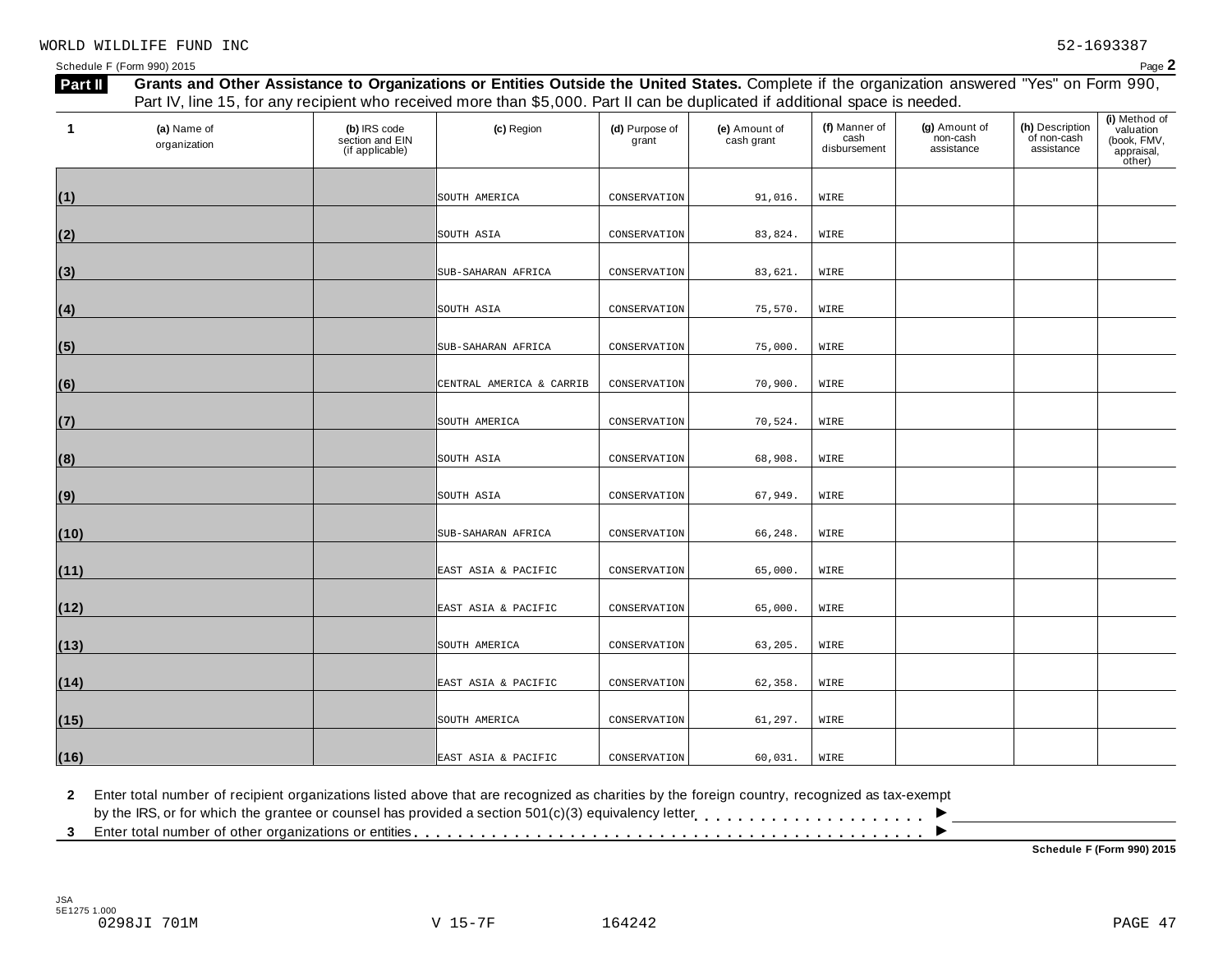| 1    | (a) Name of<br>organization | (b) IRS code<br>section and EIN<br>(if applicable) | (c) Region               | (d) Purpose of<br>grant | (e) Amount of<br>cash grant | (f) Manner of<br>cash<br>disbursement | (g) Amount of<br>non-cash<br>assistance | (h) Description<br>of non-cash<br>assistance | (i) Method of<br>valuation<br>(book, FMV,<br>appraisal,<br>other) |
|------|-----------------------------|----------------------------------------------------|--------------------------|-------------------------|-----------------------------|---------------------------------------|-----------------------------------------|----------------------------------------------|-------------------------------------------------------------------|
|      |                             |                                                    |                          |                         |                             |                                       |                                         |                                              |                                                                   |
| (1)  |                             |                                                    | SOUTH ASIA               | CONSERVATION            | 59,663.                     | WIRE                                  |                                         |                                              |                                                                   |
| (2)  |                             |                                                    | SOUTH ASIA               | CONSERVATION            | 59,450.                     | WIRE                                  |                                         |                                              |                                                                   |
| (3)  |                             |                                                    | CENTRAL AMERICA & CARRIB | CONSERVATION            | 58,685.                     | WIRE                                  |                                         |                                              |                                                                   |
| (4)  |                             |                                                    | SUB-SAHARAN AFRICA       | CONSERVATION            | 57,000.                     | WIRE                                  |                                         |                                              |                                                                   |
| (5)  |                             |                                                    | SUB-SAHARAN AFRICA       | CONSERVATION            | 56,796.                     | WIRE                                  |                                         |                                              |                                                                   |
| (6)  |                             |                                                    | SUB-SAHARAN AFRICA       | CONSERVATION            | 56,698.                     | WIRE                                  |                                         |                                              |                                                                   |
| (7)  |                             |                                                    | SOUTH ASIA               | CONSERVATION            | 54,375.                     | WIRE                                  |                                         |                                              |                                                                   |
| (8)  |                             |                                                    | SOUTH AMERICA            | CONSERVATION            | 53, 213.                    | WIRE                                  |                                         |                                              |                                                                   |
| (9)  |                             |                                                    | SOUTH AMERICA            | CONSERVATION            | 52,077.                     | WIRE                                  |                                         |                                              |                                                                   |
| (10) |                             |                                                    | EAST ASIA & PACIFIC      | CONSERVATION            | 50,866.                     | WIRE                                  |                                         |                                              |                                                                   |
| (11) |                             |                                                    | EAST ASIA & PACIFIC      | CONSERVATION            | 50,000.                     | WIRE                                  |                                         |                                              |                                                                   |
| (12) |                             |                                                    | NORTH AMERICA            | CONSERVATION            | 49,958.                     | WIRE                                  |                                         |                                              |                                                                   |
| (13) |                             |                                                    | SUB-SAHARAN AFRICA       | CONSERVATION            | 49,250.                     | WIRE                                  |                                         |                                              |                                                                   |
| (14) |                             |                                                    | SOUTH AMERICA            | CONSERVATION            | 49,019.                     | WIRE                                  |                                         |                                              |                                                                   |
| (15) |                             |                                                    | SOUTH ASIA               | CONSERVATION            | 48,616.                     | WIRE                                  |                                         |                                              |                                                                   |
| (16) |                             |                                                    | SOUTH ASIA               | CONSERVATION            | 46,855.                     | WIRE                                  |                                         |                                              |                                                                   |

**2** Enter total number of recipient organizations listed above that are recognized as charities by the foreign country, recognized as tax-exempt

2 Enter total number of recipient organizations listed above that are recognized as charities by the foreign country, recognized as tax-exempt<br>by the IRS, or for which the grantee or counsel has provided a section 501(c)(

**Schedule F (Form 990) 2015**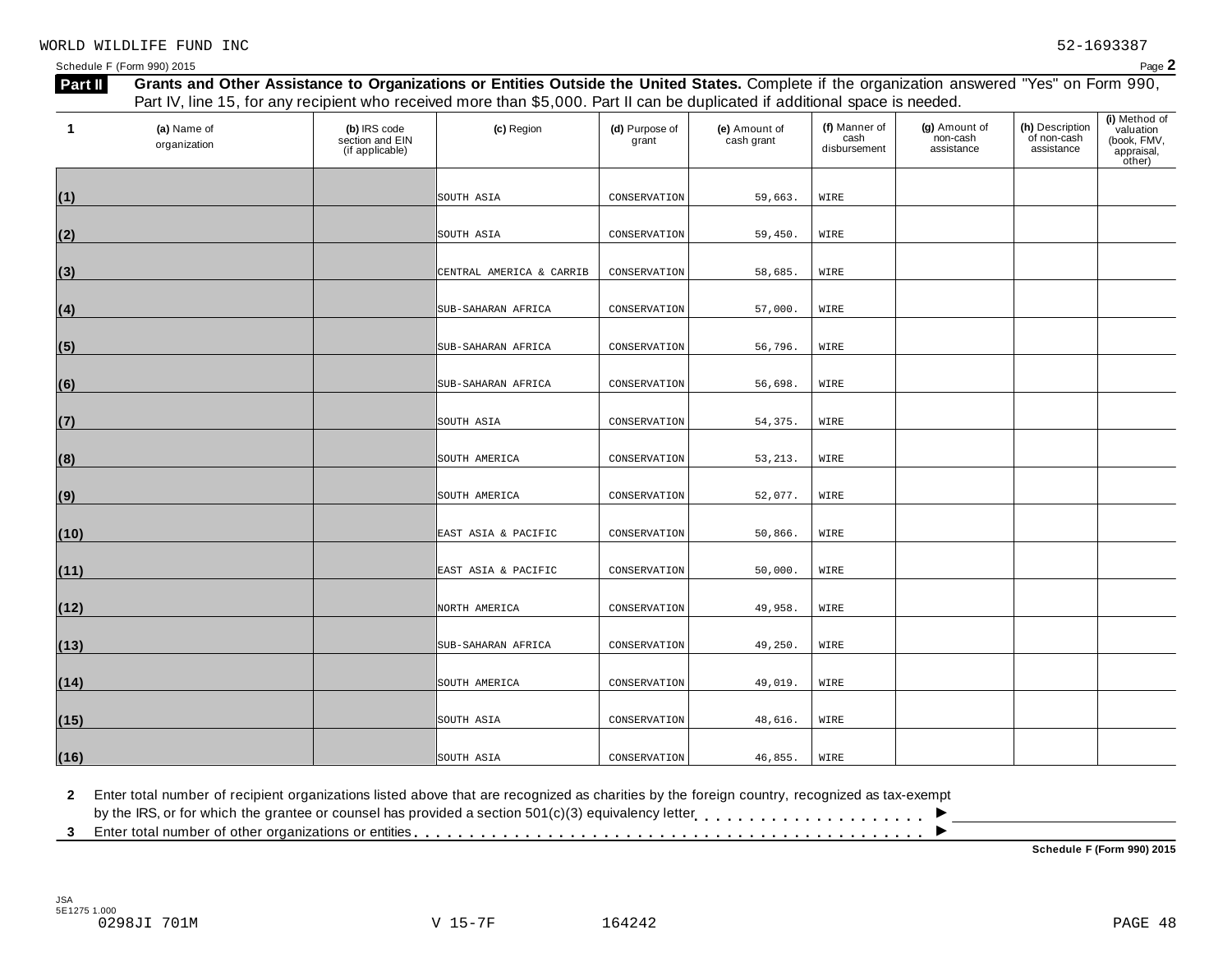| 1    | (a) Name of<br>organization | (b) IRS code<br>section and EIN<br>(if applicable) | (c) Region          | (d) Purpose of<br>grant | (e) Amount of<br>cash grant | (f) Manner of<br>cash<br>disbursement | (g) Amount of<br>non-cash<br>assistance | (h) Description<br>of non-cash<br>assistance | (i) Method of<br>valuation<br>(book, FMV,<br>appraisal, |
|------|-----------------------------|----------------------------------------------------|---------------------|-------------------------|-----------------------------|---------------------------------------|-----------------------------------------|----------------------------------------------|---------------------------------------------------------|
|      |                             |                                                    |                     |                         |                             |                                       |                                         |                                              | other)                                                  |
| (1)  |                             |                                                    | SOUTH ASIA          | CONSERVATION            | 46,806.                     | WIRE                                  |                                         |                                              |                                                         |
| (2)  |                             |                                                    | SUB-SAHARAN AFRICA  | CONSERVATION            | 46,748.                     | WIRE                                  |                                         |                                              |                                                         |
|      |                             |                                                    |                     |                         |                             |                                       |                                         |                                              |                                                         |
| (3)  |                             |                                                    | NORTH AMERICA       | CONSERVATION            | 45,636.                     | WIRE                                  |                                         |                                              |                                                         |
| (4)  |                             |                                                    | NORTH AMERICA       | CONSERVATION            | 45,625.                     | WIRE                                  |                                         |                                              |                                                         |
| (5)  |                             |                                                    | EAST ASIA & PACIFIC | CONSERVATION            | 45,586.                     | WIRE                                  |                                         |                                              |                                                         |
| (6)  |                             |                                                    | SOUTH ASIA          | CONSERVATION            | 44,526.                     | WIRE                                  |                                         |                                              |                                                         |
| (7)  |                             |                                                    | SOUTH ASIA          | CONSERVATION            | 44,169.                     | WIRE                                  |                                         |                                              |                                                         |
| (8)  |                             |                                                    | SOUTH ASIA          | CONSERVATION            | 42,584.                     | WIRE                                  |                                         |                                              |                                                         |
|      |                             |                                                    |                     |                         |                             |                                       |                                         |                                              |                                                         |
| (9)  |                             |                                                    | SOUTH AMERICA       | CONSERVATION            | 41, 443.                    | WIRE                                  |                                         |                                              |                                                         |
| (10) |                             |                                                    | SOUTH AMERICA       | CONSERVATION            | 41,079.                     | WIRE                                  |                                         |                                              |                                                         |
| (11) |                             |                                                    | <b>EUROPE</b>       | CONSERVATION            | 39,619.                     | WIRE                                  |                                         |                                              |                                                         |
| (12) |                             |                                                    | NORTH AMERICA       | CONSERVATION            | 37,808.                     | WIRE                                  |                                         |                                              |                                                         |
| (13) |                             |                                                    | <b>EUROPE</b>       | CONSERVATION            | 37,746.                     | WIRE                                  |                                         |                                              |                                                         |
|      |                             |                                                    |                     |                         |                             |                                       |                                         |                                              |                                                         |
| (14) |                             |                                                    | SOUTH AMERICA       | CONSERVATION            | 35,192.                     | WIRE                                  |                                         |                                              |                                                         |
| (15) |                             |                                                    | SOUTH ASIA          | CONSERVATION            | 35,123.                     | WIRE                                  |                                         |                                              |                                                         |
| (16) |                             |                                                    | SOUTH AMERICA       | CONSERVATION            | 34,934.                     | WIRE                                  |                                         |                                              |                                                         |

**2** Enter total number of recipient organizations listed above that are recognized as charities by the foreign country, recognized as tax-exempt

2 Enter total number of recipient organizations listed above that are recognized as charities by the foreign country, recognized as tax-exempt<br>by the IRS, or for which the grantee or counsel has provided a section 501(c)(

**Schedule F (Form 990) 2015**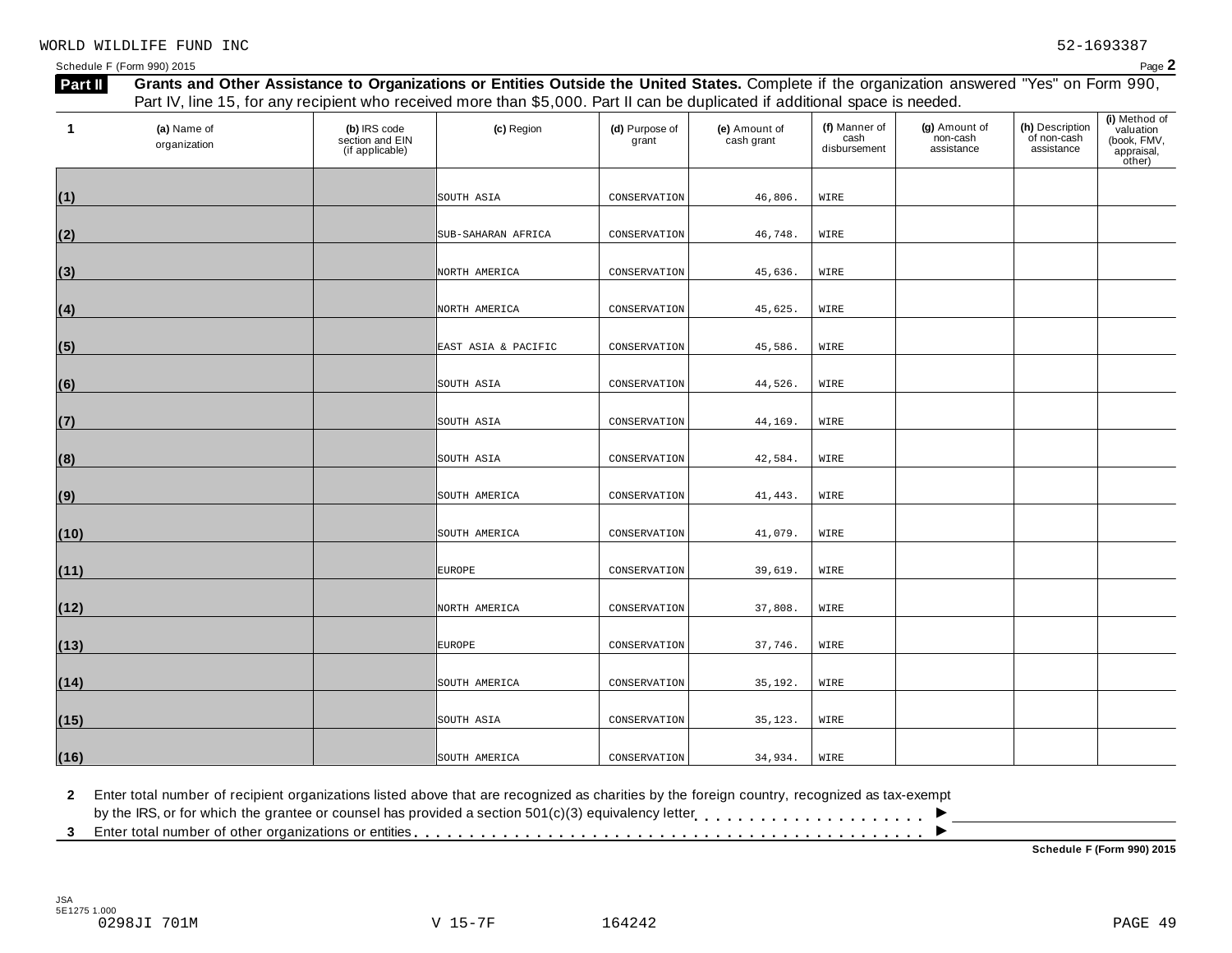| 1    | (a) Name of<br>organization | (b) IRS code<br>section and EIN<br>(if applicable) | (c) Region               | (d) Purpose of<br>grant | (e) Amount of<br>cash grant | (f) Manner of<br>cash<br>disbursement | (g) Amount of<br>non-cash<br>assistance | (h) Description<br>of non-cash<br>assistance | (i) Method of<br>valuation<br>(book, FMV,<br>appraisal,<br>other) |
|------|-----------------------------|----------------------------------------------------|--------------------------|-------------------------|-----------------------------|---------------------------------------|-----------------------------------------|----------------------------------------------|-------------------------------------------------------------------|
|      |                             |                                                    |                          |                         |                             |                                       |                                         |                                              |                                                                   |
| (1)  |                             |                                                    | SOUTH ASIA               | CONSERVATION            | 34,882.                     | WIRE                                  |                                         |                                              |                                                                   |
| (2)  |                             |                                                    | SOUTH ASIA               | CONSERVATION            | 34,748.                     | WIRE                                  |                                         |                                              |                                                                   |
| (3)  |                             |                                                    | SOUTH AMERICA            | CONSERVATION            | 34,463.                     | WIRE                                  |                                         |                                              |                                                                   |
| (4)  |                             |                                                    | NORTH AMERICA            | CONSERVATION            | 34,159.                     | WIRE                                  |                                         |                                              |                                                                   |
| (5)  |                             |                                                    | SOUTH AMERICA            | CONSERVATION            | 33,800.                     | WIRE                                  |                                         |                                              |                                                                   |
| (6)  |                             |                                                    | SOUTH ASIA               | CONSERVATION            | 33,498.                     | WIRE                                  |                                         |                                              |                                                                   |
| (7)  |                             |                                                    | SOUTH ASIA               | CONSERVATION            | 33, 263.                    | WIRE                                  |                                         |                                              |                                                                   |
| (8)  |                             |                                                    | CENTRAL AMERICA & CARRIB | CONSERVATION            | 33,000.                     | WIRE                                  |                                         |                                              |                                                                   |
| (9)  |                             |                                                    | CENTRAL AMERICA & CARRIB | CONSERVATION            | 32,000.                     | WIRE                                  |                                         |                                              |                                                                   |
| (10) |                             |                                                    | NORTH AMERICA            | CONSERVATION            | 32,000.                     | WIRE                                  |                                         |                                              |                                                                   |
| (11) |                             |                                                    | SUB-SAHARAN AFRICA       | CONSERVATION            | 31,790.                     | WIRE                                  |                                         |                                              |                                                                   |
| (12) |                             |                                                    | SOUTH ASIA               | CONSERVATION            | 31,751.                     | WIRE                                  |                                         |                                              |                                                                   |
| (13) |                             |                                                    | SOUTH AMERICA            | CONSERVATION            | 30,644.                     | WIRE                                  |                                         |                                              |                                                                   |
| (14) |                             |                                                    | CENTRAL AMERICA & CARRIB | CONSERVATION            | 30,534.                     | WIRE                                  |                                         |                                              |                                                                   |
| (15) |                             |                                                    | SOUTH ASIA               | CONSERVATION            | 30,099.                     | WIRE                                  |                                         |                                              |                                                                   |
| (16) |                             |                                                    | SOUTH ASIA               | CONSERVATION            | 29,840.                     | WIRE                                  |                                         |                                              |                                                                   |

**2** Enter total number of recipient organizations listed above that are recognized as charities by the foreign country, recognized as tax-exempt

2 Enter total number of recipient organizations listed above that are recognized as charities by the foreign country, recognized as tax-exempt<br>by the IRS, or for which the grantee or counsel has provided a section 501(c)(

**Schedule F (Form 990) 2015**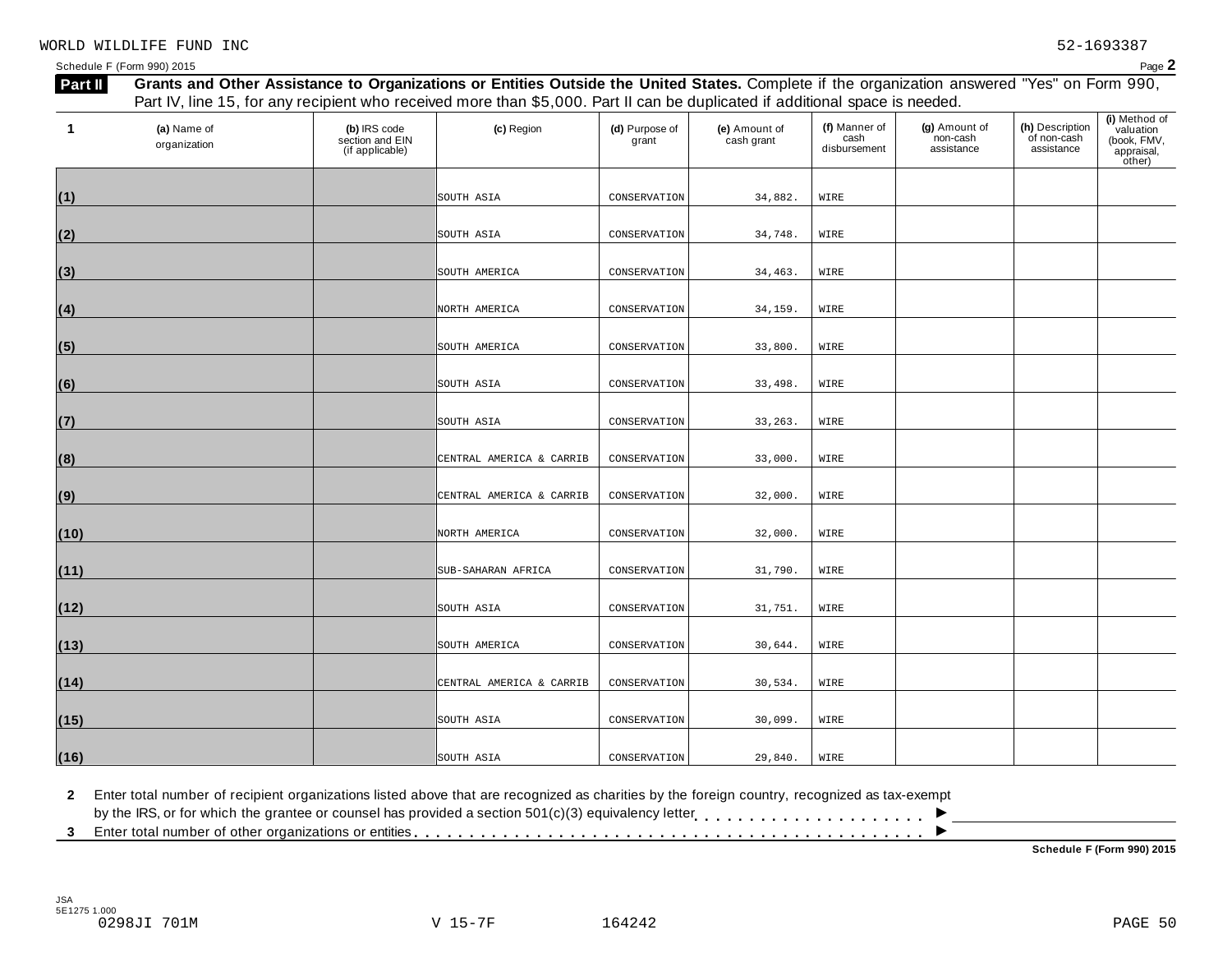| 1    | (a) Name of<br>organization | (b) IRS code<br>section and EIN<br>(if applicable) | (c) Region               | (d) Purpose of<br>grant | (e) Amount of<br>cash grant | (f) Manner of<br>cash<br>disbursement | (g) Amount of<br>non-cash<br>assistance | (h) Description<br>of non-cash<br>assistance | (i) Method of<br>valuation<br>(book, FMV,<br>appraisal,<br>other) |
|------|-----------------------------|----------------------------------------------------|--------------------------|-------------------------|-----------------------------|---------------------------------------|-----------------------------------------|----------------------------------------------|-------------------------------------------------------------------|
|      |                             |                                                    |                          |                         |                             |                                       |                                         |                                              |                                                                   |
| (1)  |                             |                                                    | SOUTH ASIA               | CONSERVATION            | 29,183.                     | WIRE                                  |                                         |                                              |                                                                   |
| (2)  |                             |                                                    | NORTH AMERICA            | CONSERVATION            | 28,609.                     | WIRE                                  |                                         |                                              |                                                                   |
| (3)  |                             |                                                    | SOUTH ASIA               | CONSERVATION            | 26,206.                     | WIRE                                  |                                         |                                              |                                                                   |
| (4)  |                             |                                                    | SOUTH AMERICA            | CONSERVATION            | 26,081.                     | WIRE                                  |                                         |                                              |                                                                   |
| (5)  |                             |                                                    | SOUTH AMERICA            | CONSERVATION            | 26,000.                     | WIRE                                  |                                         |                                              |                                                                   |
| (6)  |                             |                                                    | MIDDLE EAST & NORTH AFRI | CONSERVATION            | 25,974.                     | WIRE                                  |                                         |                                              |                                                                   |
| (7)  |                             |                                                    | NORTH AMERICA            | CONSERVATION            | 25,827.                     | WIRE                                  |                                         |                                              |                                                                   |
| (8)  |                             |                                                    | SOUTH AMERICA            | CONSERVATION            | 25,000.                     | WIRE                                  |                                         |                                              |                                                                   |
| (9)  |                             |                                                    | SOUTH AMERICA            | CONSERVATION            | 24,481.                     | WIRE                                  |                                         |                                              |                                                                   |
| (10) |                             |                                                    | EAST ASIA & PACIFIC      | CONSERVATION            | 24,329.                     | WIRE                                  |                                         |                                              |                                                                   |
| (11) |                             |                                                    | SOUTH ASIA               | CONSERVATION            | 24,234.                     | WIRE                                  |                                         |                                              |                                                                   |
| (12) |                             |                                                    | SOUTH ASIA               | CONSERVATION            | 23,983.                     | WIRE                                  |                                         |                                              |                                                                   |
| (13) |                             |                                                    | SOUTH ASIA               | CONSERVATION            | 22,991.                     | WIRE                                  |                                         |                                              |                                                                   |
| (14) |                             |                                                    | SOUTH AMERICA            | CONSERVATION            | 22,876.                     | WIRE                                  |                                         |                                              |                                                                   |
| (15) |                             |                                                    | SOUTH ASIA               | CONSERVATION            | 22,683.                     | WIRE                                  |                                         |                                              |                                                                   |
| (16) |                             |                                                    | SOUTH AMERICA            | CONSERVATION            | 22,181.                     | WIRE                                  |                                         |                                              |                                                                   |

**2** Enter total number of recipient organizations listed above that are recognized as charities by the foreign country, recognized as tax-exempt

2 Enter total number of recipient organizations listed above that are recognized as charities by the foreign country, recognized as tax-exempt<br>by the IRS, or for which the grantee or counsel has provided a section 501(c)(

**Schedule F (Form 990) 2015**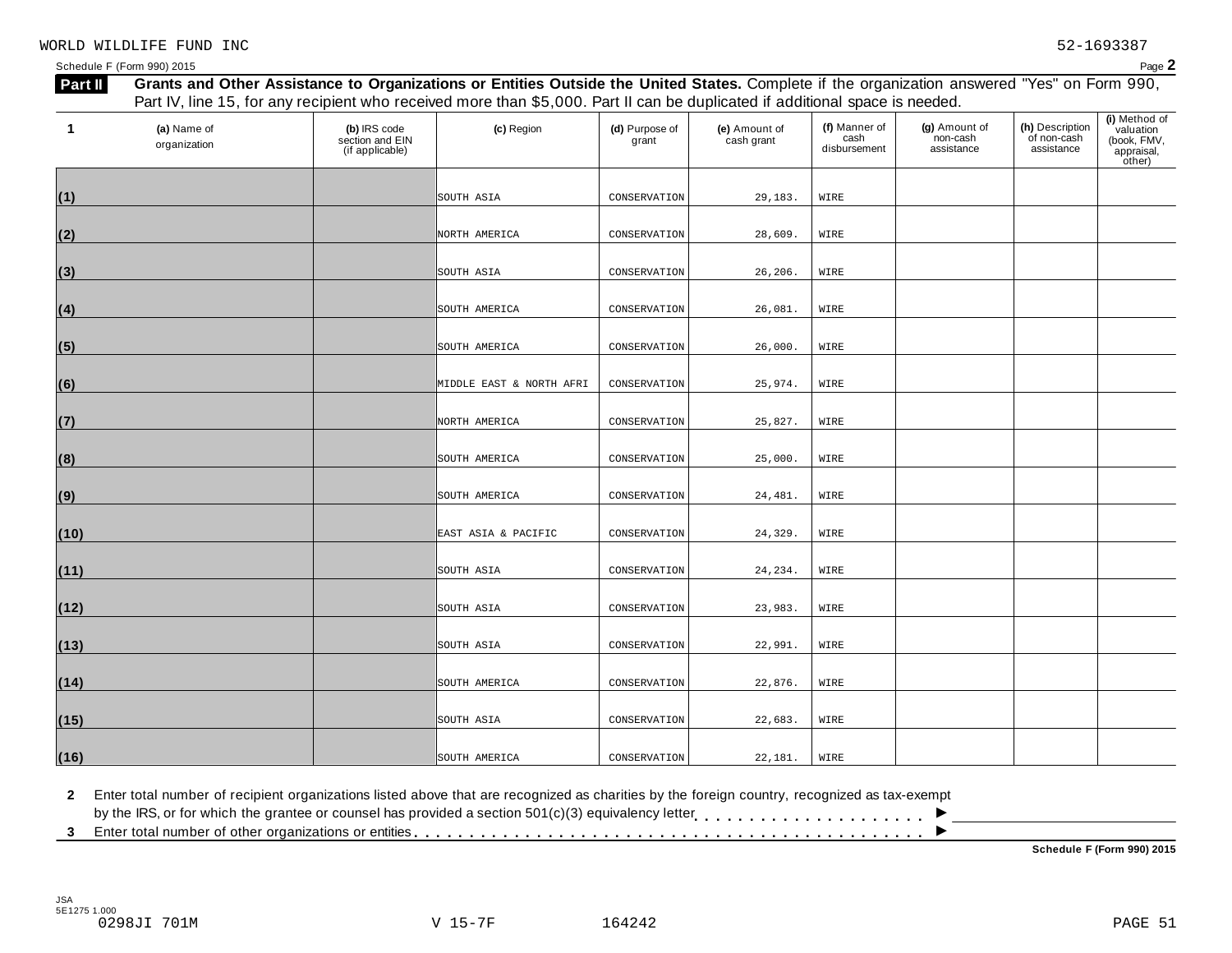| 1    | (a) Name of<br>organization | (b) IRS code<br>section and EIN<br>(if applicable) | (c) Region               | (d) Purpose of<br>grant | (e) Amount of<br>cash grant | (f) Manner of<br>cash<br>disbursement | (g) Amount of<br>non-cash<br>assistance | (h) Description<br>of non-cash<br>assistance | (i) Method of<br>valuation<br>(book, FMV,<br>appraisal,<br>other) |
|------|-----------------------------|----------------------------------------------------|--------------------------|-------------------------|-----------------------------|---------------------------------------|-----------------------------------------|----------------------------------------------|-------------------------------------------------------------------|
|      |                             |                                                    |                          |                         |                             |                                       |                                         |                                              |                                                                   |
| (1)  |                             |                                                    | SOUTH ASIA               | CONSERVATION            | 22,116.                     | WIRE                                  |                                         |                                              |                                                                   |
| (2)  |                             |                                                    | CENTRAL AMERICA & CARRIB | CONSERVATION            | 22,015.                     | WIRE                                  |                                         |                                              |                                                                   |
| (3)  |                             |                                                    | SOUTH AMERICA            | CONSERVATION            | 21,504.                     | WIRE                                  |                                         |                                              |                                                                   |
| (4)  |                             |                                                    | SOUTH AMERICA            | CONSERVATION            | 21, 477.                    | WIRE                                  |                                         |                                              |                                                                   |
| (5)  |                             |                                                    | SUB-SAHARAN AFRICA       | CONSERVATION            | 20,575.                     | WIRE                                  |                                         |                                              |                                                                   |
| (6)  |                             |                                                    | SOUTH ASIA               | CONSERVATION            | 20,340.                     | WIRE                                  |                                         |                                              |                                                                   |
| (7)  |                             |                                                    | SOUTH ASIA               | CONSERVATION            | 20,092.                     | WIRE                                  |                                         |                                              |                                                                   |
| (8)  |                             |                                                    | SOUTH AMERICA            | CONSERVATION            | 20,000.                     | WIRE                                  |                                         |                                              |                                                                   |
| (9)  |                             |                                                    | SOUTH AMERICA            | CONSERVATION            | 20,000.                     | WIRE                                  |                                         |                                              |                                                                   |
| (10) |                             |                                                    | CENTRAL AMERICA & CARRIB | CONSERVATION            | 19,825.                     | WIRE                                  |                                         |                                              |                                                                   |
| (11) |                             |                                                    | SOUTH ASIA               | CONSERVATION            | 19,378.                     | WIRE                                  |                                         |                                              |                                                                   |
| (12) |                             |                                                    | NORTH AMERICA            | CONSERVATION            | 19,089.                     | WIRE                                  |                                         |                                              |                                                                   |
| (13) |                             |                                                    | SOUTH ASIA               | CONSERVATION            | 19,080.                     | WIRE                                  |                                         |                                              |                                                                   |
| (14) |                             |                                                    | SOUTH AMERICA            | CONSERVATION            | 18,838.                     | WIRE                                  |                                         |                                              |                                                                   |
| (15) |                             |                                                    | SOUTH ASIA               | CONSERVATION            | 18,736.                     | WIRE                                  |                                         |                                              |                                                                   |
| (16) |                             |                                                    | SOUTH ASIA               | CONSERVATION            | 18,630.                     | WIRE                                  |                                         |                                              |                                                                   |

**2** Enter total number of recipient organizations listed above that are recognized as charities by the foreign country, recognized as tax-exempt

2 Enter total number of recipient organizations listed above that are recognized as charities by the foreign country, recognized as tax-exempt<br>by the IRS, or for which the grantee or counsel has provided a section 501(c)(

**Schedule F (Form 990) 2015**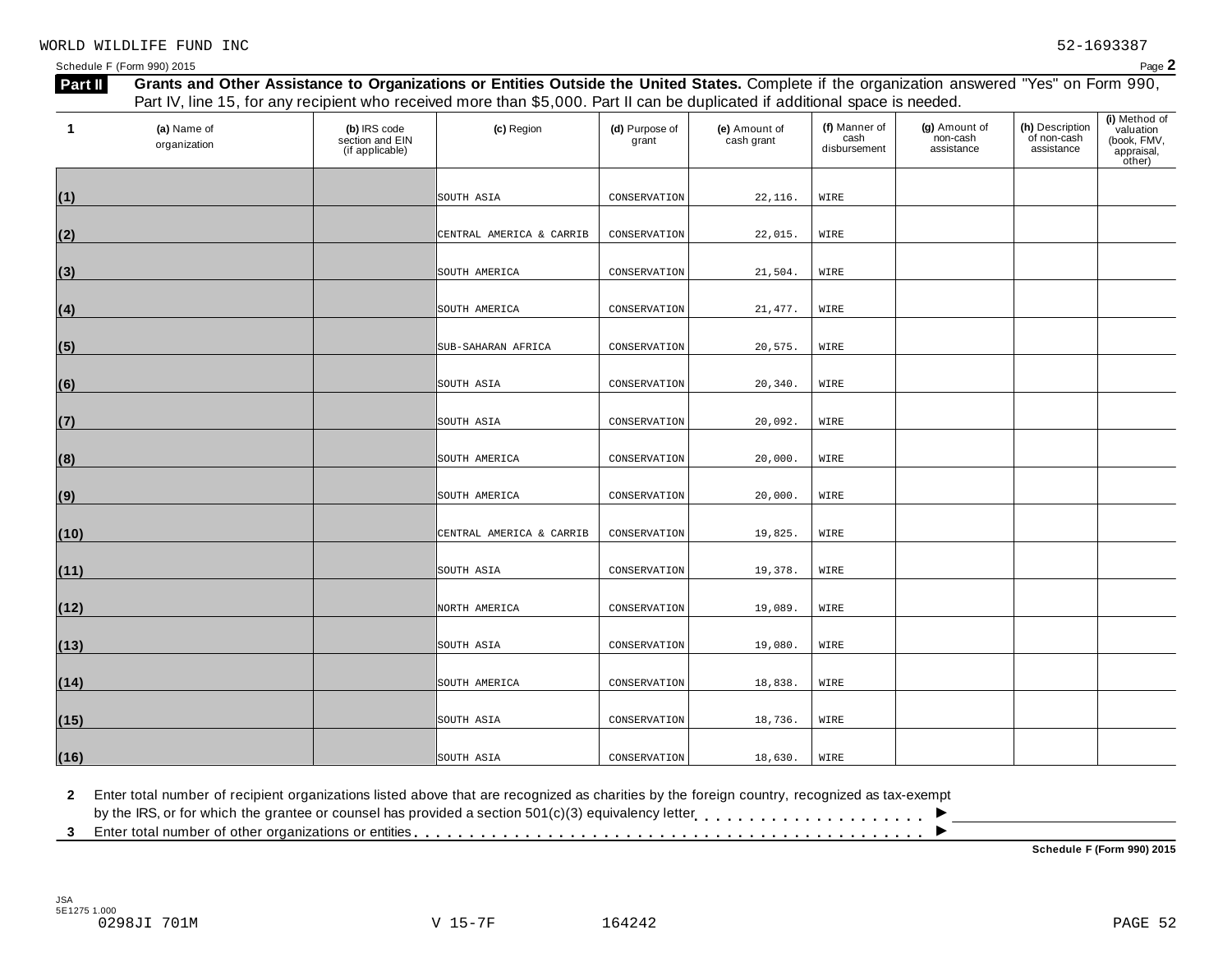| 1    | (a) Name of<br>organization | (b) IRS code<br>section and EIN<br>(if applicable) | (c) Region               | (d) Purpose of<br>grant | (e) Amount of<br>cash grant | (f) Manner of<br>cash<br>disbursement | (g) Amount of<br>non-cash<br>assistance | (h) Description<br>of non-cash<br>assistance | (i) Method of<br>valuation<br>(book, FMV,<br>appraisal,<br>other) |
|------|-----------------------------|----------------------------------------------------|--------------------------|-------------------------|-----------------------------|---------------------------------------|-----------------------------------------|----------------------------------------------|-------------------------------------------------------------------|
|      |                             |                                                    | SOUTH AMERICA            | CONSERVATION            | 18,468.                     | WIRE                                  |                                         |                                              |                                                                   |
| (1)  |                             |                                                    |                          |                         |                             |                                       |                                         |                                              |                                                                   |
| (2)  |                             |                                                    | SOUTH ASIA               | CONSERVATION            | 18,350.                     | WIRE                                  |                                         |                                              |                                                                   |
| (3)  |                             |                                                    | SOUTH AMERICA            | CONSERVATION            | 18,314.                     | WIRE                                  |                                         |                                              |                                                                   |
| (4)  |                             |                                                    | SOUTH AMERICA            | CONSERVATION            | 18,003.                     | WIRE                                  |                                         |                                              |                                                                   |
| (5)  |                             |                                                    | SOUTH ASIA               | CONSERVATION            | 17,924.                     | WIRE                                  |                                         |                                              |                                                                   |
| (6)  |                             |                                                    | NORTH AMERICA            | CONSERVATION            | 17,909.                     | WIRE                                  |                                         |                                              |                                                                   |
| (7)  |                             |                                                    | SOUTH AMERICA            | CONSERVATION            | 17,890.                     | WIRE                                  |                                         |                                              |                                                                   |
| (8)  |                             |                                                    | SOUTH ASIA               | CONSERVATION            | 17,835.                     | WIRE                                  |                                         |                                              |                                                                   |
| (9)  |                             |                                                    | SOUTH AMERICA            | CONSERVATION            | 17,790.                     | WIRE                                  |                                         |                                              |                                                                   |
| (10) |                             |                                                    | CENTRAL AMERICA & CARRIB | CONSERVATION            | 17,701.                     | WIRE                                  |                                         |                                              |                                                                   |
| (11) |                             |                                                    | SOUTH ASIA               | CONSERVATION            | 17,550.                     | WIRE                                  |                                         |                                              |                                                                   |
| (12) |                             |                                                    | NORTH AMERICA            | CONSERVATION            | 17,295.                     | WIRE                                  |                                         |                                              |                                                                   |
| (13) |                             |                                                    | SOUTH ASIA               | CONSERVATION            | 17,177.                     | WIRE                                  |                                         |                                              |                                                                   |
| (14) |                             |                                                    | SOUTH AMERICA            | CONSERVATION            | 17,107.                     | WIRE                                  |                                         |                                              |                                                                   |
| (15) |                             |                                                    | SOUTH ASIA               | CONSERVATION            | 17,059.                     | WIRE                                  |                                         |                                              |                                                                   |
| (16) |                             |                                                    | SOUTH ASIA               | CONSERVATION            | 16,160.                     | WIRE                                  |                                         |                                              |                                                                   |

**2** Enter total number of recipient organizations listed above that are recognized as charities by the foreign country, recognized as tax-exempt

2 Enter total number of recipient organizations listed above that are recognized as charities by the foreign country, recognized as tax-exempt<br>by the IRS, or for which the grantee or counsel has provided a section 501(c)(

**Schedule F (Form 990) 2015**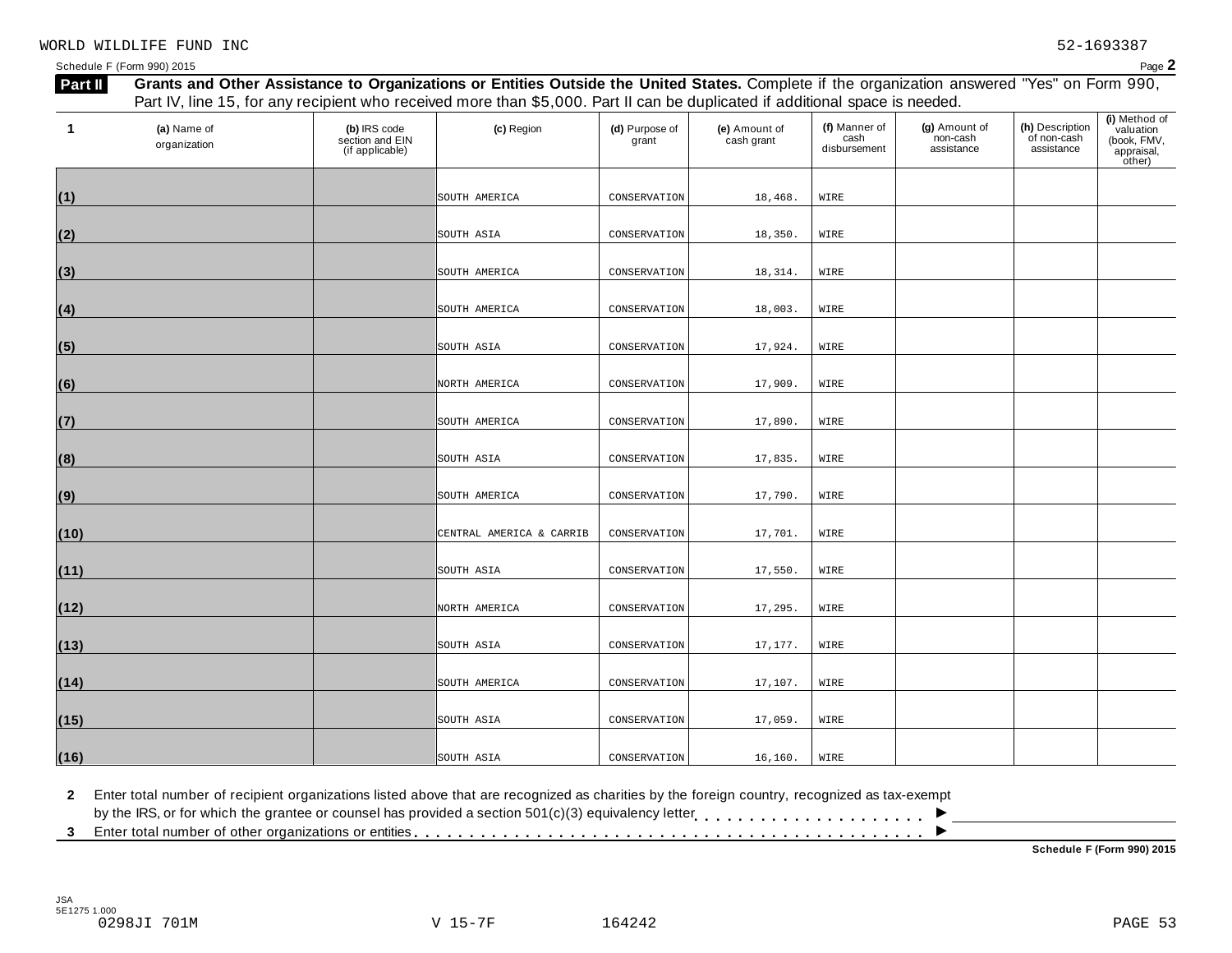| 1    | (a) Name of<br>organization | (b) IRS code<br>section and EIN<br>(if applicable) | (c) Region               | (d) Purpose of<br>grant | (e) Amount of<br>cash grant | (f) Manner of<br>cash<br>disbursement | (g) Amount of<br>non-cash<br>assistance | (h) Description<br>of non-cash<br>assistance | (i) Method of<br>valuation<br>(book, FMV,<br>appraisal,<br>other) |
|------|-----------------------------|----------------------------------------------------|--------------------------|-------------------------|-----------------------------|---------------------------------------|-----------------------------------------|----------------------------------------------|-------------------------------------------------------------------|
| (1)  |                             |                                                    | CENTRAL AMERICA & CARRIB | CONSERVATION            | 15,834.                     | WIRE                                  |                                         |                                              |                                                                   |
| (2)  |                             |                                                    | SOUTH AMERICA            | CONSERVATION            | 15,000.                     | WIRE                                  |                                         |                                              |                                                                   |
| (3)  |                             |                                                    | SOUTH AMERICA            | CONSERVATION            | 15,000.                     | WIRE                                  |                                         |                                              |                                                                   |
| (4)  |                             |                                                    | SOUTH AMERICA            | CONSERVATION            | 15,000.                     | WIRE                                  |                                         |                                              |                                                                   |
| (5)  |                             |                                                    | SOUTH ASIA               | CONSERVATION            | 14,989.                     | WIRE                                  |                                         |                                              |                                                                   |
| (6)  |                             |                                                    | SOUTH ASIA               | CONSERVATION            | 14,937.                     | WIRE                                  |                                         |                                              |                                                                   |
| (7)  |                             |                                                    | SOUTH ASIA               | CONSERVATION            | 14,859.                     | WIRE                                  |                                         |                                              |                                                                   |
| (8)  |                             |                                                    | SOUTH AMERICA            | CONSERVATION            | 14,745.                     | WIRE                                  |                                         |                                              |                                                                   |
| (9)  |                             |                                                    | CENTRAL AMERICA & CARRIB | CONSERVATION            | 14,581.                     | WIRE                                  |                                         |                                              |                                                                   |
| (10) |                             |                                                    | SOUTH ASIA               | CONSERVATION            | 14,320.                     | WIRE                                  |                                         |                                              |                                                                   |
| (11) |                             |                                                    | SUB-SAHARAN AFRICA       | CONSERVATION            | 14,250.                     | WIRE                                  |                                         |                                              |                                                                   |
| (12) |                             |                                                    | NORTH AMERICA            | CONSERVATION            | 14,069.                     | WIRE                                  |                                         |                                              |                                                                   |
| (13) |                             |                                                    | SOUTH AMERICA            | CONSERVATION            | 14,023.                     | WIRE                                  |                                         |                                              |                                                                   |
| (14) |                             |                                                    | SOUTH AMERICA            | CONSERVATION            | 13,717.                     | WIRE                                  |                                         |                                              |                                                                   |
| (15) |                             |                                                    | SOUTH ASIA               | CONSERVATION            | 13,612.                     | WIRE                                  |                                         |                                              |                                                                   |
| (16) |                             |                                                    | SOUTH AMERICA            | CONSERVATION            | 13,518.                     | WIRE                                  |                                         |                                              |                                                                   |

**2** Enter total number of recipient organizations listed above that are recognized as charities by the foreign country, recognized as tax-exempt

2 Enter total number of recipient organizations listed above that are recognized as charities by the foreign country, recognized as tax-exempt<br>by the IRS, or for which the grantee or counsel has provided a section 501(c)(

**Schedule F (Form 990) 2015**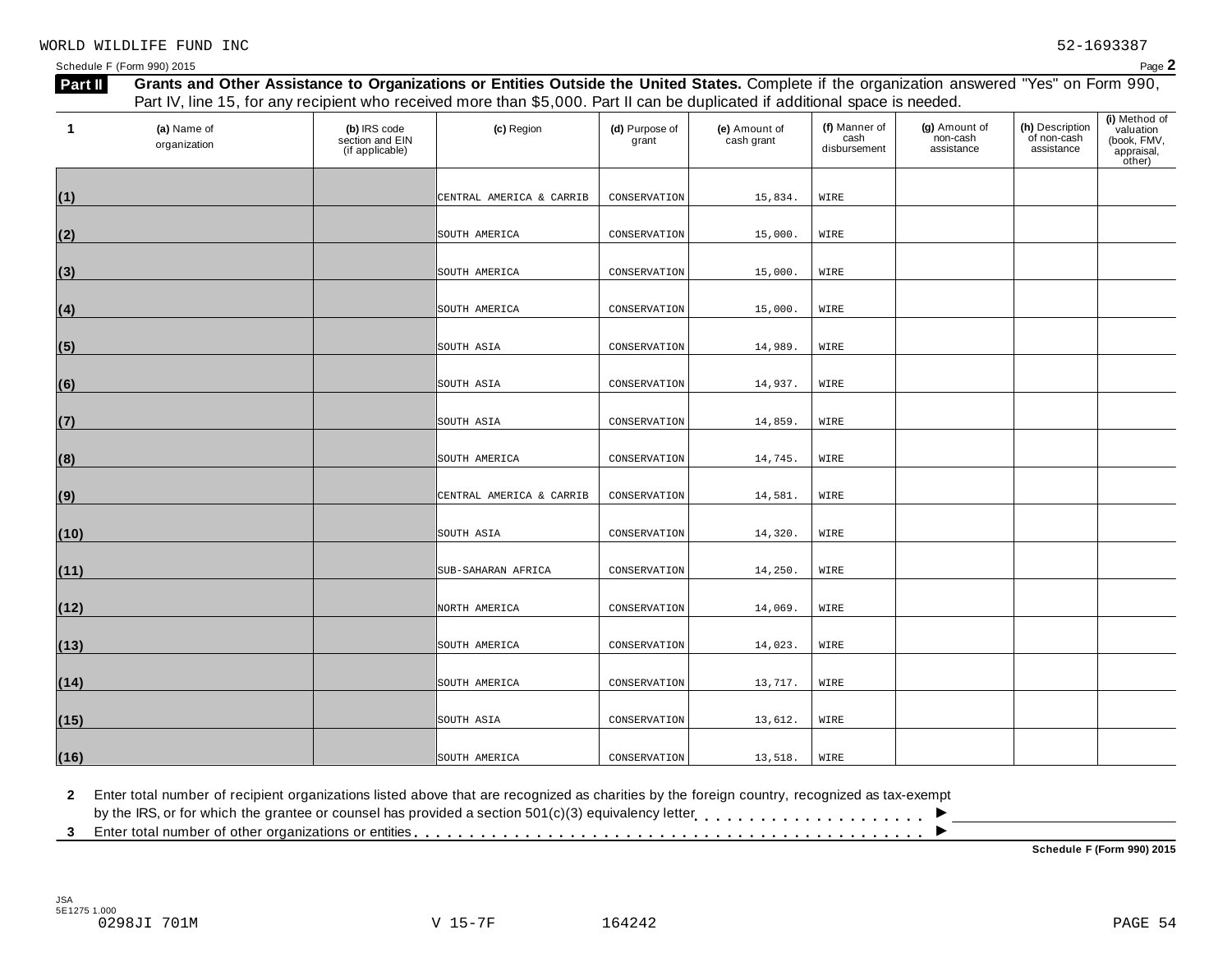| 1    | (a) Name of<br>organization | (b) IRS code<br>section and EIN<br>(if applicable) | (c) Region         | (d) Purpose of<br>grant | (e) Amount of<br>cash grant | (f) Manner of<br>cash<br>disbursement | (g) Amount of<br>non-cash<br>assistance | (h) Description<br>of non-cash<br>assistance | (i) Method of<br>valuation<br>(book, FMV,<br>appraisal,<br>other) |
|------|-----------------------------|----------------------------------------------------|--------------------|-------------------------|-----------------------------|---------------------------------------|-----------------------------------------|----------------------------------------------|-------------------------------------------------------------------|
|      |                             |                                                    |                    |                         |                             |                                       |                                         |                                              |                                                                   |
| (1)  |                             |                                                    | SOUTH AMERICA      | CONSERVATION            | 13,277.                     | WIRE                                  |                                         |                                              |                                                                   |
| (2)  |                             |                                                    | SOUTH AMERICA      | CONSERVATION            | 13,100.                     | WIRE                                  |                                         |                                              |                                                                   |
| (3)  |                             |                                                    | SOUTH AMERICA      | CONSERVATION            | 13,000.                     | WIRE                                  |                                         |                                              |                                                                   |
| (4)  |                             |                                                    | SOUTH ASIA         | CONSERVATION            | 12,705.                     | WIRE                                  |                                         |                                              |                                                                   |
| (5)  |                             |                                                    | SOUTH ASIA         | CONSERVATION            | 12,503.                     | WIRE                                  |                                         |                                              |                                                                   |
| (6)  |                             |                                                    | NORTH AMERICA      | CONSERVATION            | 12,143.                     | WIRE                                  |                                         |                                              |                                                                   |
| (7)  |                             |                                                    | NORTH AMERICA      | CONSERVATION            | 12,135.                     | WIRE                                  |                                         |                                              |                                                                   |
| (8)  |                             |                                                    | NORTH AMERICA      | CONSERVATION            | 11,859.                     | WIRE                                  |                                         |                                              |                                                                   |
| (9)  |                             |                                                    | SUB-SAHARAN AFRICA | CONSERVATION            | 11,529.                     | WIRE                                  |                                         |                                              |                                                                   |
| (10) |                             |                                                    | SOUTH AMERICA      | CONSERVATION            | 11,500.                     | WIRE                                  |                                         |                                              |                                                                   |
| (11) |                             |                                                    | SOUTH ASIA         | CONSERVATION            | 11,323.                     | WIRE                                  |                                         |                                              |                                                                   |
| (12) |                             |                                                    | SOUTH ASIA         | CONSERVATION            | 11,202.                     | WIRE                                  |                                         |                                              |                                                                   |
| (13) |                             |                                                    | SOUTH ASIA         | CONSERVATION            | 11,078.                     | WIRE                                  |                                         |                                              |                                                                   |
| (14) |                             |                                                    | SOUTH ASIA         | CONSERVATION            | 10,566.                     | WIRE                                  |                                         |                                              |                                                                   |
| (15) |                             |                                                    | NORTH AMERICA      | CONSERVATION            | 10,431.                     | WIRE                                  |                                         |                                              |                                                                   |
| (16) |                             |                                                    | SOUTH ASIA         | CONSERVATION            | 10,321.                     | WIRE                                  |                                         |                                              |                                                                   |

**2** Enter total number of recipient organizations listed above that are recognized as charities by the foreign country, recognized as tax-exempt

2 Enter total number of recipient organizations listed above that are recognized as charities by the foreign country, recognized as tax-exempt<br>by the IRS, or for which the grantee or counsel has provided a section 501(c)(

**Schedule F (Form 990) 2015**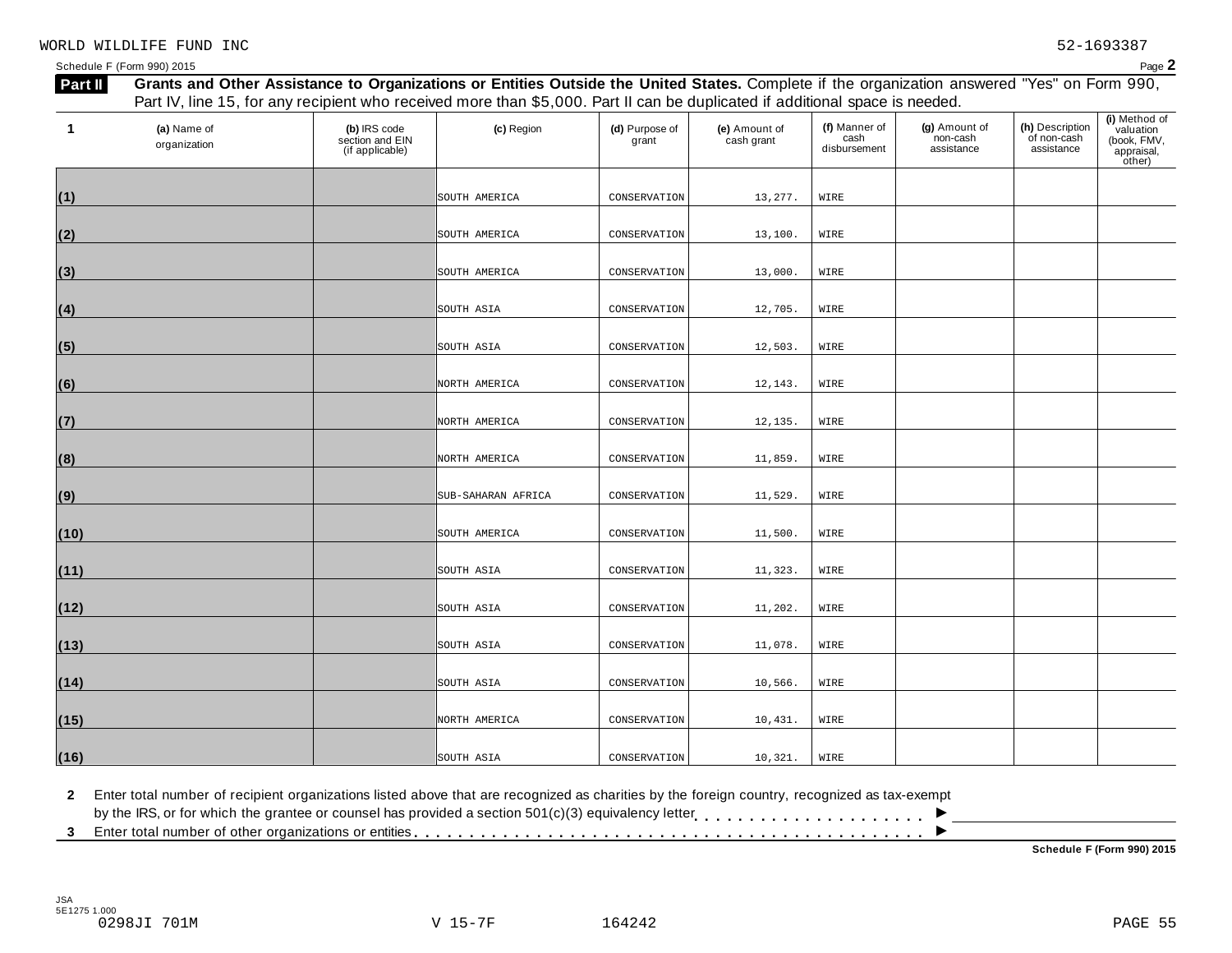| 1    | (a) Name of<br>organization | (b) IRS code<br>section and EIN<br>(if applicable) | (c) Region          | (d) Purpose of<br>grant | (e) Amount of<br>cash grant | (f) Manner of<br>cash<br>disbursement | (g) Amount of<br>non-cash<br>assistance | (h) Description<br>of non-cash<br>assistance | (i) Method of<br>valuation<br>(book, FMV,<br>appraisal, |
|------|-----------------------------|----------------------------------------------------|---------------------|-------------------------|-----------------------------|---------------------------------------|-----------------------------------------|----------------------------------------------|---------------------------------------------------------|
|      |                             |                                                    |                     |                         |                             |                                       |                                         |                                              | other)                                                  |
| (1)  |                             |                                                    | SOUTH ASIA          | CONSERVATION            | 10,106.                     | WIRE                                  |                                         |                                              |                                                         |
| (2)  |                             |                                                    | SOUTH AMERICA       | CONSERVATION            | 10,035.                     | WIRE                                  |                                         |                                              |                                                         |
| (3)  |                             |                                                    | SUB-SAHARAN AFRICA  | CONSERVATION            | 10,000.                     | WIRE                                  |                                         |                                              |                                                         |
| (4)  |                             |                                                    | EAST ASIA & PACIFIC | CONSERVATION            | 10,000.                     | WIRE                                  |                                         |                                              |                                                         |
| (5)  |                             |                                                    | <b>EUROPE</b>       | CONSERVATION            | 10,000.                     | WIRE                                  |                                         |                                              |                                                         |
| (6)  |                             |                                                    | SOUTH AMERICA       | CONSERVATION            | 9,787.                      | WIRE                                  |                                         |                                              |                                                         |
| (7)  |                             |                                                    | SOUTH AMERICA       | CONSERVATION            | 9,626.                      | WIRE                                  |                                         |                                              |                                                         |
| (8)  |                             |                                                    | NORTH AMERICA       | CONSERVATION            | 9,608.                      | WIRE                                  |                                         |                                              |                                                         |
| (9)  |                             |                                                    | SOUTH AMERICA       | CONSERVATION            | 9,536.                      | WIRE                                  |                                         |                                              |                                                         |
| (10) |                             |                                                    | SOUTH ASIA          | CONSERVATION            | 9,515.                      | WIRE                                  |                                         |                                              |                                                         |
| (11) |                             |                                                    | <b>EUROPE</b>       | CONSERVATION            | 9,500.                      | WIRE                                  |                                         |                                              |                                                         |
| (12) |                             |                                                    | SUB-SAHARAN AFRICA  | CONSERVATION            | 9,500.                      | WIRE                                  |                                         |                                              |                                                         |
| (13) |                             |                                                    | EAST ASIA & PACIFIC | CONSERVATION            | 9,500.                      | WIRE                                  |                                         |                                              |                                                         |
| (14) |                             |                                                    | SOUTH ASIA          | CONSERVATION            | 9,419.                      | WIRE                                  |                                         |                                              |                                                         |
| (15) |                             |                                                    | SOUTH AMERICA       | CONSERVATION            | 9,170.                      | WIRE                                  |                                         |                                              |                                                         |
| (16) |                             |                                                    | SOUTH AMERICA       | CONSERVATION            | 8,612.                      | WIRE                                  |                                         |                                              |                                                         |

**2** Enter total number of recipient organizations listed above that are recognized as charities by the foreign country, recognized as tax-exempt

2 Enter total number of recipient organizations listed above that are recognized as charities by the foreign country, recognized as tax-exempt<br>by the IRS, or for which the grantee or counsel has provided a section 501(c)(

**Schedule F (Form 990) 2015**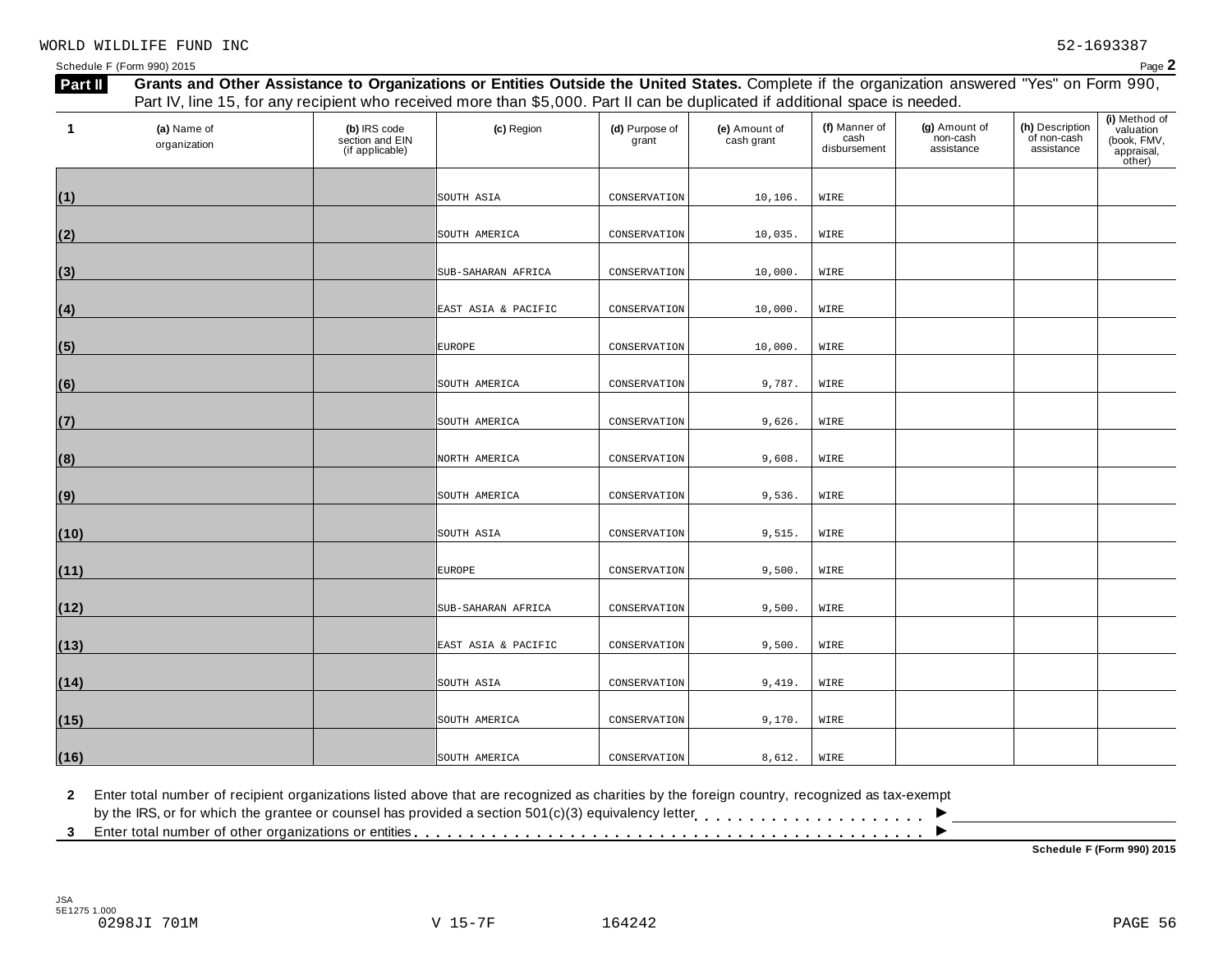| 1    | (a) Name of<br>organization | (b) IRS code<br>section and EIN<br>(if applicable) | (c) Region          | (d) Purpose of<br>grant | (e) Amount of<br>cash grant | (f) Manner of<br>cash<br>disbursement | (g) Amount of<br>non-cash<br>assistance | (h) Description<br>of non-cash<br>assistance | (i) Method of<br>valuation<br>(book, FMV,<br>appraisal,<br>other) |
|------|-----------------------------|----------------------------------------------------|---------------------|-------------------------|-----------------------------|---------------------------------------|-----------------------------------------|----------------------------------------------|-------------------------------------------------------------------|
|      |                             |                                                    |                     |                         |                             |                                       |                                         |                                              |                                                                   |
| (1)  |                             |                                                    | SOUTH ASIA          | CONSERVATION            | 8,578.                      | WIRE                                  |                                         |                                              |                                                                   |
| (2)  |                             |                                                    | SOUTH AMERICA       | CONSERVATION            | 8,428.                      | WIRE                                  |                                         |                                              |                                                                   |
| (3)  |                             |                                                    | SOUTH ASIA          | CONSERVATION            | 8,026.                      | WIRE                                  |                                         |                                              |                                                                   |
| (4)  |                             |                                                    | SUB-SAHARAN AFRICA  | CONSERVATION            | 8,000.                      | WIRE                                  |                                         |                                              |                                                                   |
| (5)  |                             |                                                    | SOUTH AMERICA       | CONSERVATION            | 8,000.                      | WIRE                                  |                                         |                                              |                                                                   |
| (6)  |                             |                                                    | SOUTH ASIA          | CONSERVATION            | 7,895.                      | WIRE                                  |                                         |                                              |                                                                   |
| (7)  |                             |                                                    | SUB-SAHARAN AFRICA  | CONSERVATION            | 7,885.                      | WIRE                                  |                                         |                                              |                                                                   |
| (8)  |                             |                                                    | SOUTH AMERICA       | CONSERVATION            | 7,710.                      | WIRE                                  |                                         |                                              |                                                                   |
| (9)  |                             |                                                    | SUB-SAHARAN AFRICA  | CONSERVATION            | 7,500.                      | WIRE                                  |                                         |                                              |                                                                   |
| (10) |                             |                                                    | SOUTH ASIA          | CONSERVATION            | 7,457.                      | WIRE                                  |                                         |                                              |                                                                   |
| (11) |                             |                                                    | EAST ASIA & PACIFIC | CONSERVATION            | 7,450.                      | WIRE                                  |                                         |                                              |                                                                   |
| (12) |                             |                                                    | SUB-SAHARAN AFRICA  | CONSERVATION            | 7,200.                      | WIRE                                  |                                         |                                              |                                                                   |
| (13) |                             |                                                    | SOUTH AMERICA       | CONSERVATION            | 7,200.                      | WIRE                                  |                                         |                                              |                                                                   |
| (14) |                             |                                                    | NORTH AMERICA       | CONSERVATION            | 7,177.                      | WIRE                                  |                                         |                                              |                                                                   |
| (15) |                             |                                                    | SOUTH ASIA          | CONSERVATION            | 7,066.                      | WIRE                                  |                                         |                                              |                                                                   |
| (16) |                             |                                                    | EAST ASIA & PACIFIC | CONSERVATION            | 7,000.                      | WIRE                                  |                                         |                                              |                                                                   |

**2** Enter total number of recipient organizations listed above that are recognized as charities by the foreign country, recognized as tax-exempt

2 Enter total number of recipient organizations listed above that are recognized as charities by the foreign country, recognized as tax-exempt<br>by the IRS, or for which the grantee or counsel has provided a section 501(c)(

**Schedule F (Form 990) 2015**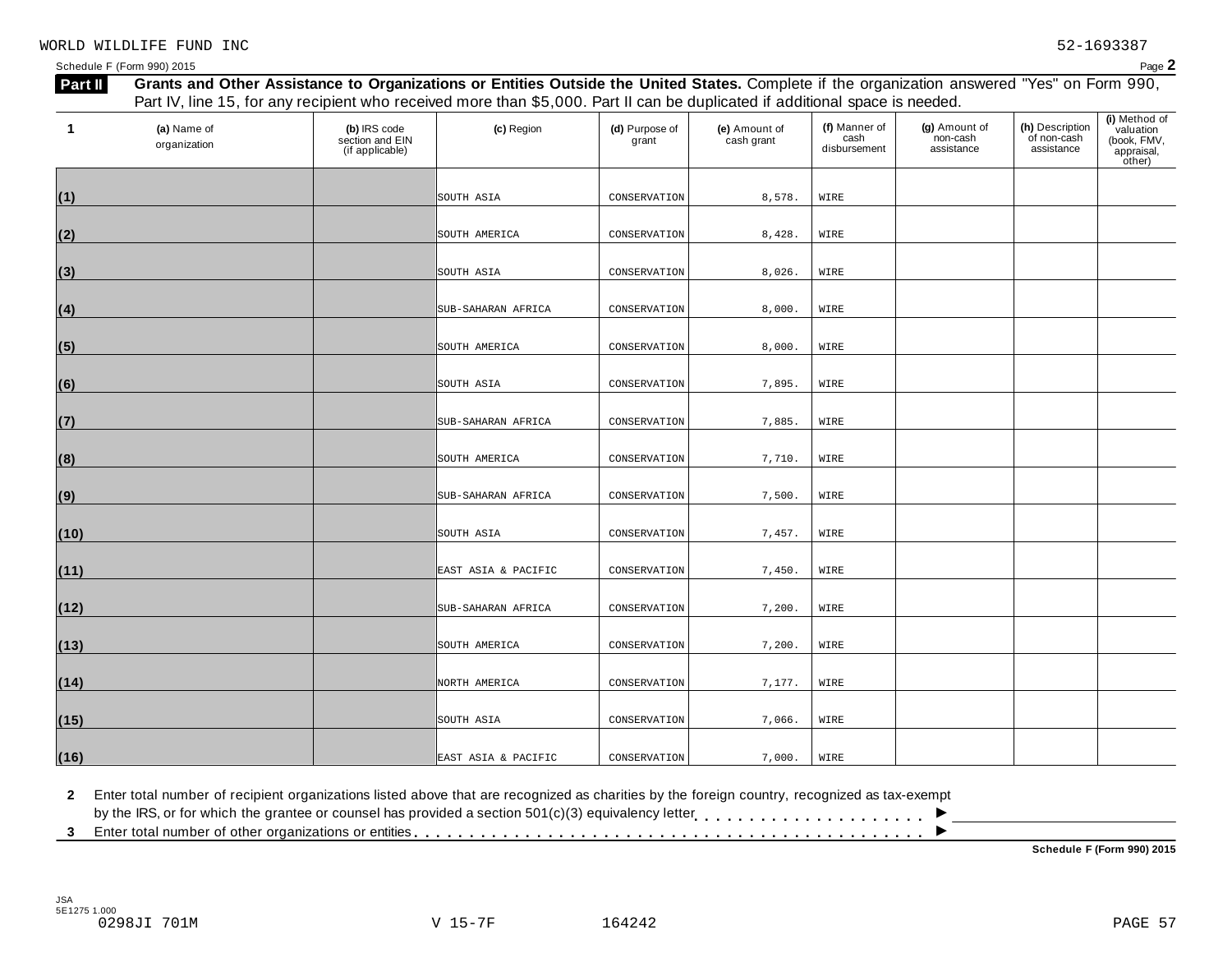| 1    | (a) Name of<br>organization | (b) IRS code<br>section and EIN<br>(if applicable) | (c) Region               | (d) Purpose of<br>grant | (e) Amount of<br>cash grant | (f) Manner of<br>cash<br>disbursement | (g) Amount of<br>non-cash<br>assistance | (h) Description<br>of non-cash<br>assistance | (i) Method of<br>valuation<br>(book, FMV,<br>appraisal,<br>other) |
|------|-----------------------------|----------------------------------------------------|--------------------------|-------------------------|-----------------------------|---------------------------------------|-----------------------------------------|----------------------------------------------|-------------------------------------------------------------------|
| (1)  |                             |                                                    | NORTH AMERICA            | CONSERVATION            | 6,866.                      | WIRE                                  |                                         |                                              |                                                                   |
| (2)  |                             |                                                    | CENTRAL AMERICA & CARRIB | CONSERVATION            | 6,750.                      | WIRE                                  |                                         |                                              |                                                                   |
| (3)  |                             |                                                    | CENTRAL AMERICA & CARRIB | CONSERVATION            | 6,636.                      | WIRE                                  |                                         |                                              |                                                                   |
| (4)  |                             |                                                    | SUB-SAHARAN AFRICA       | CONSERVATION            | 6,500.                      | WIRE                                  |                                         |                                              |                                                                   |
| (5)  |                             |                                                    | SUB-SAHARAN AFRICA       | CONSERVATION            | 6,500.                      | WIRE                                  |                                         |                                              |                                                                   |
| (6)  |                             |                                                    | SUB-SAHARAN AFRICA       | CONSERVATION            | 6,400.                      | WIRE                                  |                                         |                                              |                                                                   |
| (7)  |                             |                                                    | SOUTH ASIA               | CONSERVATION            | 6,302.                      | WIRE                                  |                                         |                                              |                                                                   |
| (8)  |                             |                                                    | EAST ASIA & PACIFIC      | CONSERVATION            | 6,300.                      | WIRE                                  |                                         |                                              |                                                                   |
| (9)  |                             |                                                    | SOUTH AMERICA            | CONSERVATION            | 6,200.                      | WIRE                                  |                                         |                                              |                                                                   |
| (10) |                             |                                                    | SOUTH ASIA               | CONSERVATION            | 6,169.                      | WIRE                                  |                                         |                                              |                                                                   |
| (11) |                             |                                                    | SOUTH ASIA               | CONSERVATION            | 6,113.                      | WIRE                                  |                                         |                                              |                                                                   |
| (12) |                             |                                                    | SOUTH AMERICA            | CONSERVATION            | 6,100.                      | WIRE                                  |                                         |                                              |                                                                   |
| (13) |                             |                                                    | CENTRAL AMERICA & CARRIB | CONSERVATION            | 6,050.                      | WIRE                                  |                                         |                                              |                                                                   |
| (14) |                             |                                                    | SOUTH ASIA               | CONSERVATION            | 6,007.                      | WIRE                                  |                                         |                                              |                                                                   |
| (15) |                             |                                                    | SOUTH ASIA               | CONSERVATION            | 6,000.                      | WIRE                                  |                                         |                                              |                                                                   |
| (16) |                             |                                                    | SOUTH AMERICA            | CONSERVATION            | 6,000.                      | WIRE                                  |                                         |                                              |                                                                   |

**2** Enter total number of recipient organizations listed above that are recognized as charities by the foreign country, recognized as tax-exempt

2 Enter total number of recipient organizations listed above that are recognized as charities by the foreign country, recognized as tax-exempt<br>by the IRS, or for which the grantee or counsel has provided a section 501(c)(

**Schedule F (Form 990) 2015**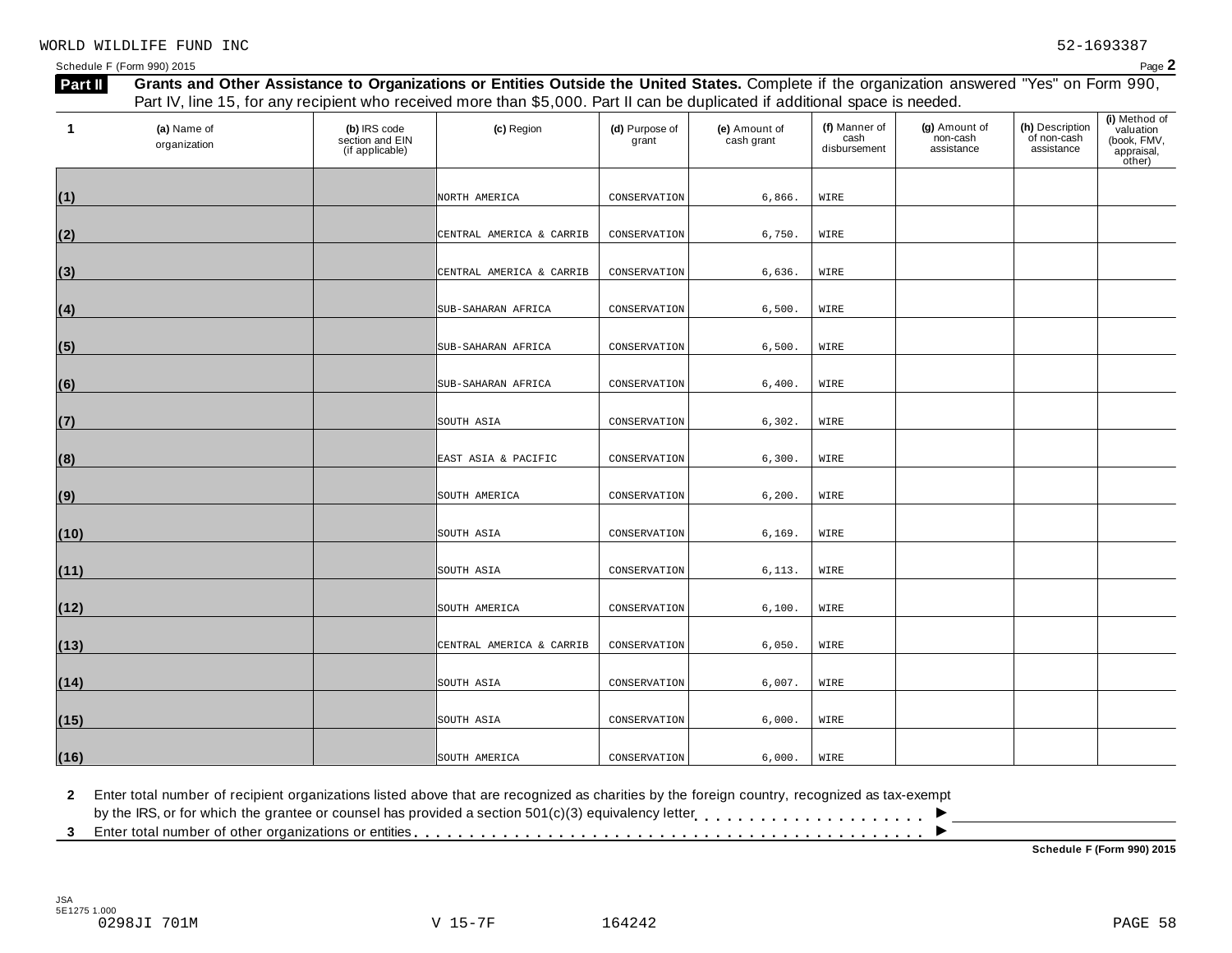| - המפ<br>-aue ∡ |
|-----------------|
|                 |

| <b>Part II</b> |                             |                                                    | Grants and Other Assistance to Organizations or Entities Outside the United States. Complete if the organization answered "Yes" on Form 990,<br>Part IV, line 15, for any recipient who received more than \$5,000. Part II can be duplicated if additional space is needed. |                         |                             |                                       |                                         |                                              |                                                                   |
|----------------|-----------------------------|----------------------------------------------------|------------------------------------------------------------------------------------------------------------------------------------------------------------------------------------------------------------------------------------------------------------------------------|-------------------------|-----------------------------|---------------------------------------|-----------------------------------------|----------------------------------------------|-------------------------------------------------------------------|
| 1              | (a) Name of<br>organization | (b) IRS code<br>section and EIN<br>(if applicable) | (c) Region                                                                                                                                                                                                                                                                   | (d) Purpose of<br>grant | (e) Amount of<br>cash grant | (f) Manner of<br>cash<br>disbursement | (g) Amount of<br>non-cash<br>assistance | (h) Description<br>of non-cash<br>assistance | (i) Method of<br>valuation<br>(book, FMV,<br>appraisal,<br>other) |
| (1)            |                             |                                                    | SUB-SAHARAN AFRICA                                                                                                                                                                                                                                                           | CONSERVATION            | 6,000.                      | WIRE                                  |                                         |                                              |                                                                   |
| (2)            |                             |                                                    | SUB-SAHARAN AFRICA                                                                                                                                                                                                                                                           | CONSERVATION            | 6,000.                      | WIRE                                  |                                         |                                              |                                                                   |
| (3)            |                             |                                                    | EAST ASIA & PACIFIC                                                                                                                                                                                                                                                          | CONSERVATION            | 5,935.                      | WIRE                                  |                                         |                                              |                                                                   |
| (4)            |                             |                                                    | CENTRAL AMERICA & CARRIB                                                                                                                                                                                                                                                     | CONSERVATION            | 5,920.                      | WIRE                                  |                                         |                                              |                                                                   |
| (5)            |                             |                                                    | SUB-SAHARAN AFRICA                                                                                                                                                                                                                                                           | CONSERVATION            | 5,800.                      | WIRE                                  |                                         |                                              |                                                                   |
| (6)            |                             |                                                    | NORTH AMERICA                                                                                                                                                                                                                                                                | CONSERVATION            | 5,760.                      | WIRE                                  |                                         |                                              |                                                                   |
| (7)            |                             |                                                    | EAST ASIA & PACIFIC                                                                                                                                                                                                                                                          | CONSERVATION            | 5,750.                      | WIRE                                  |                                         |                                              |                                                                   |
| (8)            |                             |                                                    | SOUTH AMERICA                                                                                                                                                                                                                                                                | CONSERVATION            | 5,641.                      | WIRE                                  |                                         |                                              |                                                                   |
| (9)            |                             |                                                    | SOUTH AMERICA                                                                                                                                                                                                                                                                | CONSERVATION            | 5,500.                      | WIRE                                  |                                         |                                              |                                                                   |
| (10)           |                             |                                                    | CENTRAL AMERICA & CARRIB                                                                                                                                                                                                                                                     | CONSERVATION            | 5,400.                      | WIRE                                  |                                         |                                              |                                                                   |
| (11)           |                             |                                                    | CENTRAL AMERICA & CARRIB                                                                                                                                                                                                                                                     | CONSERVATION            | 5,368.                      | WIRE                                  |                                         |                                              |                                                                   |
| (12)           |                             |                                                    | SOUTH ASIA                                                                                                                                                                                                                                                                   | CONSERVATION            | 5, 263.                     | WIRE                                  |                                         |                                              |                                                                   |
| (13)           |                             |                                                    | SOUTH ASIA                                                                                                                                                                                                                                                                   | CONSERVATION            | 5,222.                      | WIRE                                  |                                         |                                              |                                                                   |
| (14)           |                             |                                                    | SOUTH AMERICA                                                                                                                                                                                                                                                                | CONSERVATION            | 5,200.                      | WIRE                                  |                                         |                                              |                                                                   |
| (15)           |                             |                                                    | SOUTH ASIA                                                                                                                                                                                                                                                                   | CONSERVATION            | 5,181.                      | WIRE                                  |                                         |                                              |                                                                   |
| (16)           |                             |                                                    |                                                                                                                                                                                                                                                                              |                         |                             |                                       |                                         |                                              |                                                                   |

**2** Enter total number of recipient organizations listed above that are recognized as charities by the foreign country, recognized as tax-exempt 2 Enter total number of recipient organizations listed above that are recognized as charities by the foreign country, recognized as tax-exempt<br>by the IRS, or for which the grantee or counsel has provided a section 501(c)(  $\overline{\phantom{a}}$ 

287.

**Schedule F (Form 990) 2015**

JSA 5E1275 1.000 0298JI 701M V 15-7F 164242 PAGE 59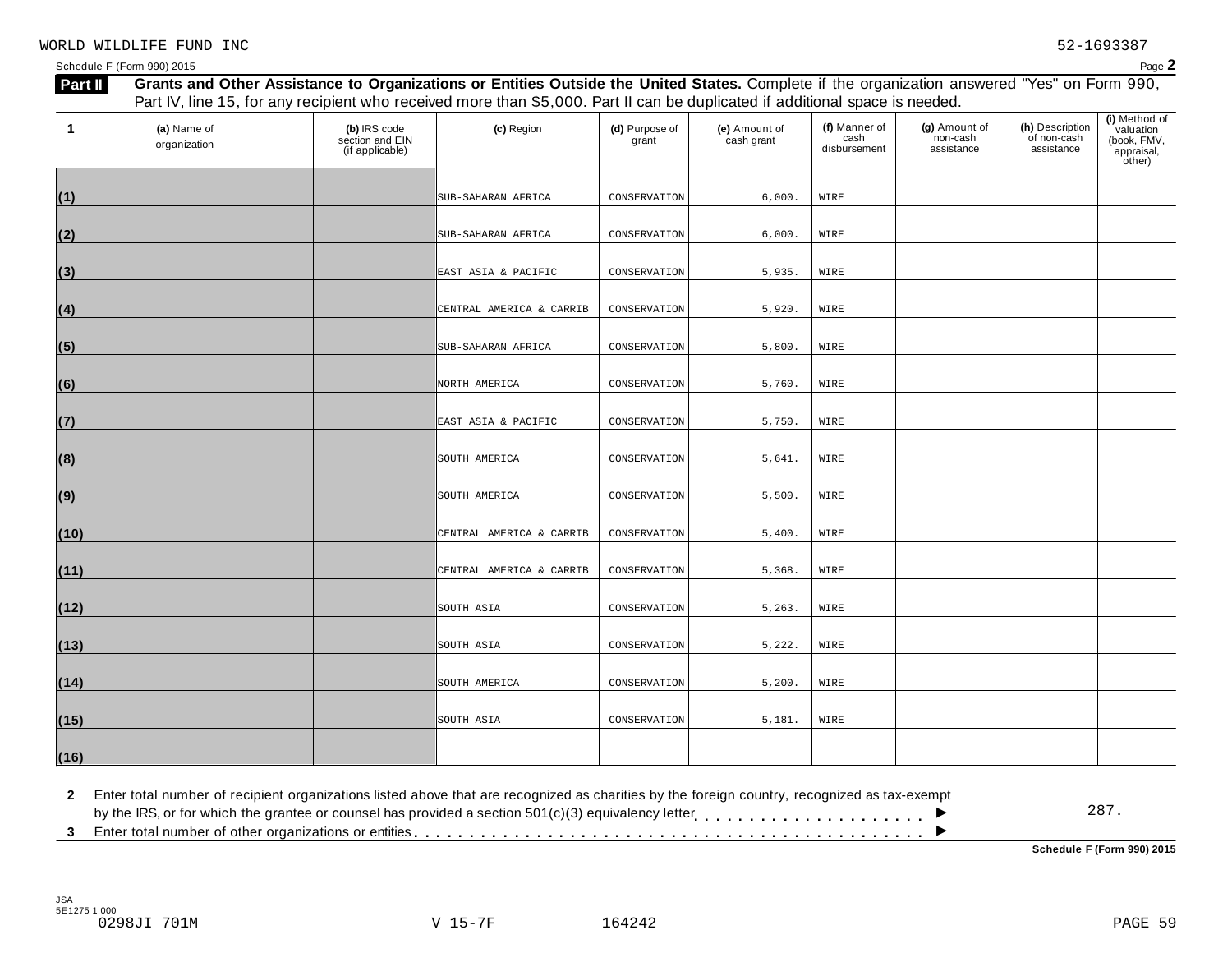| (a) Type of grant or assistance | (b) Region               | (c) Number of<br>recipients | (d) Amount of<br>cash grant | (e) Manner of<br>cash<br>disbursement | (f) Amount of<br>non-cash<br>assistance | (g) Description<br>of non-cash<br>assistance | (h) Method of<br>valuation<br>(book, FMV,<br>appraisal,<br>other) |
|---------------------------------|--------------------------|-----------------------------|-----------------------------|---------------------------------------|-----------------------------------------|----------------------------------------------|-------------------------------------------------------------------|
| (1) CONSERVATION                | CENT. AMERICA/CARIBBEAN  | 72.                         | 128,928.                    | WIRE                                  |                                         |                                              |                                                                   |
| (2) CONSERVATION                | EAST ASIA/PACIFIC        | 33.                         | 231,828.                    | WIRE                                  |                                         |                                              |                                                                   |
| (3) CONSERVATION                | EUROPE/ICELAND/GREENLAND | 60.                         | 305,614.                    | WIRE                                  |                                         |                                              |                                                                   |
| (4) CONSERVATION                | NORTH AMERICA            | 51.                         | 156,705.                    | WIRE                                  |                                         |                                              |                                                                   |
| (5) CONSERVATION                | SOUTH AMERICA            | 874.                        | 996,456.                    | WIRE                                  |                                         |                                              |                                                                   |
| (6) CONSERVATION                | SOUTH ASIA               | 100.                        | 393,168.                    | WIRE                                  |                                         |                                              |                                                                   |
| (7) CONSERVATION                | SUB-SAHARAN AFRICA       | 73.                         | 286, 411.                   | WIRE                                  |                                         |                                              |                                                                   |
| (8) CONSERVATION                | RUSSIA/NEWLY IND. STATES | $1$ .                       | 1,041.                      | WIRE                                  |                                         |                                              |                                                                   |
| (9) CONSERVATION                | MIDDLE EAST/NORTH AFRICA | $\mathsf 3$ .               | 20,900.                     | WIRE                                  |                                         |                                              |                                                                   |
| (10)                            |                          |                             |                             |                                       |                                         |                                              |                                                                   |
| (11)                            |                          |                             |                             |                                       |                                         |                                              |                                                                   |
| (12)                            |                          |                             |                             |                                       |                                         |                                              |                                                                   |
| (13)                            |                          |                             |                             |                                       |                                         |                                              |                                                                   |
| (14)                            |                          |                             |                             |                                       |                                         |                                              |                                                                   |
| (15)                            |                          |                             |                             |                                       |                                         |                                              |                                                                   |
| (16)                            |                          |                             |                             |                                       |                                         |                                              |                                                                   |
|                                 |                          |                             |                             |                                       |                                         |                                              |                                                                   |
| (17)<br>(18)                    |                          |                             |                             |                                       |                                         |                                              |                                                                   |

**Schedule F (Form 990) 2015**

JSA 5E1276 1.000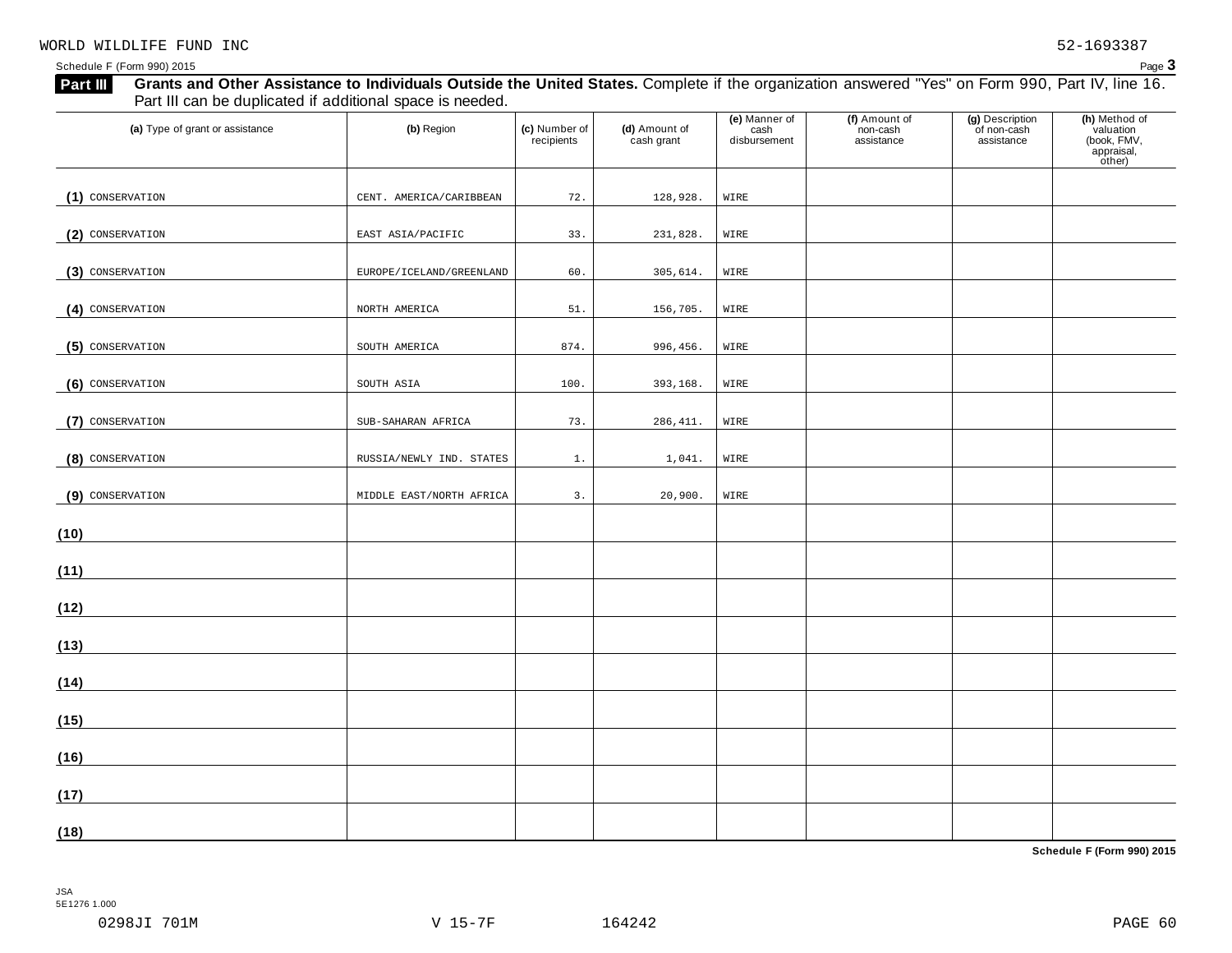WORLD WILDLIFE FUND INC 62-1693387

|                | Schedule F (Form 990) 2015                                                                                                                                                                                                                                                                                                                                                                                              |             |     |   | Page 4    |
|----------------|-------------------------------------------------------------------------------------------------------------------------------------------------------------------------------------------------------------------------------------------------------------------------------------------------------------------------------------------------------------------------------------------------------------------------|-------------|-----|---|-----------|
| <b>Part IV</b> | <b>Foreign Forms</b>                                                                                                                                                                                                                                                                                                                                                                                                    |             |     |   |           |
| 1.             | Was the organization a U.S. transferor of property to a foreign corporation during the tax year? If "Yes,"<br>the organization may be required to file Form 926, Return by a U.S. Transferor of Property to a Foreign                                                                                                                                                                                                   | $\mathbf X$ | Yes |   | No        |
| $\mathbf{2}$   | Did the organization have an interest in a foreign trust during the tax year? If "Yes," the organization<br>may be required to separately file Form 3520, Annual Return To Report Transactions With Foreign<br>Trusts and Receipt of Certain Foreign Gifts, and/or Form 3520-A, Annual Information Return of Foreign<br>Trust With a U.S. Owner (see Instructions for Forms 3520 and 3520-A; do not file with Form 990) |             | Yes | Χ | <b>No</b> |
| 3              | Did the organization have an ownership interest in a foreign corporation during the tax year? If "Yes,"<br>the organization may be required to file Form 5471, Information Return of U.S. Persons With Respect to<br>Certain Foreign Corporations (see Instructions for Form 5471) [10] [10] [10] Certain Foreign Corporations (see Instructions for Form 5471)                                                         |             | Yes | X | <b>No</b> |
| 4              | Was the organization a direct or indirect shareholder of a passive foreign investment company or a<br>qualified electing fund during the tax year? If "Yes," the organization may be required to file Form 8621,<br>Information Return by a Shareholder of a Passive Foreign Investment Company or Qualified Electing<br>Fund (see Instructions for Form 8621)                                                          |             | Yes | X | <b>No</b> |
| 5              | Did the organization have an ownership interest in a foreign partnership during the tax year? If "Yes,"<br>the organization may be required to file Form 8865, Return of U.S. Persons With Respect to Certain                                                                                                                                                                                                           | Χ           | Yes |   | No        |
| 6              | Did the organization have any operations in or related to any boycotting countries during the tax year? If<br>"Yes," the organization may be required to separately file Form 5713, International Boycott Report (see<br>Instructions for Form 5713; do not file with Form 990)                                                                                                                                         | Χ           | Yes |   | No        |

**Schedule F (Form 990) 2015**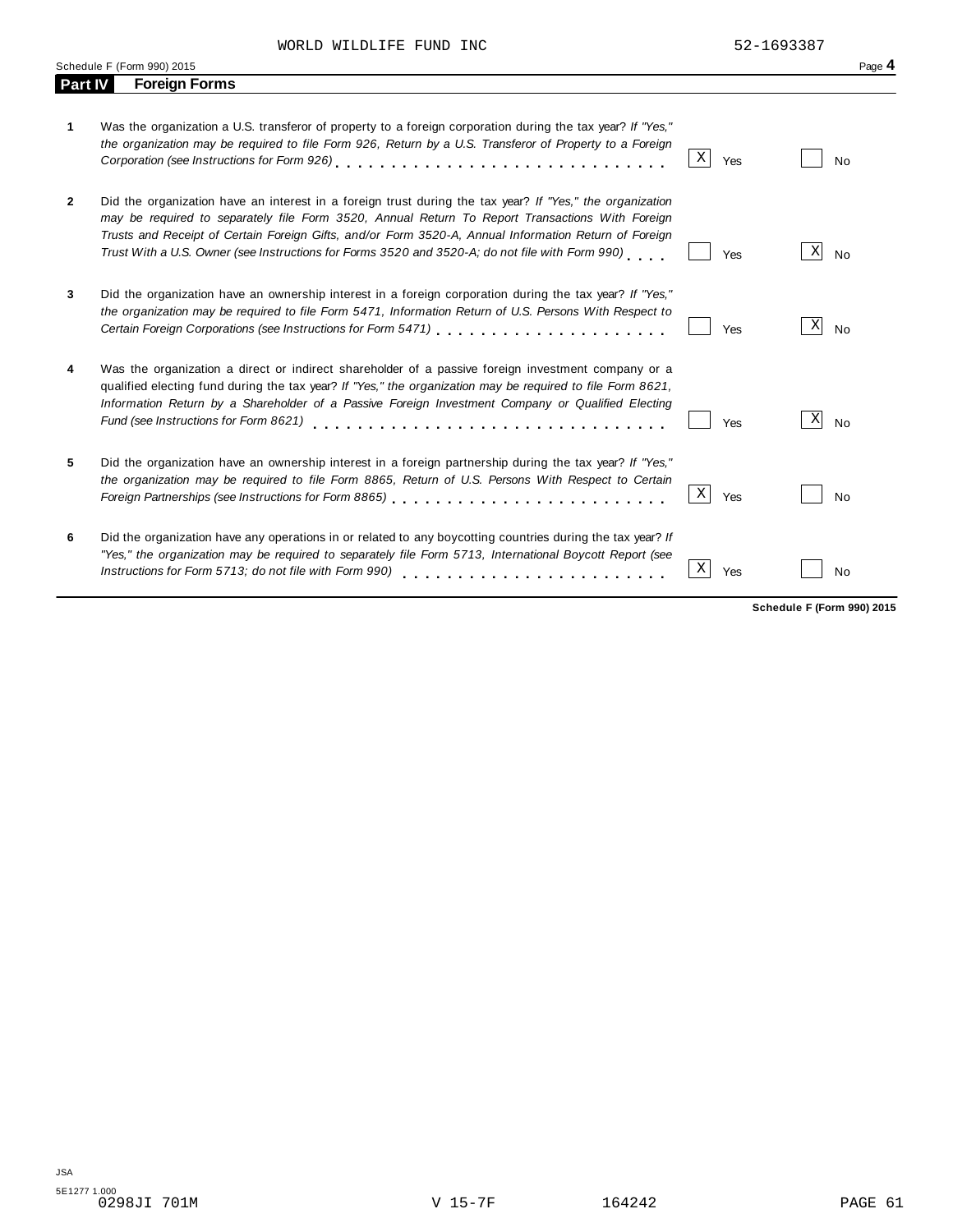#### **Supplemental Information Part V**

Complete this part to provide the information required by Part I, line 2 (monitoring of funds); Part I, line 3, column (f) (accounting method; amounts of investments vs. expenditures per region); Part II, line 1 (accounting method); Part III (accounting method); and Part III, column (c) (estimated number of recipients), as applicable. Also complete this part to provide any additional information (see instructions).

## FORM 990, SCHEDULE F, PART I, LINE 1:

PROCEDURES FOR MONITORING GRANT FUNDS OUTSIDE THE UNITED STATES: ALL GRANT AGREEMENT DOCUMENTS HAVE PAYMENT PROVISIONS AND TERMS AND CONDITIONS FOR USE OF FUNDS. PAYMENTS ARE MADE IN INCREMENTAL AMOUNTS FOR GRANTS ABOVE \$25,000 BASED ON THE CASH FLOW NEEDS AND PROGRESS OF THE RECIPIENT. AFTER THE INITIAL PAYMENT, ALL SUBSEQUENT PAYMENTS ARE MADE AFTER RECEIPT, REVIEW, AND ACCEPTANCE OF SIGNED FINANCIAL AND TECHNICAL REPORTS FROM THE GRANTEES. FINAL PAYMENTS ARE MADE UPON RECEIPT AND ACCEPTANCE OF FINAL DELIVERABLES.

ALL AGREEMENTS, RECEIPT OF DELIVERABLES, AND PAYMENTS ARE TRACKED USING A DATABASE DESIGNED FOR TRACKING OF GRANTS. ALL PAYMENTS ARE DOCUMENTED IN THE ACCOUNTING SYSTEM. GRANTEE CAN ONLY RECEIVE MORE FUNDING THAN WAS IN THE ORIGINAL AGREEMENT BUDGET THROUGH THE ISSUANCE OF AN AMENDMENT DOCUMENT.

FOR ALL GOVERNMENT FUNDED AGREEMENTS, AN EXPANDED FINANCIAL REPORT IS REQUIRED FROM THE GRANTEES. THIS INCLUDES MONITORING ADHERENCE TO DONOR REQUIREMENTS WITH EMPHASIS ON ADHERENCE TO PROCUREMENT REQUIREMENTS; USE OF EQUIPMENT, TIMESHEETS, AND SEPARATE BANK ACCOUNTS IF REQUIRED. FOR HIGH RISK GRANTEES, ADDITIONAL MONITORING REQUIREMENTS ARE EMPLOYED AS APPLICABLE, SUCH AS COPIES OF GENERAL LEDGERS, RECEIPTS, BANK RECONCILIATIONS, AND SITE VISITS.

GRANTEES RECEIVING MORE THAN \$100,000 ARE REQUIRED TO SUBMIT AN ANNUAL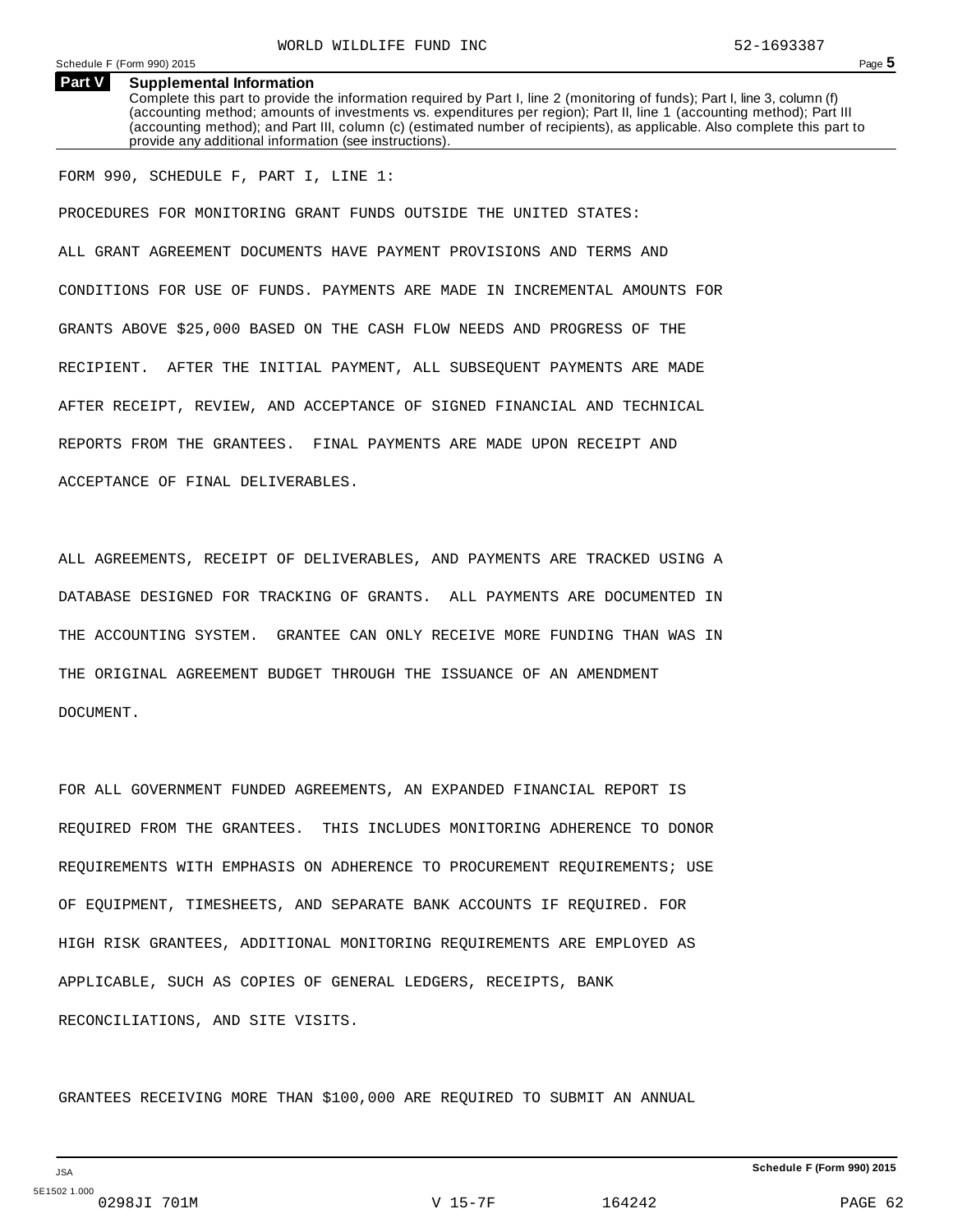#### **Supplemental Information Part V**

Complete this part to provide the information required by Part I, line 2 (monitoring of funds); Part I, line 3, column (f) (accounting method; amounts of investments vs. expenditures per region); Part II, line 1 (accounting method); Part III (accounting method); and Part III, column (c) (estimated number of recipients), as applicable. Also complete this part to provide any additional information (see instructions).

(OUTSIDE) AUDIT. GRANTEES RECEIVING GOVERNMENT FUNDING ARE SUBJECT TO ADDITIONAL DONOR REQUIREMENTS, INCLUDING PROJECT AUDITS OR EXPENSE VERIFICATIONS. IF GRANTEES ARE SUBJECT TO AN OMB A-133 AUDIT, WWF SEEKS CONFIRMATION OF AN UNQUALIFIED AUDIT OPINION. IF THERE ARE FINDINGS, A CORRECTIVE ACTION PLAN IS DEVELOPED IN COLLABORATION WITH THE GRANTEE AND MONITORED FOR IMPROVEMENT; DOCUMENTATION IS REQUIRED AS NEEDED.

FORM 990, SCHEDULE F, PART I, II AND III:

THE ACCRUAL METHOD OF ACCOUNTING IS USED TO ACCOUNT FOR FOREIGN

EXPENDITURES AND GRANTS.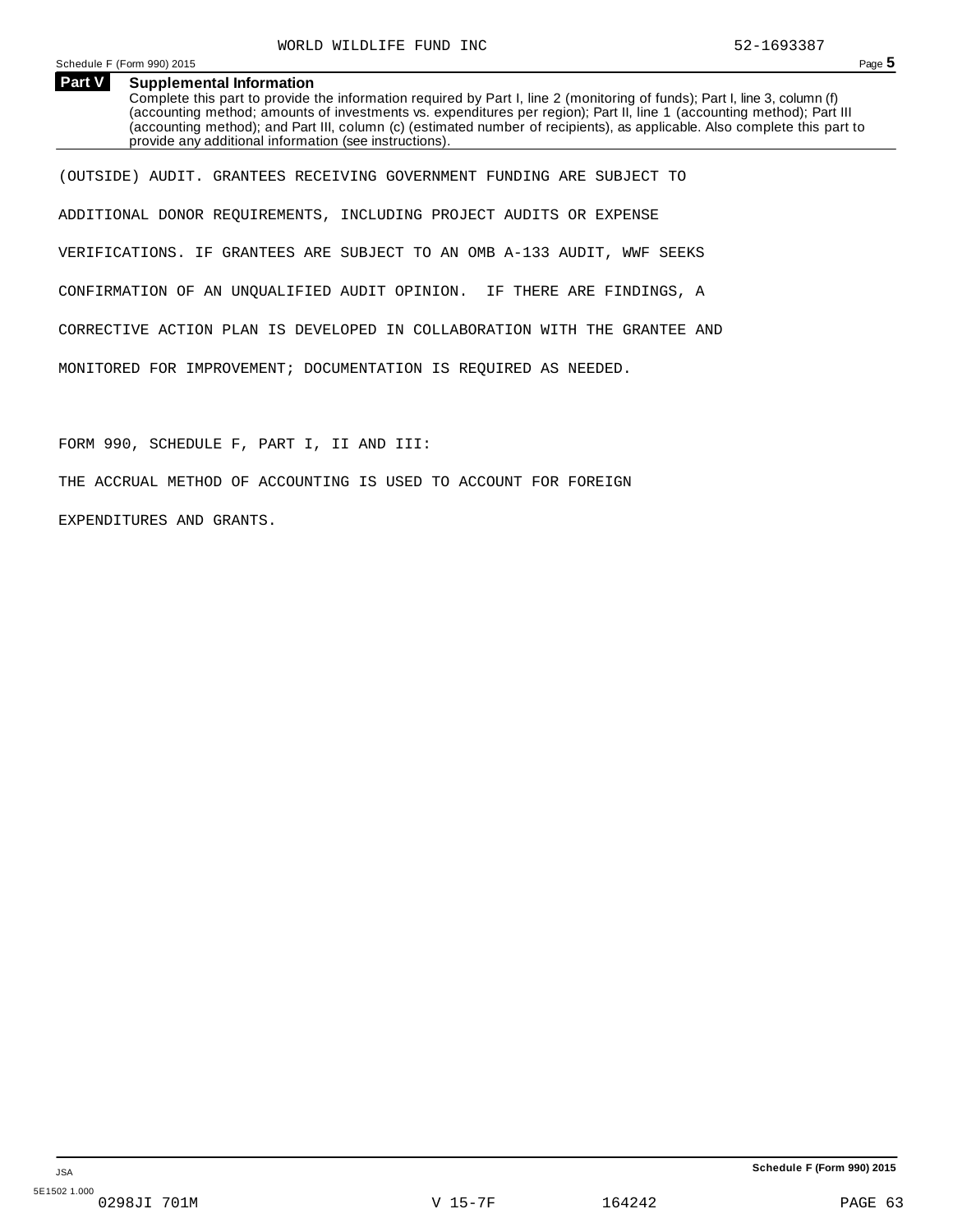|                                                                                                                                               |                                                                                                                                                                  | <b>Supplemental Information Regarding Fundraising or Gaming Activities</b>                        |                                    |                                                    |                                       |                                       | OMB No. 1545-0047                       |
|-----------------------------------------------------------------------------------------------------------------------------------------------|------------------------------------------------------------------------------------------------------------------------------------------------------------------|---------------------------------------------------------------------------------------------------|------------------------------------|----------------------------------------------------|---------------------------------------|---------------------------------------|-----------------------------------------|
| <b>SCHEDULE G</b><br>(Form 990 or 990-EZ)                                                                                                     | Complete if the organization answered "Yes" on Form 990, Part IV, lines 17, 18, or 19, or if the                                                                 |                                                                                                   |                                    |                                                    |                                       |                                       |                                         |
| Department of the Treasury                                                                                                                    |                                                                                                                                                                  | organization entered more than \$15,000 on Form 990-EZ, line 6a.                                  | Attach to Form 990 or Form 990-EZ. |                                                    |                                       |                                       | <b>Open to Public</b>                   |
| <b>Internal Revenue Service</b>                                                                                                               |                                                                                                                                                                  | Information about Schedule G (Form 990 or 990-EZ) and its instructions is at www.irs.gov/form990. |                                    |                                                    |                                       |                                       | Inspection                              |
| Name of the organization                                                                                                                      |                                                                                                                                                                  |                                                                                                   |                                    |                                                    |                                       | <b>Employer identification number</b> |                                         |
| WORLD WILDLIFE FUND INC                                                                                                                       |                                                                                                                                                                  |                                                                                                   |                                    |                                                    |                                       | 52-1693387                            |                                         |
| Part I                                                                                                                                        | Fundraising Activities. Complete if the organization answered "Yes" on Form 990, Part IV, line 17.<br>Form 990-EZ filers are not required to complete this part. |                                                                                                   |                                    |                                                    |                                       |                                       |                                         |
| 1                                                                                                                                             | Indicate whether the organization raised funds through any of the following activities. Check all that apply.                                                    |                                                                                                   |                                    |                                                    |                                       |                                       |                                         |
| Χ<br>Mail solicitations<br>a                                                                                                                  |                                                                                                                                                                  | e                                                                                                 | X                                  |                                                    | Solicitation of non-government grants |                                       |                                         |
| Χ<br>b                                                                                                                                        | Internet and email solicitations                                                                                                                                 | f                                                                                                 | $\mathbf X$                        |                                                    | Solicitation of government grants     |                                       |                                         |
| Χ<br>Phone solicitations<br>c                                                                                                                 |                                                                                                                                                                  | g                                                                                                 | X                                  |                                                    | Special fundraising events            |                                       |                                         |
| Χ<br>In-person solicitations<br>d                                                                                                             |                                                                                                                                                                  |                                                                                                   |                                    |                                                    |                                       |                                       |                                         |
| 2a Did the organization have a written or oral agreement with any individual (including officers, directors, trustees                         | or key employees listed in Form 990, Part VII) or entity in connection with professional fundraising services?                                                   |                                                                                                   |                                    |                                                    |                                       |                                       | $ X $ Yes<br><b>No</b>                  |
| <b>b</b> If "Yes," list the ten highest paid individuals or entities (fundraisers) pursuant to agreements under which the fundraiser is to be |                                                                                                                                                                  |                                                                                                   |                                    |                                                    |                                       |                                       |                                         |
|                                                                                                                                               | compensated at least \$5,000 by the organization.                                                                                                                |                                                                                                   |                                    |                                                    |                                       |                                       |                                         |
|                                                                                                                                               |                                                                                                                                                                  |                                                                                                   |                                    |                                                    |                                       | (v) Amount paid to                    |                                         |
| (i) Name and address of individual                                                                                                            |                                                                                                                                                                  | (ii) Activity                                                                                     |                                    | (iii) Did fundraiser have<br>custody or control of | (iv) Gross receipts                   | (or retained by)                      | (vi) Amount paid to<br>(or retained by) |
| or entity (fundraiser)                                                                                                                        |                                                                                                                                                                  |                                                                                                   |                                    | contributions?                                     | from activity                         | fundraiser listed in<br>col. (i)      | organization                            |
|                                                                                                                                               |                                                                                                                                                                  |                                                                                                   | Yes                                | No                                                 |                                       |                                       |                                         |
| 1                                                                                                                                             |                                                                                                                                                                  |                                                                                                   |                                    |                                                    |                                       |                                       |                                         |
| ATTACHMENT 1<br>$\mathbf{2}$                                                                                                                  |                                                                                                                                                                  |                                                                                                   |                                    |                                                    |                                       |                                       |                                         |
|                                                                                                                                               |                                                                                                                                                                  |                                                                                                   |                                    |                                                    |                                       |                                       |                                         |
| 3                                                                                                                                             |                                                                                                                                                                  |                                                                                                   |                                    |                                                    |                                       |                                       |                                         |
|                                                                                                                                               |                                                                                                                                                                  |                                                                                                   |                                    |                                                    |                                       |                                       |                                         |
| 4                                                                                                                                             |                                                                                                                                                                  |                                                                                                   |                                    |                                                    |                                       |                                       |                                         |
|                                                                                                                                               |                                                                                                                                                                  |                                                                                                   |                                    |                                                    |                                       |                                       |                                         |
| 5                                                                                                                                             |                                                                                                                                                                  |                                                                                                   |                                    |                                                    |                                       |                                       |                                         |
| 6                                                                                                                                             |                                                                                                                                                                  |                                                                                                   |                                    |                                                    |                                       |                                       |                                         |
|                                                                                                                                               |                                                                                                                                                                  |                                                                                                   |                                    |                                                    |                                       |                                       |                                         |
| 7                                                                                                                                             |                                                                                                                                                                  |                                                                                                   |                                    |                                                    |                                       |                                       |                                         |
|                                                                                                                                               |                                                                                                                                                                  |                                                                                                   |                                    |                                                    |                                       |                                       |                                         |
| 8                                                                                                                                             |                                                                                                                                                                  |                                                                                                   |                                    |                                                    |                                       |                                       |                                         |
| 9                                                                                                                                             |                                                                                                                                                                  |                                                                                                   |                                    |                                                    |                                       |                                       |                                         |
|                                                                                                                                               |                                                                                                                                                                  |                                                                                                   |                                    |                                                    |                                       |                                       |                                         |
| 10                                                                                                                                            |                                                                                                                                                                  |                                                                                                   |                                    |                                                    |                                       |                                       |                                         |
|                                                                                                                                               |                                                                                                                                                                  |                                                                                                   |                                    |                                                    |                                       |                                       |                                         |
|                                                                                                                                               |                                                                                                                                                                  |                                                                                                   |                                    |                                                    |                                       |                                       |                                         |
| Total                                                                                                                                         |                                                                                                                                                                  |                                                                                                   |                                    |                                                    | 589,232.                              | 1,240,242.                            | $-651,010.$                             |
| 3<br>registration or licensing.                                                                                                               | List all states in which the organization is registered or licensed to solicit contributions or has been notified it is exempt from                              |                                                                                                   |                                    |                                                    |                                       |                                       |                                         |
| AL, AK, AZ, AR, CA, CO, CT, DE, FL, GA, HI, ID, IL, IN,                                                                                       |                                                                                                                                                                  |                                                                                                   |                                    |                                                    |                                       |                                       |                                         |
| IA, KS, KY, LA, ME, MD, MA, MI, MN, MS, MO, MT, NE, NV, NH, NJ, NM, NY, NC, ND, OH,                                                           |                                                                                                                                                                  |                                                                                                   |                                    |                                                    |                                       |                                       |                                         |
| OK, OR, PA, RI, SC, SD, TN, TX, UT, VT, VA, WA, WV, WI, WY,                                                                                   |                                                                                                                                                                  |                                                                                                   |                                    |                                                    |                                       |                                       |                                         |
|                                                                                                                                               |                                                                                                                                                                  |                                                                                                   |                                    |                                                    |                                       |                                       |                                         |
|                                                                                                                                               |                                                                                                                                                                  |                                                                                                   |                                    |                                                    |                                       |                                       |                                         |
|                                                                                                                                               |                                                                                                                                                                  |                                                                                                   |                                    |                                                    |                                       |                                       |                                         |
|                                                                                                                                               |                                                                                                                                                                  |                                                                                                   |                                    |                                                    |                                       |                                       |                                         |
|                                                                                                                                               |                                                                                                                                                                  |                                                                                                   |                                    |                                                    |                                       |                                       |                                         |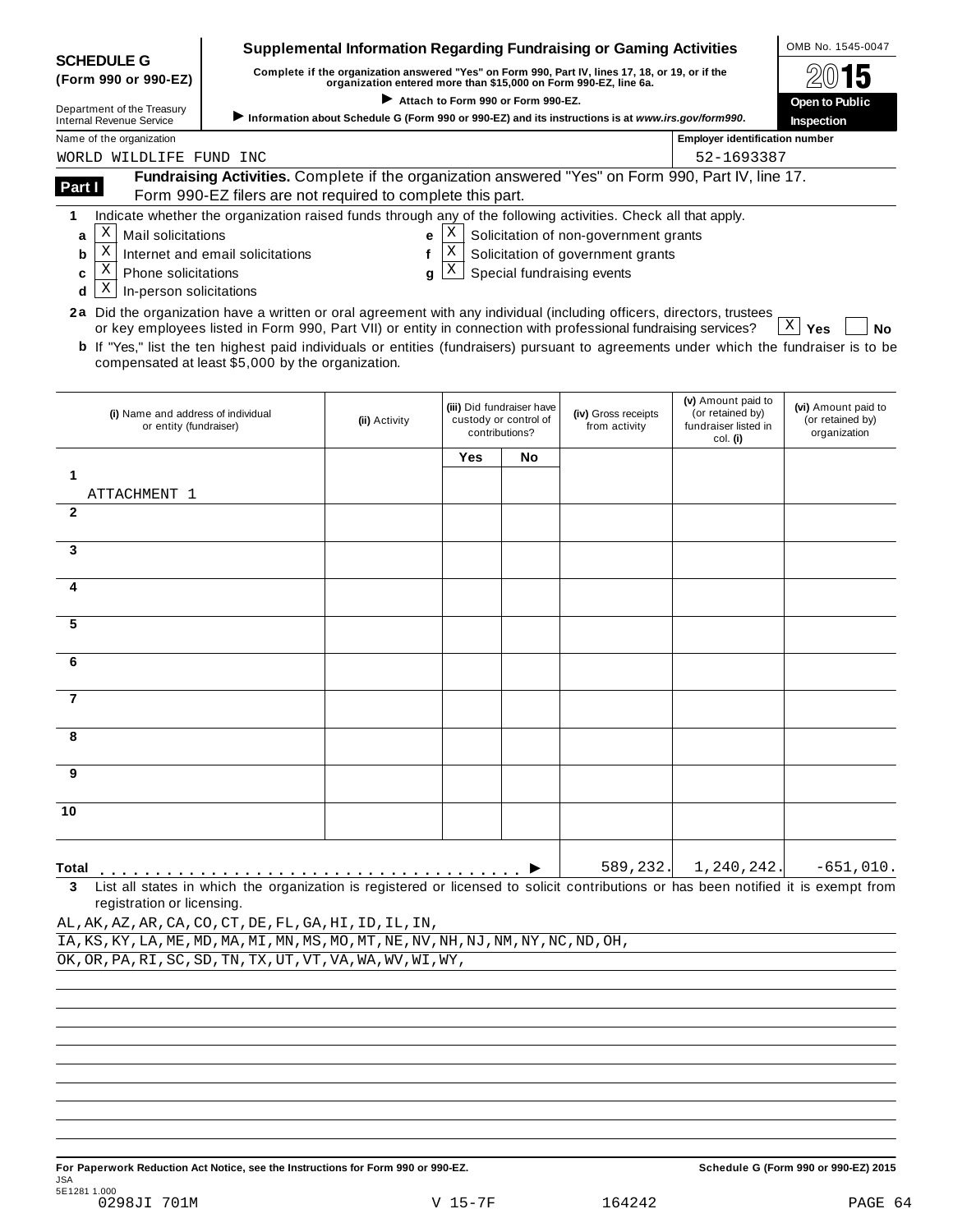# Schedule <sup>G</sup> (Form <sup>990</sup> or 990-EZ) <sup>2015</sup> Page **2**

Fundraising Events. Complete if the organization answered "Yes" on Form 990, Part IV, line 18, or reported more than \$15,000 of fundraising event contributions and gross income on Form 990-EZ, lines 1 and 6b. List events with **Part II**

|                 |    | gross receipts greater than \$5,000.                                                                                                                                                                                           |                                                                     |                                                  |                  |                                                      |
|-----------------|----|--------------------------------------------------------------------------------------------------------------------------------------------------------------------------------------------------------------------------------|---------------------------------------------------------------------|--------------------------------------------------|------------------|------------------------------------------------------|
|                 |    |                                                                                                                                                                                                                                | (a) Event $#1$<br><b>FUNDRAISE EVENT</b>                            | (b) Event $#2$                                   | (c) Other events | (d) Total events<br>(add col. (a) through            |
|                 |    |                                                                                                                                                                                                                                | (event type)                                                        | (event type)                                     | (total number)   | col. (c)                                             |
| Revenue         | 1. | Gross receipts <b>contained</b> and <b>contained</b> and <b>contained</b> and <b>contained</b> and <b>contained a</b>                                                                                                          | 84,204.                                                             |                                                  |                  | 84,204.                                              |
|                 |    | 2 Less: Contributions [1994]                                                                                                                                                                                                   | 77,804.                                                             |                                                  |                  | 77,804.                                              |
|                 | 3  | Gross income (line 1 minus                                                                                                                                                                                                     |                                                                     |                                                  |                  |                                                      |
|                 |    | $line 2)$ $\ldots$ $\ldots$ $\ldots$ $\ldots$ $\ldots$                                                                                                                                                                         | 6,400.                                                              |                                                  |                  | 6,400.                                               |
|                 |    | 4 Cash prizes <u>  _ _ _ _ _ _ _ _ _ _ _ _ _</u>                                                                                                                                                                               |                                                                     |                                                  |                  |                                                      |
|                 | 5  |                                                                                                                                                                                                                                |                                                                     |                                                  |                  |                                                      |
|                 | 6  | Rent/facility costs entertainment in the set of the set of the set of the set of the set of the set of the set of the set of the set of the set of the set of the set of the set of the set of the set of the set of the set o | 11,161.                                                             |                                                  |                  | 11,161.                                              |
| Direct Expenses |    |                                                                                                                                                                                                                                | 9,517.                                                              |                                                  |                  | 9,517.                                               |
|                 | 8  | Entertainment entertainment and the contract of the contract of the contract of the contract of the contract of                                                                                                                |                                                                     |                                                  |                  |                                                      |
|                 | 9  | Other direct expenses extending the state of the state of the state of the state of the state of the state of                                                                                                                  | 33,130.                                                             |                                                  |                  | 33,130.                                              |
|                 | 10 |                                                                                                                                                                                                                                |                                                                     |                                                  |                  | 53,808.                                              |
|                 | 11 |                                                                                                                                                                                                                                |                                                                     |                                                  |                  | $-47,408.$                                           |
| Part III        |    | Gaming. Complete if the organization answered "Yes" on Form 990, Part IV, line 19, or reported more<br>than \$15,000 on Form 990-EZ, line 6a.                                                                                  |                                                                     |                                                  |                  |                                                      |
|                 |    |                                                                                                                                                                                                                                | (a) Bingo                                                           | (b) Pull tabs/instant<br>bingo/progressive bingo | (c) Other gaming | (d) Total gaming (add<br>col. (a) through col. $(c)$ |
| Revenue         | 1  | Gross revenue <u></u>                                                                                                                                                                                                          |                                                                     |                                                  |                  |                                                      |
|                 |    |                                                                                                                                                                                                                                |                                                                     |                                                  |                  |                                                      |
|                 |    |                                                                                                                                                                                                                                |                                                                     |                                                  |                  |                                                      |
|                 |    | 3 Noncash prizes                                                                                                                                                                                                               |                                                                     |                                                  |                  |                                                      |
| Direct Expenses |    | 4 Rent/facility costs                                                                                                                                                                                                          |                                                                     |                                                  |                  |                                                      |
|                 |    | 5 Other direct expenses                                                                                                                                                                                                        |                                                                     |                                                  |                  |                                                      |
|                 |    | 6 Volunteer labor <b>6 Volunteer</b> labor                                                                                                                                                                                     | %<br>Yes<br><b>No</b>                                               | $\%$<br>Yes<br>No                                | %<br>Yes<br>No   |                                                      |
|                 |    |                                                                                                                                                                                                                                |                                                                     |                                                  | ▶                |                                                      |
|                 |    | 8 Net gaming income summary. Subtract line 7 from line 1, column (d)                                                                                                                                                           |                                                                     |                                                  |                  |                                                      |
| 9<br>a<br>b     |    | Enter the state(s) in which the organization conducts gaming activities:<br>If "No," explain:                                                                                                                                  | <u> 1980 - Andrea Station Barbara, amerikan personal (h. 1980).</u> |                                                  |                  | Yes<br><b>No</b>                                     |

**10** Were any of the organization's gaming licenses revoked, suspended or terminated during the tax year? **a** m m m m m **Yes No b** If "Yes," explain:

**Schedule G (Form 990 or 990-EZ) 2015**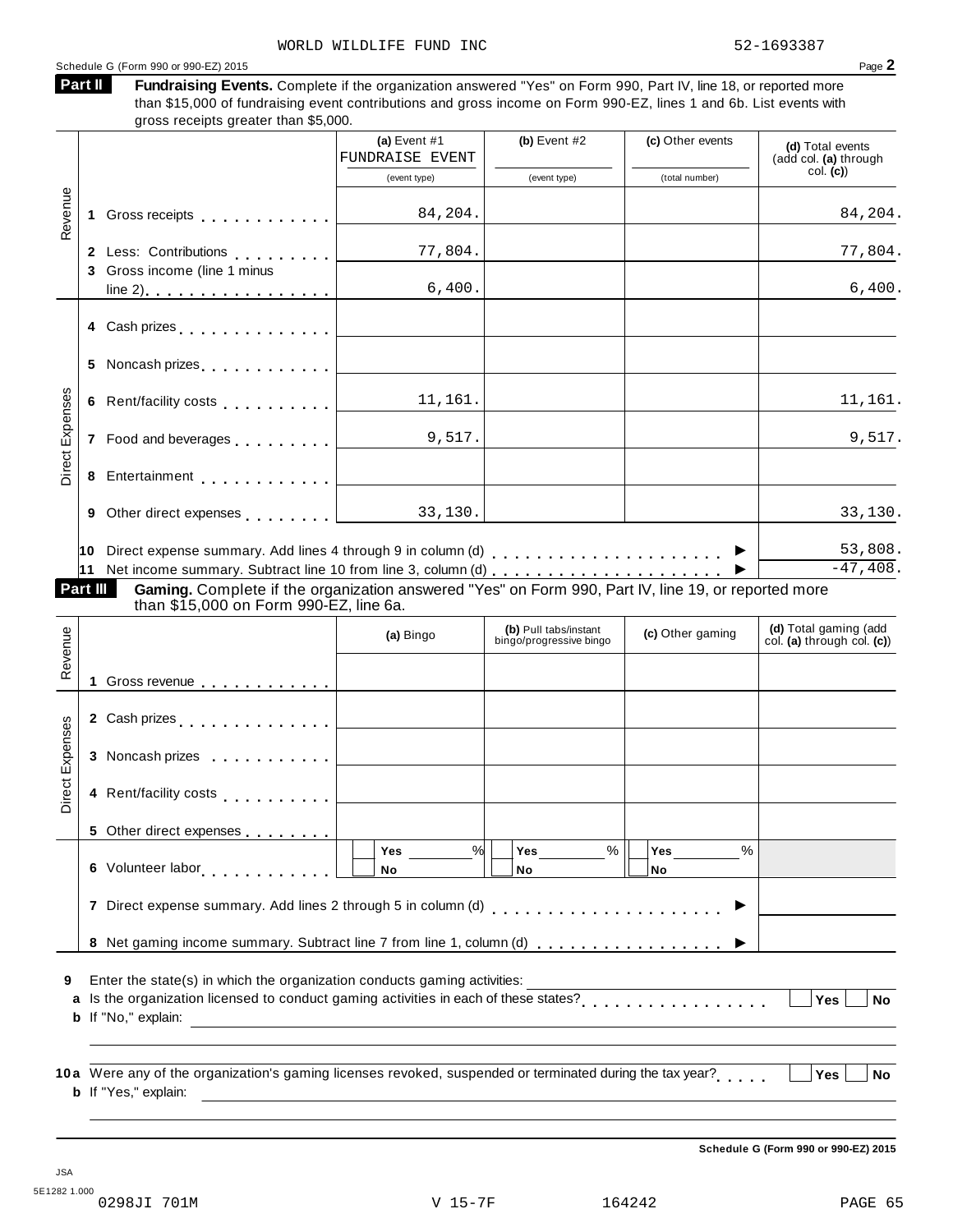|         | Schedule G (Form 990 or 990-EZ) 2015<br>Page 3                                                                                                                                                                              |
|---------|-----------------------------------------------------------------------------------------------------------------------------------------------------------------------------------------------------------------------------|
| 11      | Yes<br>  No                                                                                                                                                                                                                 |
| 12      | Is the organization a grantor, beneficiary or trustee of a trust or a member of a partnership or other entity                                                                                                               |
|         | Yes<br><b>No</b>                                                                                                                                                                                                            |
| 13      | Indicate the percentage of gaming activity conducted in:                                                                                                                                                                    |
| a<br>b  | $\%$<br>%                                                                                                                                                                                                                   |
| 14      | An outside facility enterpretation of the control of the control of the control of the control of the control o<br>Enter the name and address of the person who prepares the organization's gaming/special events books and |
|         | records:                                                                                                                                                                                                                    |
|         |                                                                                                                                                                                                                             |
|         |                                                                                                                                                                                                                             |
|         |                                                                                                                                                                                                                             |
|         |                                                                                                                                                                                                                             |
|         |                                                                                                                                                                                                                             |
|         | 15a Does the organization have a contract with a third party from whom the organization receives gaming<br>Yes No                                                                                                           |
| b       | If "Yes," enter the amount of gaming revenue received by the organization $\blacktriangleright$ \$______________ and the                                                                                                    |
|         | amount of gaming revenue retained by the third party $\triangleright$ \$ _______________.                                                                                                                                   |
|         | If "Yes," enter name and address of the third party:                                                                                                                                                                        |
|         |                                                                                                                                                                                                                             |
|         |                                                                                                                                                                                                                             |
|         |                                                                                                                                                                                                                             |
|         |                                                                                                                                                                                                                             |
| 16      | Gaming manager information:                                                                                                                                                                                                 |
|         |                                                                                                                                                                                                                             |
|         |                                                                                                                                                                                                                             |
|         |                                                                                                                                                                                                                             |
|         | Gaming manager compensation $\triangleright$ \$ _______________                                                                                                                                                             |
|         |                                                                                                                                                                                                                             |
|         |                                                                                                                                                                                                                             |
|         | Employee<br>Director/officer<br><b>Contract Contract State</b><br>Independent contractor                                                                                                                                    |
|         |                                                                                                                                                                                                                             |
| 17      | Mandatory distributions:                                                                                                                                                                                                    |
| a       | Is the organization required under state law to make charitable distributions from the gaming proceeds to                                                                                                                   |
|         | $Yes \mid \text{No}$                                                                                                                                                                                                        |
|         | <b>b</b> Enter the amount of distributions required under state law to be distributed to other exempt organizations<br>or spent in the organization's own exempt activities during the tax year $\triangleright$ \$         |
| Part IV | Supplemental Information. Provide the explanation required by Part I, line 2b, columns (iii) and (v), and                                                                                                                   |
|         | Part III, lines 9, 9b, 10b, 15b, 15c, 16, and 17b, as applicable. Also provide any additional information                                                                                                                   |
|         | (see instructions).                                                                                                                                                                                                         |
|         | SCHEDULE G, PART I, LINE 2 - FUNDRAISING EXPENSES:                                                                                                                                                                          |
|         |                                                                                                                                                                                                                             |
|         | TELEMARKETER INCOME REFLECTED ON THIS SCHEDULE ONLY SHOWS THE INCOME                                                                                                                                                        |
|         | RELATED TO THIS YEAR AND NOT THE MULTI-YEAR INCOME GENERATED. AS A                                                                                                                                                          |
|         |                                                                                                                                                                                                                             |
|         | RESULT, THIS SCHEDULE SIGNIFICANTLY UNDERSTATES THE INCOME GENERATED FROM                                                                                                                                                   |
|         |                                                                                                                                                                                                                             |
|         | THE EXPENSES SHOWN.                                                                                                                                                                                                         |

**Schedule G (Form 990 or 990-EZ) 2015**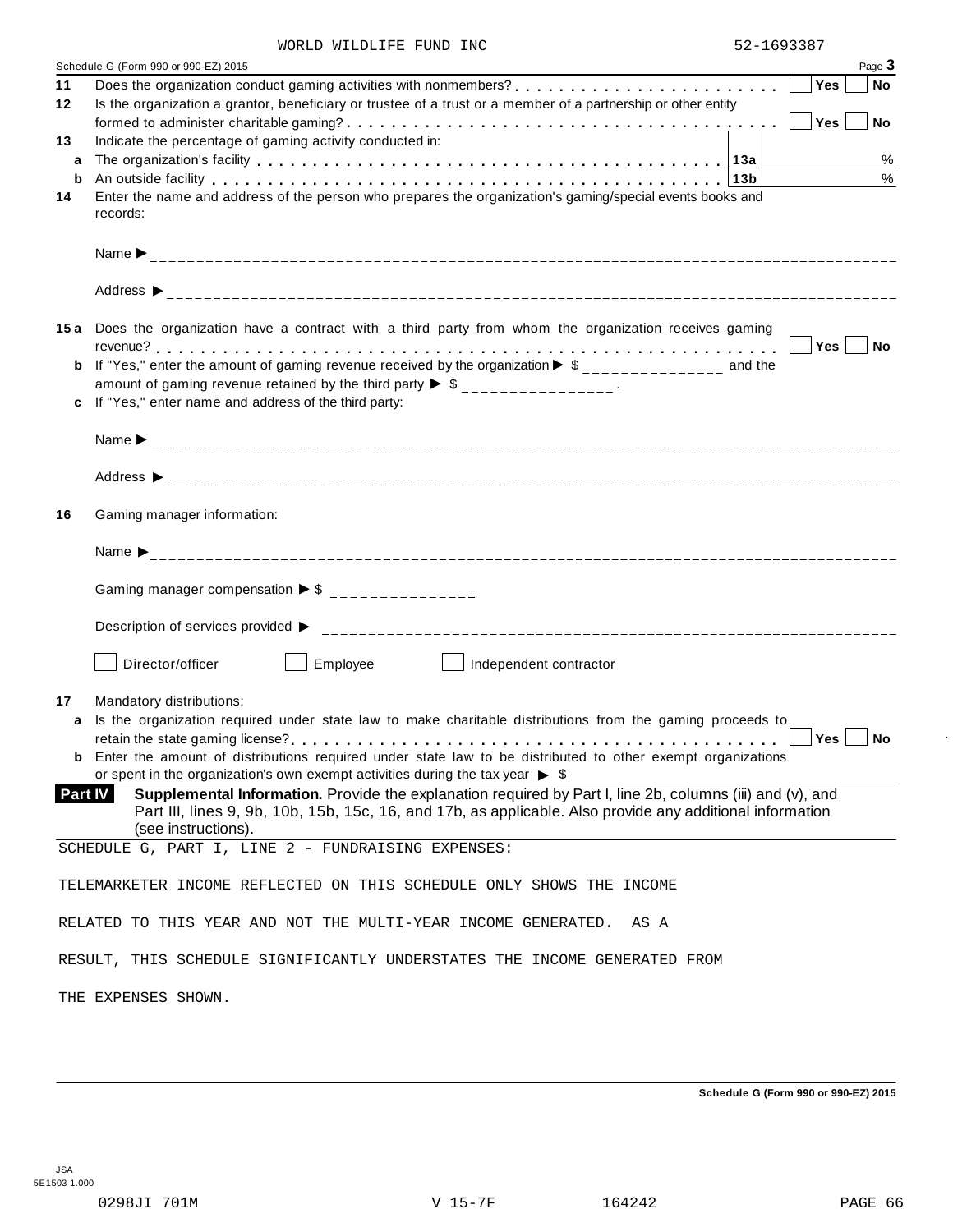ATTACHMENT 1

990, SCHEDULE G, PART I - HIGHEST PAID FUNDRAISER

| NAME AND ADDRESS OF<br>FUNDRAISER                                                                   | ACTIVITY               | DID FUNDRAISER HAVE<br>CUSTODY OR CONTROL<br>OF CONTRIBUTIONS?<br>YES<br>NO | GROSS RECEIPTS<br>FROM ACTIVITY | AMOUNT PAID TO<br>(OR RETAINED BY<br>FUNDRAISER | AMOUNT PAID TO<br>(OR RETAINED BY<br>ORGANIZATION |
|-----------------------------------------------------------------------------------------------------|------------------------|-----------------------------------------------------------------------------|---------------------------------|-------------------------------------------------|---------------------------------------------------|
| PUBLIC INTEREST<br>COMMUNICATIONS, INC.<br>7700 LEESBURG PIKE, STE 301N<br>FALLS CHURCH<br>VA 22043 | TELE-<br>MARKETING     | Χ                                                                           | 8,561.                          | 20,036.                                         | $-11,475.$                                        |
| DONOR SERVICES GROUP<br>6715 SUNSET BOULEVARD<br>LOS ANGELES<br>CA 90028                            | TELE-<br>MARKETING     | $\mathbf{X}$                                                                | 134,506.                        | 89,358.                                         | 45,148.                                           |
| APPCO GROUP US, INC<br>40 RECTOR ST STE 1504<br>NEW YORK<br>NY 10006                                | FACE-TO-<br>FACE       | X                                                                           | 446,165.                        | 899,122.                                        | $-452,957.$                                       |
| PARADYSZ MATERA, INC<br>5 HANOVER SQUARE<br>NEW YORK<br>NY 10004                                    | FUNDRAISING<br>COUNSEL | X                                                                           |                                 | 231,726.                                        | $-231,726$ .                                      |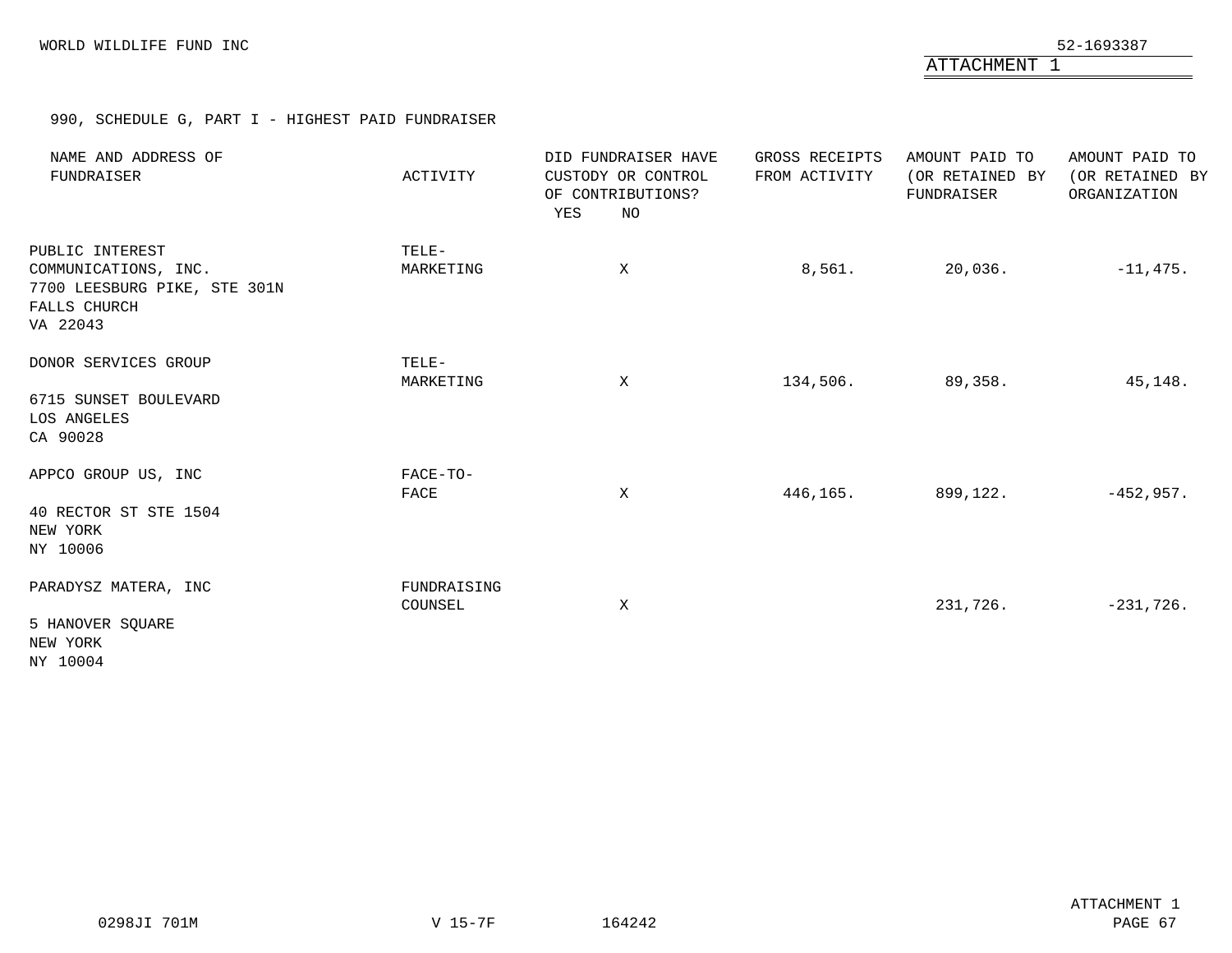### **SCHEDULE** OMB No. 1545-0047 **I Grants and Other Assistance to Organizations, (Form 990) Governments, and Individuals in the United States**<br>Complete if the organization answered "Yes" on Form 990, Part IV, line 21 or 22. I **Attach to Form 990. Open to Public** Department of the Treasury Internal Revenue Service I**Information about Schedule <sup>I</sup> (Form 990) and its instructions is at** *www.irs.gov/form990***. Inspection Employer identification number Part I General Information on Grants and Assistance** 1 Does the organization maintain records to substantiate the amount of the grants or assistance, the grantees' eligibility for the grants or assistance, and<br>the selection criteria used to award the grants or assistance? **2** Describe in Part IV the organization's procedures for monitoring the use of grant funds in the United States. the selection criteria used to award the grants or assistance? **Grants and Other Assistance to Domestic Organizations and Domestic Governments.** Complete if the organization answered "Yes" on Form **Part II** Grants and Other Assistance to Domestic Organizations and Domestic Governments. Complete if the organization answere is needed. 990, Part IV, line 21, for any recipient that received more than \$5,000. Part II can **(a)** Name and address of organization **1 (b)** EIN or government **(c)** IRC section if applicable **(d)** Amount of cash grant **(e)** Amount of non cash assistance **(g)** Description of non-cash assistance **(h)** Purpose of grant or assistance **(f)** Method of valuation (book, FMV, appraisal, other) **(1)** CONSERVATION X LABS **(2)** STANFORD UNIVERSITY **(3)** CENTER FOR AMERICAN PROGRESS **(4)** DUKE UNIVERSITY **(5)** SYMBIOSEAS **(6)** FRANCISCAN ACTION NETWORK **(7)** LULAC INSTITUTE, INC **(8)** UNIVERSITY OF MINNESOTA **(9)** UNIVERSITY OF WASHINGTON WORLD WILDLIFE FUND INC 52-1693387 X ∣Yes 2380 CHAMPLAIN ST NW WASHINGTON, DC 20009 47-4066524 501 (C) (3) 250,000. CONSERVATION 340 PANAMA STREET STANFORD, CA 94305 94-1156365 501 (C) (3)  $\vert$  165,385. 1333 H ST NW,10TH FL WASHINGTON, DC 20005 30-0126510 501 (C) (3)  $\vert$  144,100. 450 RESEARCH DR DURHAM, NC 27705 56-0532129 501 (C) (3) 113,270. 8826 RAMSBURY WAY WILMINGTON, NC 28411  $47-1900024$  501 (C) (3) 81,000. PO BOX 29016 WASHINGTON, DC 20017 26-2015539 501 (C) (3) 60,000. 1133 19TH STREET, NW WASHINGTON, DC 20036 52-2072106 501 (C) (3) 60,000. CONSERVATION 200 OAK STREET SE MINNEAPOLIS, MN 55455 41-6007513 STATE OF MN 59,555. 433 BROOKLYN AVE NE SEATTLE, WA 98195 91-9001537 STATE OF WA  $\vert$  57,895.  $\vert$  67.813 STATE OF WA 57,895. CONSERVATION

1960 KENNY ROAD COLUMBUS, OH 43210 31-6025986 STATE OF OHIO 53,895.

1730 RI AVE.NW,STE 200 WASHINGTON, DC 20036 20-3895611 501 (C) (3) 50,000.

**(12)** WILDLIFE CONSERVATION SOCIETY - USA (2300) **2 3** Enter total number of section  $501(c)(3)$  and government organizations listed in the line 1 table  $\dots$ ... Enter total number of other organizations listed in the line 1 table m m m m m m m m m m m m m m m m m m m m m m m m m m m m m m m m m m m m m m m m m m m m m m m m m m m m m m m m m m m m m m m m m m m m m m m m 2300 SOUTHERN BOULEVARD BRONX, NY 10460 13-1740011 501 (C) (3) 50,000.

**For Paperwork Reduction Act Notice, see the Instructions for Form 990. Schedule I (Form 990) (2015)**

JSA 5E1288 1.000

**(10)** THE OHIO STATE UNIVERSITY

**(11)** ECOAMERICA

 $\begin{array}{ccc} & & & \\ \hline \end{array}$  $\overline{\phantom{1}}$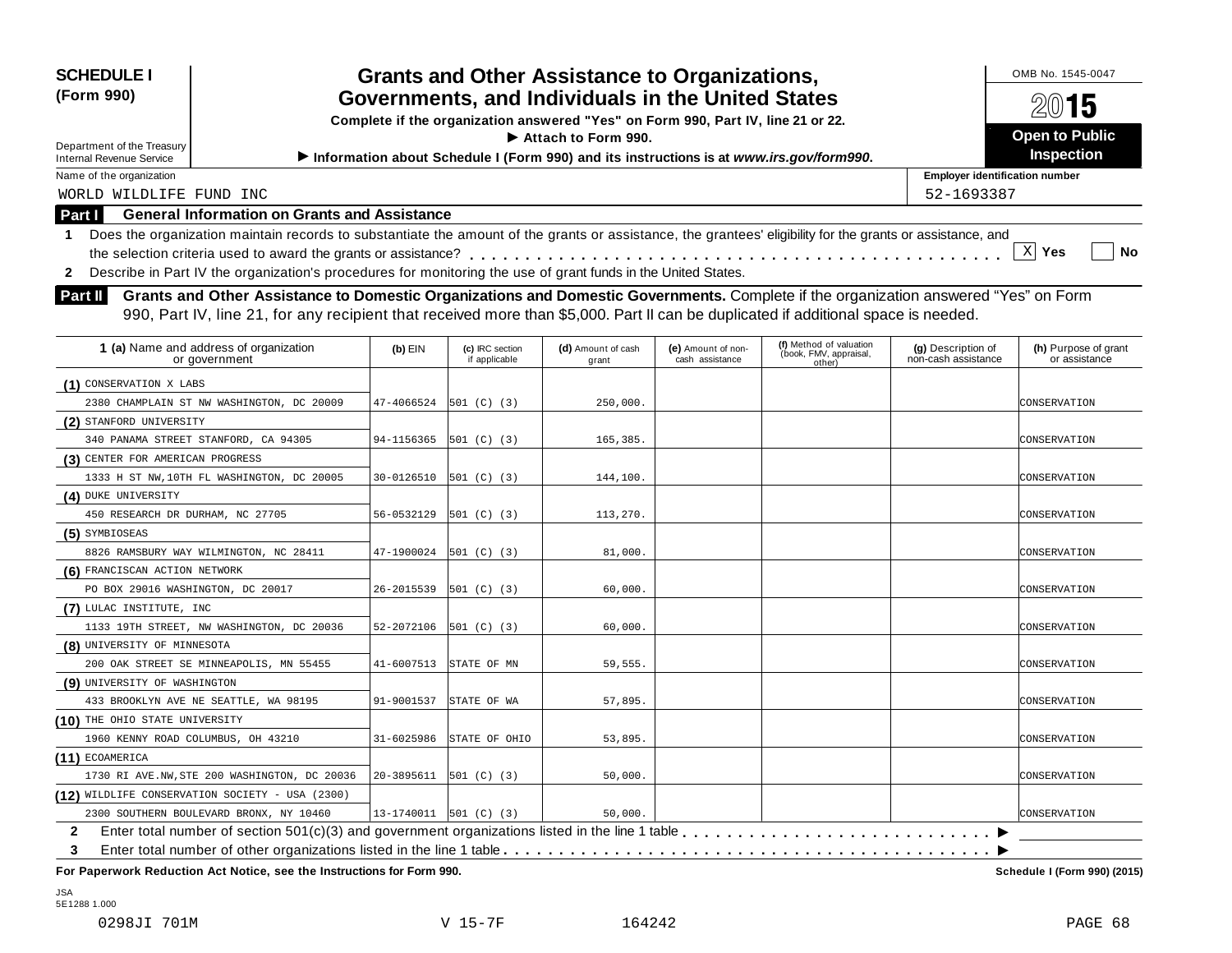| <b>SCHEDULE I</b><br>(Form 990)                                                                                                                                                                                                                                                             | <b>Grants and Other Assistance to Organizations,</b><br>Governments, and Individuals in the United States |                                  | OMB No. 1545-0047                                                                       |                                       |                                                             |                                           |                                       |  |
|---------------------------------------------------------------------------------------------------------------------------------------------------------------------------------------------------------------------------------------------------------------------------------------------|-----------------------------------------------------------------------------------------------------------|----------------------------------|-----------------------------------------------------------------------------------------|---------------------------------------|-------------------------------------------------------------|-------------------------------------------|---------------------------------------|--|
|                                                                                                                                                                                                                                                                                             |                                                                                                           |                                  | Complete if the organization answered "Yes" on Form 990, Part IV, line 21 or 22.        |                                       |                                                             | 2015                                      |                                       |  |
|                                                                                                                                                                                                                                                                                             |                                                                                                           |                                  | $\blacktriangleright$ Attach to Form 990.                                               |                                       |                                                             |                                           | <b>Open to Public</b>                 |  |
| Department of the Treasury<br><b>Internal Revenue Service</b>                                                                                                                                                                                                                               |                                                                                                           |                                  | Information about Schedule I (Form 990) and its instructions is at www.irs.gov/form990. |                                       |                                                             |                                           | Inspection                            |  |
| Name of the organization                                                                                                                                                                                                                                                                    |                                                                                                           |                                  |                                                                                         |                                       |                                                             | <b>Employer identification number</b>     |                                       |  |
| WORLD WILDLIFE FUND INC                                                                                                                                                                                                                                                                     |                                                                                                           |                                  |                                                                                         |                                       |                                                             | 52-1693387                                |                                       |  |
| <b>General Information on Grants and Assistance</b><br>Part I                                                                                                                                                                                                                               |                                                                                                           |                                  |                                                                                         |                                       |                                                             |                                           |                                       |  |
| Does the organization maintain records to substantiate the amount of the grants or assistance, the grantees' eligibility for the grants or assistance, and<br>1                                                                                                                             |                                                                                                           |                                  |                                                                                         |                                       |                                                             |                                           |                                       |  |
|                                                                                                                                                                                                                                                                                             |                                                                                                           |                                  |                                                                                         |                                       |                                                             |                                           | $X$ Yes<br>No                         |  |
| Describe in Part IV the organization's procedures for monitoring the use of grant funds in the United States.<br>$\mathbf{2}$                                                                                                                                                               |                                                                                                           |                                  |                                                                                         |                                       |                                                             |                                           |                                       |  |
| Grants and Other Assistance to Domestic Organizations and Domestic Governments. Complete if the organization answered "Yes" on Form<br><b>Part II</b><br>990, Part IV, line 21, for any recipient that received more than \$5,000. Part II can be duplicated if additional space is needed. |                                                                                                           |                                  |                                                                                         |                                       |                                                             |                                           |                                       |  |
| 1 (a) Name and address of organization<br>or government                                                                                                                                                                                                                                     | $(b)$ EIN                                                                                                 | (c) IRC section<br>if applicable | (d) Amount of cash<br>grant                                                             | (e) Amount of non-<br>cash assistance | (f) Method of valuation<br>(book, FMV, appraisal,<br>other) | (g) Description of<br>non-cash assistance | (h) Purpose of grant<br>or assistance |  |
| (1) THE TRUSTEES OF COLUMBIA UNI, CITY OF NY                                                                                                                                                                                                                                                |                                                                                                           |                                  |                                                                                         |                                       |                                                             |                                           |                                       |  |
| 615 W 131ST STREET, NEW YORK, NY 10027                                                                                                                                                                                                                                                      | 13-5598093                                                                                                | 501 (C) (3)                      | 45,063.                                                                                 |                                       |                                                             |                                           | CONSERVATION                          |  |
| (2) ROCKY MOUNTAIN BIRD OBSERVATORY                                                                                                                                                                                                                                                         |                                                                                                           |                                  |                                                                                         |                                       |                                                             |                                           |                                       |  |
| 14500 LARK BUNTING LANE BRIGHTON, CO 80601                                                                                                                                                                                                                                                  | 84-1079882                                                                                                | 501 (C) (3)                      | 44,772.                                                                                 |                                       |                                                             |                                           | CONSERVATION                          |  |
| (3) SACHAMAMA INC.                                                                                                                                                                                                                                                                          |                                                                                                           |                                  |                                                                                         |                                       |                                                             |                                           |                                       |  |
| 6000 COLLINS AVE STE 520 MIAMI, FL 33140                                                                                                                                                                                                                                                    | 46-3341619                                                                                                | 501 (C) (3)                      | 37,982.                                                                                 |                                       |                                                             |                                           | CONSERVATION                          |  |
| (4) GREEN FAITH                                                                                                                                                                                                                                                                             |                                                                                                           |                                  |                                                                                         |                                       |                                                             |                                           |                                       |  |
| 101 S 3RD AVE #12 HIGHLAND PK, NJ 08904                                                                                                                                                                                                                                                     | 22-3452273                                                                                                | 501 (C) (3)                      | 35,000.                                                                                 |                                       |                                                             |                                           | CONSERVATION                          |  |
| (5) CORNELL UNIVERSITY                                                                                                                                                                                                                                                                      |                                                                                                           |                                  |                                                                                         |                                       |                                                             |                                           |                                       |  |
| 115 DAY HALL ITHACA, NY 14853                                                                                                                                                                                                                                                               | 15-0532082                                                                                                | 501 (C) (3)                      | 31,608.                                                                                 |                                       |                                                             |                                           | CONSERVATION                          |  |
| (6) WORLD RESOURCES INSTITUTE - DC                                                                                                                                                                                                                                                          |                                                                                                           |                                  |                                                                                         |                                       |                                                             |                                           |                                       |  |
| 10 G STREET NE, STE 800 WASHINGTON, DC 20002                                                                                                                                                                                                                                                | 52-1257057                                                                                                | 501 (C) (3)                      | 30,406.                                                                                 |                                       |                                                             |                                           | CONSERVATION                          |  |
| (7) SUL ROSS STATE UNIVERSITY                                                                                                                                                                                                                                                               |                                                                                                           |                                  |                                                                                         |                                       |                                                             |                                           |                                       |  |
| 400 NORTH HARRISON ALPINE, TX 79832                                                                                                                                                                                                                                                         | 74-6000027                                                                                                | 501 (C) (3)                      | 26, 115.                                                                                |                                       |                                                             |                                           | CONSERVATION                          |  |
| (8) AMERICAN PRAIRIE RESERVE                                                                                                                                                                                                                                                                |                                                                                                           |                                  |                                                                                         |                                       |                                                             |                                           |                                       |  |
| 7 EAST BEALL ST. #100 BOZEMAN, MT 59715                                                                                                                                                                                                                                                     | 81-0541893                                                                                                | 501 (C) (3)                      | 25,000.                                                                                 |                                       |                                                             |                                           | CONSERVATION                          |  |
| (9) INTERAMERICAN TROPICAL TUNA COMMISSION                                                                                                                                                                                                                                                  |                                                                                                           |                                  |                                                                                         |                                       |                                                             |                                           |                                       |  |
| 8604 LA JOLLA SHORES DR LA JOLLA, CA 92037                                                                                                                                                                                                                                                  | 95-1657183                                                                                                | 501 (C) (3)                      | 25,000.                                                                                 |                                       |                                                             |                                           | CONSERVATION                          |  |
| (10) UNIVERSITY OF ALASKA FAIRBANKS, BRISTOL BAY                                                                                                                                                                                                                                            |                                                                                                           |                                  |                                                                                         |                                       |                                                             |                                           |                                       |  |
| PO BOX 757880 FAIRBANKS, AK 99775                                                                                                                                                                                                                                                           |                                                                                                           | 92-6000147 STATE OF AK           | 21,005.                                                                                 |                                       |                                                             |                                           | CONSERVATION                          |  |
| (11) NATIVE VILLAGE OF WALES                                                                                                                                                                                                                                                                |                                                                                                           |                                  |                                                                                         |                                       |                                                             |                                           |                                       |  |
| AIRPORT WAY 01, WALES, AK 99783                                                                                                                                                                                                                                                             |                                                                                                           | $92-0070084$ 501 (C) (3)         | 19,016.                                                                                 |                                       |                                                             |                                           | CONSERVATION                          |  |
| (12) BIG BEND NATIONAL PARK                                                                                                                                                                                                                                                                 |                                                                                                           |                                  |                                                                                         |                                       |                                                             |                                           |                                       |  |
| #1 HIGHWAY 385 BIG BEND, TX 79834                                                                                                                                                                                                                                                           |                                                                                                           | 75-2670331 501 (C) (3)           | 19,000.                                                                                 |                                       |                                                             |                                           | CONSERVATION                          |  |
| 2                                                                                                                                                                                                                                                                                           |                                                                                                           |                                  |                                                                                         |                                       |                                                             |                                           |                                       |  |
| 3                                                                                                                                                                                                                                                                                           |                                                                                                           |                                  |                                                                                         |                                       |                                                             |                                           |                                       |  |

JSA 5E1288 1.000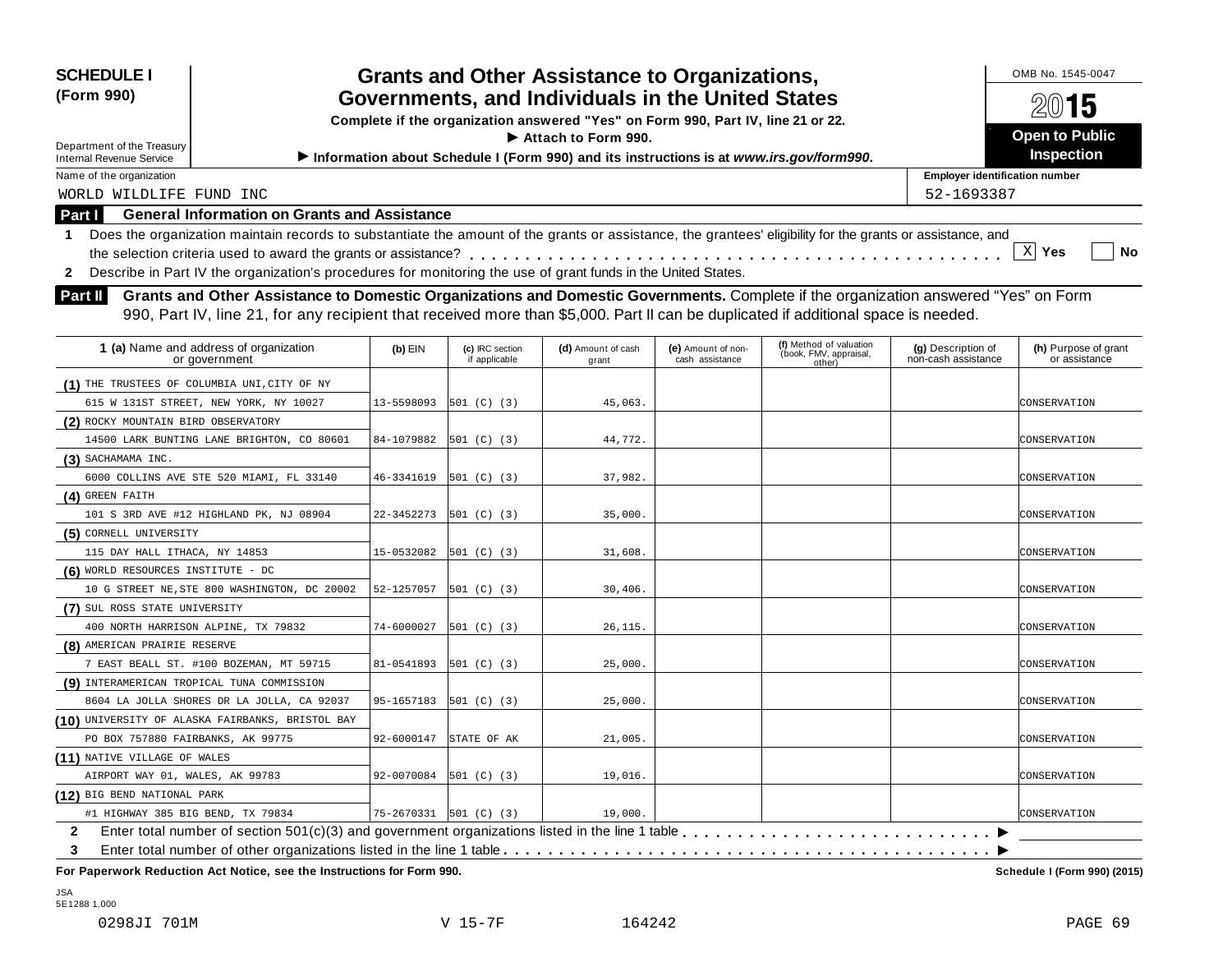| <b>SCHEDULE I</b><br>(Form 990)<br>Department of the Treasury<br><b>Internal Revenue Service</b><br>Name of the organization<br>WORLD WILDLIFE FUND INC<br>Part I<br>1 | <b>General Information on Grants and Assistance</b><br>Does the organization maintain records to substantiate the amount of the grants or assistance, the grantees' eligibility for the grants or assistance, and<br>2 Describe in Part IV the organization's procedures for monitoring the use of grant funds in the United States. | <b>Grants and Other Assistance to Organizations,</b><br>Governments, and Individuals in the United States<br>Complete if the organization answered "Yes" on Form 990, Part IV, line 21 or 22.<br>Information about Schedule I (Form 990) and its instructions is at www.irs.gov/form990. | 52-1693387                       | OMB No. 1545-0047<br>$20$ 15<br><b>Open to Public</b><br><b>Inspection</b><br><b>Employer identification number</b><br>X Yes<br>No |                                       |                                                             |                                           |                                       |
|------------------------------------------------------------------------------------------------------------------------------------------------------------------------|--------------------------------------------------------------------------------------------------------------------------------------------------------------------------------------------------------------------------------------------------------------------------------------------------------------------------------------|------------------------------------------------------------------------------------------------------------------------------------------------------------------------------------------------------------------------------------------------------------------------------------------|----------------------------------|------------------------------------------------------------------------------------------------------------------------------------|---------------------------------------|-------------------------------------------------------------|-------------------------------------------|---------------------------------------|
| Part II                                                                                                                                                                | Grants and Other Assistance to Domestic Organizations and Domestic Governments. Complete if the organization answered "Yes" on Form                                                                                                                                                                                                  |                                                                                                                                                                                                                                                                                          |                                  |                                                                                                                                    |                                       |                                                             |                                           |                                       |
|                                                                                                                                                                        | 990, Part IV, line 21, for any recipient that received more than \$5,000. Part II can be duplicated if additional space is needed.                                                                                                                                                                                                   |                                                                                                                                                                                                                                                                                          |                                  |                                                                                                                                    |                                       |                                                             |                                           |                                       |
| 1 (a) Name and address of organization                                                                                                                                 | or government                                                                                                                                                                                                                                                                                                                        | $(b)$ EIN                                                                                                                                                                                                                                                                                | (c) IRC section<br>if applicable | (d) Amount of cash<br>grant                                                                                                        | (e) Amount of non-<br>cash assistance | (f) Method of valuation<br>(book, FMV, appraisal,<br>other) | (g) Description of<br>non-cash assistance | (h) Purpose of grant<br>or assistance |
| (1) BRISTOL BAY SALMON MARKETING COOPERATIVE                                                                                                                           | 11390 E.FLTG SUNSET TRL. TUCSON, AZ 85747                                                                                                                                                                                                                                                                                            | 81-1587452                                                                                                                                                                                                                                                                               | 501 (C) (3)                      | 16,875.                                                                                                                            |                                       |                                                             |                                           | CONSERVATION                          |
| (2) BRISTOL BAY CHAMBER OF COMMERCE<br>PO BOX 224 KING SALMON, AK 99613                                                                                                |                                                                                                                                                                                                                                                                                                                                      | 46-1377074                                                                                                                                                                                                                                                                               | 501 (C) (3)                      | 16,335.                                                                                                                            |                                       |                                                             |                                           | CONSERVATION                          |
| (3) IMPERMANENT SANGHA<br>1466 MEADOWLARK DR BOULDER, CO 80303                                                                                                         |                                                                                                                                                                                                                                                                                                                                      | 46-1178686                                                                                                                                                                                                                                                                               |                                  | 15,000.                                                                                                                            |                                       |                                                             |                                           | CONSERVATION                          |
| (4) DUQUESNE UNIVERSITY OF THE HOLY SPIRIT<br>600 FORBES AVENUE, PITTSBURGH, PA 15282                                                                                  |                                                                                                                                                                                                                                                                                                                                      | 25-1035663                                                                                                                                                                                                                                                                               | 501 (C) (3)                      | 10,440.                                                                                                                            |                                       |                                                             |                                           | CONSERVATION                          |
| (5) RANCHER STEWARDSHIP ALLIANCE, INC.<br>5719 BEAR GULCH ROAD DODSON, MT 59524                                                                                        |                                                                                                                                                                                                                                                                                                                                      | 20-8422515                                                                                                                                                                                                                                                                               | 501 (C) (3)                      | 10,000.                                                                                                                            |                                       |                                                             |                                           | CONSERVATION                          |
| (6) SOUTH DAKOTA GRASSLANDS COALITION<br>24690 299TH AVE PRESHO, SD 57568                                                                                              |                                                                                                                                                                                                                                                                                                                                      | 46-0449860                                                                                                                                                                                                                                                                               | 501 (C) (3)                      | 10,000.                                                                                                                            |                                       |                                                             |                                           | CONSERVATION                          |
| (7) YALE UNIVERSITY<br>PO BOX 208314 NEW HAVEN, CT 06520                                                                                                               |                                                                                                                                                                                                                                                                                                                                      | 06-0646973                                                                                                                                                                                                                                                                               | 501 (C) (3)                      | 10,000.                                                                                                                            |                                       |                                                             |                                           | CONSERVATION                          |
| (8) AMAZON CONSERVATION ASSOCIATION                                                                                                                                    | 1012 14TH ST NW #625 WASHINGTON, DC 20005                                                                                                                                                                                                                                                                                            | 52-2211305                                                                                                                                                                                                                                                                               | 501(C)(3)                        | 10,000.                                                                                                                            |                                       |                                                             |                                           | CONSERVATION                          |
| (9) UIC SCIENCE, LLC                                                                                                                                                   | 6700 ARCTIC SPUR ROAD ANCHORAGE, AK 99518                                                                                                                                                                                                                                                                                            | 20-5316221                                                                                                                                                                                                                                                                               | 501 (C) (3)                      | 9,165.                                                                                                                             |                                       |                                                             |                                           | CONSERVATION                          |
| (10) SANDHILLS TASK FORCE                                                                                                                                              | 30721 W N. RIVER RD. SUTHERLAND, NE 69165                                                                                                                                                                                                                                                                                            | 58-2490972                                                                                                                                                                                                                                                                               | 501 (C) (3)                      | 7,000.                                                                                                                             |                                       |                                                             |                                           | CONSERVATION                          |
| (11) THE GEORGE WASHINGTON UNIVERSITY                                                                                                                                  | 1957 E ST, NW, STE 503 WASHINGTON, DC 20052                                                                                                                                                                                                                                                                                          |                                                                                                                                                                                                                                                                                          | 53-0196584 501 (C) (3)           | 6,410.                                                                                                                             |                                       |                                                             |                                           | CONSERVATION                          |
| (12) TEXAS A&M ENGINEERING EXPERIMENT STATION                                                                                                                          | 400HRVY MITCHELL PKWY S CLG STION, TX 77845                                                                                                                                                                                                                                                                                          |                                                                                                                                                                                                                                                                                          | 74-1974733 501 (C) (3)           | 6,000.                                                                                                                             |                                       |                                                             |                                           | CONSERVATION                          |
| 2<br>3                                                                                                                                                                 |                                                                                                                                                                                                                                                                                                                                      |                                                                                                                                                                                                                                                                                          |                                  |                                                                                                                                    |                                       |                                                             |                                           |                                       |

JSA 5E1288 1.000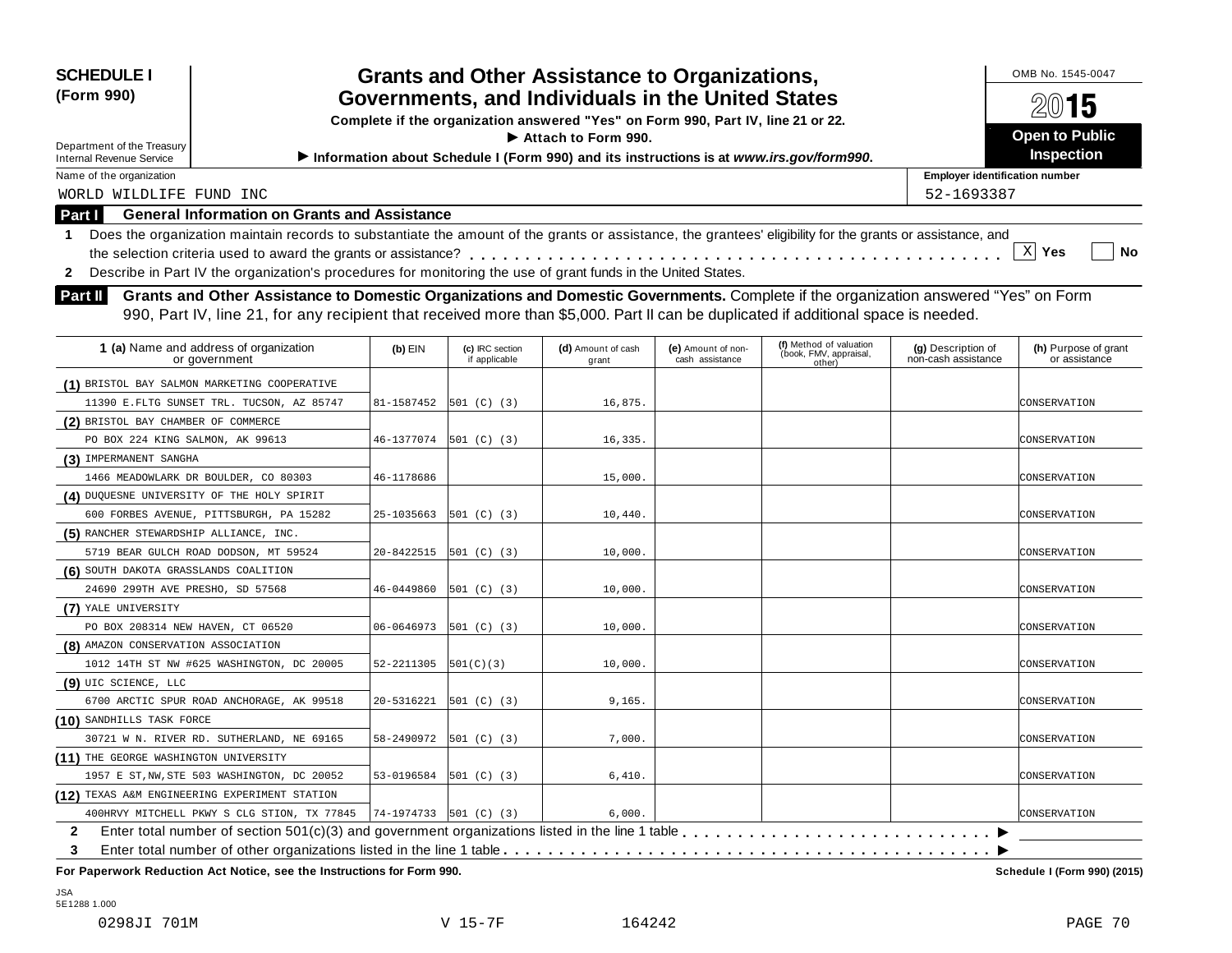| <b>SCHEDULE I</b><br>(Form 990)<br>Department of the Treasury<br><b>Internal Revenue Service</b> |                                                                                                                                                                                                                                                                                                                                                                                                                                                                                                                                                          | <b>Grants and Other Assistance to Organizations,</b><br>Governments, and Individuals in the United States<br>Complete if the organization answered "Yes" on Form 990, Part IV, line 21 or 22.<br>Information about Schedule I (Form 990) and its instructions is at www.irs.gov/form990. |                                  | OMB No. 1545-0047<br>$20$ 15<br><b>Open to Public</b><br><b>Inspection</b> |                                       |                                                             |                                           |                                       |
|--------------------------------------------------------------------------------------------------|----------------------------------------------------------------------------------------------------------------------------------------------------------------------------------------------------------------------------------------------------------------------------------------------------------------------------------------------------------------------------------------------------------------------------------------------------------------------------------------------------------------------------------------------------------|------------------------------------------------------------------------------------------------------------------------------------------------------------------------------------------------------------------------------------------------------------------------------------------|----------------------------------|----------------------------------------------------------------------------|---------------------------------------|-------------------------------------------------------------|-------------------------------------------|---------------------------------------|
| Name of the organization                                                                         |                                                                                                                                                                                                                                                                                                                                                                                                                                                                                                                                                          |                                                                                                                                                                                                                                                                                          |                                  |                                                                            |                                       |                                                             | <b>Employer identification number</b>     |                                       |
| WORLD WILDLIFE FUND INC<br>Part I                                                                | <b>General Information on Grants and Assistance</b>                                                                                                                                                                                                                                                                                                                                                                                                                                                                                                      |                                                                                                                                                                                                                                                                                          |                                  |                                                                            |                                       |                                                             | 52-1693387                                |                                       |
| -1<br>$\mathbf{2}$<br>Part II                                                                    | Does the organization maintain records to substantiate the amount of the grants or assistance, the grantees' eligibility for the grants or assistance, and<br>Describe in Part IV the organization's procedures for monitoring the use of grant funds in the United States.<br>Grants and Other Assistance to Domestic Organizations and Domestic Governments. Complete if the organization answered "Yes" on Form<br>990, Part IV, line 21, for any recipient that received more than \$5,000. Part II can be duplicated if additional space is needed. |                                                                                                                                                                                                                                                                                          |                                  |                                                                            |                                       |                                                             |                                           | X Yes<br>No                           |
|                                                                                                  | 1 (a) Name and address of organization<br>or government                                                                                                                                                                                                                                                                                                                                                                                                                                                                                                  | $(b)$ EIN                                                                                                                                                                                                                                                                                | (c) IRC section<br>if applicable | (d) Amount of cash<br>grant                                                | (e) Amount of non-<br>cash assistance | (f) Method of valuation<br>(book, FMV, appraisal,<br>other) | (g) Description of<br>non-cash assistance | (h) Purpose of grant<br>or assistance |
| 1101 11TH AVE. HELENA, MT 59601<br>(2)                                                           | (1) SOIL AND WATER CONSERVATION DISTRICTS MT                                                                                                                                                                                                                                                                                                                                                                                                                                                                                                             | 81-6019693                                                                                                                                                                                                                                                                               | 501 (C) (3)                      | 5,800.                                                                     |                                       |                                                             |                                           | CONSERVATION                          |
| (3)                                                                                              |                                                                                                                                                                                                                                                                                                                                                                                                                                                                                                                                                          |                                                                                                                                                                                                                                                                                          |                                  |                                                                            |                                       |                                                             |                                           |                                       |
| (4)                                                                                              |                                                                                                                                                                                                                                                                                                                                                                                                                                                                                                                                                          |                                                                                                                                                                                                                                                                                          |                                  |                                                                            |                                       |                                                             |                                           |                                       |
| (5)                                                                                              |                                                                                                                                                                                                                                                                                                                                                                                                                                                                                                                                                          |                                                                                                                                                                                                                                                                                          |                                  |                                                                            |                                       |                                                             |                                           |                                       |
| (6)                                                                                              |                                                                                                                                                                                                                                                                                                                                                                                                                                                                                                                                                          |                                                                                                                                                                                                                                                                                          |                                  |                                                                            |                                       |                                                             |                                           |                                       |
| (7)                                                                                              |                                                                                                                                                                                                                                                                                                                                                                                                                                                                                                                                                          |                                                                                                                                                                                                                                                                                          |                                  |                                                                            |                                       |                                                             |                                           |                                       |
| (8)                                                                                              |                                                                                                                                                                                                                                                                                                                                                                                                                                                                                                                                                          |                                                                                                                                                                                                                                                                                          |                                  |                                                                            |                                       |                                                             |                                           |                                       |
| (9)                                                                                              |                                                                                                                                                                                                                                                                                                                                                                                                                                                                                                                                                          |                                                                                                                                                                                                                                                                                          |                                  |                                                                            |                                       |                                                             |                                           |                                       |

| For Paperwork Reduction Act Notice, see the Instructions for Form 990.                                                                        | Schedule I (Form 990) (2015) |  |
|-----------------------------------------------------------------------------------------------------------------------------------------------|------------------------------|--|
| Enter total number of other organizations listed in the line 1 table entitled by entering respective to entering the $\blacktriangleright$    |                              |  |
| $\blacksquare$ Line rotal number of section $\mathfrak{O}(1/\mathbb{C})$ and government organizations insted in the line rable $\blacksquare$ | <u>.</u> ب                   |  |

JSA 5E1288 1.000

**(10)**

**(11)**

**(12)**

**2 3**

Enter total number of section 501(c)(3) and government organizations listed in the line 1 table  $\dots \dots \dots \dots \dots \dots \dots \dots \dots \dots \dots \dots \dots \dots \dots \longmapsto \_$ 

Enter total number of other organizations listed in the line 1 table m m m m m m m m m m m m m m m m m m m m m m m m m m m m m m m m m m m m m m m m m m m m

36. 1.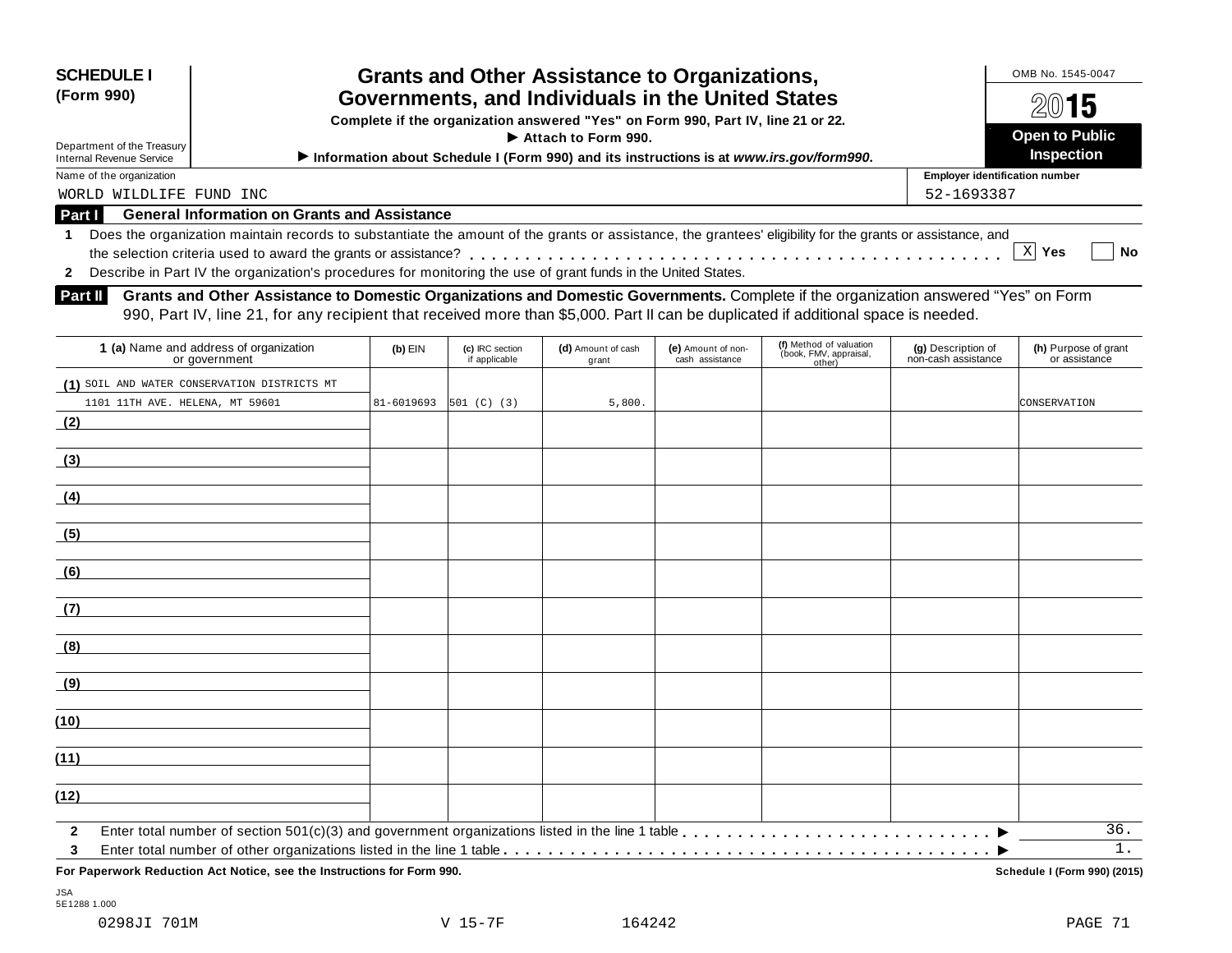# **Grants and Other Assistance to Individuals in the United States.** Complete ifthe organization answered "Yes" on Form 990, Part IV, line 22. **Part III** Grants and Other Assistance to Individuals in the Unit Part III can be duplicated if additional space is needed.

| (a) Type of grant or assistance                                                                                                                                                      | (b) Number of<br>recipients | (c) Amount of<br>cash grant | (d) Amount of<br>non-cash assistance | (e) Method of valuation (book,<br>FMV, appraisal, other) | (f) Description of non-cash assistance |
|--------------------------------------------------------------------------------------------------------------------------------------------------------------------------------------|-----------------------------|-----------------------------|--------------------------------------|----------------------------------------------------------|----------------------------------------|
| CONSERVATION                                                                                                                                                                         | 103.                        | 422,845.                    |                                      |                                                          |                                        |
| $\mathbf{z}$                                                                                                                                                                         |                             |                             |                                      |                                                          |                                        |
|                                                                                                                                                                                      |                             |                             |                                      |                                                          |                                        |
|                                                                                                                                                                                      |                             |                             |                                      |                                                          |                                        |
| 5                                                                                                                                                                                    |                             |                             |                                      |                                                          |                                        |
| - 6                                                                                                                                                                                  |                             |                             |                                      |                                                          |                                        |
|                                                                                                                                                                                      |                             |                             |                                      |                                                          |                                        |
| Supplemental Information. Complete this part to provide the information required in Part I, line 2, Part III, column (b), and any other additional<br><b>Part IV</b><br>information. |                             |                             |                                      |                                                          |                                        |

PART I, LINE 2:

SEE SCHEDULE F, PART V FOR DESCRIPTION OF PROCEDURE FOR MONITORING USE OF

GRANT FUNDS.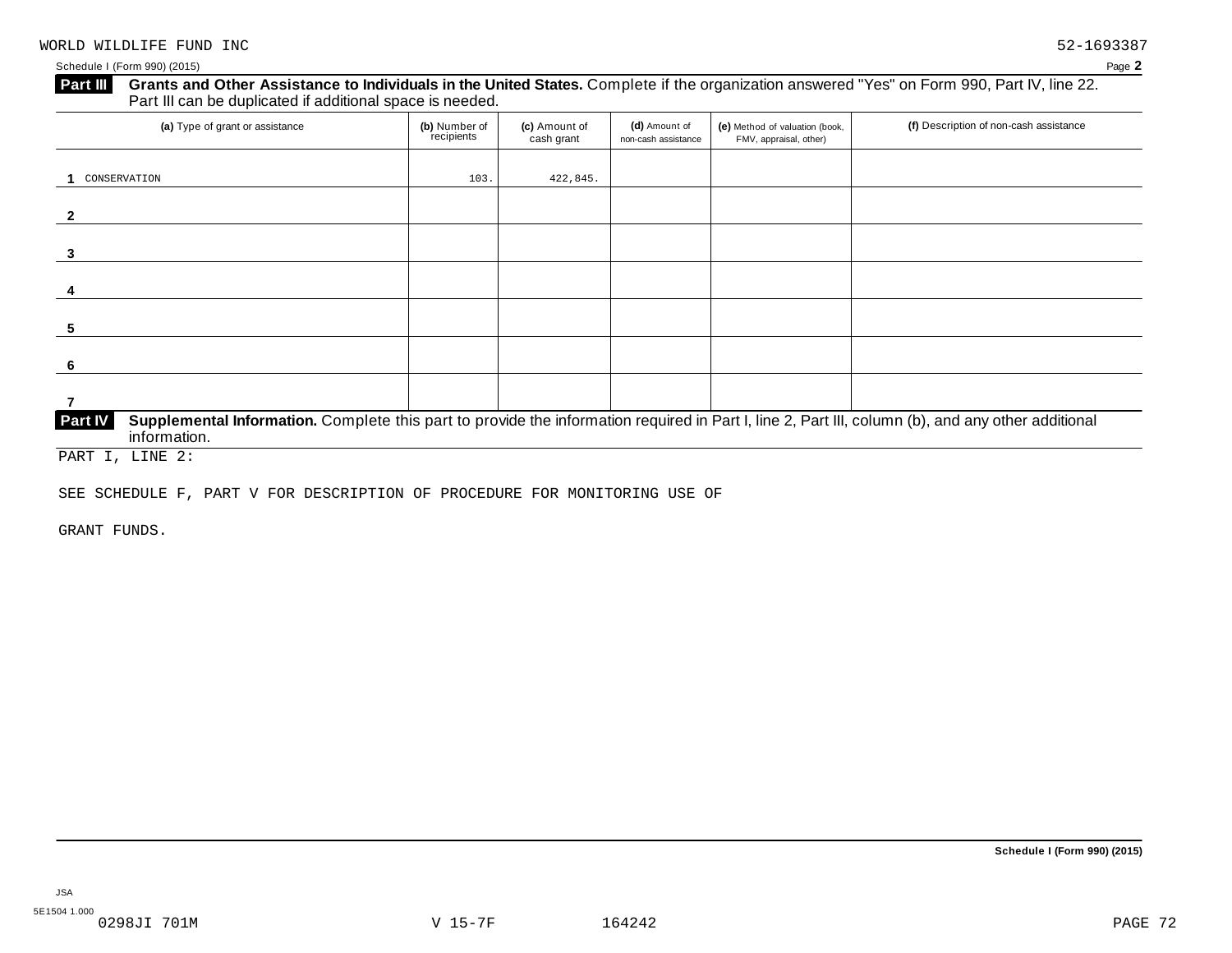|        | <b>SCHEDULE J</b>          | <b>Compensation Information</b>                                                                                                                                                      | OMB No. 1545-0047     |            |    |  |  |
|--------|----------------------------|--------------------------------------------------------------------------------------------------------------------------------------------------------------------------------------|-----------------------|------------|----|--|--|
|        | (Form 990)                 | For certain Officers, Directors, Trustees, Key Employees, and Highest                                                                                                                |                       |            |    |  |  |
|        |                            | <b>Compensated Employees</b><br>> Complete if the organization answered "Yes" on Form 990, Part IV, line 23.                                                                         |                       | 15         |    |  |  |
|        | Department of the Treasury | Attach to Form 990.                                                                                                                                                                  | <b>Open to Public</b> |            |    |  |  |
|        | Internal Revenue Service   | Information about Schedule J (Form 990) and its instructions is at www.irs.gov/form990.                                                                                              | <b>Inspection</b>     |            |    |  |  |
|        | Name of the organization   | <b>Employer identification number</b>                                                                                                                                                |                       |            |    |  |  |
|        |                            | 52-1693387<br>WORLD WILDLIFE FUND INC                                                                                                                                                |                       |            |    |  |  |
| Part I |                            | <b>Questions Regarding Compensation</b>                                                                                                                                              |                       |            |    |  |  |
|        |                            |                                                                                                                                                                                      |                       | <b>Yes</b> | No |  |  |
|        |                            | 1a Check the appropriate box(es) if the organization provided any of the following to or for a person listed on Form                                                                 |                       |            |    |  |  |
|        |                            | 990, Part VII, Section A, line 1a. Complete Part III to provide any relevant information regarding these items.                                                                      |                       |            |    |  |  |
|        | Χ                          | First-class or charter travel<br>Housing allowance or residence for personal use                                                                                                     |                       |            |    |  |  |
|        | X                          | Payments for business use of personal residence<br>Travel for companions                                                                                                             |                       |            |    |  |  |
|        |                            | Tax indemnification and gross-up payments<br>Health or social club dues or initiation fees                                                                                           |                       |            |    |  |  |
|        |                            | Discretionary spending account<br>Personal services (e.g., maid, chauffeur, chef)                                                                                                    |                       |            |    |  |  |
| b      |                            | If any of the boxes on line 1a are checked, did the organization follow a written policy regarding payment                                                                           |                       |            |    |  |  |
|        |                            | or reimbursement or provision of all of the expenses described above? If "No," complete Part III to                                                                                  | 1b                    | Χ          |    |  |  |
| 2      |                            | Did the organization require substantiation prior to reimbursing or allowing expenses incurred by all                                                                                |                       |            |    |  |  |
|        |                            | directors, trustees, and officers, including the CEO/Executive Director, regarding the items checked in line                                                                         |                       |            |    |  |  |
|        |                            |                                                                                                                                                                                      | $\mathbf{2}$          | Χ          |    |  |  |
| 3      |                            | Indicate which, if any, of the following the filing organization used to establish the compensation of the                                                                           |                       |            |    |  |  |
|        |                            | organization's CEO/Executive Director. Check all that apply. Do not check any boxes for methods used by a                                                                            |                       |            |    |  |  |
|        |                            | related organization to establish compensation of the CEO/Executive Director, but explain in Part III.                                                                               |                       |            |    |  |  |
|        | Χ                          | Compensation committee<br>Written employment contract                                                                                                                                |                       |            |    |  |  |
|        | X                          | $\mathbf X$<br>Independent compensation consultant<br>Compensation survey or study                                                                                                   |                       |            |    |  |  |
|        | X                          | $\overline{\mathbf{x}}$<br>Approval by the board or compensation committee<br>Form 990 of other organizations                                                                        |                       |            |    |  |  |
| 4      |                            | During the year, did any person listed on Form 990, Part VII, Section A, line 1a, with respect to the filing<br>organization or a related organization:                              |                       |            |    |  |  |
| a      |                            |                                                                                                                                                                                      | 4a                    |            | X  |  |  |
| b      |                            | Participate in, or receive payment from, a supplemental nonqualified retirement plan?                                                                                                | 4b                    | Χ          |    |  |  |
| c      |                            | Participate in, or receive payment from, an equity-based compensation arrangement?                                                                                                   | 4c                    |            | X  |  |  |
|        |                            | If "Yes" to any of lines 4a-c, list the persons and provide the applicable amounts for each item in Part III.                                                                        |                       |            |    |  |  |
|        |                            |                                                                                                                                                                                      |                       |            |    |  |  |
|        |                            | Only section $501(c)(3)$ , $501(c)(4)$ , and $501(c)(29)$ organizations must complete lines 5–9.                                                                                     |                       |            |    |  |  |
| 5      |                            | For persons listed on Form 990, Part VII, Section A, line 1a, did the organization pay or accrue any                                                                                 |                       |            |    |  |  |
|        |                            | compensation contingent on the revenues of:                                                                                                                                          |                       |            |    |  |  |
| а      |                            |                                                                                                                                                                                      | 5a                    |            | Χ  |  |  |
| b      |                            |                                                                                                                                                                                      | 5b                    |            | Χ  |  |  |
|        |                            | If "Yes" to line 5a or 5b, describe in Part III.                                                                                                                                     |                       |            |    |  |  |
| 6      |                            | For persons listed on Form 990, Part VII, Section A, line 1a, did the organization pay or accrue any                                                                                 |                       |            |    |  |  |
|        |                            | compensation contingent on the net earnings of:                                                                                                                                      |                       |            | Χ  |  |  |
| a      |                            |                                                                                                                                                                                      | 6a<br>6b              |            | Χ  |  |  |
| b      |                            | If "Yes" on line 6a or 6b, describe in Part III.                                                                                                                                     |                       |            |    |  |  |
|        |                            |                                                                                                                                                                                      |                       |            |    |  |  |
| 7      |                            | For persons listed on Form 990, Part VII, Section A, line 1a, did the organization provide any non-fixed<br>payments not described on lines 5 and 6? If "Yes," describe in Part III. | $\overline{7}$        |            | Χ  |  |  |
| 8      |                            | Were any amounts reported on Form 990, Part VII, paid or accrued pursuant to a contract that was subject                                                                             |                       |            |    |  |  |
|        |                            | to the initial contract exception described in Regulations section 53.4958-4(a)(3)? If "Yes," describe                                                                               |                       |            |    |  |  |
|        |                            |                                                                                                                                                                                      | 8                     |            | Χ  |  |  |
| 9      |                            | If "Yes" to line 8, did the organization also follow the rebuttable presumption procedure described in                                                                               |                       |            |    |  |  |
|        |                            |                                                                                                                                                                                      | 9                     |            |    |  |  |
|        |                            |                                                                                                                                                                                      |                       |            |    |  |  |

**For Paperwork Reduction Act Notice, see the Instructions for Form 990. Schedule J (Form 990) 2015**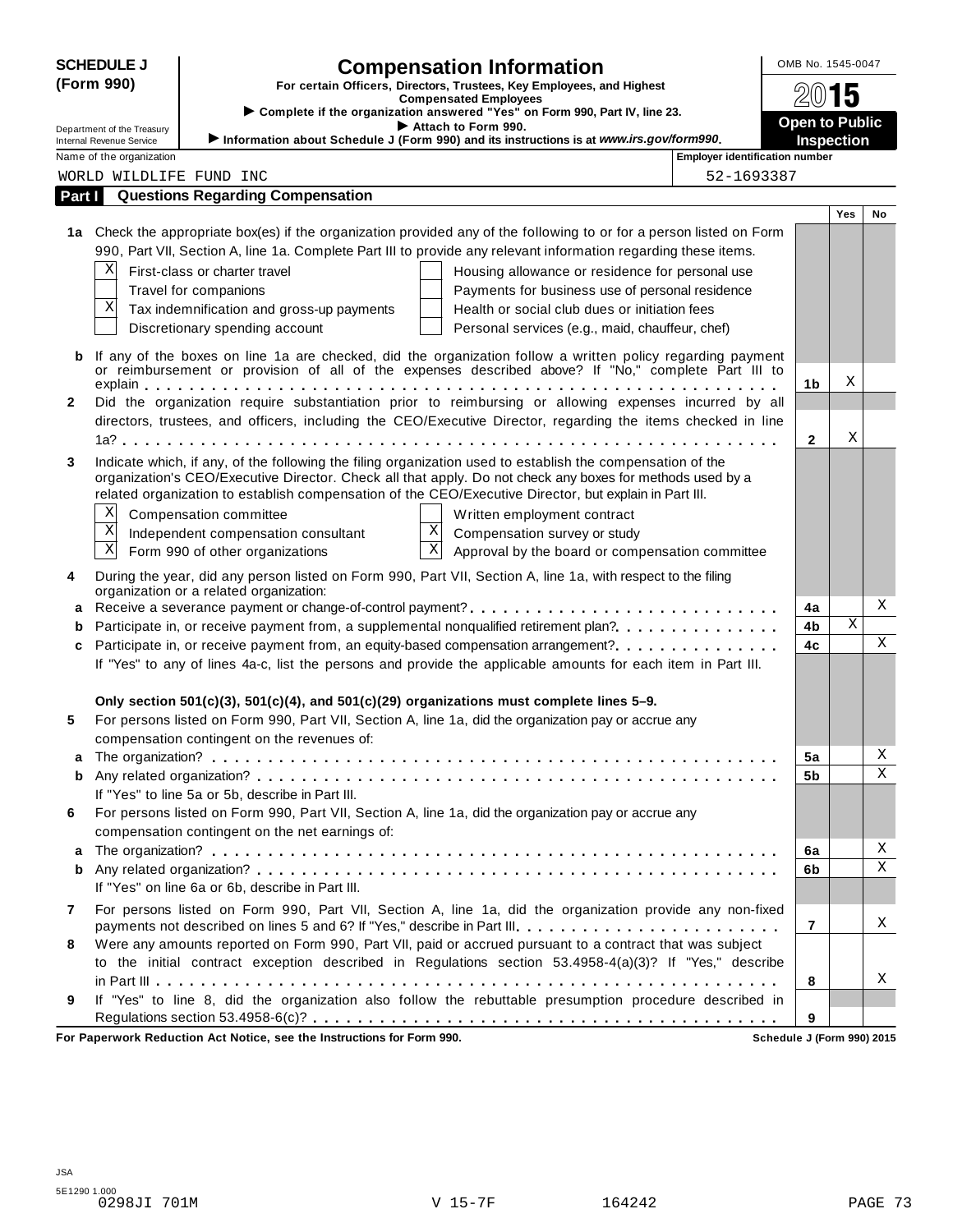# **Part II Officers, Directors, Trustees, Key Employees, and Highest Compensated Employees.** Use duplicate copies ifadditional space is needed.

For each individual whose compensation must be reported on Schedule J, report compensation from the organization on row (i) and from related organizations, described in the instructions, on row (ii). Do not list any individuals that are not listed on Form 990, Part VII.

Note: The sum of columns (B)(i)-(iii) for each listed individual must equal the total amount of Form 990, Part VII, Section A, line 1a, applicable column (D) and (E) amounts for that individual.

| (A) Name and Title                          |      |                          | (B) Breakdown of W-2 and/or 1099-MISC compensation |                                           | (C) Retirement and             | (D) Nontaxable | (E) Total of columns | (F) Compensation                                           |
|---------------------------------------------|------|--------------------------|----------------------------------------------------|-------------------------------------------|--------------------------------|----------------|----------------------|------------------------------------------------------------|
|                                             |      | (i) Base<br>compensation | (ii) Bonus & incentive<br>compensation             | (iii) Other<br>reportable<br>compensation | other deferred<br>compensation | benefits       | $(B)(i)-(D)$         | in column (B) reported<br>as deferred on prior<br>Form 990 |
| CARTER ROBERTS                              | (i)  | 708,319                  | 30,000.                                            | 2,347.                                    | 166,803.                       | 33,712.        | 941,181              | 0.                                                         |
| PRESIDENT & CEO                             | (ii) | $\Omega$                 | $\Omega$                                           | $\Omega$ .                                | $\Omega$                       | $\Omega$       | $\Omega$             | 0.                                                         |
| MARCIA MARSH                                | (i)  | 420,300                  | 20,000.                                            | $\overline{7}$ , 924.                     | 113,803.                       | 14,517.        | 576,544.             | 0.                                                         |
| OCHIEF OPERATING OFFICER                    | (ii) | $\Omega$                 | $\cap$                                             | $\Omega$ .                                | $\cap$                         | $\Omega$ .     | $\Omega$             | $\overline{0}$ .                                           |
| MARGARET ACKERLEY                           | (i)  | 351,185                  | 15,000.                                            | 1,337.                                    | 23,803.                        | 29,296.        | 420,621              | $0$ .                                                      |
| 3 <sup>SVP &amp;</sup> GENERAL COUNSEL      | (ii) | $\Omega$                 | $\Omega$                                           | $\Omega$                                  | $\Omega$ .                     | $\Omega$ .     | $\Omega$ .           | $0$ .                                                      |
| MICHAEL BAUER                               | (i)  | 316,512                  | 10,000.                                            | 1,667.                                    | 23,803                         | 11,237.        | 363,219              | $0$ .                                                      |
| CHIEF FINANCIAL OFFICER                     | (i)  | $\Omega$                 | $\Omega$ .                                         | $\mathbf 0$ .                             | $\Omega$ .                     | $0$ .          | $\mathbf{0}$ .       | $0$ .                                                      |
| <b>JULIE MILLER</b>                         | (i)  | 293,771                  | 10,000.                                            | 4,488.                                    | 23,803.                        | 25,793.        | 357,855              | 0.                                                         |
| 5 <sup>SVP</sup> DEVELOPMENT                | (ii) | 0                        | $\Omega$                                           | $\Omega$ .                                | $\Omega$ .                     | 0.             | $\mathbf{0}$ .       | 0.                                                         |
| LEROY WADE                                  | (i)  | 168,172.                 | 1,186.                                             | 5, 146.                                   | 14,017.                        | 20,909.        | 209,430.             | $0$ .                                                      |
| $6^{\text{CONTROLLER}}$                     | (ii) | $\mathbf{0}$ .           | $\Omega$                                           | $\mathbf 0$ .                             | $\Omega$ .                     | 0.             | $\overline{0}$ .     | $0$ .                                                      |
| <b>JASON CLAY</b>                           | (i)  | 327,268                  | 10,000.                                            | 7,413.                                    | 86,007.                        | 27,925.        | 458,613.             | $\mathsf 0$ .                                              |
| SVP MARKETS AND FOOD                        | (i)  | 0                        | $\Omega$                                           | $\Omega$                                  | $\Omega$ .                     | $0$ .          | $\mathbf{0}$ .       | $\overline{0}$ .                                           |
| TERRENCE MACKO                              | (i)  | 300, 575                 | 12,500.                                            | 2,281.                                    | 23,803.                        | 13,321.        | 352,480.             | $\overline{0}$ .                                           |
| 8 <sup>SVP</sup> MARKETING & COMMUNICATIONS | (i)  | 0                        | $\Omega$ .                                         | $\mathbf 0$ .                             | $\Omega$ .                     | $0$ .          | $\mathbf{0}$ .       | $0$ .                                                      |
| DAVID MCCAULEY                              | (i)  | 246,188                  | 10,000.                                            | 3,297.                                    | 20,304.                        | 4,346.         | 284,135.             | $\overline{0}$ .                                           |
| Q <sup>SVP</sup> POLICY & GOVT AFFAIRS      | (ii) | $\Omega$                 | $\Omega$                                           | $\Omega$ .                                | $\Omega$ .                     | $\Omega$ .     | $\Omega$ .           | $\overline{0}$ .                                           |
| GINETTE HEMLEY                              | (i)  | 283,648.                 | 5,000.                                             | 7,990.                                    | 23,803.                        | 18,315.        | 338,756.             | $\overline{0}$ .                                           |
| 10 <sup>SVP</sup> WILDLIFE CONSERVATION     | (ii) | 0                        | $\Omega$                                           | $\mathbf{0}$ .                            | $\Omega$ .                     | 0.             | $\mathsf{O}$ .       | $\mathsf 0$ .                                              |
| THOMAS DILLON                               | (i)  | 272,619                  | 12,000                                             | 979                                       | 23,803                         | 34, 292.       | 343,693              | $\overline{0}$ .                                           |
| 11 <sup>SVP</sup> FOREST AND FRESHWATER     | (i)  | $\Omega$ .               | $\Omega$ .                                         | $\Omega$ .                                | 0.                             | 0.             | $\Omega$ .           | $0$ .                                                      |
| DAVID REED                                  | (i)  | 252,936                  | 5,000.                                             | 4,572.                                    | 23,098.                        | 14,390.        | 299,996.             | $\overline{0}$ .                                           |
| 12 <sup>SR</sup> POLICY ADVISOR             | (i)  | $\Omega$ .               | $\cap$                                             | $\Omega$ .                                | $\Omega$ .                     | 0.             | $\Omega$ .           | 0.                                                         |
| BRAD ACK                                    | (i)  | 245,775                  | 10,000.                                            | 2,568.                                    | 20,841                         | 25,203.        | 304,387.             | $0$ .                                                      |
| 13 <sup>SVP</sup> OCEANS                    | (i)  | $\Omega$ .               | $\Omega$                                           | $\Omega$ .                                | 0.                             | 0.             | $\Omega$ .           | $0$ .                                                      |
| CHRISTINE SINGER                            | (i)  | 243,186                  | 623                                                | 6,464.                                    | 22,437.                        | 22,420.        | 295,130.             | $\overline{0}$ .                                           |
| 14 <sup>VP</sup> INDIVIDUAL GIVING          | (ii) | $0$ .                    | $\mathbf{0}$ .                                     | $\Omega$ .                                | 0.                             | 0.             | $\mathbf 0$ .        | $0$ .                                                      |
|                                             | (i)  |                          |                                                    |                                           |                                |                |                      |                                                            |
| 15                                          | (ii) |                          |                                                    |                                           |                                |                |                      |                                                            |
|                                             | (i)  |                          |                                                    |                                           |                                |                |                      |                                                            |
| 16                                          | (i)  |                          |                                                    |                                           |                                |                |                      |                                                            |

**Schedule J (Form 990) 2015**

0298JI 701M V 15-7F 164242 PAGE 74

5E1291 1.000

JSA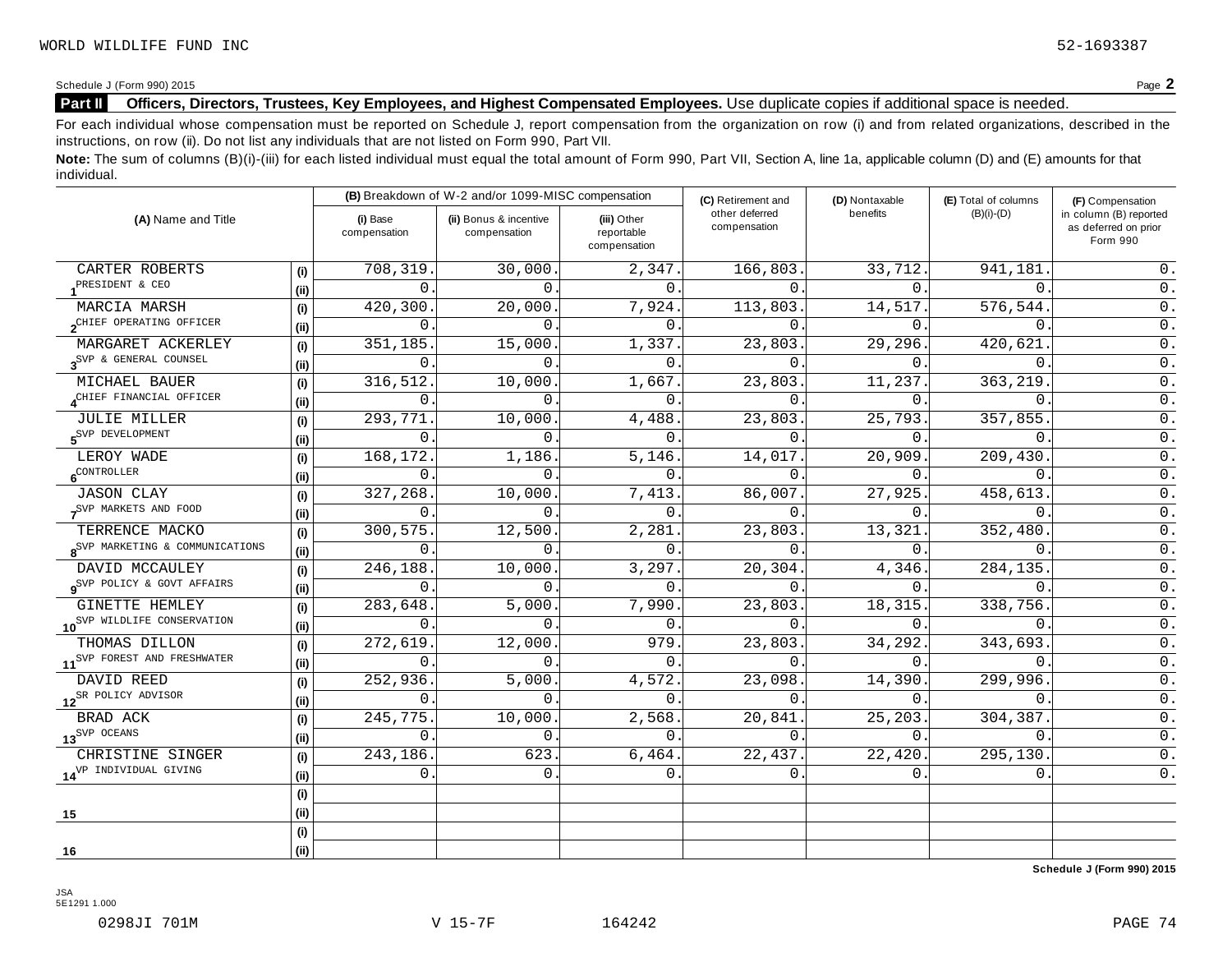### **Part III Supplemental Information**

Complete this part to provide the information, explanation, or descriptions required for Part I, lines 1a, 1b, 3, 4a, 4b, 4c, 5a, 5b, 6a, 6b, 7, and 8, and for Part II. Also complete this part for any additional information.

PART I, LINE 1A:

FIRST-CLASS OR CHARTER TRAVEL AND TAX INDEMNIFICATION AND GROSS-UP

### PAYMENTS:

1A: WWF'S CONSERVATION WORK INCLUDES SOME PROJECTS IN REMOTE REGIONS OF

THE WORLD WHERE COMMERCIAL TRAVEL ALTERNATIVES ARE NOT REASONABLY

#### AVAILABLE.

1C: WWF PROVIDED ONE RELOCATION PAYMENT AS ALLOWABLE PER THE EXECUTIVE

DOMESTIC RELOCATION POLICY. WE WORK WITH EXTERNAL ADVISORS TO DEVELOP

POLICIES THAT ARE APPROPRIATE.

PART I, LINE 4B:

#### SUPPLEMENTAL NONQUALIFIED RETIREMENT PLAN:

WWF ESTABLISHED A 457(F) DEFERRED COMPENSATION PLAN IN 2013 FOR PURPOSES OF RETENTION AND RECRUITMENT OF TALENT AT THE EXECUTIVE LEVEL. AMOUNTS DEFERRED UNDER THIS PLAN ARE SUBJECT TO VESTING PERIODS ESTABLISHED BY TERMS OF AWARDS. PAYMENTS OF 457(F) BENEFITS ARE CONTINGENT ON COMPLETION OF FUTURE SERVICES OR OTHER REQUIREMENTS AND ARE SUBJECT TO SUBSTANTIAL RISK OF FORFEITURE. WHILE DEFERRAL AMOUNTS ARE FIXED, AND NOT CONTINGENT ON ORGANIZATIONAL NET EARNINGS OR OTHER FINANCIAL PERFORMANCE METRICS,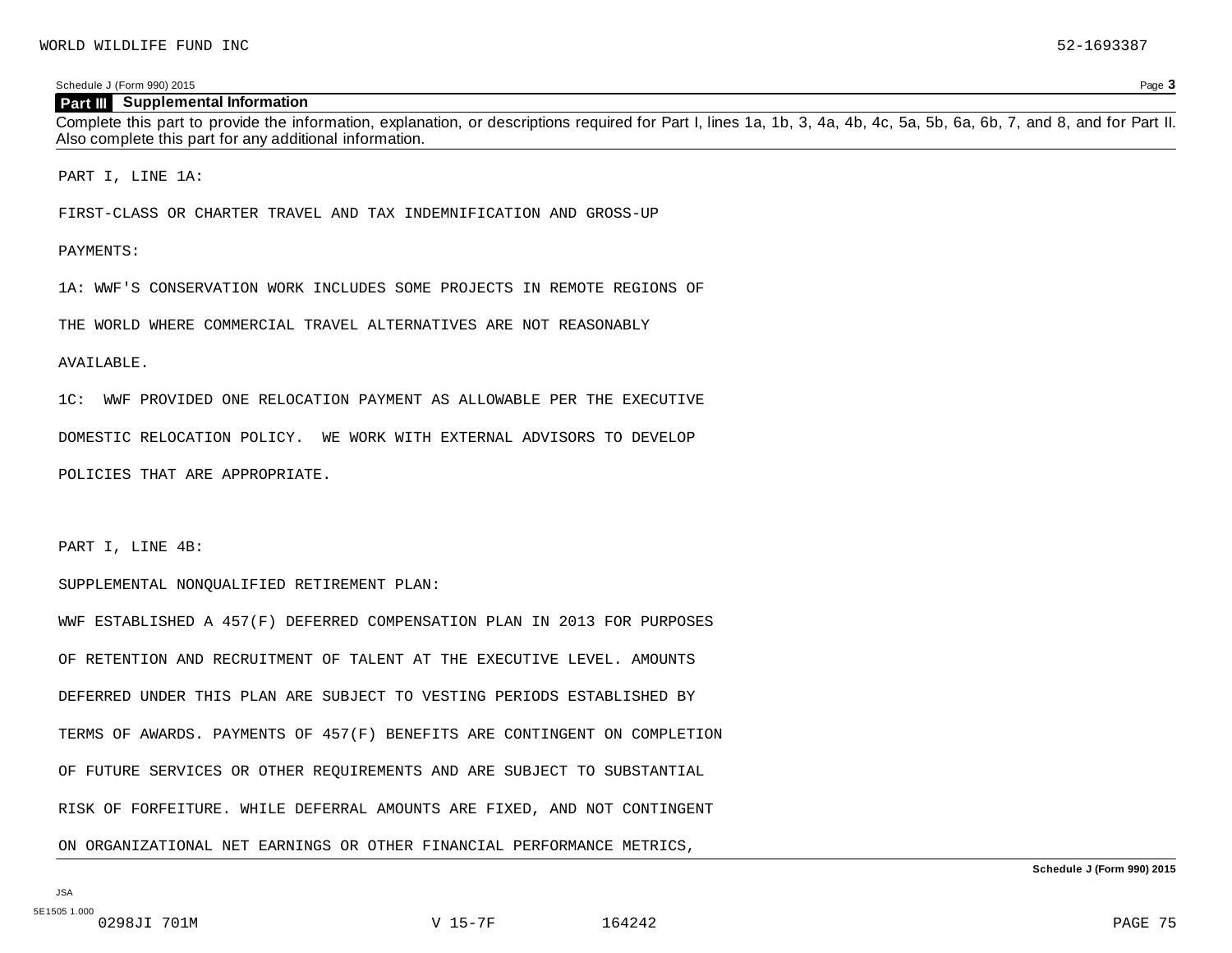| <b>Part III</b> Supplemental Information                                                                                                                                                                                            |
|-------------------------------------------------------------------------------------------------------------------------------------------------------------------------------------------------------------------------------------|
| Complete this part to provide the information, explanation, or descriptions required for Part I, lines 1a, 1b, 3, 4a, 4b, 4c, 5a, 5b, 6a, 6b, 7, and 8, and for Part II.<br>Also complete this part for any additional information. |
|                                                                                                                                                                                                                                     |
| EARNINGS ALLOCATIONS ARE MADE TO DEFERRALS WITH REFERENCE TO THE ANNUAL                                                                                                                                                             |
| RETURN PERCENTAGE (POSITIVE OR NEGATIVE) OF WWF'S BOARD DESIGNATED                                                                                                                                                                  |
| RESERVES INVESTMENT PORTFOLIO FOR THE PRIOR FISCAL YEAR. IN CALENDAR YEAR                                                                                                                                                           |
| 2015, DEFERRALS WERE MADE TO BOOKKEEPING ACCOUNTS FOR C. ROBERTS, IN THE                                                                                                                                                            |
| AMOUNT OF \$125,000, PLUS ACCRUED INTEREST OF \$2,477 ON AN EARLIER                                                                                                                                                                 |
| DEFERRAL; FOR J. CLAY, IN THE AMOUNT OF \$62,500, PLUS ACCRUED INTEREST OF                                                                                                                                                          |
| \$1,213 ON AN EARLIER DEFERRAL; AND FOR M. MARSH, IN THE AMOUNT OF                                                                                                                                                                  |
| \$90,000, PLUS ACCRUED INTEREST OF \$810 ON AN EARLIER DEFERRAL. THESE                                                                                                                                                              |
| DEFERRALS ARE INCLUDED IN PART II, COLUMN C, "RETIREMENT AND OTHER                                                                                                                                                                  |
| DEFERRED COMPENSATION." NO PAYMENTS HAVE BEEN MADE FROM WWF'S 457(F)                                                                                                                                                                |
| PLAN.                                                                                                                                                                                                                               |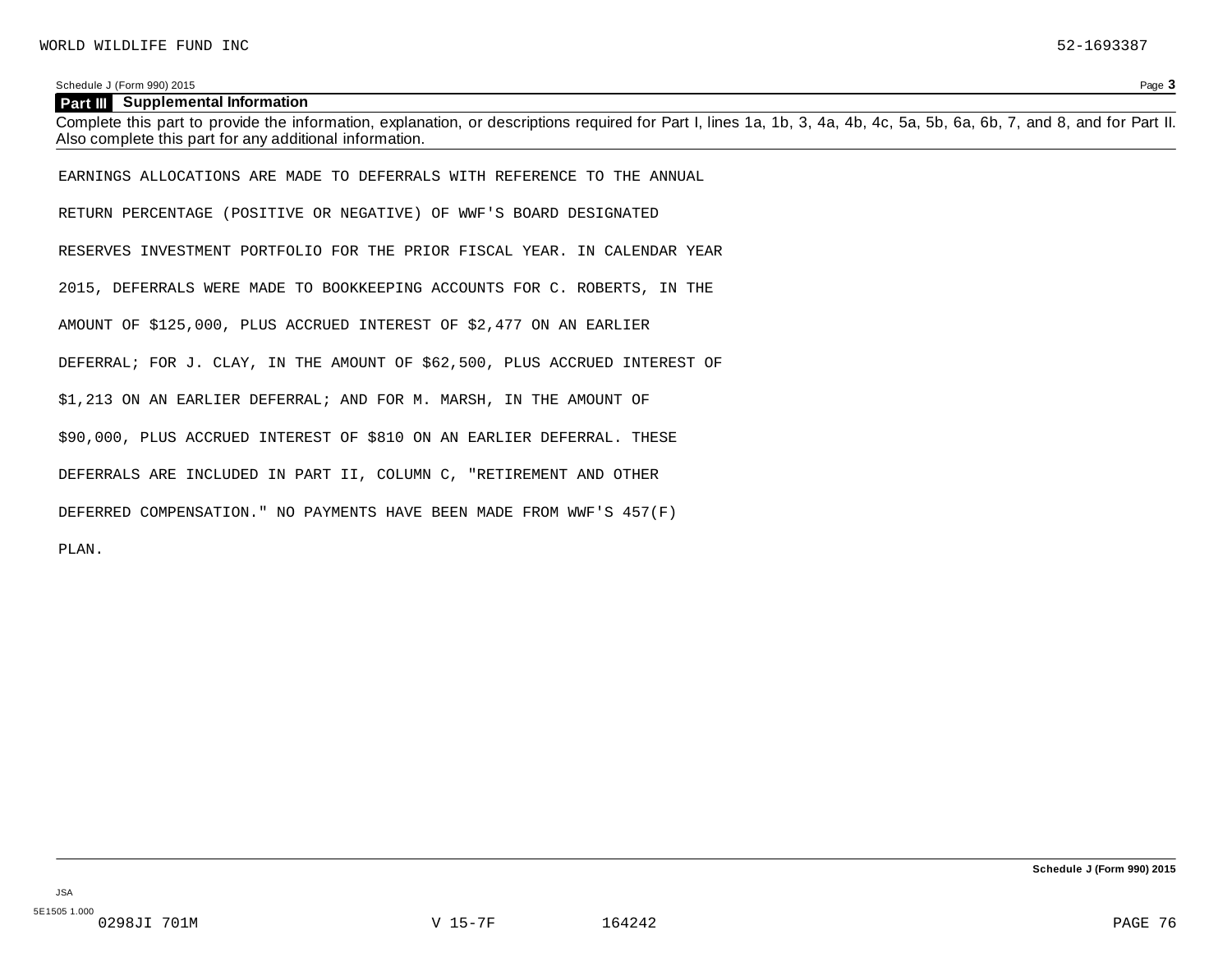# SCHEDULE M
<br> **SCHEDULE** M
<br> **SCOMB No. 1545-0047**<br> **SCOMB No. 1545-0047**<br> **SCOMB No. 1545-0047**<br> **SCOMB No. 1545-0047**<br> **SCOMB No. 1545-0047**<br> **SCOMB No. 1545-0047**<br> **SCOMB No. 1545-0047**

**(Form 990)** I **Complete if the organizations answered "Yes" on Form 990, Part IV, lines <sup>29</sup> or 30.** À¾µ¹ I ► Complete if the organizations answered "Yes" on Form 990, Part IV, lines 29 or 30.<br>Department of the Treasury Attach to Form 990.<br>Department of the Treasury **Department of the Treasury Property of the Complete of the** 

| Internal Revenue Service   | Information about Schedule M (Form 990) and its instructions is at www.irs.gov/form990. | <b>Inspection</b>     |
|----------------------------|-----------------------------------------------------------------------------------------|-----------------------|
| Department of the Treasury | ` Attach to Form 990.                                                                   | <b>Open To Public</b> |

Name of the organization **intervalse of the organization intervalse of the organization intervalse of the organization intervalse of the organization intervalse of the organization intervalse of the organization** 

| oyer identification nur |
|-------------------------|
| $F^{\wedge}$ 1600000    |

WORLD WILDLIFE FUND INC 52-1693387

| Part I | <b>Types of Property</b>                                                                                                                                                                                                      |                                   |                                                                                           |                                                                                    |                                                              |
|--------|-------------------------------------------------------------------------------------------------------------------------------------------------------------------------------------------------------------------------------|-----------------------------------|-------------------------------------------------------------------------------------------|------------------------------------------------------------------------------------|--------------------------------------------------------------|
|        |                                                                                                                                                                                                                               | (a)<br>Check if<br>applicable     | (b)<br>Number of contributions or<br>items contributed                                    | (c)<br>Noncash contribution<br>amounts reported on<br>Form 990, Part VIII, line 1g | (d)<br>Method of determining<br>noncash contribution amounts |
| 1      | Art - Works of art experience that the set of the set of the set of the set of the set of the set of the set of the set of the set of the set of the set of the set of the set of the set of the set of the set of the set of |                                   |                                                                                           |                                                                                    |                                                              |
| 2      | Art - Historical treasures                                                                                                                                                                                                    |                                   |                                                                                           |                                                                                    |                                                              |
| 3      | Art - Fractional interests                                                                                                                                                                                                    |                                   |                                                                                           |                                                                                    |                                                              |
| 4      | Books and publications <b>Exercises</b>                                                                                                                                                                                       |                                   |                                                                                           |                                                                                    |                                                              |
| 5      | Clothing and household                                                                                                                                                                                                        |                                   |                                                                                           |                                                                                    |                                                              |
|        |                                                                                                                                                                                                                               |                                   |                                                                                           |                                                                                    |                                                              |
| 6      | Cars and other vehicles <b>Cars</b>                                                                                                                                                                                           | <b>Contract Contract</b>          |                                                                                           |                                                                                    |                                                              |
| 7      | Boats and planes                                                                                                                                                                                                              |                                   |                                                                                           |                                                                                    |                                                              |
| 8      | Intellectual property <b>Algebra</b>                                                                                                                                                                                          |                                   |                                                                                           |                                                                                    |                                                              |
| 9      | Securities - Publicly traded                                                                                                                                                                                                  | X                                 | 193.                                                                                      | 2,369,691.                                                                         | <b>FMV</b>                                                   |
| 10     | Securities - Closely held stock                                                                                                                                                                                               |                                   |                                                                                           |                                                                                    |                                                              |
| 11     | Securities - Partnership, LLC,                                                                                                                                                                                                |                                   |                                                                                           |                                                                                    |                                                              |
|        | or trust interests                                                                                                                                                                                                            |                                   |                                                                                           |                                                                                    |                                                              |
| 12     | Securities - Miscellaneous                                                                                                                                                                                                    |                                   |                                                                                           |                                                                                    |                                                              |
| 13     | Qualified conservation                                                                                                                                                                                                        |                                   |                                                                                           |                                                                                    |                                                              |
|        | contribution - Historic                                                                                                                                                                                                       |                                   |                                                                                           |                                                                                    |                                                              |
|        | structures experiences                                                                                                                                                                                                        |                                   |                                                                                           |                                                                                    |                                                              |
| 14     | Qualified conservation                                                                                                                                                                                                        |                                   |                                                                                           |                                                                                    |                                                              |
|        | contribution - Other <b>Contribution</b>                                                                                                                                                                                      |                                   |                                                                                           |                                                                                    |                                                              |
| 15     | Real estate - Residential                                                                                                                                                                                                     | X                                 | 1.                                                                                        | 757,637.                                                                           | <b>FMV</b>                                                   |
| 16     | Real estate - Commercial                                                                                                                                                                                                      |                                   |                                                                                           |                                                                                    |                                                              |
| 17     |                                                                                                                                                                                                                               | <b>Contract Contract</b>          | <u> 1989 - Johann Barn, amerikansk politiker (</u>                                        |                                                                                    |                                                              |
| 18     | Collectibles                                                                                                                                                                                                                  | <b>Contract Contract</b>          | the control of the control of the control of the control of the control of                |                                                                                    |                                                              |
| 19     | Food inventory                                                                                                                                                                                                                | <b>Contract Contract</b>          | the control of the control of the control of the control of the control of                |                                                                                    |                                                              |
| 20     | Drugs and medical supplies                                                                                                                                                                                                    | <b>Contract Contract Contract</b> | the control of the control of the control of the control of the control of the control of |                                                                                    |                                                              |
| 21     | Taxidermy                                                                                                                                                                                                                     | <b>Contract Contract Contract</b> | the control of the control of the control of the control of the control of                |                                                                                    |                                                              |
| 22     | Historical artifacts <b>All Accords</b>                                                                                                                                                                                       | <b>Contract Contract Contract</b> | the control of the control of the control of the control of the control of                |                                                                                    |                                                              |
| 23     | Scientific specimens <b>Scientific specimens</b>                                                                                                                                                                              | <u>and the state of the state</u> | the control of the control of the control of the control of the control of                |                                                                                    |                                                              |
| 24     | Archeological artifacts                                                                                                                                                                                                       |                                   |                                                                                           |                                                                                    |                                                              |
| 25     | Other $\blacktriangleright$ ( $\_\_\_\_\_\_\_\_$ )                                                                                                                                                                            |                                   |                                                                                           |                                                                                    |                                                              |
| 26     | Other $\blacktriangleright$ ( $\_\_\_\_\_\_\_\_$ )                                                                                                                                                                            |                                   |                                                                                           |                                                                                    |                                                              |
| 27     | Other $\blacktriangleright$ ( $\_\_\_\_\_\_\_\_$ )                                                                                                                                                                            |                                   |                                                                                           |                                                                                    |                                                              |
| 28     | Other $\blacktriangleright$ (                                                                                                                                                                                                 |                                   |                                                                                           |                                                                                    |                                                              |
| 29     | Number of Forms 8283 received by the organization during the tax year for contributions for                                                                                                                                   |                                   |                                                                                           |                                                                                    |                                                              |
|        | which the organization completed Form 8283, Part IV, Donee Acknowledgement                                                                                                                                                    |                                   |                                                                                           |                                                                                    | 29                                                           |
|        |                                                                                                                                                                                                                               |                                   |                                                                                           |                                                                                    | <b>Yes</b><br><b>No</b>                                      |
|        | 30a During the year, did the organization receive by contribution any property reported in Part I, lines 1 through                                                                                                            |                                   |                                                                                           |                                                                                    |                                                              |
|        | 28, that it must hold for at least three years from the date of the initial contribution, and which is not required                                                                                                           |                                   |                                                                                           |                                                                                    |                                                              |
|        |                                                                                                                                                                                                                               |                                   |                                                                                           |                                                                                    | Χ<br>30a                                                     |
|        | <b>b</b> If "Yes," describe the arrangement in Part II.                                                                                                                                                                       |                                   |                                                                                           |                                                                                    |                                                              |
| 31     | Does the organization have a gift acceptance policy that requires the review of any non-standard                                                                                                                              |                                   |                                                                                           |                                                                                    |                                                              |
|        |                                                                                                                                                                                                                               |                                   |                                                                                           |                                                                                    | Χ<br>31                                                      |
|        | 32a Does the organization hire or use third parties or related organizations to solicit, process, or sell noncash                                                                                                             |                                   |                                                                                           |                                                                                    |                                                              |
|        |                                                                                                                                                                                                                               |                                   |                                                                                           |                                                                                    | Χ<br>32a                                                     |
|        | <b>b</b> If "Yes," describe in Part II.                                                                                                                                                                                       |                                   |                                                                                           |                                                                                    |                                                              |
| 33     | If the organization did not report an amount in column (c) for a type of property for which column (a) is checked,                                                                                                            |                                   |                                                                                           |                                                                                    |                                                              |
|        | describe in Part II.                                                                                                                                                                                                          |                                   |                                                                                           |                                                                                    |                                                              |
|        | For Paperwork Reduction Act Notice, see the Instructions for Form 990.                                                                                                                                                        |                                   |                                                                                           |                                                                                    | Schedule M (Form 990) (2015)                                 |

JSA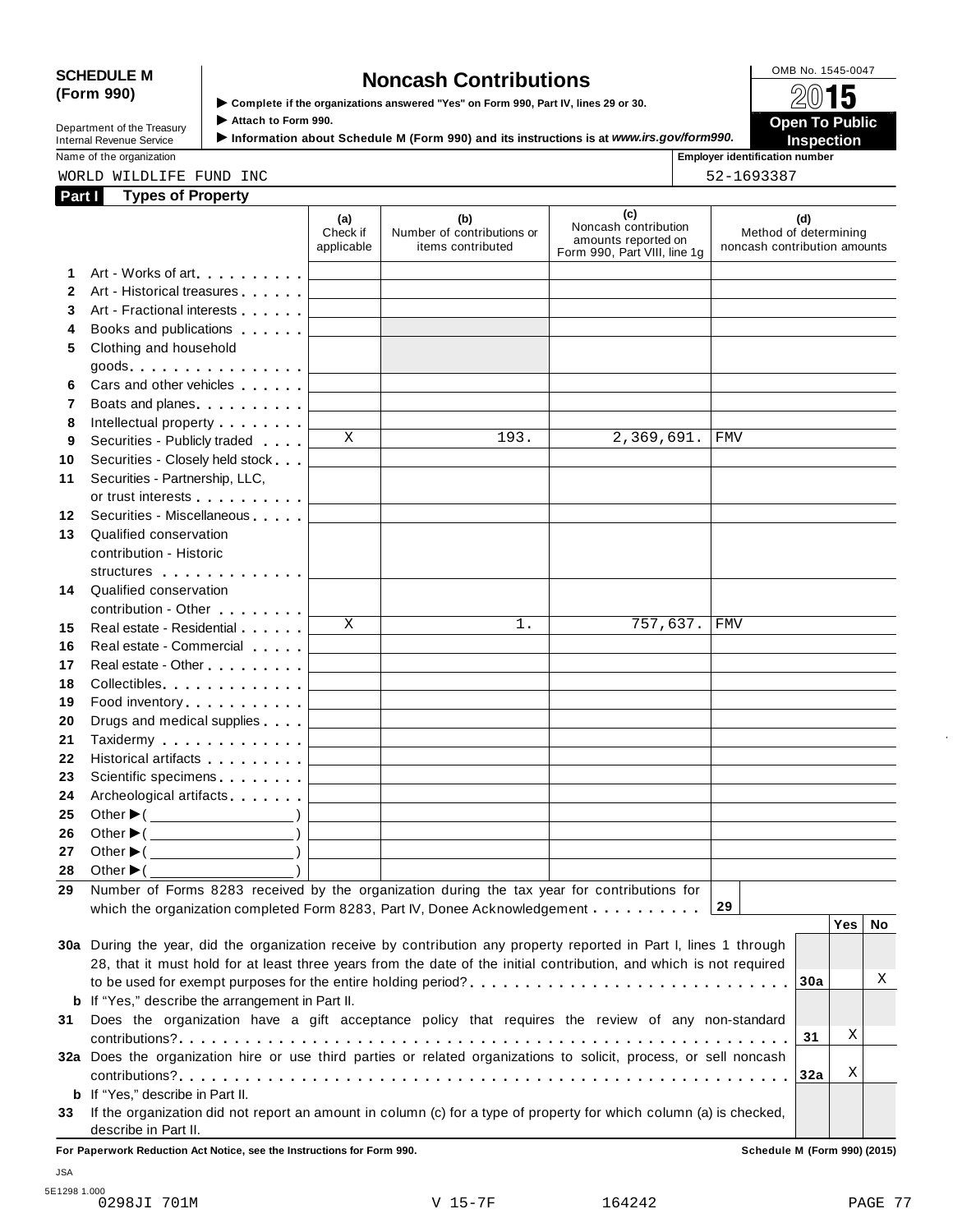**Supplemental Information.** Complete this part to provide the information required by Part I, lines 30b, 32b, and 33, and whether the organization is reporting in Part I, column (b), the number of contributions, the number of items received, or a combination of both. Also complete this part for any additional information. **Part II**

SCHEDULE M, PART I, COLUMN (B):

REPRESENTS NUMBER OF CONTRIBUTIONS.

SCHEDULE M, PART I, LINE 32B:

REALTOR WAS USED TO SELL RESIDENTIAL REAL ESTATE.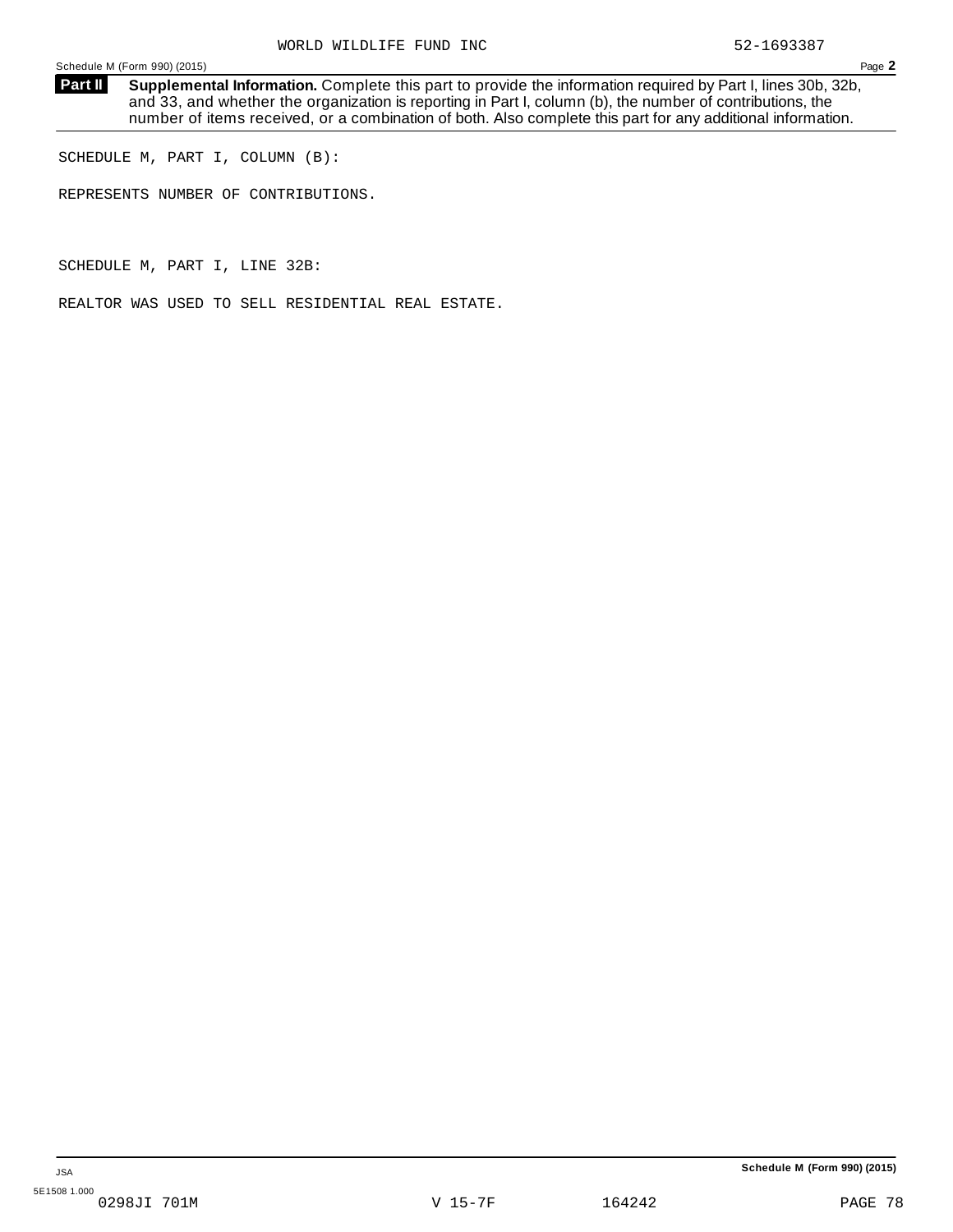**(Form 990 or 990-EZ)**

## **SCHEDULE O** Supplemental Information to Form 990 or 990-EZ  $\frac{100\text{dB No. }1545-0047}{\text{O}}$

**Complete to provide information for responses to specific questions on Form 990 or 990-EZ or to provide any additional information.** Fristen **Attach to Form 1990** or 990-EZ.<br>
Attach to Form 990 or 990-EZ.<br>
Attach to Form 990 or 990-EZ.<br> **Attach to Form 990 or 990-EZ.** Department of the Treasury Internal Revenue Service I



Name of the organization **Employer identification number**

WORLD WILDLIFE FUND INC 52-1693387

FORM 990, PART I, LINE 1 AND PART III, LINE 1: DESCRIPTION OF ORGANIZATION MISSION: WWF IS ONE OF THE WORLD'S LEADING CONSERVATION ORGANIZATIONS, WORKING IN 100 COUNTRIES FOR OVER HALF A CENTURY. WITH THE SUPPORT OF ALMOST 5 MILLION MEMBERS WORLDWIDE, WWF IS DEDICATED TO DELIVERING SCIENCE-BASED SOLUTIONS TO PRESERVE THE DIVERSITY AND ABUNDANCE OF LIFE ON EARTH, HALT THE DEGRADATION OF THE ENVIRONMENT AND COMBAT CLIMATE CHANGE.

WWF-US IS PART OF THE WWF GLOBAL NETWORK WHICH HAS WORKED FOR MORE THAN 50 YEARS TO PROTECT THE FUTURE OF NATURE. IN 2016, WWF EMBRACED A BOLD STRATEGY AND TRANSFORMATION DESIGNED TO MAKE THE ORGANIZATION STRONGER AND EVEN MORE EFFECTIVE IN TACKLING THE CHALLENGES AHEAD.

WWF'S WAY OF WORKING AND COMMITMENT TO CONSERVATION RESULTS IS FOCUSED ON SIX KEY AREAS:

\*CONSERVING THE WORLD'S MOST IMPORTANT FORESTS

\*SAFEGUARDING HEALTHY OCEANS AND MARINE LIVELIHOODS

\*SECURING WATER FOR PEOPLE AND NATURE

\*PROTECTING THE WORLD'S MOST IMPORTANT SPECIES

\*DOUBLING NET FOOD AVAILABILITY AND FREEZING ITS FOOTPRINT

\*CREATING A CLIMATE-RESILIENT AND ZERO-CARBON WORLD POWERED BY RENEWABLE

**ENERGY** 

WE WORK IN PARTNERSHIP WITH FOUNDATIONS, GOVERNMENTS, BUSINESSES,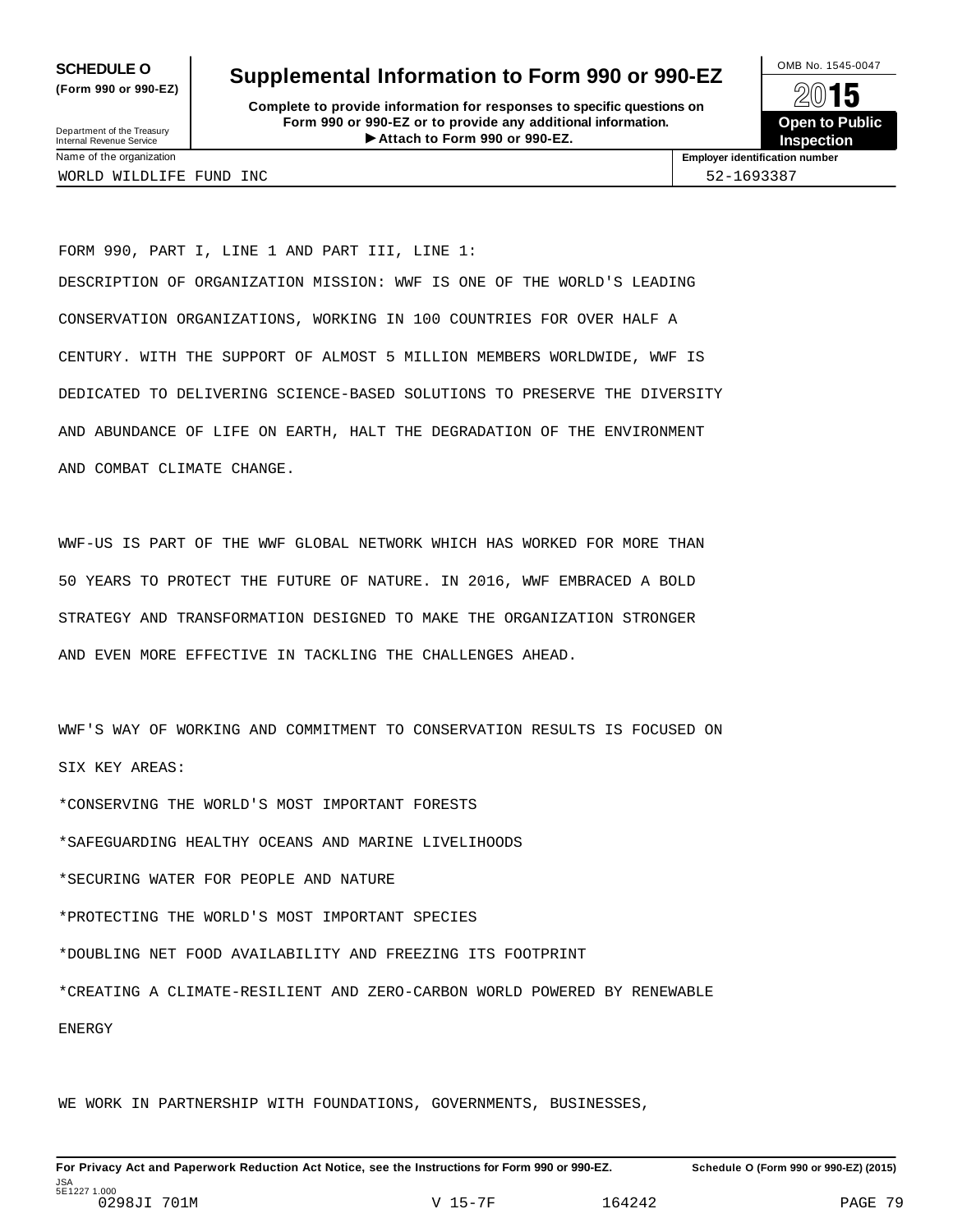| Schedule O (Form 990 or 990-EZ) 2015<br>$P$ age $\blacktriangle$ |                                       |  |  |
|------------------------------------------------------------------|---------------------------------------|--|--|
| Name of the organization                                         | <b>Employer identification number</b> |  |  |
| WORLD WILDLIFE FUND INC                                          | 52-1693387                            |  |  |

COMMUNITIES, INDIVIDUALS AND OUR MEMBERS TO CONSERVE MANY OF THE WORLD'S MOST ECOLOGICALLY IMPORTANT REGIONS. TOGETHER, WE CAN \*PROTECT AND RESTORE SPECIES AND THEIR HABITATS \*STRENGTHEN LOCAL COMMUNITIES' ABILITY TO CONSERVE THE NATURAL RESOURCES THEY DEPEND UPON \*TRANSFORM MARKETS AND POLICIES TO REDUCE THE IMPACT OF THE PRODUCTION AND CONSUMPTION OF COMMODITIES \*ENSURE THAT THE VALUE OF NATURE IS REFLECTED IN DECISIONS MADE BY INDIVIDUALS, COMMUNITIES, GOVERNMENTS AND BUSINESSES \*MOBILIZE HUNDREDS OF MILLIONS OF PEOPLE TO SUPPORT CONSERVATION

FORM 990, PART III - GENERAL FY16 RESULTS FOR 990

WWF AND DRC AGREE TO CO-MANAGE FOREST PARK

THE VAST FORESTS OF THE DEMOCRATIC REPUBLIC OF THE CONGO'S SALONGA NATIONAL PARK SUPPORT HUNDREDS OF COMMUNITIES AND WILDLIFE RANGING FROM BONOBOS TO FOREST ELEPHANTS AND PANGOLINS. WITH A NETWORK OF SUPPORTERS, WWF WILL CO-MANAGE THE PARK WITH THE CONGOLESE INSTITUTE FOR NATURE CONSERVATION TO ADDRESS ILLEGAL LOGGING AND BIODIVERSITY LOSS, AND SUPPORT LOCAL LIVELIHOODS.

WWF AND PARTNERS RECEIVE LICENSE TO SAVE THIRTY HILLS WWF-INDONESIA, WORKING WITH THE FRANKFURT ZOOLOGICAL SOCIETY AND THE ORANGUTAN PROJECT, RECEIVED A FINAL LICENSE FROM THE INDONESIAN GOVERNMENT TO MANAGE AND PROTECT ROUGHLY 100,000 ACRES OF TROPICAL FOREST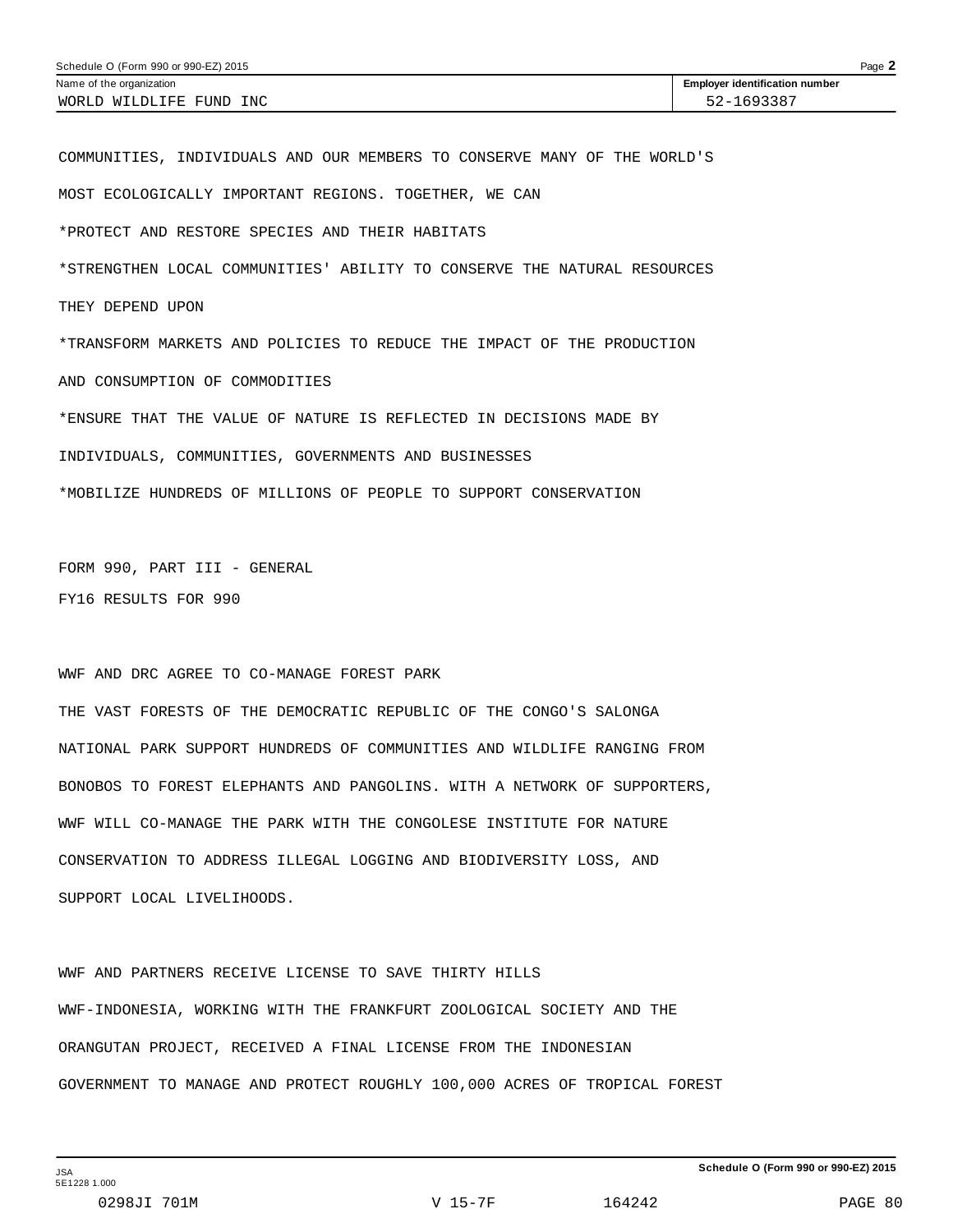ADJACENT TO SUMATRA'S BUKIT TIGAPULUH NATIONAL PARK-FOR AT LEAST 60 YEARS. THE FOREST IS HOME TO CRITICALLY ENDANGERED TIGERS, ELEPHANTS, AND ORANGUTANS.

#### TRIBES RALLY TO RESTORE BISON HERDS

THE FORT PECK INDIAN RESERVATION IN NORTHEAST MONTANA HOSTED A WWF-SUPPORTED, LOCALLY LED SUMMIT TO EDUCATE YOUTH ABOUT THE ECONOMIC, SOCIAL, AND HEALTH BENEFITS OF RESTORING BISON TO TRIBAL LANDS. RESULTS OF A RELATED SURVEY REVEALED OVERWHELMING SUPPORT FOR EXPANDING BISON PASTURES AND RESTORING A CULTURAL CONNECTION TO THE HERDS.

#### WORLD ADOPTS SUSTAINABLE DEVELOPMENT GOALS

WHEN 193 MEMBER STATES OF THE UNITED NATIONS UNANIMOUSLY APPROVED A NEW 15-YEAR SUSTAINABLE DEVELOPMENT PLAN, THEY CENTERED IT AROUND GOALS TO ELIMINATE POVERTY, PROMOTE PROSPERITY, AND PROTECT THE ENVIRONMENT. WWF HAS WORKED FOR YEARS TO ENSURE THE PLAN INCLUDES THE ENVIRONMENTAL ELEMENTS THAT GIVE IT THE BEST CHANCE FOR SUCCESS.

#### OBAMA CANCELS ARCTIC OIL LEASES

THE OBAMA ADMINISTRATION ANNOUNCED THE CANCELLATION OF TWO POTENTIAL ARCTIC OFFSHORE OIL LEASE SALES IN THE CHUKCHI AND BEAUFORT SEAS THAT WERE THREATENING THE REGION'S FUTURE. WWF HAS BEEN A CONSISTENT ADVOCATE FOR THE PROTECTION OF THESE WILD AND PRODUCTIVE ECOSYSTEMS, ON WHICH MANY COMMUNITIES DEPEND.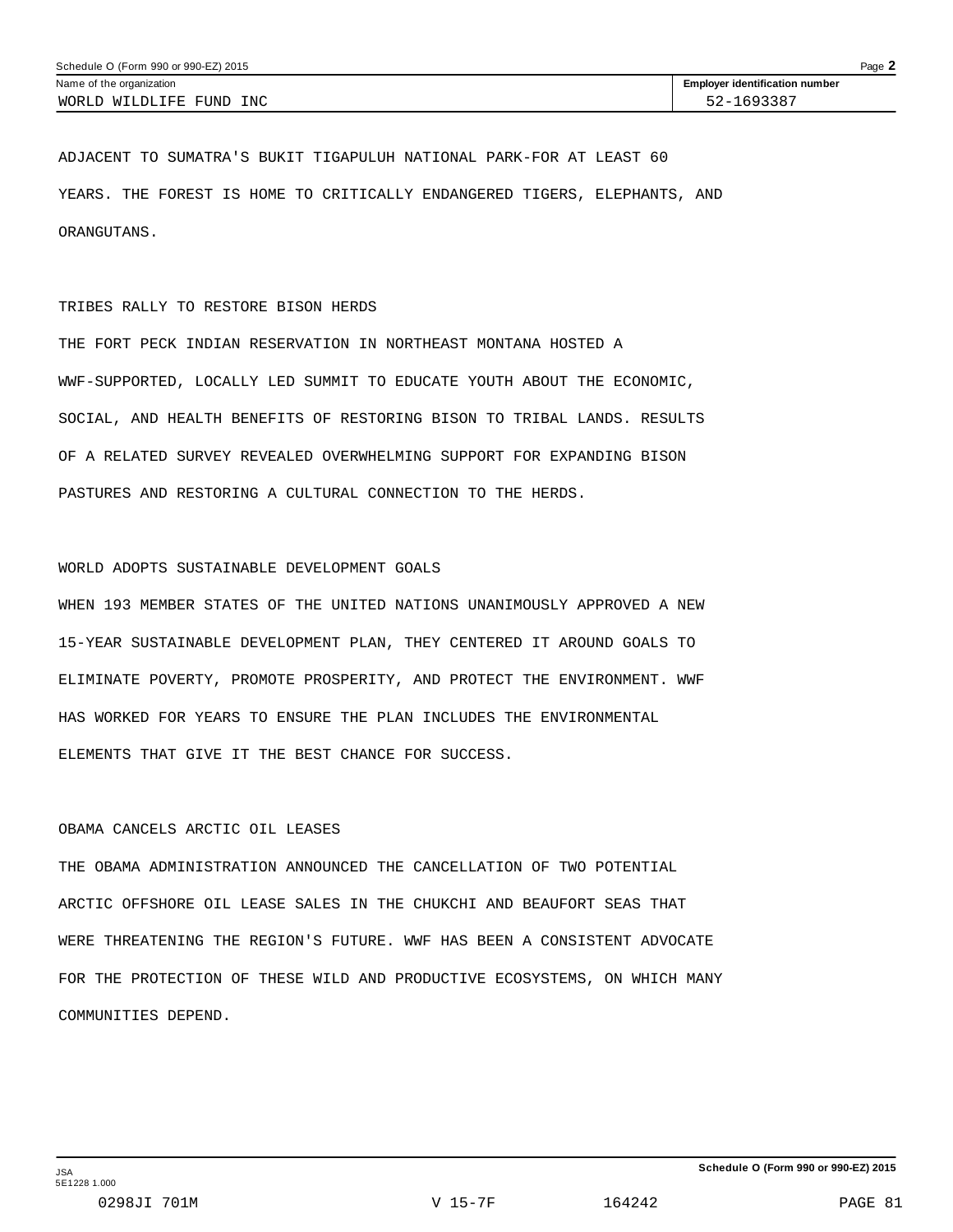IKEA COMMITS TO SUSTAINABLE COTTON USE

IKEA ANNOUNCED IT HAD BECOME THE FIRST MAJOR RETAILER TO USE 100% COTTON FROM MORE SUSTAINABLE SOURCES. TEN YEARS AGO, WWF AND SEVERAL COMPANIES CREATED THE BETTER COTTON INITIATIVE TO ADVANCE SUSTAINABLE COTTON PRODUCTION AND SECURE PROFITS WHILE GREATLY REDUCING ENVIRONMENTAL IMPACTS.

POLICY MAKERS AND CORPORATE LEADERS JOIN FORCES TO TACKLE FOOD SECURITY WWF AND PARTNERS HOSTED A SIMULATION AND ROLE-PLAYING EXERCISE TO BUILD UNDERSTANDING OF HOW GOVERNMENTS, INSTITUTIONS, AND COMPANIES MIGHT INTERACT DURING A FUTURE CRISIS IN THE GLOBAL FOOD SYSTEM. A GROUP OF 65 PRIVATE- AND PUBLIC-SECTOR LEADERS FROM MORE THAN A DOZEN COUNTRIES PARTICIPATED IN THE FOOD CHAIN REACTION GAME.

#### TECH GROUPS TEAM UP TO CLOSE INFORMATION GAPS

WWF JOINED UNITED FOR WILDLIFE, GOOGLE.ORG, AND ARM IN ANNOUNCING THE LAUNCH OF WILDLABS.NET, A NEW DIGITAL PORTAL DESIGNED TO CONNECT CONSERVATIONISTS, TECHNOLOGISTS, ENGINEERS, DATA SCIENTISTS, AND ENTREPRENEURS IN FINDING, SHARING, AND CREATING TECHNOLOGY-BASED SOLUTIONS TO EVOLVING CONSERVATION CHALLENGES.

#### WORLD UNITES WITH PARIS CLIMATE DEAL

AFTER WEEKS OF NEGOTIATIONS THAT FOLLOWED YEARS OF PREPARATORY WORK, 196 NATIONS FINALIZED A GLOBAL AGREEMENT TO CURB CLIMATE CHANGE IN THE YEARS TO COME. THE FINAL TEXT OF THE PARIS AGREEMENT, WHICH DELIVERS ON MANY OF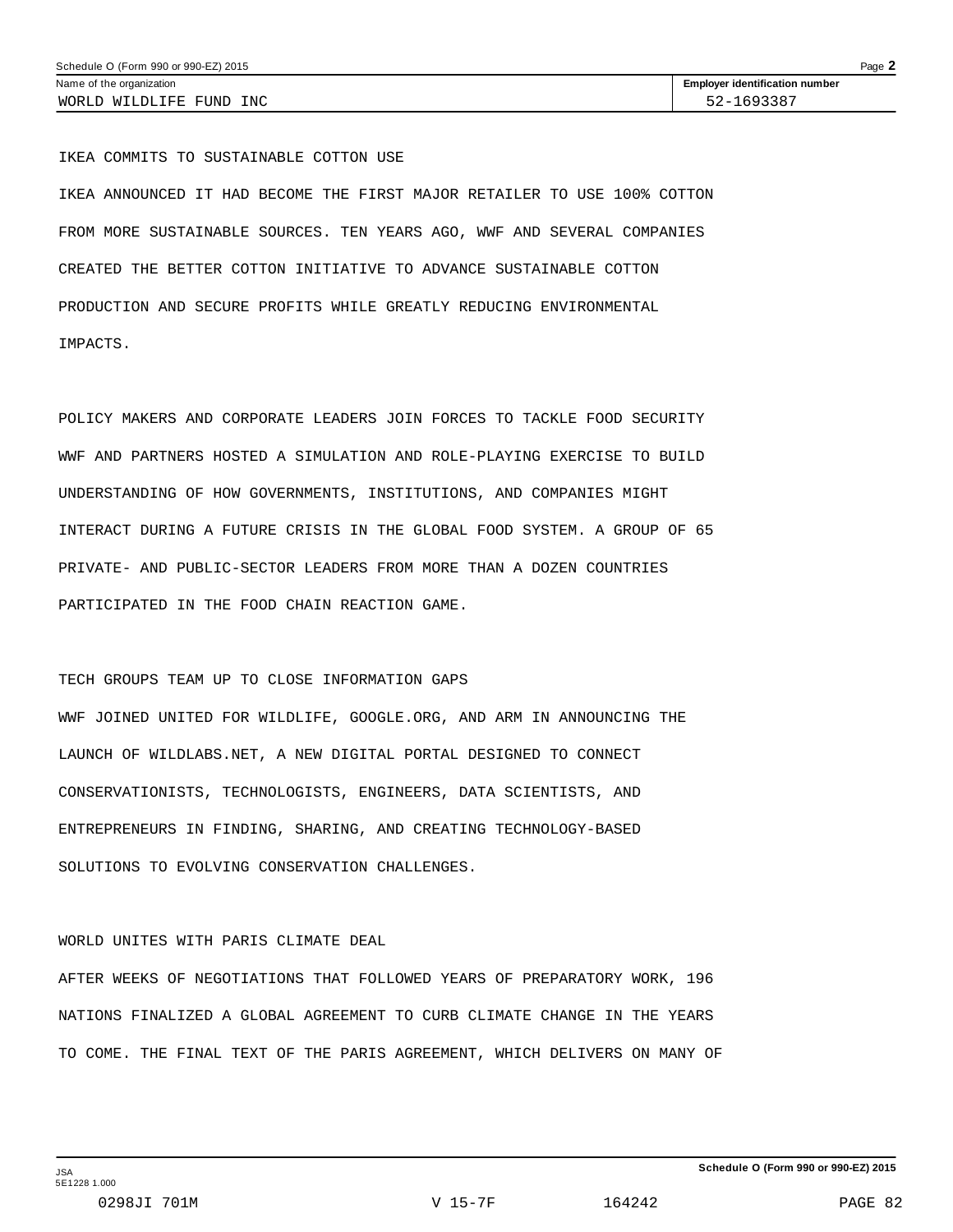WWF'S KEY PRIORITIES, CALLS ON THOSE NATIONS TO CONTINUOUSLY STRENGTHEN THEIR CLIMATE ACTIONS OVER TIME.

#### ROYAL CARIBBEAN AND WWF PARTNER FOR OCEANS

WWF AND ROYAL CARIBBEAN CRUISES LTD. FORMALIZED A FIVE-YEAR PARTNERSHIP DESIGNED TO HELP ENSURE THE LONG-TERM HEALTH OF THE OCEANS. THE PARTNERSHIP SETS MEASURABLE AND ACHIEVABLE TARGETS FOR EMISSIONS REDUCTIONS, SUSTAINABLE FOOD, AND DESTINATION STEWARDSHIP, AND WILL RAISE AWARENESS AMONG MORE THAN 5 MILLION ONBOARD GUESTS.

#### MONARCH ACTION SQUAD TAKES FLIGHT

A 2015 SURVEY OF MONARCH WINTERING HABITAT IN MEXICO IDENTIFIED MONARCH POPULATIONS THAT, WHILE UP FROM RECENT YEARS, ARE STILL FAR BELOW HISTORIC NUMBERS. IN ADDITION TO ONGOING WORK WITH THE GOVERNMENTS OF MEXICO, CANADA, AND THE US, WWF ALSO LAUNCHED A DEDICATED TEAM OF MONARCH ADVOCATES THIS YEAR. BY JUNE 2016, MORE THAN 220,000 PEOPLE HAD JOINED.

#### US TIGHTENS REGULATIONS ON CAPTIVE TIGERS

THE US FISH AND WILDLIFE SERVICE FINALIZED A RULE THAT CLOSES A REGULATORY LOOPHOLE AND WILL MAKE IT MORE DIFFICULT FOR CAPTIVE-BRED TIGERS TO FILTER INTO- AND STIMULATE-THE ILLEGAL WILDLIFE TRADE THAT THREATENS WILD TIGERS IN ASIA. MORE THAN 450,000 WWF SUPPORTERS CALLED ON THE US GOVERNMENT TO HELP MAKE THIS HAPPEN.

NEW TIGER NUMBERS SIGNAL KEY POPULATION GAINS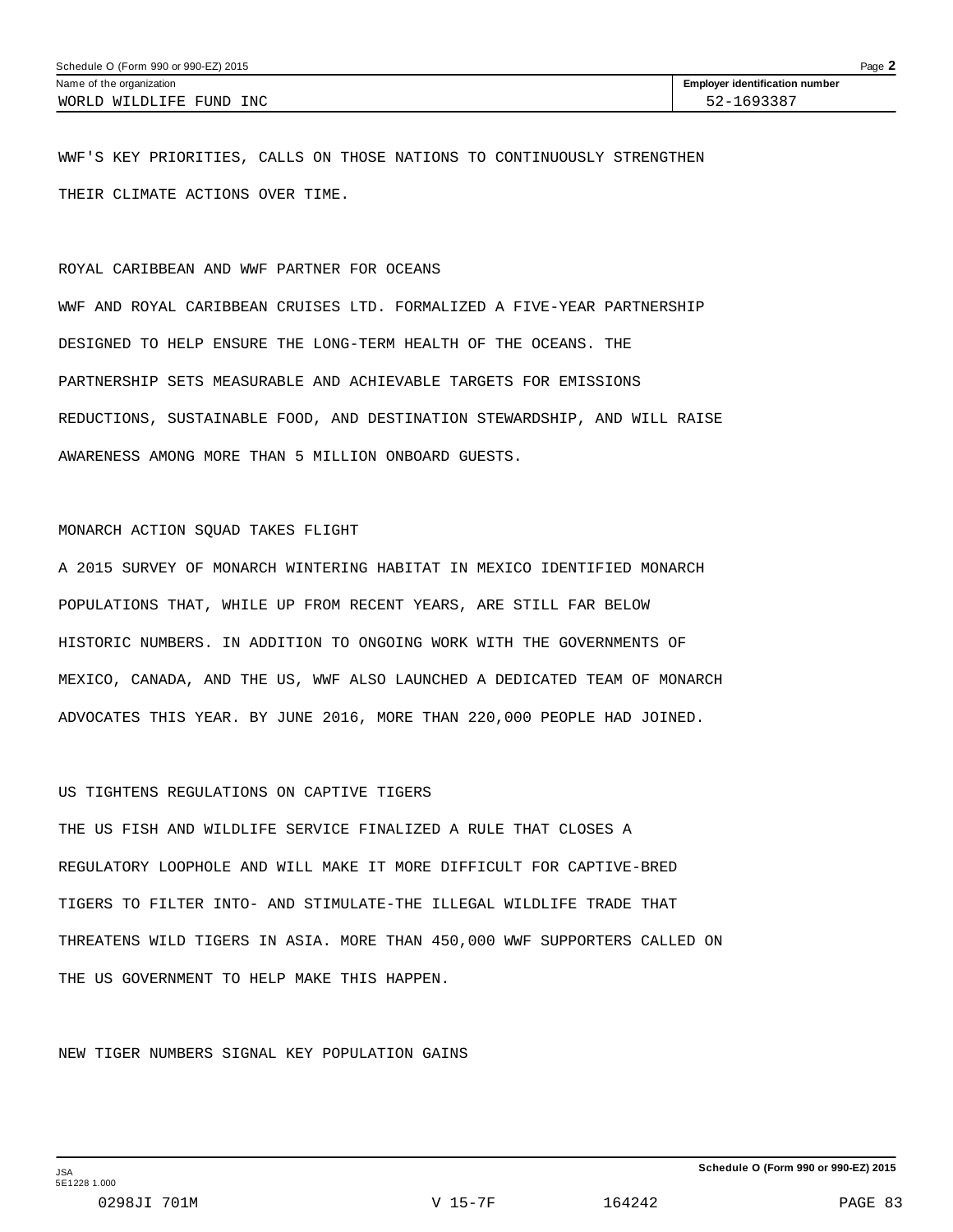TIGER RANGE COUNTRIES AND WWF ANNOUNCED THAT THE ESTIMATED TOTAL NUMBER OF WILD TIGERS HAS INCREASED FOR THE FIRST TIME IN 100 YEARS-3,890 NOW AS COMPARED TO 3,200 IN 2010. WHILE MANY TIGER POPULATIONS ARE STILL IN DECLINE, THE INCREASE CAN BE ATTRIBUTED TO IMPROVED SURVEY METHODS AND STRONGER PROTECTION EFFORTS IN SOME COUNTRIES.

#### AUSTRALIA BANS DUMPING IN GREAT BARRIER REEF

IN A LANDMARK VICTORY FOR THE GREAT BARRIER REEF, THE AUSTRALIAN GOVERNMENT SIGNED A BILL TO BAN DREDGE DUMPING IN THE WORLD HERITAGE SITE'S WATERS, CLOSING FOR GOOD A LEGAL LOOPHOLE THAT COULD HAVE ALLOWED MASSIVE AMOUNTS OF SEABED TO BE DUG UP AND DUMPED INTO THIS FRAGILE ECOSYSTEM. MORE THAN 360,000 WWF-US ADVOCATES ADDED THEIR NAMES TO A PETITION CALLING FOR THE BAN.

#### MYANMAR ASSESSES NATION'S NATURAL CAPITAL

AN ASSESSMENT OF MYANMAR'S NATURAL RESOURCES IDENTIFIED WHERE THOSE RESOURCES ARE LOCATED, WHAT BENEFITS THEY PROVIDE TO PEOPLE, AND HOW THEY MIGHT CHANGE UNDER DIFFERENT CLIMATE CHANGE AND DEVELOPMENT SCENARIOS. WWF HOPES THE ASSESSMENT WILL INFORM POLICY DECISIONS ABOUT ECONOMICS, ENERGY, AGRICULTURE, LAND USE, FOREIGN INVESTMENT, CLIMATE CHANGE, AND MORE.

#### STRONGER US IVORY REGULATIONS SECURED

AFTER A JOINT PLEDGE MADE BY THE PRESIDENTS OF THE US AND CHINA IN SEPTEMBER, US FISH & WILDLIFE ANNOUNCED NEW IVORY REGULATIONS THAT IMPOSE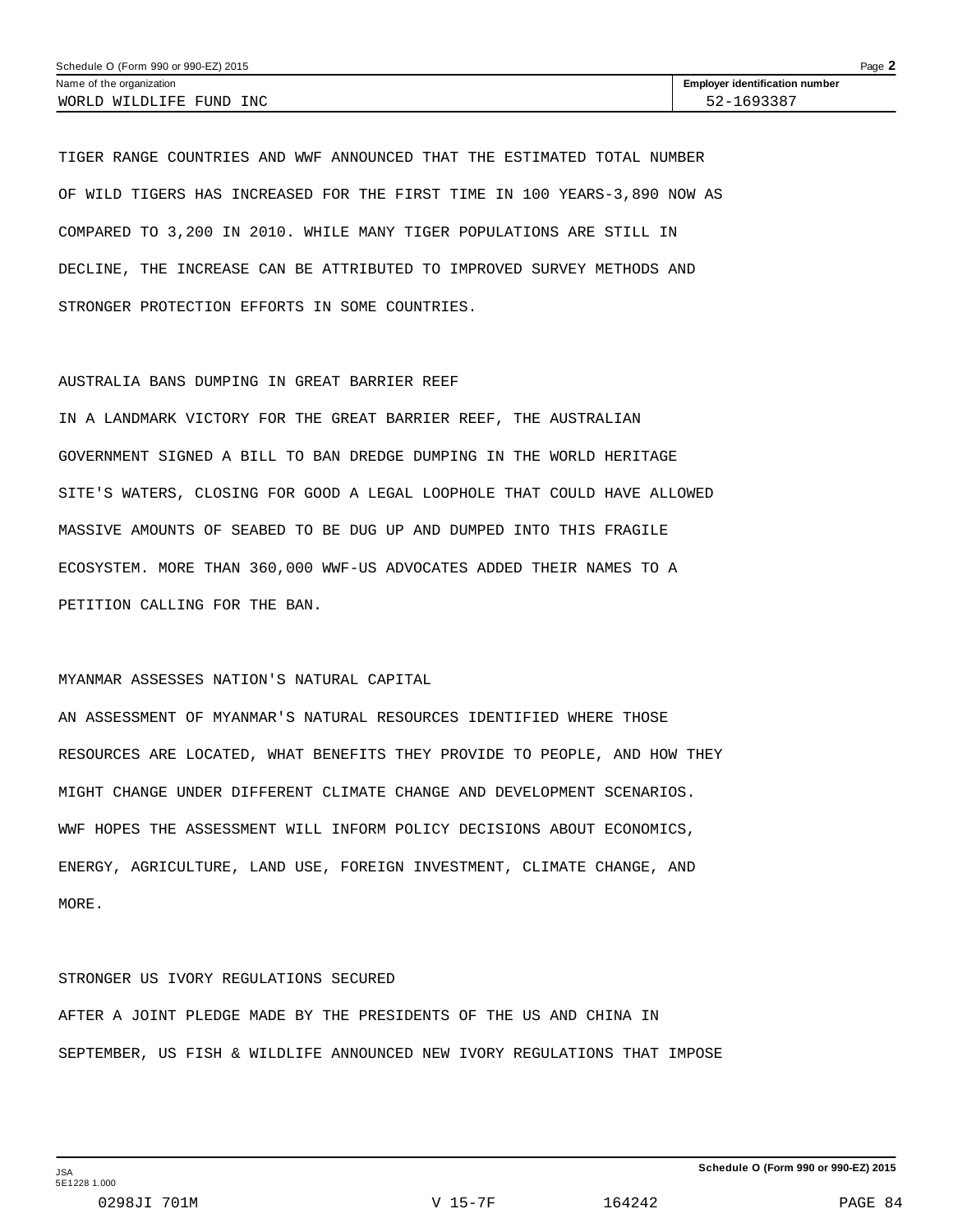A NEAR-COMPLETE FEDERAL BAN ON DOMESTIC COMMERCIAL IVORY SALES. THIS HELPS STRENGTHEN US LEADERSHIP ON WILDLIFE CRIME AND ELEPHANT CONSERVATION, AND MAKES IT HARDER FOR CRIMINALS TO USE THE US AS A MARKET FOR THE ILLEGAL IVORY TRADE.

MICHELIN HELPS MAKE RUBBER MORE SUSTAINABLE

THE WORLD'S LARGEST BUYER OF NATURAL RUBBER COMMITTED TO ELIMINATE DEFORESTATION, ADDRESS LABOR RIGHTS, AND IMPROVE TIRE EFFICIENCY IN ORDER TO IMPROVE THE PRODUCT'S SUSTAINABILITY. THE COMMITMENT JUMP-STARTED WWF'S EFFORT TO ADDRESS ONE OF THE LEADING CAUSES OF DEFORESTATION IN SOUTHEAST ASIA, SOURCE OF MOST OF THE WORLD'S NATURAL RUBBER.

FORM 990, PART III, LINE 4A-D, PROGRAM SERVICES:

LINE 4A, GLOBAL CONSERVATION:

WWF WORKS TO PROTECT AND RESTORE SPECIES AND THEIR HABITATS, STRENGTHEN LOCAL COMMUNITIES' ABILITY TO CONSERVE THE NATURAL RESOURCES THEY DEPEND UPON AND TRANSFORM MARKETS AND POLICIES TO REDUCE THE IMPACT OF THE PRODUCTION AND CONSUMPTION OF COMMODITIES. OUR AIM IS TO ENSURE THAT THE VALUE OF NATURE IS REFLECTED IN INVESTMENTS AND DECISIONS MADE BY INDIVIDUALS, COMMUNITIES, GOVERNMENTS AND BUSINESSES. A SCIENCE-BASED AND RESULTS ORIENTED CONSERVATION ORGANIZATION, THE WWF NETWORK WORKS IN OVER 100 COUNTRIES TO FULFILL ITS MISSION TO CONSERVE NATURE AND REDUCE THE MOST PRESSING THREATS TO THE DIVERSITY OF LIFE ON EARTH. WWF STRIVES TO ACCOMPLISH THIS MISSION BY ACHIEVING SIX PROGRAMMATIC GOALS: CLIMATE, FORESTS, FRESHWATER, OCEANS, SUSTAINABLE FOOD, AND WILDLIFE. LINE 4B, POLICY:

**Schedule O (Form 990 or 990-EZ) 2015**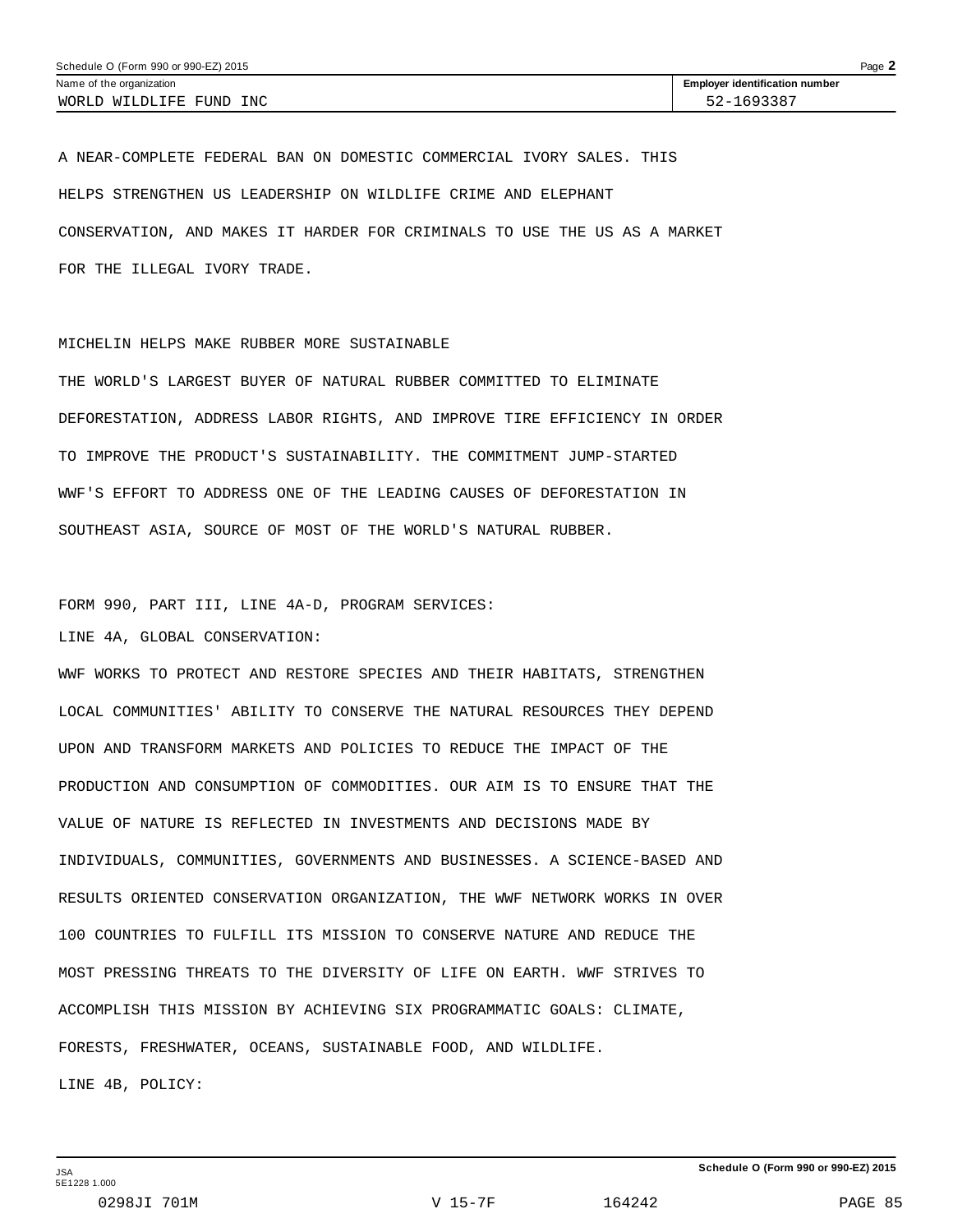| Schedule O (Form 990 or 990-EZ) 2015 |                                       |  |  |
|--------------------------------------|---------------------------------------|--|--|
| Name of the organization             | <b>Employer identification number</b> |  |  |
| WORLD WILDLIFE FUND INC              | 52-1693387                            |  |  |

WWF WORKS TO STRENGTHEN PUBLIC POLICY RELATED TO INTERNATIONAL BIODIVERSITY CONSERVATION THROUGH ANALYSIS AND ADVOCACY ON CONSERVATION ISSUES, INTERNATIONAL FUNDING AND LENDING PROGRAMS, INTERNATIONAL AGREEMENTS, AND GLOBAL ENVIRONMENTAL AND DEVELOPMENT POLICIES AND PRACTICES. WWF IS ALSO WORKING TO STRENGTHEN THE INTERNATIONAL REGIME TO MITIGATE CLIMATE CHANGE AND REDUCE CARBON EMISSIONS, ASSESS CLIMATE CHANGES IMPACTS, UNDERTAKE RESEARCH AND DEVELOP STRATEGIES TO IMPROVE THE RESILIENCY OF ECOSYSTEMS TO CLIMATE CHANGE, AND IMPROVE ENERGY EFFICIENCY IN TARGETED SECTORS.

LINE 4C, MARKET TRANSFORMATION:

WWF PARTNERS WITH CORPORATIONS, GOVERNMENT AGENCIES, NGOS, UNIVERSITIES AND RESEARCH INSTITUTES TO REDUCE THE IMPACT OF THE PRODUCTION AND TRADE OF COMMODITIES THAT MOST AFFECT OUR CONSERVATION PRIORITIES. OUR GOAL IS TO MEASURABLY REDUCE THE MOST SIGNIFICANT IMPACTS OF INDIVIDUAL ACTORS AS WELL AS ENTIRE INDUSTRIES.

LINE 4D, OTHER PROGRAM SERVICES:

PUBLIC EDUCATION - WWF EDUCATES THE AMERICAN PUBLIC ON NATURE'S VALUE AND THE IMPORTANCE OF CONSERVATION THROUGH A VARIETY OF MARKETING AND COMMUNICATIONS CHANNELS - FROM OUR AWARD WINNING PUBLIC SERVICE ANNOUNCEMENTS, OUR WEBSITE AND MOBILE APPS, EARNED MEDIA, OUR SIGNATURE PUBLICATION WORLD WILDLIFE MAGAZINE, TO ANNUAL INTERNATIONAL EVENTS SUCH AS EARTH HOUR AND INNOVATIVE STRATEGIC PARTNERSHIPS THAT EDUCATE THE CONSUMER. WITH 1.1 MILLION MEMBERS IN THE UNITED STATES AND 6 MILLION SUPPORTERS GLOBALLY, THE WWF NETWORK, OF WHICH WWF IS A PART, IS WORKING TO MOBILIZE HUNDREDS OF MILLIONS OF PEOPLE TO SUPPORT CONSERVATION.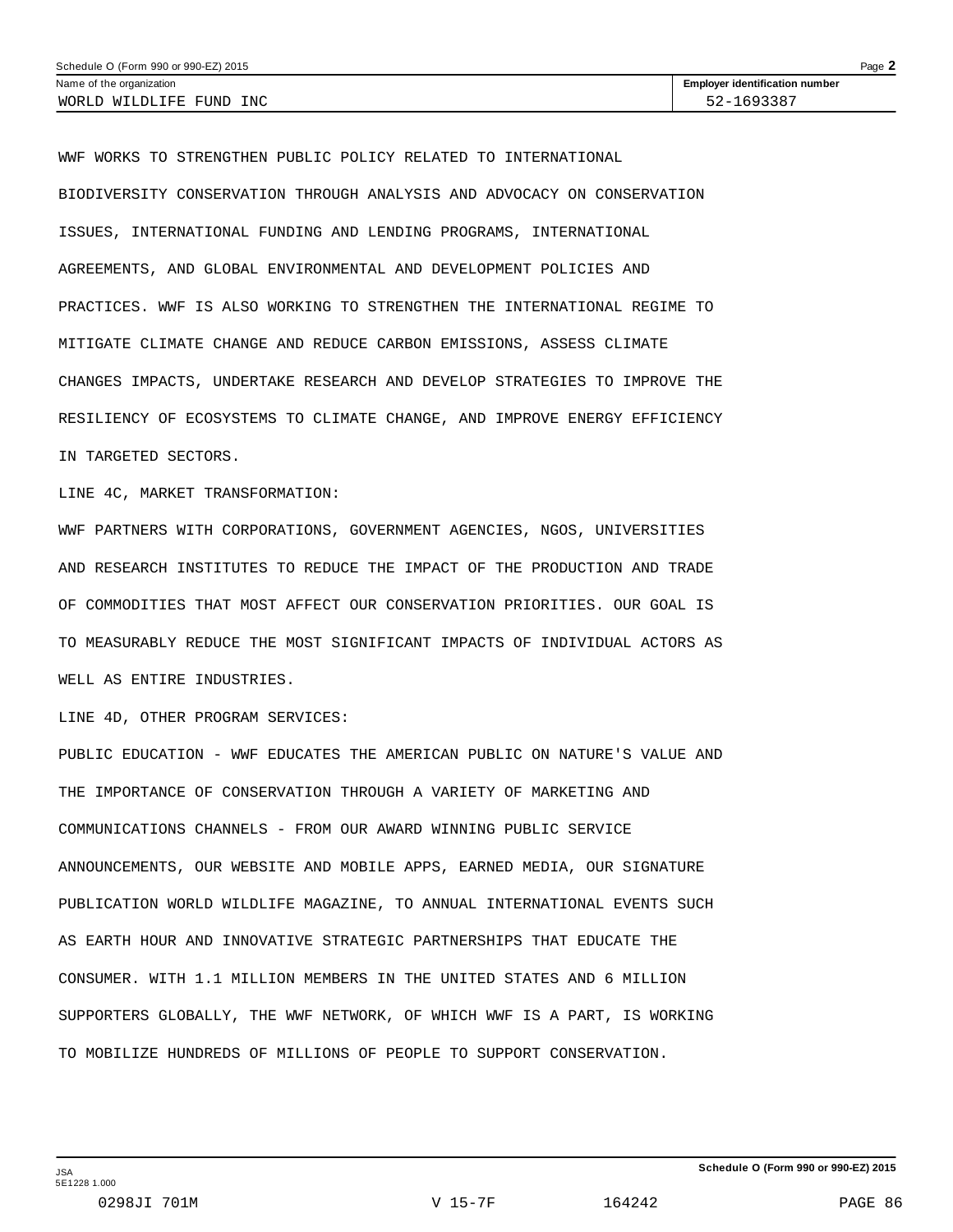FORM 990, PART V, LINE 3B, FORM 990-T FILING: DUE TO DIFFERING FISCAL YEARS OF INVESTMENT HOLDINGS IN PASS-THROUGH ENTITIES THAT INCLUDE UBIT REPORTED ON WWF'S FORM 990-T, THERE ARE DELAYS IN RECEIVING THE NECESSARY FORMS K-1 FOR THE TAX PERIOD. THE FORM 990-T IS FILED AT A LATER DATE TO ENSURE THE MOST CURRENT AND ACCURATE INFORMATION IS INCLUDED. IT IS FILED WITHIN THE SIX-MONTH EXTENSION ALLOWED, NO LATER THAN MAY 15, 2017.

FORM 990, PART V, LINE 4B, LIST OF FOREIGN COUNTRIES: BELIZE, BHUTAN, BOLIVIA, CHILE, COLOMBIA, COSTA RICA, ECUADOR, GUATEMALA, GUYANA, HONDURAS, MEXICO, NAMIBIA, NEPAL, NETHERLANDS, PANAMA, PARAGUAY, PERU, SURINAME

FORM 990, PART VI, SECTION B, LINE 11:

WWF'S FINANCE DEPARTMENT GATHERS INFORMATION FROM VARIOUS DEPARTMENTS WITHIN THE ORGANIZATION AND PREPARES THE DRAFT 990 WITH THE ASSISTANCE OF OUR EXTERNAL AUDITORS. THE DRAFT IS REVIEWED BY THE CEO AND CHIEF OPERATIONS OFFICER. THE CHIEF FINANCIAL OFFICER REVIEWS THE 990 WITH THE CHAIR OF THE BOARD'S AUDIT COMMITTEE, AFTER WHICH, AND PRIOR TO FILING, THE 990 IS MADE AVAILABLE TO OUR FULL BOARD OF DIRECTORS FOR REVIEW.

FORM 990, PART VI, SECTION B, LINE 12C:

EACH DIRECTOR AND STAFF MEMBER IS PROVIDED WITH A COPY OF WWF'S CONFLICT OF INTEREST POLICY AND ANNUALLY SIGNS AN ACKNOWLEDGEMENT OF THE POLICY, WITH DISCLOSURE OF ANY POTENTIAL CONFLICTS OF INTEREST. WWF'S CONFLICT OF INTEREST POLICY IS ALSO PROVIDED TO ALL NEW DIRECTORS AND EMPLOYEES AT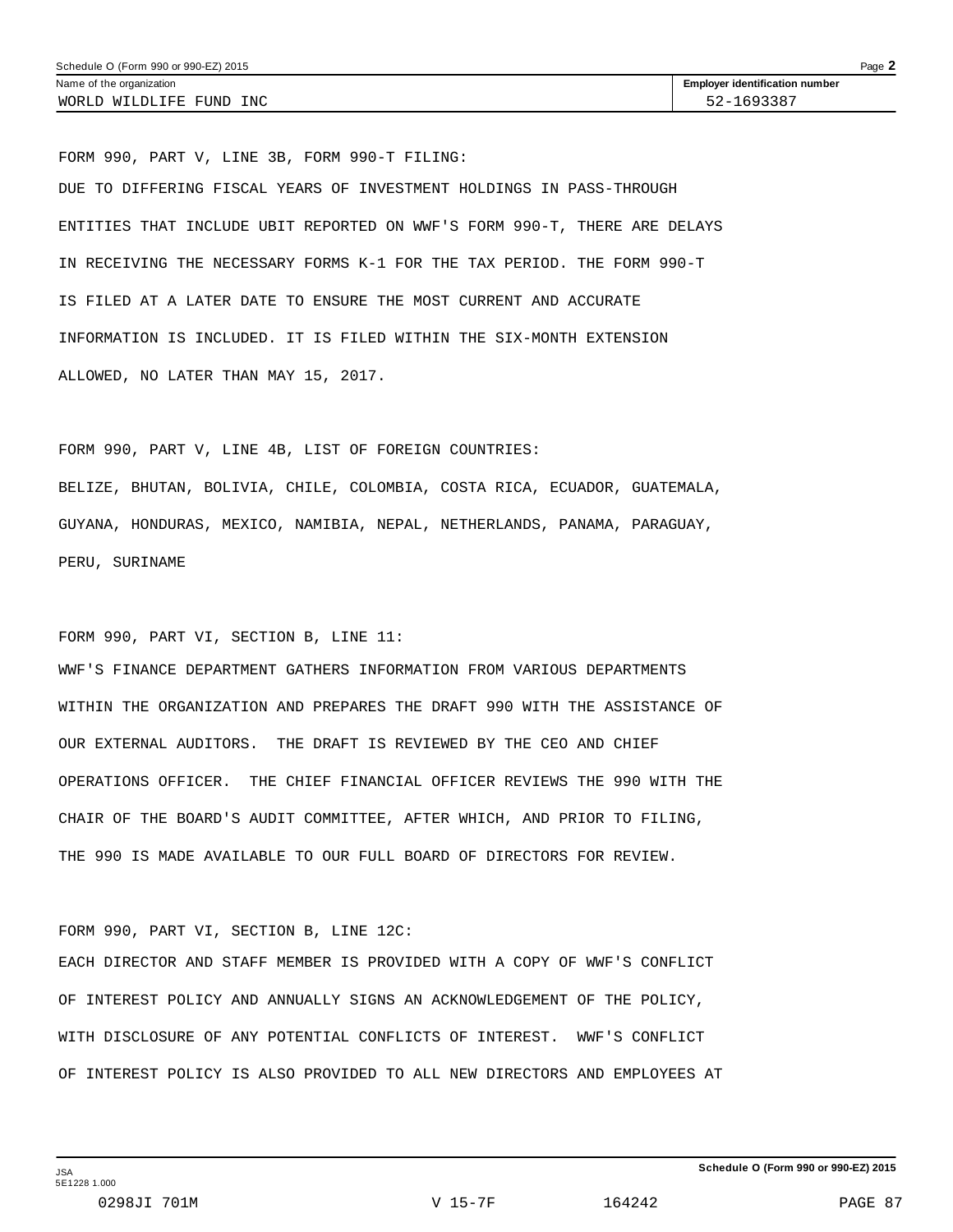| Page $\blacktriangle$<br>Schedule O (Form 990 or 990-EZ) 2015 |                                       |  |  |
|---------------------------------------------------------------|---------------------------------------|--|--|
| Name of the organization                                      | <b>Employer identification number</b> |  |  |
| WORLD WILDLIFE FUND INC                                       | 52-1693387                            |  |  |

THE START OF THEIR ASSOCIATION WITH WWF; IS INCLUDED IN THE WWF BOARD HANDBOOK AND IN BOARD AND STAFF ORIENTATION MATERIALS; IS AVAILABLE TO ALL STAFF ON WWF'S INTRANET SITE; AND IS FEATURED AT PERIODIC STAFF TRAININGS. IN ADDITION TO THE ANNUAL ACKNOWLEDGEMENT AND DISCLOSURE, THE POLICY PROVIDES THAT ALL DIRECTORS AND STAFF MUST DISCLOSE POTENTIAL CONFLICTS OF INTEREST AT THE EARLIEST POSSIBLE JUNCTURE AND BEFORE THE ORGANIZATION TAKES ACTION RELATING TO ANY ISSUE IN WHICH THERE IS A POTENTIAL CONFLICT. POTENTIAL CONFLICTS INVOLVING DIRECTORS ARE RAISED WITH THE CHAIRMAN OF THE BOARD, AND THE BOARD (OR EXECUTIVE COMMITTEE ACTING IN ITS STEAD) REVIEWS THE FACTS OF EACH SITUATION AND MAKES A GENUINE AND INDEPENDENT DETERMINATION OF WHAT ACTION IS IN WWF'S BEST INTERESTS, I.E., IF A POTENTIAL CONFLICT EXISTS, WHETHER IT CAN BE FULLY AND SATISFACTORILY ADDRESSED, OR WHETHER THE TRANSACTION MUST BE ABANDONED. THE BOARD MEMBER WITH THE POTENTIAL CONFLICT IS NOT PRESENT DURING DISCUSSION AND TAKES NO PART IN DECISIONS RELATING TO THE MATTER. POTENTIAL CONFLICTS INVOLVING STAFF MEMBERS ARE RAISED WITH WWF'S PRESIDENT, WHO REVIEWS THE FACTS OF EACH SITUATION AND DETERMINES, IF A POTENTIAL CONFLICT EXISTS, WHETHER IT CAN BE FULLY AND SATISFACTORILY ADDRESSED, OR WHETHER THE TRANSACTION MUST BE ABANDONED.

#### FORM 990, PART VI, SECTION B, LINE 15:

PRIOR TO ANY INCREASES IN SALARY OR PAYMENTS OF ADDITIONAL COMPENSATION (SUCH AS BONUSES) TO A "DISQUALIFIED PERSON", THE EXECUTIVE COMMITTEE OF THE WWF BOARD OF DIRECTORS REVIEWS THE PERFORMANCE OF THAT INDIVIDUAL AND THE RELEVANT MARKET DATA FOR COMPENSATION OF THE POSITION. THE INTERESTED INDIVIDUAL IS NOT PRESENT AND TAKES NO PART IN THE DISCUSSION.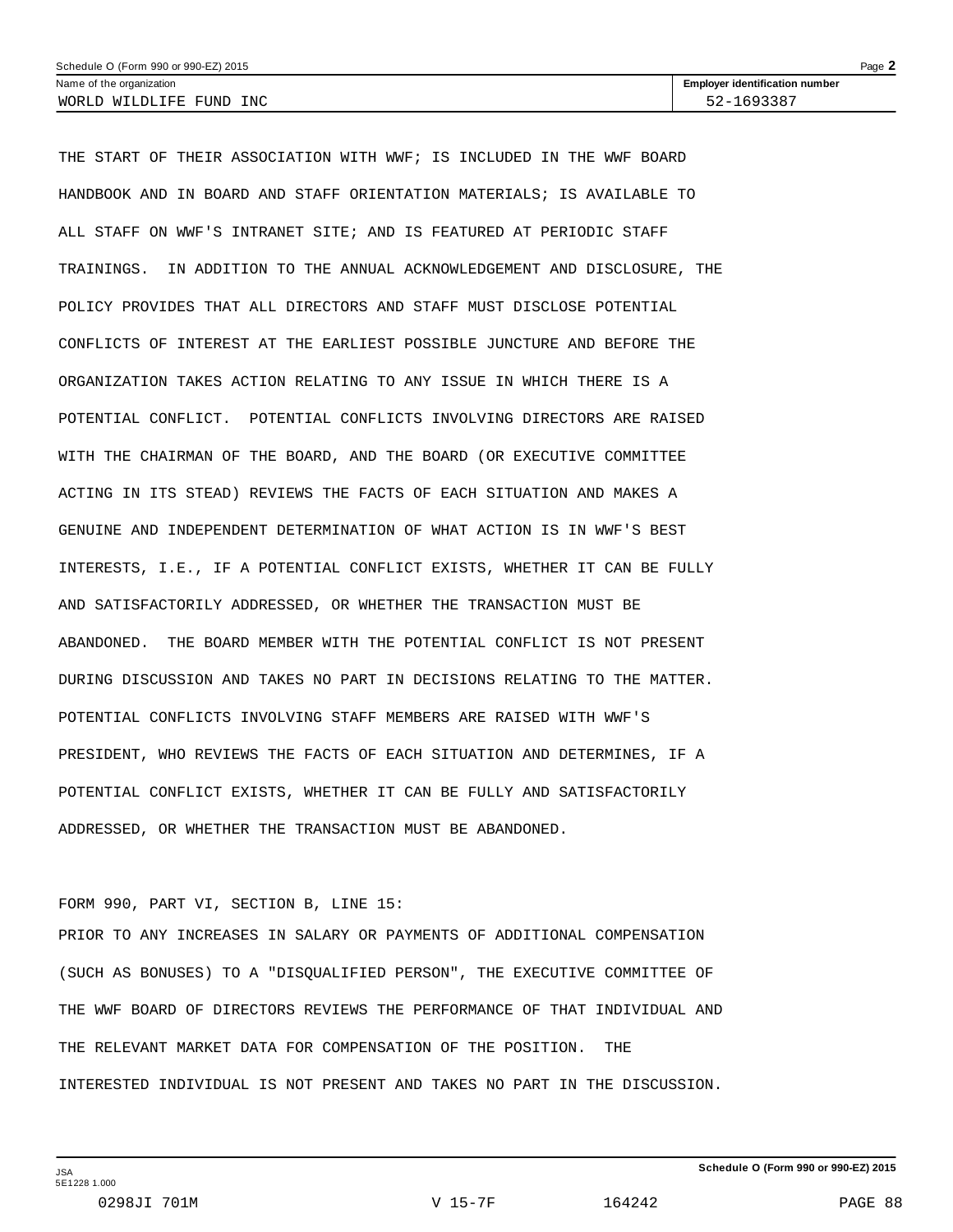WWF CLOSELY OBSERVES THE IRS' "INTERMEDIATE SANCTIONS" PROCESS IN CONDUCTING THE REVIEW AND OBTAINS AN ASSESSMENT AS TO REASONABLENESS FROM AN EXTERNAL COMPENSATION PROFESSIONAL SERVICES FIRM. ALL BOARD MEMBERS ARE INVITED TO PARTICIPATE IN THE EXECUTIVE COMMITTEE'S REVIEW AND ARE APPRISED OF OUTCOMES.

FORM 990, PART VI, LINE 17 - STATES: AL,AK,AZ,AR,CA,CO,CT,DE, DC,FL,GA,HI,ID,IL,IN,IA,KS,KY,LA,ME,MD,MA,MI, MN,MS,MO,MT,NE,NV,NH,NJ,NM,NY,NC,ND,OH,OK,OR,PA, RI,SC,SD,TN,TX,UT,VT,VA,WA,WV,WI,WY

FORM 990, PART VI, SECTION C, LINE 19: THE ORGANIZATION MAKES ITS GOVERNING DOCUMENTS, CONFLICT OF INTEREST POLICY, AND FINANCIAL STATEMENTS AVAILABLE ON ITS OWN WEBSITE AND UPON REQUEST.

FORM 990, PART VIII, LINE 2 - PROGRAM SERVICE REVENUE WWF SOUGHT A RULING FROM THE IRS CONFIRMING THAT VOLUNTARY EMISSION REDUCTION CREDIT REVENUE RESULTING FROM A PROJECT THAT ADDRESSES DEFORESTATION AND GREENHOUSE EMISSIONS IN POOR REGIONS OF NEPAL WILL NOT GIVE RISE TO UNRELATED BUSINESS TAXABLE INCOME. AFTER A CONFERENCE OF RIGHT WITH IRS STAFF, WWF VOLUNTARILY WITHDREW ITS RULING REQUEST. AS IN PRIOR YEARS, REVENUE ATTRIBUTABLE TO THE ONE COMPLETED EMISSIONS REDUCTION CREDIT PURCHASE AND SALE AGREEMENT TO WHICH WWF IS A PARTY IS INCLUDED IN RELATED OR EXEMPT FUNCTION PROGRAM SERVICE REVENUE IN PART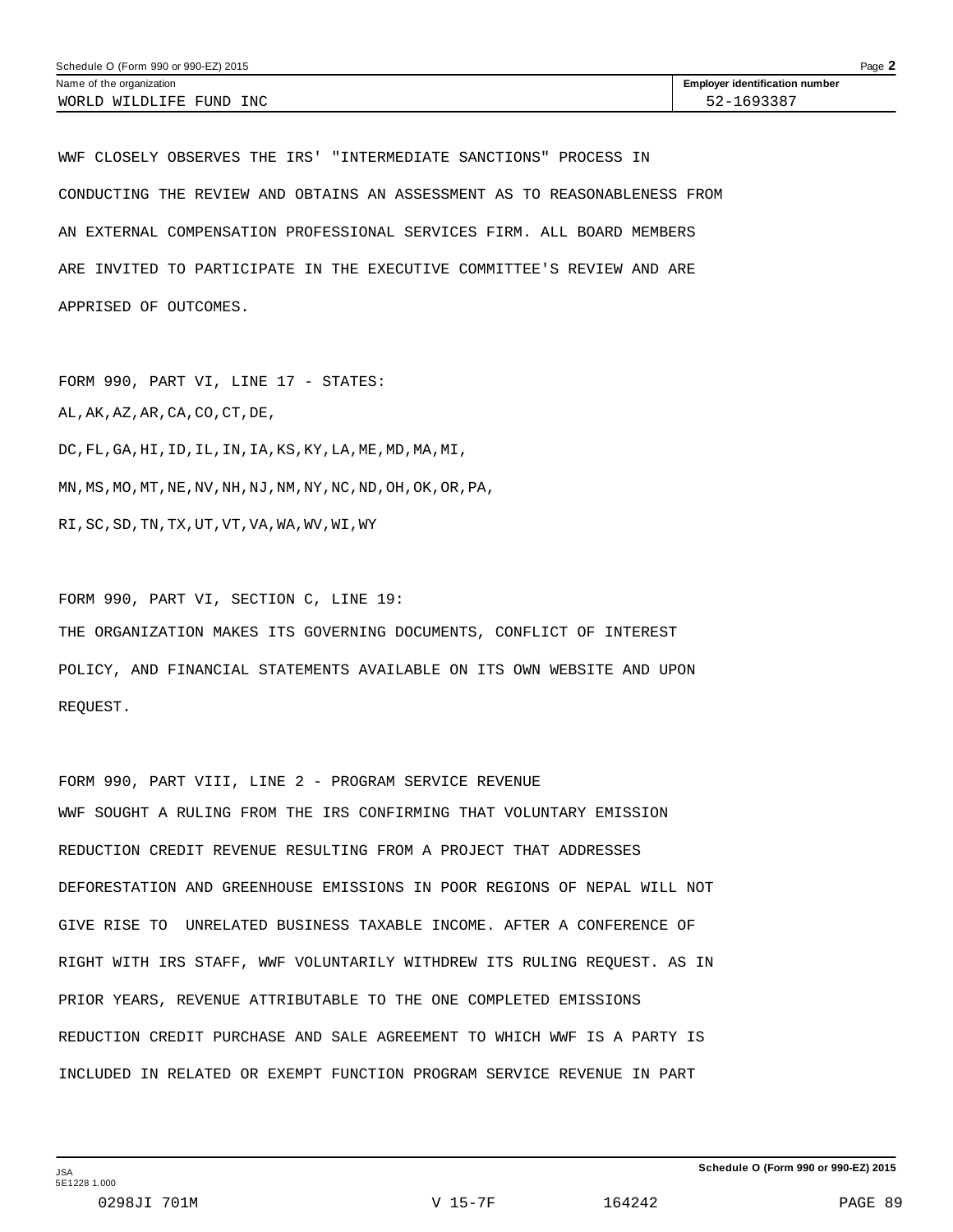VIII, LINE 2.

FORM 990, PART VIII, LINE 3 - INVESTMENT INCOME FORMS K-1 FOR SOME INVESTMENT HOLDINGS IN PASSTHROUGH ENTITIES THAT INCLUDE UNRELATED BUSINESS REVENUE ARE NOT AVAILABLE AT THE TIME THE FORM 990 IS FILED. AS A RESULT THE AMOUNT OF UNRELATED BUSINESS REVENUE REPORTED ON FORM 990, PART VIII, LINE 3, COLUMN (C) WILL DIFFER FROM THE TOTAL ON THE FORM 990-T WHEN IT IS LATER FILED. SEE SCHEDULE O NOTE REGARDING FORM 990, PART V, LINE 3B.

FORM 990, PART XI, LINE 9 - OTHER CHANGES IN NET ASSETS OR FUND BALANCES: (3,332,877) LOSS ON DEBT SWAP

- 90,607 GAIN ON EXCHANGE RATE DIFFERENCES GRANT REIMBURSEMENTS NETTED
- 522,198 ON FINANCIAL STATEMENTS
- (2,720,072) TOTAL OTHER CHANGES IN NET ASSETS

FORM 990, PART XII, LINE 2C - OVERSIGHT OF AUDIT: THERE HAVE BEEN NO CHANGES DURING THE YEAR IN THE PROCESS.

|                                                                       | ATTACHMENT 1            |              |
|-----------------------------------------------------------------------|-------------------------|--------------|
| 990, PART VII- COMPENSATION OF THE FIVE HIGHEST PAID IND. CONTRACTORS |                         |              |
| NAME AND ADDRESS                                                      | DESCRIPTION OF SERVICES | COMPENSATION |
| PMG, INC.<br>7240 PARKWAY DR. STE 170<br>HANOVER, MD 21076            | PRINT, PRODUCT, MAIL    | 8,724,419.   |
| <b>BLACKBAUD</b><br>P.O. BOX 930256<br>ATLANTA, GA 31193              | CRM SYSTEM CON          | 3, 261, 835. |